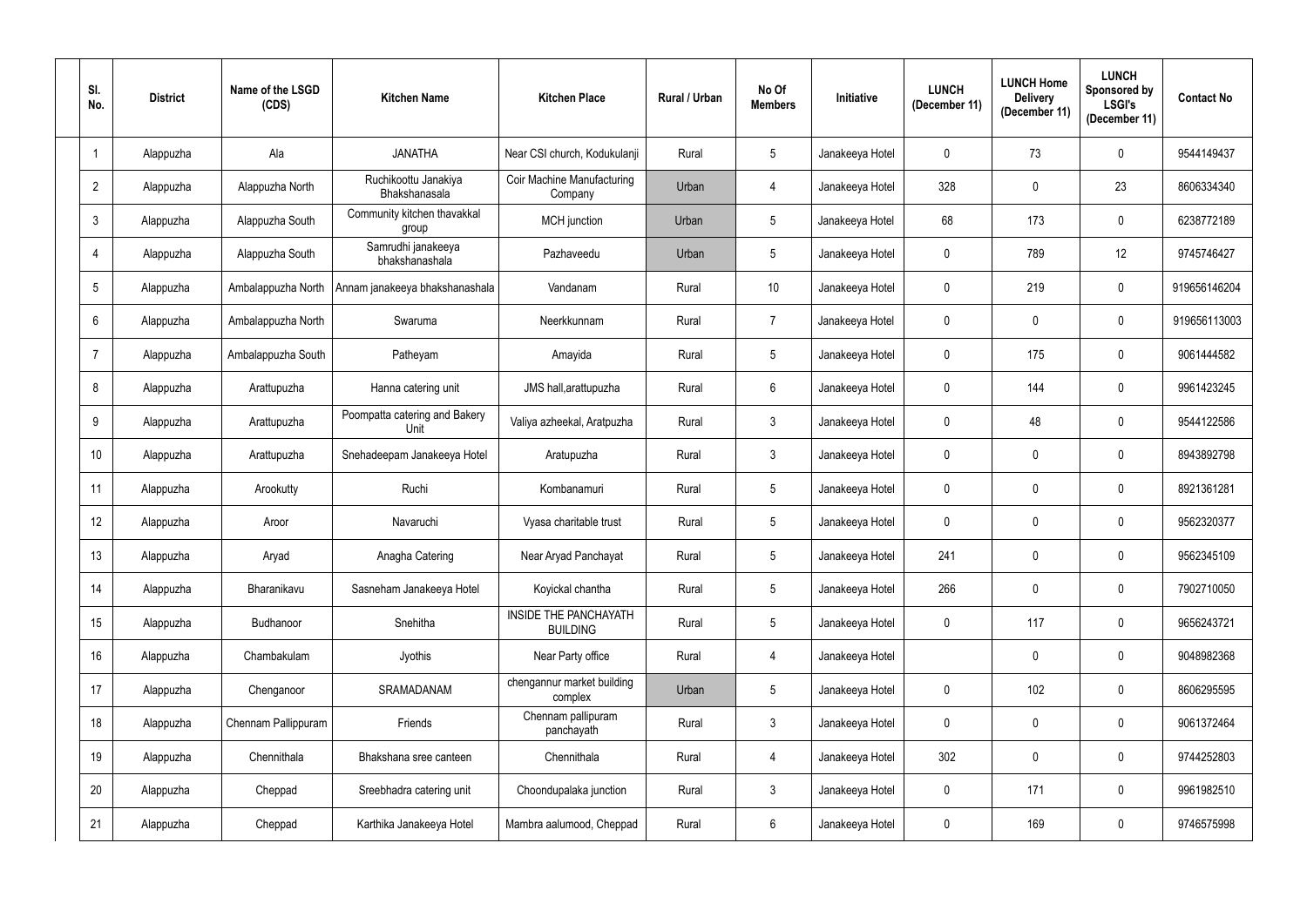| SI.<br>No.      | <b>District</b> | Name of the LSGD<br>(CDS)     | <b>Kitchen Name</b>                     | <b>Kitchen Place</b>                    | Rural / Urban | No Of<br><b>Members</b> | Initiative      | <b>LUNCH</b><br>(December 11) | <b>LUNCH Home</b><br><b>Delivery</b><br>(December 11) | <b>LUNCH</b><br>Sponsored by<br><b>LSGI's</b><br>(December 11) | <b>Contact No</b> |
|-----------------|-----------------|-------------------------------|-----------------------------------------|-----------------------------------------|---------------|-------------------------|-----------------|-------------------------------|-------------------------------------------------------|----------------------------------------------------------------|-------------------|
| 22              | Alappuzha       | Cheriyanad                    | <b>DARSANA</b>                          | Near GOLDEN PALACE<br><b>AUDITORIUM</b> | Rural         | $5\overline{)}$         | Janakeeya Hotel | $\mathbf 0$                   | 90                                                    | $\mathbf 0$                                                    | 9747958424        |
| 23              | Alappuzha       | Cherthala Municipality        | Santwanam                               | Ward 10                                 | Urban         | $5\overline{)}$         | Janakeeya Hotel | $\mathbf 0$                   | 0                                                     | $\pmb{0}$                                                      | 8848178001        |
| 24              | Alappuzha       | <b>Cherthala Municipality</b> | <b>NULM</b> canteen                     | Cherthala Municipality                  | Urban         | $5\phantom{.0}$         | Janakeeya Hotel | $\overline{0}$                | 0                                                     | $\mathbf 0$                                                    | 6282870356        |
| 25              | Alappuzha       | Cherthala South               | Kashinandana                            | Cherthala S                             | Rural         | 10                      | Janakeeya Hotel | $\mathbf 0$                   | 0                                                     | $\pmb{0}$                                                      | 9745940057        |
| 26              | Alappuzha       | Cheruthana                    | Sreedurga janakeeya hotel               | Near govt HSS aayaparambu               | Rural         | $\overline{4}$          | Janakeeya Hotel | 229                           | 0                                                     | $\mathbf 0$                                                    | 9961178936        |
| 27              | Alappuzha       | Chettikulangara               | SREE VINAYAKA JANAKEEYA<br><b>HOTEL</b> | <b>KARIPUZHA</b>                        | Rural         | $\mathbf{3}$            | Janakeeya Hotel | 216                           | 0                                                     | $\pmb{0}$                                                      | 9656810109        |
| 28              | Alappuzha       | Chingoli                      | souhridam unit                          | karthikappally I p school               | Rural         | 3 <sup>5</sup>          | Janakeeya Hotel | 89                            | 101                                                   | $\mathbf 0$                                                    | 7559808470        |
| 29              | Alappuzha       | Chunakkara                    | Vanitha Canteen                         | Chunakkara                              | Rural         | $\mathbf{3}$            | Janakeeya Hotel | 102                           | 0                                                     | $\pmb{0}$                                                      | 9400509985        |
| 30 <sup>°</sup> | Alappuzha       | Devikulangara                 | Thripthi                                | Buds school, devikulangara              | Rural         | $\overline{4}$          | Janakeeya Hotel | $\mathbf 0$                   | 76                                                    | $\pmb{0}$                                                      | 9746712528        |
| 31              | Alappuzha       | Edathua                       | Theertham                               | Edathua market                          | Rural         | 3 <sup>1</sup>          | Janakeeya Hotel | $\mathbf 0$                   | 0                                                     | $\mathbf 0$                                                    | 9544351169        |
| 32              | Alappuzha       | Ezhupunna                     | Neethipeedam                            | Eramalloor                              | Rural         | 8                       | Janakeeya Hotel | $\mathbf 0$                   | 0                                                     | $\pmb{0}$                                                      | 9946790986        |
| 33              | Alappuzha       | Harippad                      | Swad                                    | A private Hotel's Kitchen               | Urban         | 4                       | Janakeeya Hotel | $\overline{0}$                | 0                                                     | $\mathbf 0$                                                    | 9562373933        |
| 34              | Alappuzha       | Kadakkarappally               | Soorya                                  | Kandamangalam temple<br>auditorium      | Rural         | $5\overline{)}$         | Janakeeya Hotel | $\overline{0}$                | $\mathbf{0}$                                          | $\mathbf 0$                                                    | 9895266763        |
| 35              | Alappuzha       | Kainakary                     | Sivakashi                               | Near Panchayath                         | Rural         | $5\phantom{.0}$         | Janakeeya Hotel | $\boldsymbol{0}$              | 0                                                     | $\mathbf 0$                                                    | 8111821552        |
| 36              | Alappuzha       | Kandalloor                    | Annapoorna Hotel                        | Near Velanchira junction                | Rural         | $\overline{4}$          | Janakeeya Hotel | $\mathbf 0$                   | 140                                                   | $\mathbf 0$                                                    | -9747600181       |
| 37              | Alappuzha       | Kanjikuzhy                    | Santhwanam                              | Opposite NSS college                    | Rural         | $5\overline{)}$         | Janakeeya Hotel | $\pmb{0}$                     | $\pmb{0}$                                             | $\mathbf 0$                                                    | 9605307328        |
| 38              | Alappuzha       | Karthikappally                | Ruchi                                   | Community hall                          | Rural         | $6\overline{6}$         | Janakeeya Hotel | 185                           | 0                                                     | $\mathbf 0$                                                    | 9747607478        |
| 39              | Alappuzha       | Karuvatta                     | Karunya janakeeya hotel                 | Near Aashramam junction                 | Rural         | $6\phantom{.}6$         | Janakeeya Hotel | $\pmb{0}$                     | $\mathbf 0$                                           | $\mathbf 0$                                                    | 916282508791      |
| 40              | Alappuzha       | Kavalam                       | Koottukari Janakeeya Hotel              | <b>Near Permanent Outlet</b>            | Rural         | $5\phantom{.0}$         | Janakeeya Hotel | $\boldsymbol{0}$              | 0                                                     | $\mathbf 0$                                                    | 9744173219        |
| 41              | Alappuzha       | Kayamkulam West               | palazhy catering unit                   | Kallummood junction                     | Urban         | $5\phantom{.0}$         | Janakeeya Hotel | $\boldsymbol{0}$              | 154                                                   | $\mathbf 0$                                                    | 9388819110        |
| 42              | Alappuzha       | Kodamthurath                  | <b>MATRUSAKTHI</b>                      | <b>KUTHIYATHODE</b>                     | Rural         | $5\overline{)}$         | Janakeeya Hotel | $\boldsymbol{0}$              | $\pmb{0}$                                             | $\bf{0}$                                                       | 8281687439        |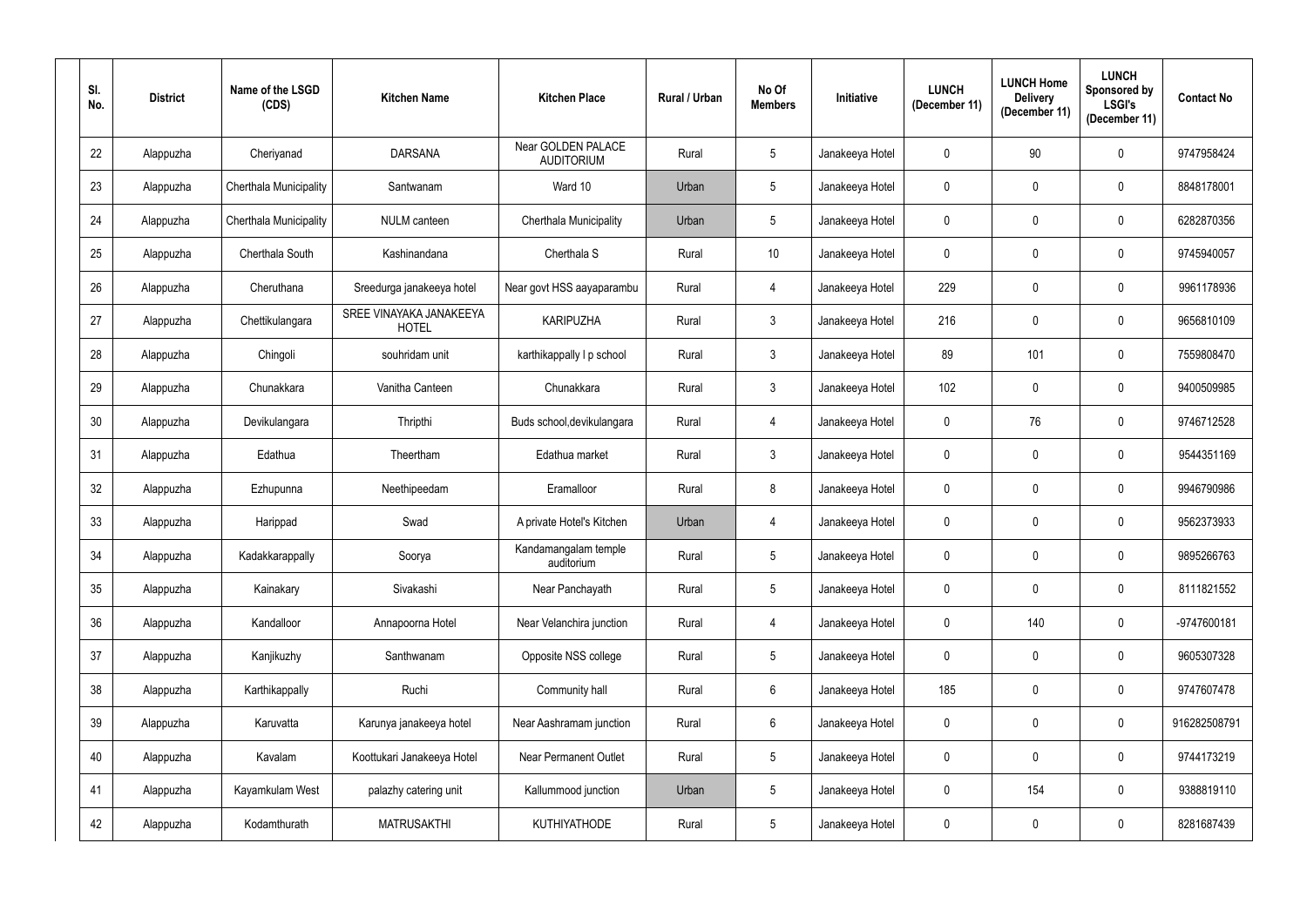|    | SI.<br>No. | <b>District</b> | Name of the LSGD<br>(CDS)   | <b>Kitchen Name</b>                | <b>Kitchen Place</b>                        | Rural / Urban | No Of<br><b>Members</b> | Initiative      | <b>LUNCH</b><br>(December 11) | <b>LUNCH Home</b><br><b>Delivery</b><br>(December 11) | <b>LUNCH</b><br>Sponsored by<br><b>LSGI's</b><br>(December 11) | <b>Contact No</b> |
|----|------------|-----------------|-----------------------------|------------------------------------|---------------------------------------------|---------------|-------------------------|-----------------|-------------------------------|-------------------------------------------------------|----------------------------------------------------------------|-------------------|
|    | 43         | Alappuzha       | Krishnapuram                | Kanivu catering unit               | Near SCB, kappil                            | Rural         | 4                       | Janakeeya Hotel | $\mathbf 0$                   | 96                                                    | $\mathbf 0$                                                    | 9544047480        |
| 87 | 44         | Alappuzha       | Kumarapuram                 | Mahadeva jankeeya hotel            | Near kavarattu temple                       | Rural         | $\mathbf{3}$            | Janakeeya Hotel | 272                           | $\mathbf 0$                                           | $\mathbf 0$                                                    | 918606736168      |
|    | 45         | Alappuzha       | Kumarapuram                 | Navodhaya janakeeya hotel          | Kumarapuram                                 | Rural         | $\mathbf{3}$            | Janakeeya Hotel | $\mathbf 0$                   | $\mathbf 0$                                           | $\mathbf 0$                                                    | 9037499871        |
|    | 46         | Alappuzha       | Kuthiyathode                | Ruchi Janakeeya Hotel              | Near kuthiyathode panchayath<br>office      | Rural         | $5\phantom{.0}$         | Janakeeya Hotel | $\mathbf 0$                   | $\mathbf 0$                                           | $\mathbf 0$                                                    | 9249269374        |
|    | 47         | Alappuzha       | Mannanchery                 | Snehitha                           | Panchayat building                          | Rural         | 4                       | Janakeeya Hotel | 43                            | 46                                                    | $\mathbf 0$                                                    | 9544461740        |
|    | 48         | Alappuzha       | Mannar                      | Snehadhara                         | Kunnathur devasom                           | Rural         | $5\phantom{.0}$         | Janakeeya Hotel | 197                           | $\mathbf 0$                                           | $\mathbf 0$                                                    | 9567853570        |
|    | 49         | Alappuzha       | Mararikulam South           | Snehasparsham                      | Kattoor                                     | Rural         | 4                       | Janakeeya Hotel | $\mathbf 0$                   | 10                                                    | $\overline{0}$                                                 | 9747881642        |
|    | 50         | Alappuzha       | Mavelikara<br>Municipality  | Ruchi janakeeya hotel              | Municipality building                       | Urban         | 10 <sup>°</sup>         | Janakeeya Hotel | $\mathbf 0$                   | $\mathbf 0$                                           | $\mathbf 0$                                                    | 8289996136        |
|    | 51         | Alappuzha       | Mavelikkara<br>Thamarakulam | <b>Thripthi Catering</b>           | Thamarakulam                                | Rural         | $5\phantom{.0}$         | Janakeeya Hotel | 139                           | $\mathbf 0$                                           | $\mathbf 0$                                                    | 8281558036        |
|    | 52         | Alappuzha       | Mavelikkara<br>Thekkekara   | Bhai catering                      | Pallarimangalam                             | Rural         | $5\overline{)}$         | Janakeeya Hotel | 188                           | $\overline{0}$                                        | $\mathbf 0$                                                    | 9539851155        |
|    | 53         | Alappuzha       | Muhamma                     | <b>SNV Catering</b>                | <b>Near Community Health</b><br>Centre      | Rural         | $5\phantom{.0}$         | Janakeeya Hotel | 190                           | $\mathbf 0$                                           | $\mathbf 0$                                                    | 9605388763        |
|    | 54         | Alappuzha       | Mulakkuzha                  | Snehathanal                        | Mulakkuzha                                  | Rural         | $5\phantom{.0}$         | Janakeeya Hotel | $\mathbf 0$                   | $\overline{0}$                                        | $\mathbf 0$                                                    | 9037085079        |
|    | 55         | Alappuzha       | Muttar                      | Ruchi Catering Unit                | Panchayat Building                          | Rural         |                         | Janakeeya Hotel | $\mathbf 0$                   | $\mathbf 0$                                           | $\mathbf 0$                                                    | 9072276826        |
|    | 56         | Alappuzha       | Nedumudy                    | Oruma                              | Champakulam                                 | Rural         | 5 <sup>5</sup>          | Janakeeya Hotel | $\mathbf 0$                   | $\mathbf 0$                                           | $\pmb{0}$                                                      | 9188536147        |
|    | 57         | Alappuzha       | Neelamperoor                | Amrutha Janakeeya<br>Bhakshanasala | Panchayat Building                          | Rural         | $3\phantom{.0}$         | Janakeeya Hotel | $\mathbf 0$                   | $\mathbf 0$                                           | $\mathbf 0$                                                    | 9656167060        |
|    | 58         | Alappuzha       | Nooranad                    | Amma Canteen                       | Inside market place, Noornad                | Rural         | $5\phantom{.0}$         | Janakeeya Hotel | 210                           | $\mathbf 0$                                           | $\pmb{0}$                                                      | 7034377340        |
|    | 59         | Alappuzha       | Palamel                     | Arogya Canteen                     | Panchayat office compound                   | Rural         | 4                       | Janakeeya Hotel | 412                           | $\mathbf 0$                                           | $\mathbf 0$                                                    | 9497107651        |
|    | 60         | Alappuzha       | Pallippad                   | Annapoorneswari catering unit      | Irattakulangara junction                    | Rural         | $5\phantom{.0}$         | Janakeeya Hotel | 170                           | $\pmb{0}$                                             | $\overline{0}$                                                 | 9562318624        |
|    | 61         | Alappuzha       | Panavally                   | Harikrishnan                       | near nalpatheneswaram<br>temple             | Rural         |                         | Janakeeya Hotel | 64                            | 70                                                    | $\pmb{0}$                                                      | 9961774363        |
|    | 62         | Alappuzha       | Pandanad                    | Sreebhadra                         | Muthavazhi                                  | Rural         | $5\phantom{.0}$         | Janakeeya Hotel | $\pmb{0}$                     | 58                                                    | $\boldsymbol{0}$                                               | 9947120239        |
|    | 63         | Alappuzha       | Pathiyoor                   | Dakshina catering unit             | Mahalekshmi auditorium,<br>kareelakulangara | Rural         | $5\phantom{.0}$         | Janakeeya Hotel | $\pmb{0}$                     | 150                                                   | $\bm{0}$                                                       | 9048200655        |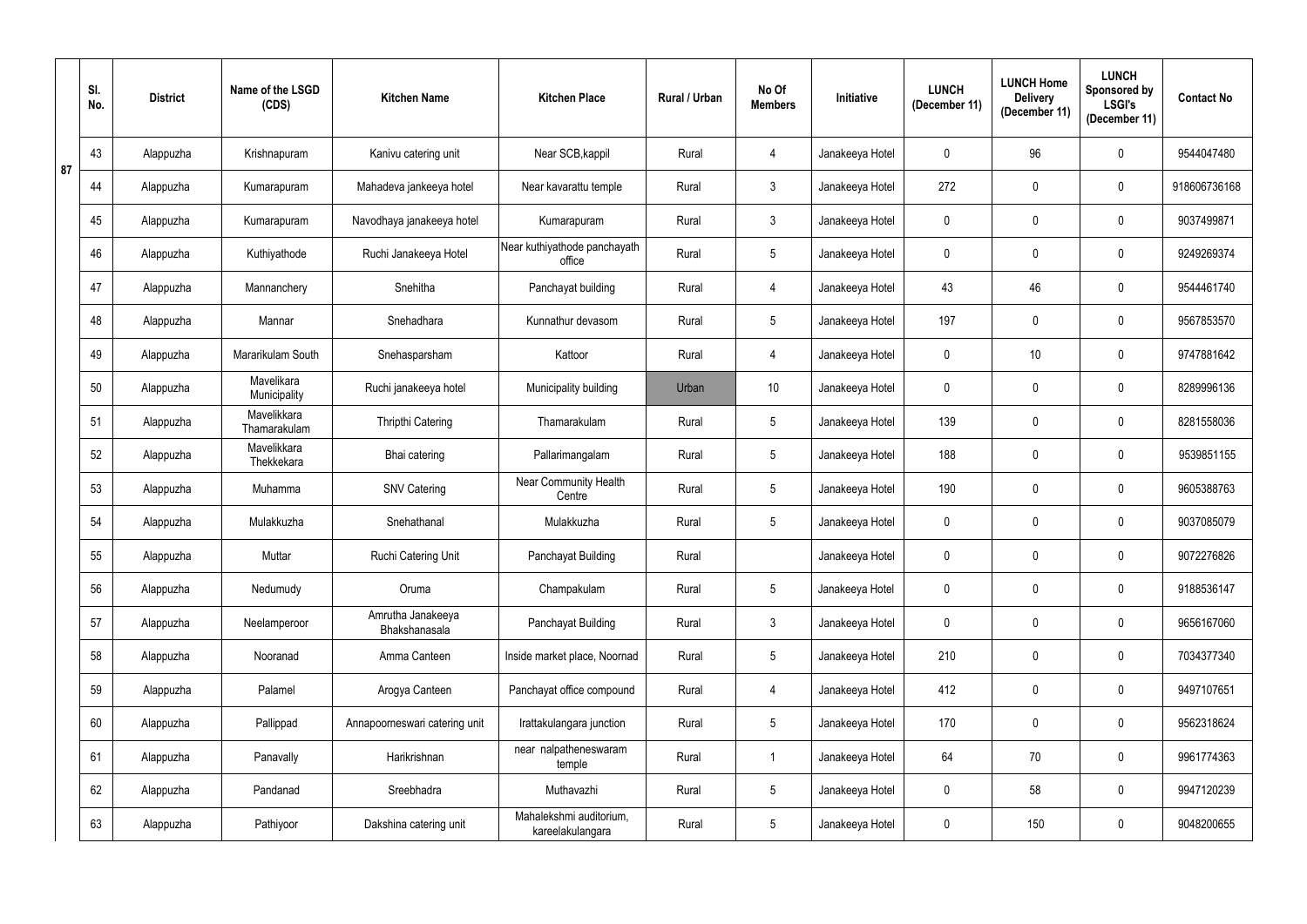| SI.<br>No. | <b>District</b> | Name of the LSGD<br>(CDS) | <b>Kitchen Name</b>         | <b>Kitchen Place</b>                                               | Rural / Urban | No Of<br><b>Members</b> | <b>Initiative</b> | <b>LUNCH</b><br>(December 11) | <b>LUNCH Home</b><br><b>Delivery</b><br>(December 11) | <b>LUNCH</b><br>Sponsored by<br><b>LSGI's</b><br>(December 11) | <b>Contact No</b> |
|------------|-----------------|---------------------------|-----------------------------|--------------------------------------------------------------------|---------------|-------------------------|-------------------|-------------------------------|-------------------------------------------------------|----------------------------------------------------------------|-------------------|
| 64         | Alappuzha       | Pattanakkad               | Aparna                      | Opposite of pattanakkad<br>gramapanchayath                         | Rural         | 5 <sup>5</sup>          | Janakeeya Hotel   | $\mathbf 0$                   | 0                                                     | $\mathbf 0$                                                    | 9037450634        |
| 65         | Alappuzha       | Perumbalam                | Amritham                    | Near by govt hospital                                              | Rural         | $\overline{4}$          | Janakeeya Hotel   | $\mathbf 0$                   | 85                                                    | $\mathbf 0$                                                    | 8592809257        |
| 66         | Alappuzha       | Pulincunnu                | Nanma Janakeeya Hotel       | Near Krishi Bhavan                                                 | Rural         | 5 <sup>5</sup>          | Janakeeya Hotel   | $\mathbf 0$                   | 0                                                     | $\mathbf 0$                                                    | 9544752465        |
| 67         | Alappuzha       | Puliyoor                  | <b>UPPUM MULAKUM</b>        | <b>INSIDE PANCHAYATH</b><br><b>COMPOUND</b>                        | Rural         | $5\overline{)}$         | Janakeeya Hotel   | $\mathbf 0$                   | 125                                                   | $\pmb{0}$                                                      | 6238836314        |
| 68         | Alappuzha       | Punnapra North            | Annapoorneshwary            | Janajagrithi                                                       | Rural         | 4                       | Janakeeya Hotel   | 38                            | 77                                                    | $\mathbf 0$                                                    | 8129450136        |
| 69         | Alappuzha       | Punnapra South            | Thripthy janakeeya hotel    | Punnapra south                                                     | Rural         | 9                       | Janakeeya Hotel   | $\mathbf 0$                   | 100                                                   | $\mathbf 0$                                                    | 9846179646        |
| 70         | Alappuzha       | Purakad                   | Pulari                      | Purakkad gp                                                        | Rural         | 5 <sup>5</sup>          | Janakeeya Hotel   | $\mathbf 0$                   | $\mathbf 0$                                           | $\mathbf 0$                                                    | 7034494313        |
| 71         | Alappuzha       | Purakad                   | Thiruvonam catering service | Thottappally                                                       | Rural         | 4                       | Janakeeya Hotel   | $\mathbf 0$                   | 0                                                     | $\mathbf 0$                                                    |                   |
| 72         | Alappuzha       | Ramankary                 | Kudumbashree Vanitha Hotel  | Ramankary Town, Opposite<br><b>Judicial First Class Magistrate</b> | Rural         | $\overline{4}$          | Janakeeya Hotel   | $\mathbf 0$                   | 0                                                     | $\mathbf 0$                                                    | 8281314746        |
| 73         | Alappuzha       | Thaicattussery            | Unarv                       | Thyakattusheri junction                                            | Rural         | 4                       | Janakeeya Hotel   | 43                            | 40                                                    | $\mathbf 0$                                                    | 9605897567        |
| 74         | Alappuzha       | Thakazhy                  | Thripthi Thakazhy           | <b>GBHSS Thakazhy</b>                                              | Rural         | $6^{\circ}$             | Janakeeya Hotel   | $\mathbf 0$                   | 0                                                     | $\mathbf 0$                                                    | 9747405368        |
| 75         | Alappuzha       | Thalavady                 | Sakthi                      | Panayanbnoorkavu Temple<br>Auditorium                              | Rural         | 5 <sup>5</sup>          | Janakeeya Hotel   | $\mathbf 0$                   | 0                                                     | $\mathbf 0$                                                    |                   |
| 76         | Alappuzha       | Thannermukkom             | Patheyam                    | Panchayath office                                                  | Rural         | 4                       | Janakeeya Hotel   | $\overline{0}$                | $\mathbf{0}$                                          | $\mathbf 0$                                                    | 9633933288        |
| 77         | Alappuzha       | Thazhakkara               | Akshaya catering            | Building at glassfactory<br>junction                               | Rural         | $5\phantom{.0}$         | Janakeeya Hotel   | $\pmb{0}$                     | 0                                                     | $\pmb{0}$                                                      | 9847177930        |
| 78         | Alappuzha       | Thiruvanvandoor           | <b>SREE KRISHNA</b>         | Near pravinkoodu junction,                                         | Rural         | $5\phantom{.0}$         | Janakeeya Hotel   | $\mathbf 0$                   | 116                                                   | $\pmb{0}$                                                      | 9446627175        |
| 79         | Alappuzha       | Thrikkunnappuzha          | Akshara janakeeya hotel     | KV jetty road                                                      | Rural         | 5 <sub>5</sub>          | Janakeeya Hotel   | 331                           | $\pmb{0}$                                             | $\mathbf 0$                                                    | 918891921223      |
| 80         | Alappuzha       | Thuravoor                 | RUCHI JANAKEEYA HOTEL       | Near alakkaparambu                                                 | Rural         | 5 <sub>5</sub>          | Janakeeya Hotel   | $\mathbf 0$                   | 0                                                     | $\mathbf 0$                                                    | 8157934346        |
| 81         | Alappuzha       | Vallikunnam               | Samthripthi                 | Padayanivattom temple<br>Auditorium                                | Rural         | $\overline{4}$          | Janakeeya Hotel   | 82                            | 0                                                     | $\mathbf 0$                                                    | 8078962129        |
| 82         | Alappuzha       | Vayalar                   | Five star                   | Near Nagamkulangara Market                                         | Rural         | $5\phantom{.0}$         | Janakeeya Hotel   | $\boldsymbol{0}$              | 0                                                     | $\pmb{0}$                                                      | 8606081847        |
| 83         | Alappuzha       | Veeyapuram                | Swad 2                      | Veeyapuram jn                                                      | Rural         | $5\phantom{.0}$         | Janakeeya Hotel   | 280                           | 0                                                     | $\mathbf 0$                                                    |                   |
| 84         | Alappuzha       | Veeyapuram                | Karuthal                    | Payippad LPS                                                       | Rural         | 5 <sub>5</sub>          | Janakeeya Hotel   | 210                           | 0                                                     | $\pmb{0}$                                                      | 8606846513        |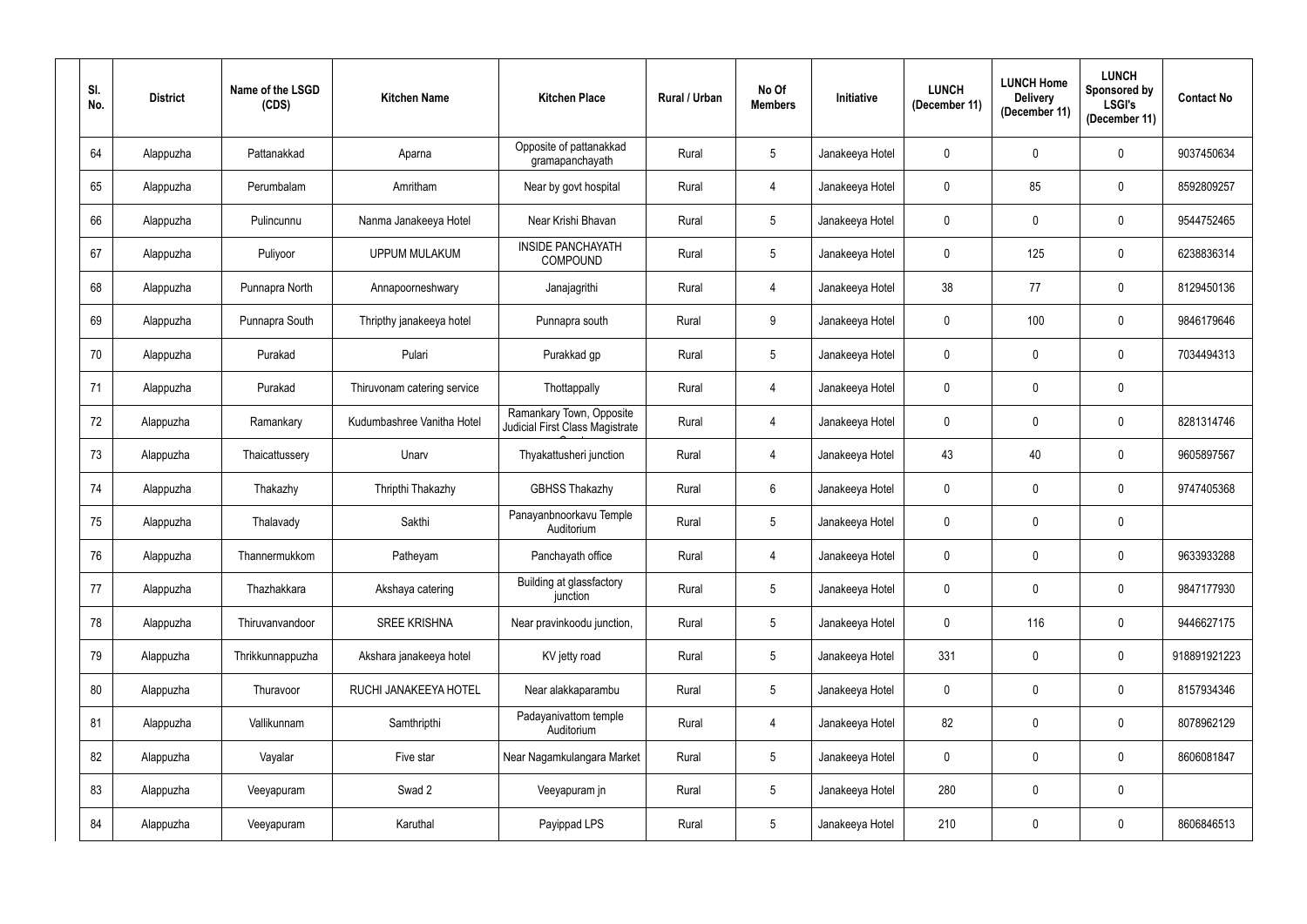|    | SI.<br>No.      | <b>District</b> | Name of the LSGD<br>(CDS) | <b>Kitchen Name</b>              | <b>Kitchen Place</b>                            | <b>Rural / Urban</b> | No Of<br><b>Members</b> | Initiative      | <b>LUNCH</b><br>(December 11) | <b>LUNCH Home</b><br><b>Delivery</b><br>(December 11) | <b>LUNCH</b><br>Sponsored by<br><b>LSGI's</b><br>(December 11) | <b>Contact No</b> |
|----|-----------------|-----------------|---------------------------|----------------------------------|-------------------------------------------------|----------------------|-------------------------|-----------------|-------------------------------|-------------------------------------------------------|----------------------------------------------------------------|-------------------|
|    | 85              | Alappuzha       | Veliyanad                 | Manus Janakeeya Hotel            | Kurishmoodu, Near Veliyanadu<br>Grama Panchayat | Rural                | 3                       | Janakeeya Hotel | $\mathbf 0$                   | $\mathbf 0$                                           | $\mathbf 0$                                                    | 8086782924        |
|    | 86              | Alappuzha       | Venmoney                  | Annapoorna                       | Poyka                                           | Rural                | $5\phantom{.0}$         | Janakeeya Hotel | $\mathbf 0$                   | 189                                                   | $\mathbf 0$                                                    |                   |
| 87 |                 |                 |                           |                                  |                                                 |                      | 408                     |                 | 4895                          | 3903                                                  | 35                                                             |                   |
|    |                 | Ernakulam       | Aikkaranad                | Subiksha Janakeeya Hotel         | Kolancherry                                     | Rural                | 4                       | Janakeeya Hotel | $\mathbf 0$                   | $\mathbf 0$                                           | $\mathbf 0$                                                    | 9496215730        |
|    | $\overline{2}$  | Ernakulam       | Alengade                  | Thanima foods                    | Koduvazhanga                                    | Rural                | 3                       | Janakeeya Hotel | 63                            | $\overline{0}$                                        | $\mathbf 0$                                                    | 9349013322        |
|    | 3               | Ernakulam       | Alengade                  | Mr.Bakers                        | Malikam peedika                                 | Rural                | 3                       | Janakeeya Hotel | 25                            | $\mathbf 0$                                           | $\mathbf 0$                                                    | 9633887779        |
|    | 4               | Ernakulam       | Alengade                  | Kasthurba kitchen                | Neerikkode                                      | Rural                | 3                       | Janakeeya Hotel | 100                           | $\mathbf 0$                                           | $\mathbf 0$                                                    | 9526260253        |
|    | 5               | Ernakulam       | Aluva                     | Ruchi Janakeeya hotel            | Aluva                                           | Urban                | 4                       | Janakeeya Hotel | $\mathbf 0$                   | $\mathbf 0$                                           | $\mathbf 0$                                                    |                   |
|    | 6               | Ernakulam       | Amballoor                 | Dhanshree catering               | St.ignatius schools Amballur                    | Rural                | 5                       | Janakeeya Hotel | 108                           | $\mathbf 0$                                           | $\mathbf 0$                                                    | 8330081552        |
|    |                 | Ernakulam       | Angamaly                  | Cafe Shree Canteen               | <b>Municipality Canteen</b>                     | Urban                | 5                       | Janakeeya Hotel | 525                           | $\overline{0}$                                        | $\mathbf 0$                                                    | 9656927253        |
|    | 8               | Ernakulam       | Angamaly                  | <b>JANAKEEYA HOTEL</b>           | <b>TB</b> Junction                              | Urban                | 3                       | Janakeeya Hotel | 124                           | $\mathbf 0$                                           | $\mathbf 0$                                                    | 9447924974        |
|    | 9               | Ernakulam       | Arakuzha                  | Ruchi Janakeeya hotel, Arakkuzha | Pandappilly                                     | Rural                | $5\phantom{.0}$         | Janakeeya Hotel | 147                           | $\overline{0}$                                        | $\mathbf 0$                                                    | 9744864225        |
|    | 10 <sup>°</sup> | Ernakulam       | Assamannoor               | New Life kudumbasree Hotel       | Cherukunnam                                     | Rural                | 3                       | Janakeeya Hotel | 136                           | $\mathbf 0$                                           | $\mathbf 0$                                                    | 9656729450        |
|    | 11              | Ernakulam       | Avoly                     | Janakeeya Hotel, Avoli           | Hostel Junction, Avoli                          | Rural                | 3 <sup>1</sup>          | Janakeeya Hotel | $\mathbf 0$                   | $\mathbf 0$                                           | $\pmb{0}$                                                      | 9847983621        |
|    | 12              | Ernakulam       | Ayavana                   | Keralasree Janakeeya Hotel       | Ayavana                                         | Rural                | $5\phantom{.0}$         | Janakeeya Hotel | $\mathbf 0$                   | $\pmb{0}$                                             | $\mathbf 0$                                                    | 9744607799        |
|    | 13              | Ernakulam       | Ayyampuzha                | Five Star Hotel and Catering     | Panchayat Junction                              | Rural                | 4                       | Janakeeya Hotel | 78                            | $\pmb{0}$                                             | $\pmb{0}$                                                      | 9744836324        |
|    | 14              | Ernakulam       | Ayyampuzha                | Sneha janakeeya hotel            | ayyampuzha junction                             | Rural                | 4                       | Janakeeya hotel | 187                           | $\pmb{0}$                                             | $\pmb{0}$                                                      | 8590753551        |
|    | 15              | Ernakulam       | Chendamangalam            | Anugraha Kudumbashree hotel      | Vadakkumpuram                                   | Rural                | $5\phantom{.0}$         | Janakeeya Hotel | 147                           | $\mathbf 0$                                           | $\pmb{0}$                                                      | 9061419729        |
|    | 16              | Ernakulam       | Chengamanade              | Mythri janakeeya hotel           | Purayar                                         | Rural                | $5\phantom{.0}$         | Janakeeya Hotel | $\bf{0}$                      | 192                                                   | $\pmb{0}$                                                      | 9496172362        |
|    | 17              | Ernakulam       | Cheranalloor              | Chaithanya                       | <b>Community Hall</b>                           | Rural                | $6\overline{6}$         | Janakeeya Hotel | 32                            | $\pmb{0}$                                             | $\pmb{0}$                                                      | 9995156639        |
|    | 18              | Ernakulam       | Cheranalloor              | Adukkala                         | Chittoor                                        | Rural                | $5\phantom{.0}$         | Janakeeya Hotel | $\pmb{0}$                     | $\pmb{0}$                                             | $\pmb{0}$                                                      | 808922128         |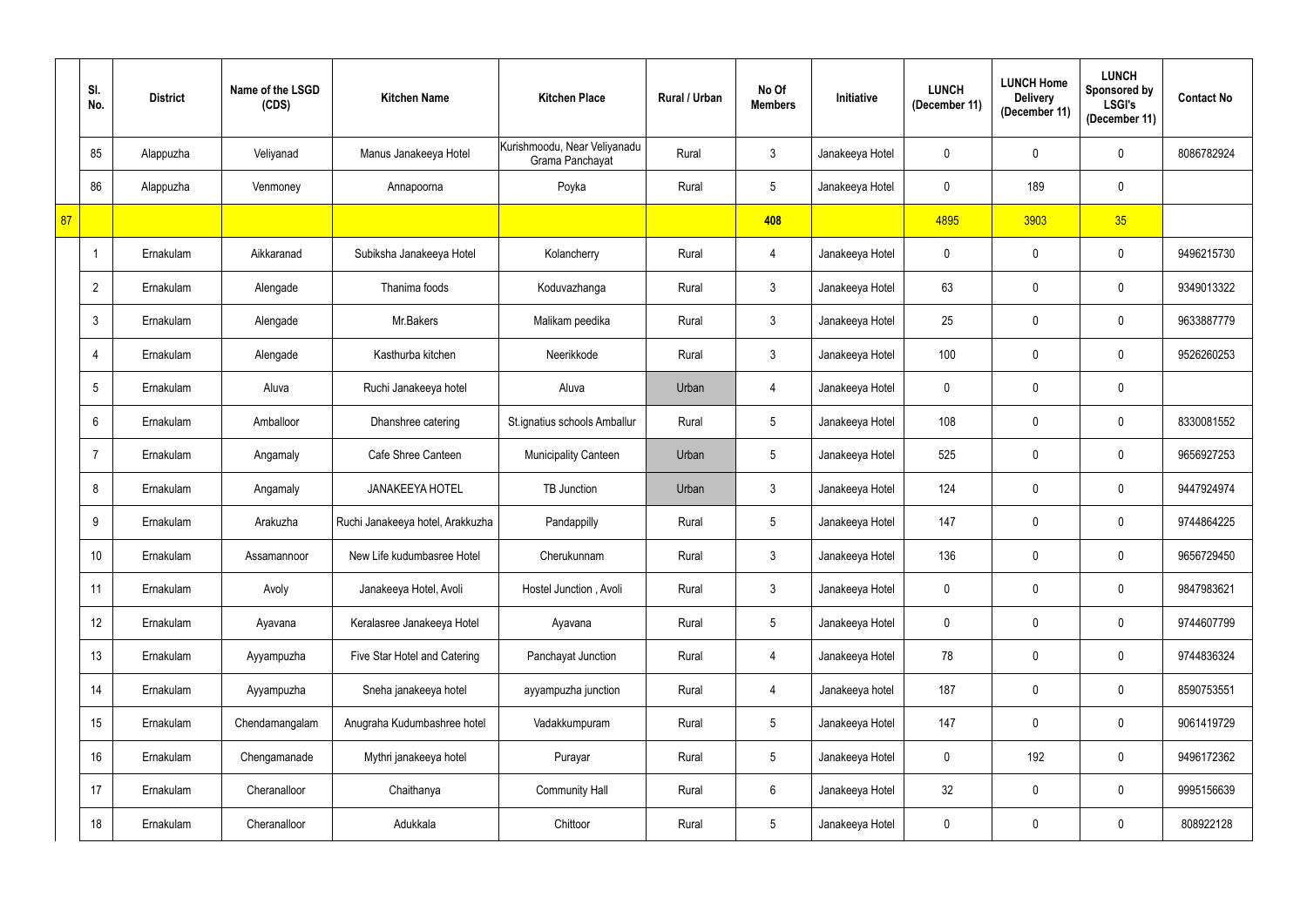| SI.<br>No.      | <b>District</b> | Name of the LSGD<br>(CDS) | <b>Kitchen Name</b>                   | <b>Kitchen Place</b>       | Rural / Urban | No Of<br><b>Members</b> | Initiative      | <b>LUNCH</b><br>(December 11) | <b>LUNCH Home</b><br><b>Delivery</b><br>(December 11) | <b>LUNCH</b><br>Sponsored by<br><b>LSGI's</b><br>(December 11) | <b>Contact No</b> |
|-----------------|-----------------|---------------------------|---------------------------------------|----------------------------|---------------|-------------------------|-----------------|-------------------------------|-------------------------------------------------------|----------------------------------------------------------------|-------------------|
| 19              | Ernakulam       | Chittattukara             | Swadh Janakeeya Hotel                 | chittattukara jn.          | Rural         | $\mathbf{3}$            | Janakeeya Hotel | 275                           | 0                                                     | $\mathbf 0$                                                    |                   |
| 20              | Ernakulam       | Choornikkara              | Metro hotel                           | Ambattukavu                | Rural         | $\mathbf{3}$            | Janakeeya Hotel | 307                           | 0                                                     | $\pmb{0}$                                                      | 9605319455        |
| 21              | Ernakulam       | Chottanikkara             | Ahalya Cafe                           | Kottayatthupara            | Rural         | 6                       | Janakeeya Hotel | 77                            | 0                                                     | $\mathbf 0$                                                    | 9567512337        |
| 22              | Ernakulam       | Edakkattuvayal            | Santhwanam                            | Arakunnam                  | Rural         | $\mathbf{3}$            | Janakeeya Hotel | 36                            | 0                                                     | $\pmb{0}$                                                      | 9447047980        |
| 23              | Ernakulam       | Edathala                  | Souhridam Kudumbashree canteen        | Edathala                   | Rural         | $\mathfrak{Z}$          | Janakeeya Hotel | 210                           | 0                                                     | $\mathbf 0$                                                    | 9745769363        |
| 24              | Ernakulam       | Edathala                  | Veetiloru oonne                       | Manalimukke                | Rural         | $\mathbf{3}$            | Janakeeya Hotel | 198                           | 0                                                     | $\mathbf 0$                                                    | 9745769363        |
| 25              | Ernakulam       | Edavanakkad               | Royal Hotel                           | Edavanakad                 | Rural         | $\mathbf{3}$            | Janakeeya Hotel | $\mathbf 0$                   | 0                                                     | $\mathbf 0$                                                    | 7902933414        |
| 26              | Ernakulam       | Elanji                    | janakiya hotel elanji                 | elanji punjayathu junction | Rural         | $5\phantom{.0}$         | Janakeeya Hotel | $\mathbf 0$                   | 0                                                     | $\mathbf 0$                                                    | 9947990787        |
| 27              | Ernakulam       | Eloor                     | Nalanandhana janakeeya hotel          | Eloor                      | Urban         | 4                       | Janakeeya Hotel | 98                            | 0                                                     | $\pmb{0}$                                                      | 9562885391        |
| 28              | Ernakulam       | Ezhikkara                 | Sree Rajarajeswari Janakeeya<br>Hotel | Ezhikkara                  | Rural         | 5 <sup>5</sup>          | Janakeeya Hotel | 210                           | 0                                                     | $\mathbf 0$                                                    | 8921579011        |
| 29              | Ernakulam       | Kadungalloor              | Snehitha janakeeya hotel              | Kadungalloor               | Rural         | $\mathbf{3}$            | Janakeeya Hotel | 293                           | 0                                                     | $\pmb{0}$                                                      | 9567418674        |
| 30 <sup>°</sup> | Ernakulam       | Kalady                    | Jyothi Vanitha Canteen                | Kalady                     | Rural         | 5 <sup>5</sup>          | Janakeeya Hotel | $\mathbf 0$                   | 0                                                     | $\mathbf 0$                                                    | 9544624439        |
| 31              | Ernakulam       | Kalamassery East          | Nanma janakeeya hotel                 | HMT, kalammassery          | Urban         | $\mathbf{3}$            | Janakeeya Hotel | 320                           | 0                                                     | $\mathbf 0$                                                    | 9895535089        |
| 32              | Ernakulam       | Kalamassery east          | thanima Janakeeya hotel               | kangarappadi               | urban         | 3 <sup>1</sup>          | Janakeeya hotel | 314                           | $\mathbf 0$                                           | $\mathbf 0$                                                    | 9745481742        |
| 33              | Ernakulam       | Kalamassery West          | Pulari janakeeya hotel                | Kunamthai                  | Urban         | $\mathbf{3}$            | Janakeeya Hotel | 437                           | $\pmb{0}$                                             | $\mathbf 0$                                                    | 7736594305        |
| 34              | Ernakulam       | Kalamassery West          | Kismath janakeeya hotel               | Vattekkunnam               | Urban         | $\mathbf{3}$            | Janakeeya Hotel | 180                           | $\pmb{0}$                                             | $\mathbf 0$                                                    | 8075879290        |
| 35              | Ernakulam       | Kalloorkkad               | Puthuma Janakeeya Hotel               | Kallorkkad                 | Rural         | 3                       | Janakeeya Hotel | 176                           | 0                                                     | $\mathbf 0$                                                    | 7558091353        |
| 36              | Ernakulam       | Kanjoor                   | Ammachiyude Adukkala                  | Parappuram                 | Rural         | 3 <sup>1</sup>          | Janakeeya Hotel | 170                           | $\pmb{0}$                                             | $\mathbf 0$                                                    | 6238583699        |
| 37              | Ernakulam       | Karukutti                 | Anugraha Janakeeya Hotel              | Pallissery                 | Rural         | $5\phantom{.0}$         | Janakeeya Hotel | 95                            | $\pmb{0}$                                             | $\mathbf 0$                                                    | 9846161486        |
| 38              | Ernakulam       | Karumalloor               | Koottayma janakeeya hotel             | Kariyachira                | Rural         | $\overline{4}$          | Janakeeya Hotel | $\mathbf 0$                   | $\mathbf 0$                                           | $\mathbf 0$                                                    | 9746484979        |
| 39              | Ernakulam       | Kavalangad                | Five star Janakeeya Hotel             | Nellimattom                | Rural         | $5\overline{)}$         | Janakeeya Hotel | 350                           | 0                                                     | $\pmb{0}$                                                      | 9744705648        |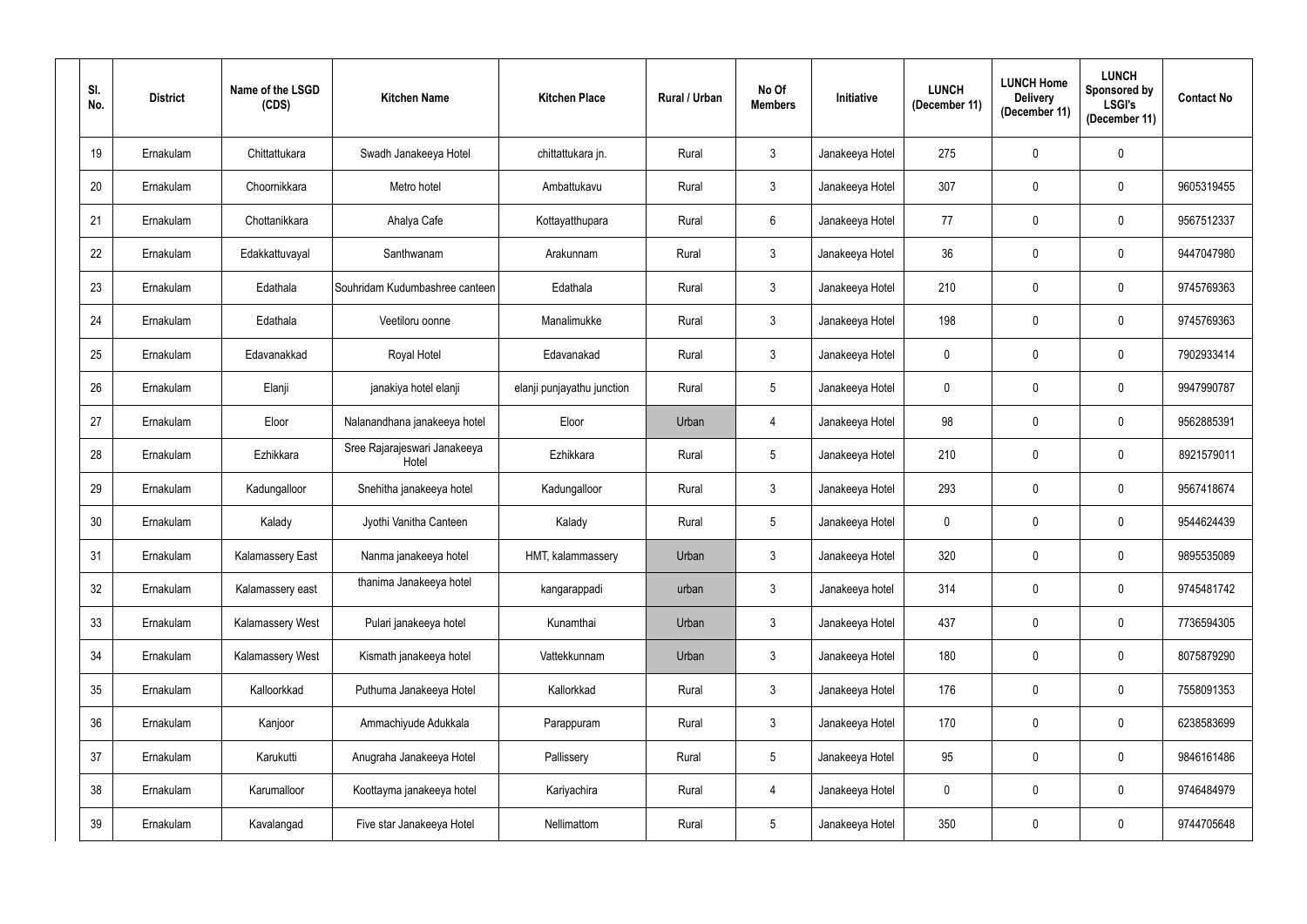|     | SI.<br>No. | <b>District</b> | Name of the LSGD<br>(CDS) | <b>Kitchen Name</b>                  | <b>Kitchen Place</b>                      | Rural / Urban | No Of<br><b>Members</b> | Initiative      | <b>LUNCH</b><br>(December 11) | <b>LUNCH Home</b><br><b>Delivery</b><br>(December 11) | <b>LUNCH</b><br>Sponsored by<br><b>LSGI's</b><br>(December 11) | <b>Contact No</b> |
|-----|------------|-----------------|---------------------------|--------------------------------------|-------------------------------------------|---------------|-------------------------|-----------------|-------------------------------|-------------------------------------------------------|----------------------------------------------------------------|-------------------|
|     | 40         | Ernakulam       | Keerampara                | Abhaya Janakeeya Hotel               | Punnekkad                                 | Rural         | 4                       | Janakeeya hotel | $\mathbf 0$                   | $\mathbf 0$                                           | $\mathbf 0$                                                    | 8301059431        |
|     | 41         | Ernakulam       | Keezhmad                  | Sadyalayam janakeeya hotel           | Keezhmad                                  | Rural         | 5 <sup>5</sup>          | Janakeeya Hotel | 85                            | $\mathbf 0$                                           | $\mathbf 0$                                                    | 9846027221        |
|     | 42         | Ernakulam       | Kochi East                | ANNAPOORNA JANAKEEYA<br><b>HOTEL</b> | ALINCHUVADU                               | Urban         | $5\phantom{.0}$         | Janakeeya Hotel | $\mathbf 0$                   | $\mathbf 0$                                           | $\mathbf 0$                                                    | 9567529849        |
|     | 43         | Ernakulam       | Kochi East                | YUMMEES KITCHEN                      | VADUTHALA                                 | Urban         | $5\phantom{.0}$         | Janakeeya Hotel | 166                           | 30                                                    | $\mathbf 0$                                                    |                   |
|     | 44         | Ernakulam       | Kochi East                | <b>ORUMA KITCHEN</b>                 | <b>PACHALAM</b>                           | Urban         | $\mathbf{3}$            | Janakeeya Hotel | 298                           | 89                                                    | $\mathbf 0$                                                    | 9744763589        |
|     | 45         | Ernakulam       | Kochi East                | <b>PONPULARI</b>                     | <b>KEERHI NAGAR,</b><br><b>ELAMAKKARA</b> | Urban         | $\mathbf{3}$            | Janakeeya Hotel | 317                           | $\mathbf 0$                                           | $\overline{4}$                                                 | 8289818357        |
|     | 46         | Ernakulam       | Kochi East                | <b>RUCHI CATERING</b>                | <b>PUNNACKAL</b>                          | Urban         | $5\phantom{.0}$         | Janakeeya Hotel | 314                           | $\mathbf 0$                                           | $\mathbf 0$                                                    | 9947080022        |
|     | 47         | Ernakulam       | kochi east                | samrudhi@kochi                       | ernakulam north                           | urban         | 14                      | Janakeeya hotel | 1684                          | 1127                                                  | $\mathbf 0$                                                    | 9048609615        |
|     | 48         | Ernakulam       | Kochi South               | <b>AMMAS KITCHEN</b>                 | <b>THEVARA</b>                            | Urban         | 4                       | Janakeeya Hotel | 549                           | $\mathbf 0$                                           | $\mathbf 0$                                                    | 7994618127        |
|     | 49         | Ernakulam       | Kochi South               | <b>NEW AKSHAYA HOTEL</b>             | <b>PONNURUNNI</b>                         | Urban         | $5\overline{)}$         | Janakeeya Hotel | 664                           | $\overline{0}$                                        | $\mathbf 0$                                                    | 9895292721        |
|     | 50         | Ernakulam       | Kochi South               | <b>FRIENDS</b>                       | <b>MINI PARK</b>                          | Urban         | $5\phantom{.0}$         | Janakeeya Hotel | 156                           | $\mathbf 0$                                           | $\mathbf 0$                                                    | 9048207287        |
|     | 51         | Ernakulam       | Kochi West                | PUTHUMA KUDUMBASHREE<br><b>HOTEL</b> | PALLURUTHY NADA                           | Urban         | $5\overline{)}$         | Janakeeya Hotel | 255                           | $\overline{0}$                                        | $\overline{0}$                                                 | 9947611626        |
|     | 52         | Ernakulam       | Kochi West                | NAMMUDE ADUKKALA                     | ERAVELI COLONY                            | Urban         | $5\overline{)}$         | Janakeeya Hotel | 699                           | $\mathbf 0$                                           | $\mathbf 0$                                                    | 9746033279        |
|     | 53         | Ernakulam       | Kochi West                | Ushas Kudumbashree Hotel             | <b>FORT KOCHI</b>                         | Urban         | 4                       | Janakeeya Hotel | 408                           | $\mathbf 0$                                           | $\pmb{0}$                                                      | 7510713668        |
|     | 54         | Ernakulam       | Koothattukulam            | Niravu Janakeeya Hotel               |                                           | Urban         |                         | Janakeeya Hotel | $\mathbf 0$                   | $\pmb{0}$                                             | $\mathbf 0$                                                    |                   |
|     | 55         | Ernakulam       | Koovappady                | Kaipunyam Janakeeya hotel            | Koovappady                                | Rural         | $5\phantom{.0}$         | Janakeeya Hotel | 82                            | $\pmb{0}$                                             | $\pmb{0}$                                                      |                   |
|     | 56         | Ernakulam       | Kothamangalam             | Thanima catering unit                | Kothamangalam                             | Urban         | $3\phantom{.0}$         | Janakeeya Hotel | $\pmb{0}$                     | $\pmb{0}$                                             | $\mathbf 0$                                                    | 9846664377        |
| 113 | 57         | Ernakulam       | kothamangalam             | P.K janakeeya hotel                  | kothamangalam                             | Urban         | $6\phantom{.}6$         | Janakeeya Hotel | 316                           | $\pmb{0}$                                             | $\overline{0}$                                                 | 8156869114        |
|     | 58         | Ernakulam       | Kottapady                 | Janakeeya Hotel                      | Kottappady junction                       | Rural         | 3 <sup>1</sup>          | Janakeeya Hotel | 154                           | $\mathbf 0$                                           | $\pmb{0}$                                                      | 9497406993        |
|     | 59         | Ernakulam       | Kottuvally                | subhiksha vanitha canteen            | kottuvally                                | Rural         | $5\phantom{.0}$         | Janakeeya Hotel | $\pmb{0}$                     | $\pmb{0}$                                             | $\pmb{0}$                                                      | 8590034196        |
|     | 60         | Ernakulam       | kumbalangi                | st.antoneys kudumbashree             | old post office                           | Rural         | $\mathfrak{Z}$          | Janakeeya Hotel | 188                           | $\pmb{0}$                                             | $\pmb{0}$                                                      | 8138860764        |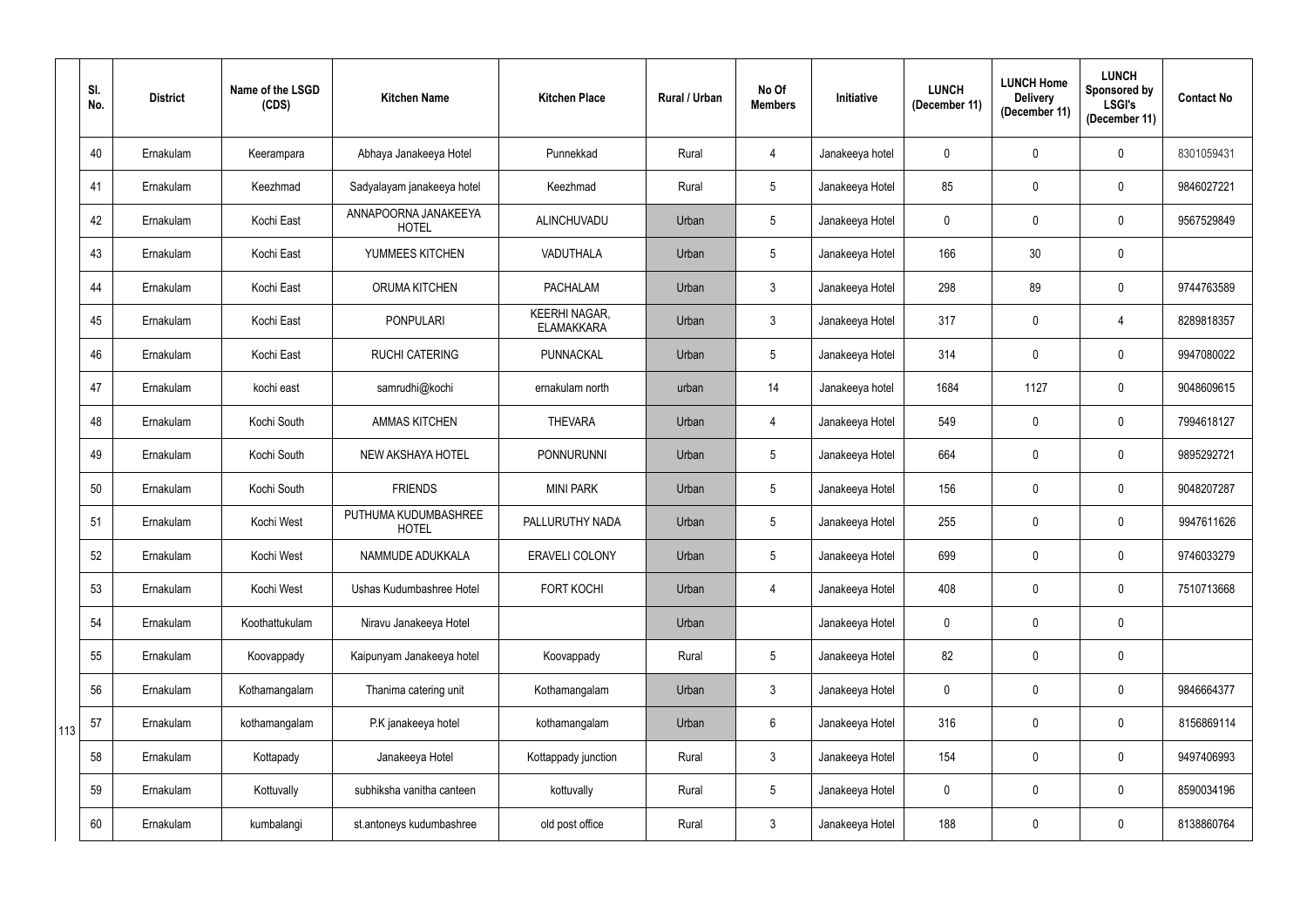| SI.<br>No. | <b>District</b> | Name of the LSGD<br>(CDS) | <b>Kitchen Name</b>              | <b>Kitchen Place</b>      | Rural / Urban | No Of<br><b>Members</b> | Initiative      | <b>LUNCH</b><br>(December 11) | <b>LUNCH Home</b><br><b>Delivery</b><br>(December 11) | <b>LUNCH</b><br>Sponsored by<br><b>LSGI's</b><br>(December 11) | <b>Contact No</b> |
|------------|-----------------|---------------------------|----------------------------------|---------------------------|---------------|-------------------------|-----------------|-------------------------------|-------------------------------------------------------|----------------------------------------------------------------|-------------------|
| 61         | Ernakulam       | Kumblam                   | JANAKEEYA HOTEL, KUMBALAM        | <b>KUMBALAM</b>           | rural         | $5\overline{)}$         | Janakeeya Hotel | 314                           | 0                                                     | $\mathbf 0$                                                    | 9746652714        |
| 62         | Ernakulam       | kunnathunadu              | thripthy janakeeya hotel         | pallikkara                | Rural         | $6\overline{6}$         | Janakeeya Hotel | $\mathbf 0$                   | 0                                                     | $\pmb{0}$                                                      | 9744561425        |
| 63         | Ernakulam       | Kunnukara                 | Greenchilly cafe                 | Kunnukara                 | Rural         | $\mathbf{3}$            | Janakeeya Hotel | $\mathbf 0$                   | 37                                                    | $\mathbf 0$                                                    | 9496852989        |
| 64         | Ernakulam       | Kunnukara                 | Thanima canteen                  | North aduvassery          | Rural         | $5\overline{)}$         | Janakeeya Hotel | $\mathbf 0$                   | 68                                                    | $\pmb{0}$                                                      | 9744200583        |
| 65         | Ernakulam       | Kuttampuzha               | Nila kudumbashree janakiya hotel | Mini stadium, vadattupara | Rural         | $6^{\circ}$             | Janakeeya Hotel | 76                            | 0                                                     | $\mathbf 0$                                                    | 9496754018        |
| 66         | Ernakulam       | Kuzhippilly               | Janakeeya hotel                  | Kuzhupilli                | Rural         | $\mathbf 0$             | Janakeeya Hotel | $\mathbf 0$                   | 0                                                     | $\mathbf 0$                                                    | 9847371780        |
| 67         | Ernakulam       | Malayattoor               | Whats app Janakeeya Hotel        | Thottuva                  | Rural         | 3 <sup>5</sup>          | Janakeeya Hotel | 318                           | $\mathbf 0$                                           | $\mathbf 0$                                                    | 9497796828        |
| 68         | Ernakulam       | Malayattoor               | Natturuchi Janakeeya Hotel       | Ettakkadavu               | Rural         | $\mathbf{3}$            | Janakeeya Hotel | 294                           | 0                                                     | $\mathbf 0$                                                    | 9745470234        |
| 69         | Ernakulam       | Maneed                    | Coral Island                     | Maneed                    | Rural         | $\overline{4}$          | Janakeeya Hotel | 323                           | 0                                                     | $\pmb{0}$                                                      | 7012652495        |
| 70         | Ernakulam       | Manjalloor                | Thanima Kudumbashree hotel       | Vazhakkulam               | Rural         | 5 <sup>5</sup>          | Janakeeya Hotel | 375                           | 0                                                     | $\mathbf 0$                                                    | 9526215854        |
| 71         | Ernakulam       | Manjapra                  | Sara's Kitchen                   | Puthenpalli               | Rural         | $\mathbf{3}$            | Janakeeya Hotel | 274                           | 0                                                     | $\mathbf 0$                                                    | 8547392730        |
| 72         | Ernakulam       | Maradu                    | <b>VANITHA HOTEL</b>             | <b>KUNDANNOR JN</b>       | Urban         | $\overline{4}$          | Janakeeya Hotel | 62                            | 0                                                     | $\mathbf 0$                                                    |                   |
| 73         | Ernakulam       | Marady                    | Janakeeya Hotel Marady           | Unnakkuppa                | Rural         | 4                       | Janakeeya Hotel | 41                            | $\mathbf 0$                                           | $\mathbf 0$                                                    | 9947943177        |
| 74         | Ernakulam       | Mazhuvannoor              | Sruthi Janakeeya Hotel           | Valayanchirangara         | Rural         | 3 <sup>5</sup>          | Janakeeya Hotel | 165                           | 0                                                     | $\mathbf 0$                                                    | 9747924485        |
| 75         | Ernakulam       | Mookkannoor               | Mamma's Kitchen                  | Mookkannoor               | Rural         | $\mathbf{3}$            | Janakeeya Hotel | 132                           | $\pmb{0}$                                             | $\mathbf 0$                                                    | 8593835285        |
| 76         | Ernakulam       | Mudakkuzha                | janakeeya hotel                  | mudakkuzha                | Rural         | $\mathbf{3}$            | Janakeeya hotel | $\pmb{0}$                     | $\pmb{0}$                                             | $\mathbf 0$                                                    | 9496431218        |
| 77         | Ernakulam       | Mulavukad                 | Kudumbashree Veetile bakshanam   | Mulavukad                 | Rural         | $5\overline{)}$         | Janakeeya Hotel | 133                           | 0                                                     | $\mathbf 0$                                                    | 9061339557        |
| 78         | Ernakulam       | Muvattupuzha              | Oottupura                        | Muvattupuzha              | Urban         | $\mathbf{3}$            | Janakeeya Hotel | 198                           | $\pmb{0}$                                             | $\mathbf 0$                                                    | 7736573412        |
| 79         | Ernakulam       | Nayarambalam              | Four star cafe                   | Nayarambalam              | Rural         | 3 <sup>1</sup>          | Janakeeya Hotel | $\boldsymbol{0}$              | 0                                                     | $\mathbf 0$                                                    | 8075349161        |
| 80         | Ernakulam       | Nedumbassery              | thani nadan                      | athani                    | rural         | $5\phantom{.0}$         | Janakeeya Hotel | $\boldsymbol{0}$              | 226                                                   | $\mathbf 0$                                                    | 9961277604        |
| 81         | Ernakulam       | Nellikuzhy                | Janakeeya Hotel                  | Nellikkuzhi               | Rural         | $\mathbf{3}$            | Janakeeya Hotel | 198                           | $\pmb{0}$                                             | $\boldsymbol{0}$                                               | 9744641099        |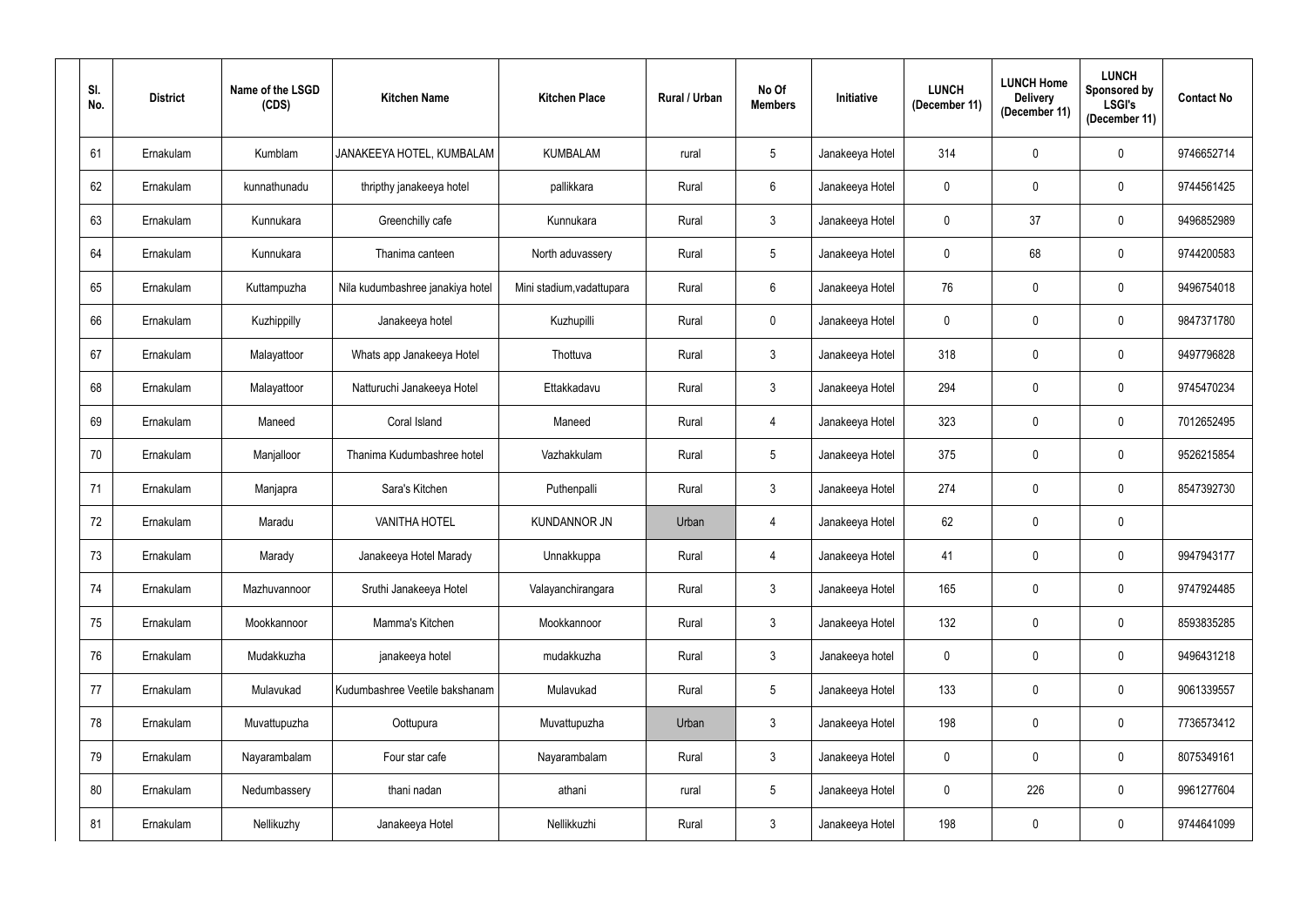| SI.<br>No. | <b>District</b> | Name of the LSGD<br>(CDS) | <b>Kitchen Name</b>                                             | <b>Kitchen Place</b>                        | Rural / Urban | No Of<br><b>Members</b> | Initiative      | <b>LUNCH</b><br>(December 11) | <b>LUNCH Home</b><br><b>Delivery</b><br>(December 11) | <b>LUNCH</b><br>Sponsored by<br><b>LSGI's</b><br>(December 11) | <b>Contact No</b> |
|------------|-----------------|---------------------------|-----------------------------------------------------------------|---------------------------------------------|---------------|-------------------------|-----------------|-------------------------------|-------------------------------------------------------|----------------------------------------------------------------|-------------------|
| 82         | Ernakulam       | Njarakkal                 | Kripa Catering Unit                                             | Njarakkal                                   | Rural         | $\mathbf{3}$            | Janakeeya Hotel | $\mathbf 0$                   | 0                                                     | $\mathbf 0$                                                    | 9567534006        |
| 83         | Ernakulam       | Okkal                     | Manna Janakeeya Hotel                                           | Edavoor                                     | Rural         | $\overline{4}$          | Janakeeya Hotel | $\mathbf 0$                   | 0                                                     | $\mathbf 0$                                                    | 8086822888        |
| 84         | Ernakulam       | Paingottoor               | Janakeeya hotel                                                 | Paingottoor                                 | Rural         | $\overline{7}$          | Janakeeya Hotel | 62                            | 0                                                     | $\mathbf 0$                                                    | 9656855730        |
| 85         | Ernakulam       | Pallarimangalam           | Janakeeya Hotel                                                 | Janakeeya Hotel, Koovalloor                 | Rural         | 4                       | Janakeeya Hotel | 115                           | 0                                                     | $\pmb{0}$                                                      | 7025992310        |
| 86         | Ernakulam       | Pallipuram                | Kadumanga Food court                                            | Pothen valav                                | Rural         | $5\phantom{.0}$         | Janakeeya Hotel | $\overline{0}$                | 0                                                     | $\mathbf 0$                                                    | 9747525176        |
| 87         | Ernakulam       | Pambakkuda                | viswastha catering unit                                         | pambakkuda block punjayathu<br>building     | Rural         | $\overline{4}$          | Janakeeya Hotel | $\mathbf 0$                   | 0                                                     | $\mathbf 0$                                                    | 7510382367        |
| 88         | Ernakulam       | Parakkadave               | Thejus catering unit                                            | Moozhikkulam                                | Rural         | 10                      | Janakeeya Hotel | $\mathbf 0$                   | 0                                                     | $\mathbf 0$                                                    | 9847936303        |
| 89         | Ernakulam       | Paravoor                  | sreevikneswara                                                  | Govt.boys' HSS, N.Paravur                   | Urban         | 4                       | Janakeeya Hotel | 106                           | 0                                                     | $\mathbf 0$                                                    | 9567581698        |
| 90         | Ernakulam       | Payipra                   | Nanma janakeeya hotel                                           | Pezhakkappilly                              | Rural         | $\mathbf{3}$            | Janakeeya Hotel | 154                           | 0                                                     | $\mathbf 0$                                                    | 9567747725        |
| 91         | Ernakulam       | Perumbavoor               | Janakeeya Hotel                                                 | Kanjirakkad, Pallippadi                     | Urban         | 3 <sup>1</sup>          | Janakeeya Hotel | 267                           | 0                                                     | $\mathbf 0$                                                    |                   |
| 92         | Ernakulam       | Perumbavoor               | Swath kudumbashree canteen                                      | Perumbavoor                                 | Urban         | $\mathbf{3}$            | Janakeeya Hotel | 306                           | 0                                                     | $\mathbf 0$                                                    | 8156881057        |
| 93         | Ernakulam       | Perumbavoor               | <b>JANAKEEYA HOTEL MINI CIVIL</b><br><b>STATION PERUMBAVOOR</b> | Perumbavoor                                 | Urban         | $\mathbf{3}$            | Janakeeya Hotel | 392                           | 0                                                     | $\mathbf 0$                                                    | 9847008734        |
| 94         | Ernakulam       | Pindimana                 | Janakeeya hotel                                                 | Muthamkuzhi                                 | Rural         | 4                       | Janakeeya Hotel | 215                           | $\mathbf 0$                                           | $\mathbf 0$                                                    | 9656297799        |
| 95         | Ernakulam       | Piravam                   | sneha canteen                                                   | municipality building base floor<br>piravom | Urban         | $\overline{4}$          | Janakeeya Hotel | $\pmb{0}$                     | 0                                                     | $\mathbf 0$                                                    | 9605594018        |
| 96         | Ernakulam       | poothrukka                | Grandma Janakeeya hotel                                         | choondi                                     | Rural         | $\mathbf{3}$            | Janakeeya hotel | $\mathbf 0$                   | 0                                                     | $\pmb{0}$                                                      | 9400550287        |
| 97         | Ernakulam       | Pothanikkad               | Taj hotel                                                       | Pothanikkad                                 | Rural         | $\mathbf{3}$            | Janakeeya Hotel | $\pmb{0}$                     | $\pmb{0}$                                             | $\mathbf 0$                                                    | 8943961843        |
| 98         | Ernakulam       | Puthanvelikkara           | Panjami cafe kudumbashree                                       | Near panjayath office                       | Rural         | $5\overline{)}$         | Janakeeya Hotel | $\mathbf 0$                   | 105                                                   | $\mathbf 0$                                                    | 9645530669        |
| 99         | Ernakulam       | Ramamangalam              | cafe kudumbashree                                               | ramamngalam                                 | Rural         | $\overline{4}$          | Janakeeya Hotel | $\pmb{0}$                     | $\mathbf 0$                                           | $\mathbf 0$                                                    | 9961344346        |
| 100        | Ernakulam       | Rayamangalam              | Arya canteen                                                    | Kuruppampady                                | Rural         | 3 <sup>1</sup>          | Janakeeya Hotel | $\boldsymbol{0}$              | $\pmb{0}$                                             | $\mathbf 0$                                                    | 9072147163        |
| 101        | Ernakulam       | Thirumarady               | janakiya hotel thirumarady                                      | edappara jn.                                | Rural         | 3 <sup>1</sup>          | Janakeeya Hote5 | $\boldsymbol{0}$              | $\pmb{0}$                                             | $\mathbf 0$                                                    | 7594811868        |
| 102        | Ernakulam       | Thiruvaniyoor             | Thanima                                                         | Thiruvaniyoor                               | Rural         | $5\overline{)}$         | Janakeeya Hotel | $\boldsymbol{0}$              | 133                                                   | $\pmb{0}$                                                      | 9061239698        |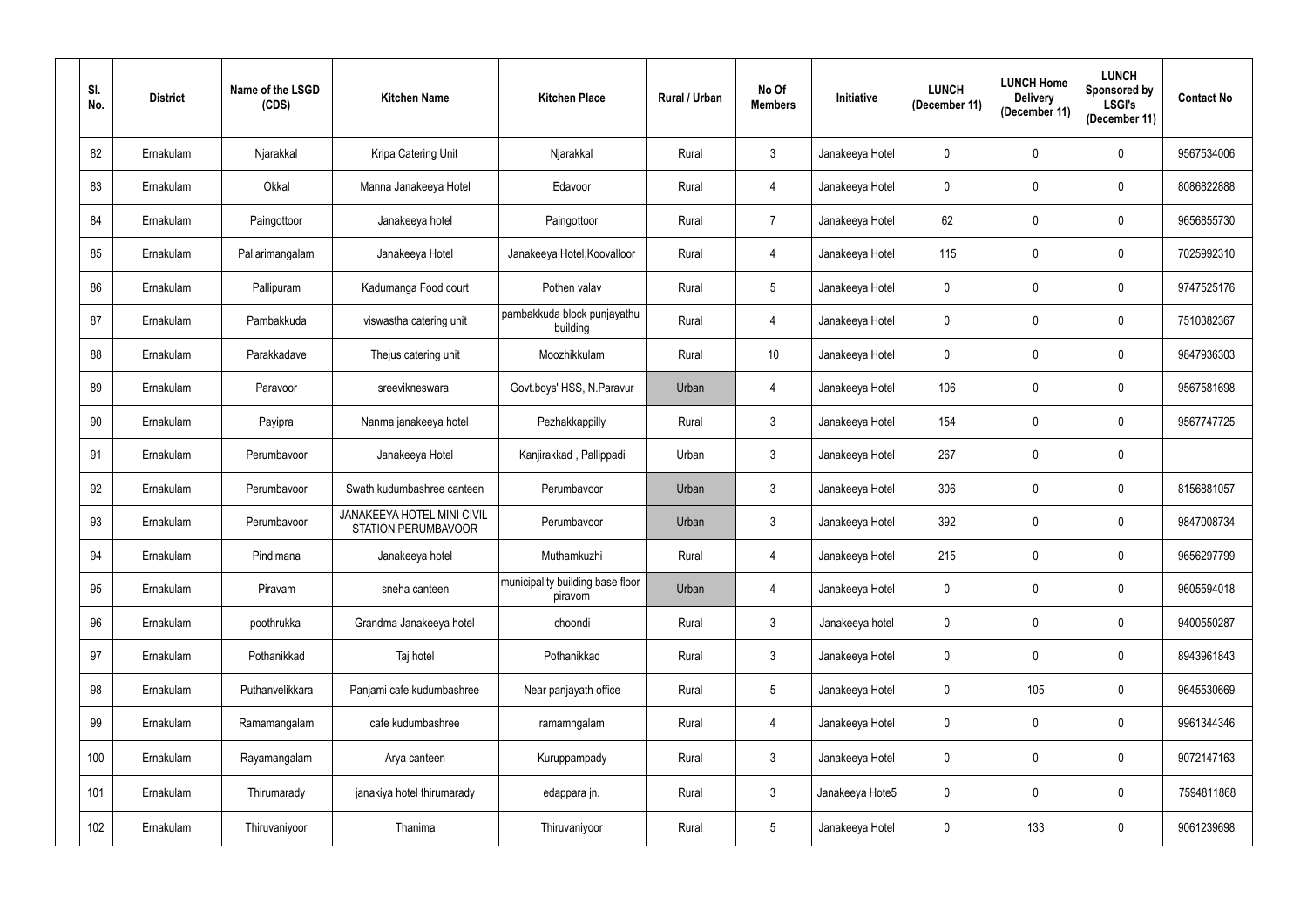|     | SI.<br>No.      | <b>District</b> | Name of the LSGD<br>(CDS) | <b>Kitchen Name</b>                         | <b>Kitchen Place</b>                             | Rural / Urban | No Of<br><b>Members</b> | Initiative      | <b>LUNCH</b><br>(December 11) | <b>LUNCH Home</b><br><b>Delivery</b><br>(December 11) | <b>LUNCH</b><br><b>Sponsored by</b><br><b>LSGI's</b><br>(December 11) | <b>Contact No</b> |
|-----|-----------------|-----------------|---------------------------|---------------------------------------------|--------------------------------------------------|---------------|-------------------------|-----------------|-------------------------------|-------------------------------------------------------|-----------------------------------------------------------------------|-------------------|
|     | 103             | Ernakulam       | Thrikkakkara East         | Thanima Janakeeya Hotel                     | Kakkanad                                         | Urban         | 8                       | Janakeeya Hotel | $\mathbf 0$                   | $\overline{0}$                                        | $\mathbf 0$                                                           | 9207134763        |
|     | 104             | Ernakulam       | Thrikkakkara west         | Janakeeya Hotel                             | Chembumukku                                      | Urban         | $5\phantom{.0}$         | Janakeeya Hotel | 152                           | $\mathbf 0$                                           | $\mathbf 0$                                                           | 9496530576        |
|     | 105             | Ernakulam       | Thuravoor                 | E Grill                                     | Yudapuram                                        | Rural         | 4                       | Janakeeya Hotel | 441                           | $\mathbf 0$                                           | $\mathbf 0$                                                           | 9526845935        |
|     | 106             | Ernakulam       | Tripunithura              | Janakeeya Hotel Tripunithura                | Eroor                                            | Urban         | $\mathbf{3}$            | Janakeeya Hotel | 114                           | $\overline{0}$                                        | $\mathbf 0$                                                           | 8089117821        |
|     | 107             | Ernakulam       | Vadakkekkara              | vadakkekkara kudumbasree<br>janakeeya hotel | Madaplathuruth                                   | Rural         | 4                       | Janakeeya Hotel | 170                           | $\overline{0}$                                        | $\mathbf 0$                                                           | 8301806778        |
|     | 108             | Ernakulam       | Vadavukode<br>Puthancruz  | Janakeeya Hotel                             | Vadavukod                                        | Rural         | 4                       | Janakeeya Hotel | $\mathbf 0$                   | 116                                                   | $\mathbf 0$                                                           |                   |
|     | 109             | Ernakulam       | Valakom                   | Ruchi kudumbashree catering                 | Valakom                                          | Rural         | $5\overline{)}$         | Janakeeya Hotel | $\mathbf 0$                   | $\overline{0}$                                        | $\boldsymbol{0}$                                                      |                   |
|     | 110             | Ernakulam       | Varapuzha                 | <b>DURGA ACTIVITY</b>                       | <b>CHETTIBHAGAM</b>                              | Rural         | 8                       | Janakeeya Hotel | 124                           | $\mathbf 0$                                           | $\overline{4}$                                                        | 9496160074        |
|     | 111             | Ernakulam       | Vazhakulam                | Three Star Hotel                            | Marampally                                       | Rural         | $\mathbf{3}$            | Janakeeya Hotel | 285                           | $\overline{0}$                                        | $\mathbf 0$                                                           | 8547309874        |
|     | 112             | Ernakulam       | Vengola                   | Janakeeya Hotel                             | Pathipalam                                       | Rural         | $5\phantom{.0}$         | Janakeeya Hotel | 97                            | $\mathbf 0$                                           | $\mathbf 0$                                                           | 8113030921        |
|     | 113             | Ernakulam       | Vengoor                   | <b>JANAKEEYA HOTEL</b>                      | Choorathod                                       | Rural         | $\overline{4}$          | Janakeeya Hotel | 98                            | $\boldsymbol{0}$                                      | $\boldsymbol{0}$                                                      | 6238320991        |
| 113 |                 |                 |                           |                                             |                                                  |               | 449                     |                 | 17754                         | 2123                                                  | $\delta$                                                              |                   |
|     |                 | Idukki          | Adimaly                   | Friends Janakeeya Hotel                     | Adimaly                                          | Rural         | $\overline{4}$          | Janakeeya Hotel | $\mathbf 0$                   | $\mathbf 0$                                           | $\mathbf 0$                                                           | 9961635779        |
|     | $\overline{2}$  | Idukki          | Alackode                  | Five Star Canteen                           | Elamdesham Block<br>Panchayath Building, Alakode | Rural         | 5 <sup>5</sup>          | Janakeeya Hotel | 20                            | $\mathbf 0$                                           | $\boldsymbol{0}$                                                      | 9961482164        |
|     | $\mathbf{3}$    | Idukki          | Arakkulam                 | Sabhalyam                                   | Moolamattom                                      | Rural         | 4                       | Janakeeya Hotel | 235                           | $\mathbf 0$                                           | $\boldsymbol{0}$                                                      | 8848124921        |
|     | $\overline{4}$  | Idukki          | Ayyappancovil             | Maria Janakeeya Hotel                       | Parappu                                          | Rural         | 3 <sup>1</sup>          | Janakeeya Hotel | 175                           | $\mathbf 0$                                           | $\boldsymbol{0}$                                                      | 9544622096        |
|     | $5\phantom{.0}$ | Idukki          | Bysonvalley               | Famous Janakiya Hotel                       | Pottankad                                        | Rural         | $\overline{4}$          | Janakeeya Hotel | 56                            | $\mathbf 0$                                           | $\pmb{0}$                                                             | 9744566398        |
|     | $6^{\circ}$     | Idukki          | Chakkupallam              | Vanithasree Janakeeya Hotel                 | Anakkara                                         | Rural         | 3 <sup>1</sup>          | Janakeeya Hotel | 249                           | $\mathbf 0$                                           | $\pmb{0}$                                                             | 8075143547        |
|     | $\overline{7}$  | Idukki          | Devikulam                 | Kudumbashree Janakeeya Hotel                | Echo point                                       | Rural         | 3 <sup>1</sup>          | Janakeeya Hotel | 156                           | $\mathbf 0$                                           | $\boldsymbol{0}$                                                      | 8281640208        |
|     | 8               | Idukki          | Edavetty                  | Kudumbashree Janakeeya Hotel                | Edavetty                                         | Rural         | 3 <sup>1</sup>          | Janakeeya Hotel | 43                            | $\pmb{0}$                                             | $\mathbf 0$                                                           | 6238694173        |
|     | 9               | Idukki          | Erattayar                 | Vanitha Janakeeya Hotel                     | Erattayar                                        | Rural         | 4                       | Janakeeya Hotel | 112                           | $\pmb{0}$                                             | $\pmb{0}$                                                             | 9188166929        |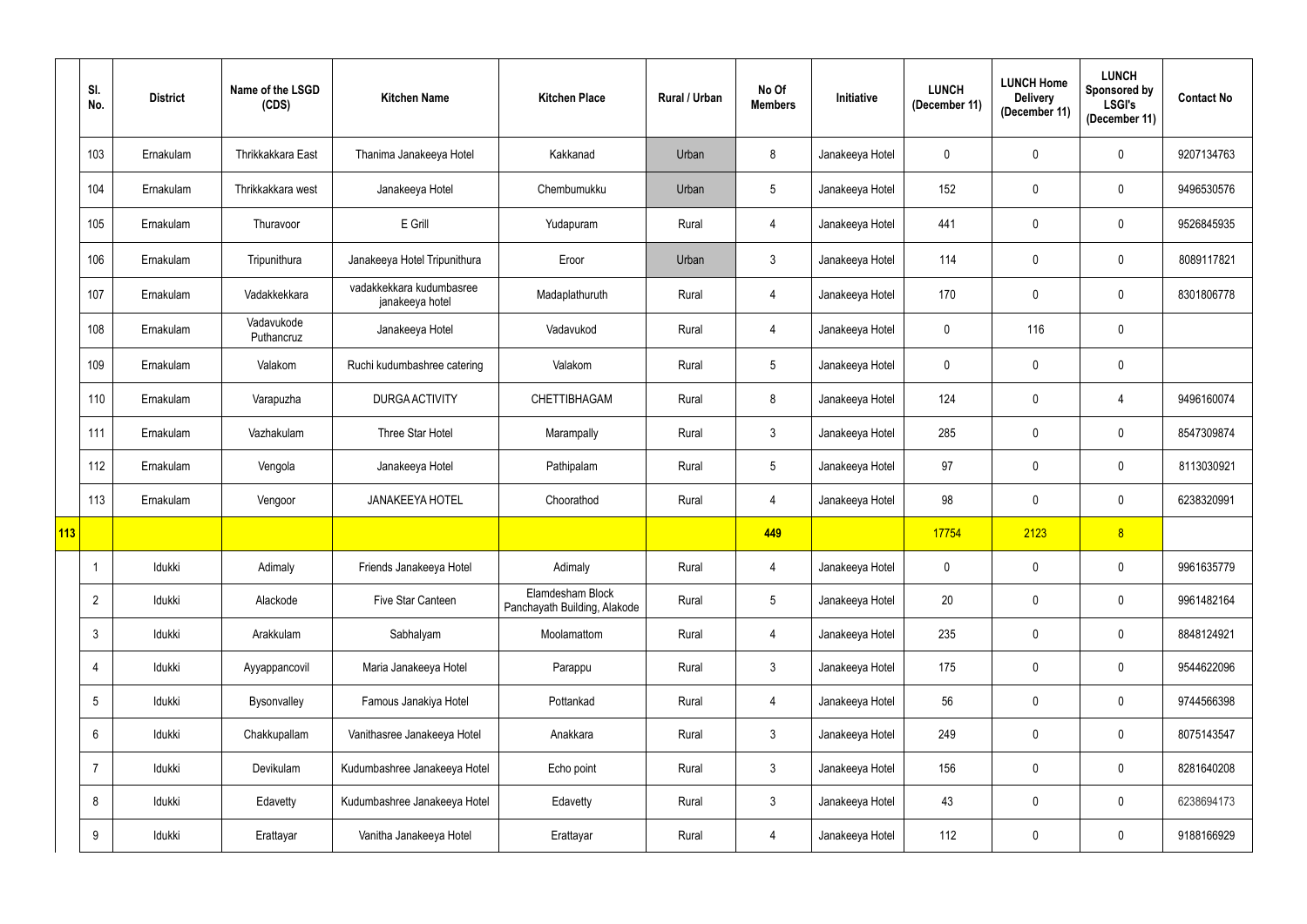|    | SI.<br>No.      | <b>District</b> | Name of the LSGD<br>(CDS) | <b>Kitchen Name</b>                   | <b>Kitchen Place</b>                              | <b>Rural / Urban</b> | No Of<br><b>Members</b> | Initiative      | <b>LUNCH</b><br>(December 11) | <b>LUNCH Home</b><br><b>Delivery</b><br>(December 11) | <b>LUNCH</b><br>Sponsored by<br><b>LSGI's</b><br>(December 11) | <b>Contact No</b> |
|----|-----------------|-----------------|---------------------------|---------------------------------------|---------------------------------------------------|----------------------|-------------------------|-----------------|-------------------------------|-------------------------------------------------------|----------------------------------------------------------------|-------------------|
|    | 10              | Idukki          | Kamakshi                  | Kripa Catering                        | Thankamani                                        | Rural                | $5\phantom{.0}$         | Janakeeya Hotel | $\overline{0}$                | $\mathbf 0$                                           | $\mathbf{0}$                                                   | 9544021398        |
|    | 11              | Idukki          | Kanchiyar                 | Swadh Janakeeya Hotel                 | Kanchiyar                                         | Rural                | $5\phantom{.0}$         | Janakeeya Hotel | 104                           | 0                                                     | $\mathbf 0$                                                    | 8606856496        |
|    | 12 <sup>°</sup> | Idukki          | Kanjikkuzhi               | Samarppanam                           | Kanjikkuzhi                                       | Rural                | 4                       | Janakeeya Hotel | 77                            | $\mathbf 0$                                           | -1                                                             | 9447169262        |
|    | 13              | Idukki          | Kanthaloor                | Morningstar Janakeeya Hotel           | Sahayagiri complex, near<br>Kanthalloor Bus stand | Rural                | 4                       | Janakeeya Hotel | 129                           | 0                                                     | $\mathbf 0$                                                    | 9447941632        |
|    | 14              | Idukki          | Karimannoor               | Rujiya Catering Unit                  | Karimannoor                                       | Rural                | 5                       | Janakeeya Hotel | 63                            | $\mathbf 0$                                           | $\mathbf 0$                                                    | 9497454952        |
|    | 15              | Idukki          | Karunapuram               | Karuna Hotel                          | Panchayathu complex                               | Rural                | 4                       | Janakeeya Hotel | 192                           | $\mathbf 0$                                           | $\mathbf 0$                                                    | 9961152820        |
|    | 16              | Idukki          | Kattappana                | Karunya Janakeeya Hotel               | Kattappana                                        | Urban                | $5\phantom{.0}$         | Janakeeya Hotel | 270                           | $\mathbf 0$                                           | $\mathbf 0$                                                    | 9497684477        |
|    | 17              | Idukki          | Kodikkulam                | Kulirma Janakiya Hotel                | Kodikkulam                                        | Rural                | $6\phantom{.}$          | Janakeeya Hotel | 36                            | $\mathbf 0$                                           | $\mathbf 0$                                                    | 9605111852        |
|    | 18              | Idukki          | Kokkayar                  | Sevana Janakeeya hotel                | 35th Mile                                         | Rural                | $\mathbf{3}$            | Janakeeya Hotel | 16                            | 0                                                     | $\mathbf 0$                                                    | 9562067674        |
|    | 19              | Idukki          | Konnathadi                | Friends Janakeeya Hotel               | Panickankudi                                      | Rural                | $6\phantom{.}$          | Janakeeya Hotel | 52                            | 0                                                     | $\mathbf 0$                                                    | 9544048878        |
|    | 20              | Idukki          | Konnathadi                | Janapriya Janakeeya Hotel             | Konnathadi                                        | Rural                | $\mathfrak{Z}$          | Janakeeya Hotel | 140                           | $\mathbf 0$                                           | $\mathbf 0$                                                    | 9895147074        |
|    | 21              | Idukki          | Kumaramangalam            | Kumaramangalam Janakeeya<br>Hotel     | Kumaramangalam                                    | Rural                | $\overline{4}$          | Janakeeya Hotel | 98                            | $\mathbf 0$                                           | $\mathbf 0$                                                    | 9745633509        |
|    | 22              | Idukki          | Kumili                    | Ruchi Hotel                           | Kumili                                            | Rural                | 4                       | Janakeeya Hotel | 132                           | $\mathbf 0$                                           | $\mathbf 0$                                                    | 9447980637        |
|    | 23              | Idukki          | Manakkadu                 | Vanitha Hotel                         | Chittoor                                          | Rural                | $\mathbf{3}$            | Janakeeya Hotel | 52                            | $\mathbf 0$                                           | $\pmb{0}$                                                      | 8330097933        |
|    | 24              | Idukki          | Mankulam                  | Jeevanam Catering Janakeeya<br>Hotel  | Panchayathu Building                              | Rural                | $\overline{4}$          | Janakeeya Hotel | $\overline{0}$                | $\mathbf 0$                                           | $\pmb{0}$                                                      | 9495060505        |
| 49 | 25              | Idukki          | Marayoor                  | Malabar food court Janakeeya<br>Hotel | Marayoor Near IDCB bank                           | Rural                | 4                       | Janakeeya Hotel | 164                           | $\mathbf 0$                                           | $\pmb{0}$                                                      | 9446925610        |
|    | 26              | Idukki          | Mariyapuram               | Anaswara Hotel & Catering             | Idukki                                            | Rural                | $\overline{4}$          | Janakeeya Hotel | 88                            | $\mathbf 0$                                           | $\overline{2}$                                                 | 9526329438        |
|    | 27              | Idukki          | Munnar                    | Annapoorna catering                   | Lorry stand, old munnar                           | Rural                | $5\phantom{.0}$         | Janakeeya Hotel | 180                           | $\overline{0}$                                        | $\pmb{0}$                                                      | 8281009478        |
|    | 28              | Idukki          | Muttom                    | Nila Janakeeya Hotel                  | Muttom                                            | Rural                | $\mathbf{3}$            | Janakeeya hotel | 618                           | $\mathbf 0$                                           | $\pmb{0}$                                                      | 9961104818        |
|    | 29              | Idukki          | Nedumkandam               | Annus catering                        | Nedumkandam<br>Kizhakkekavala                     | Rural                | $\overline{4}$          | Janakeeya Hotel | 211                           | $\pmb{0}$                                             | $\pmb{0}$                                                      | 9747458576        |
|    | 30 <sub>o</sub> | Idukki          | Pallivasal                | Blessing Janakeeya Hotel              | Pallivasal                                        | Rural                | 4                       | Janakeeya Hotel | 147                           | $\pmb{0}$                                             | $\pmb{0}$                                                      | 9947981574        |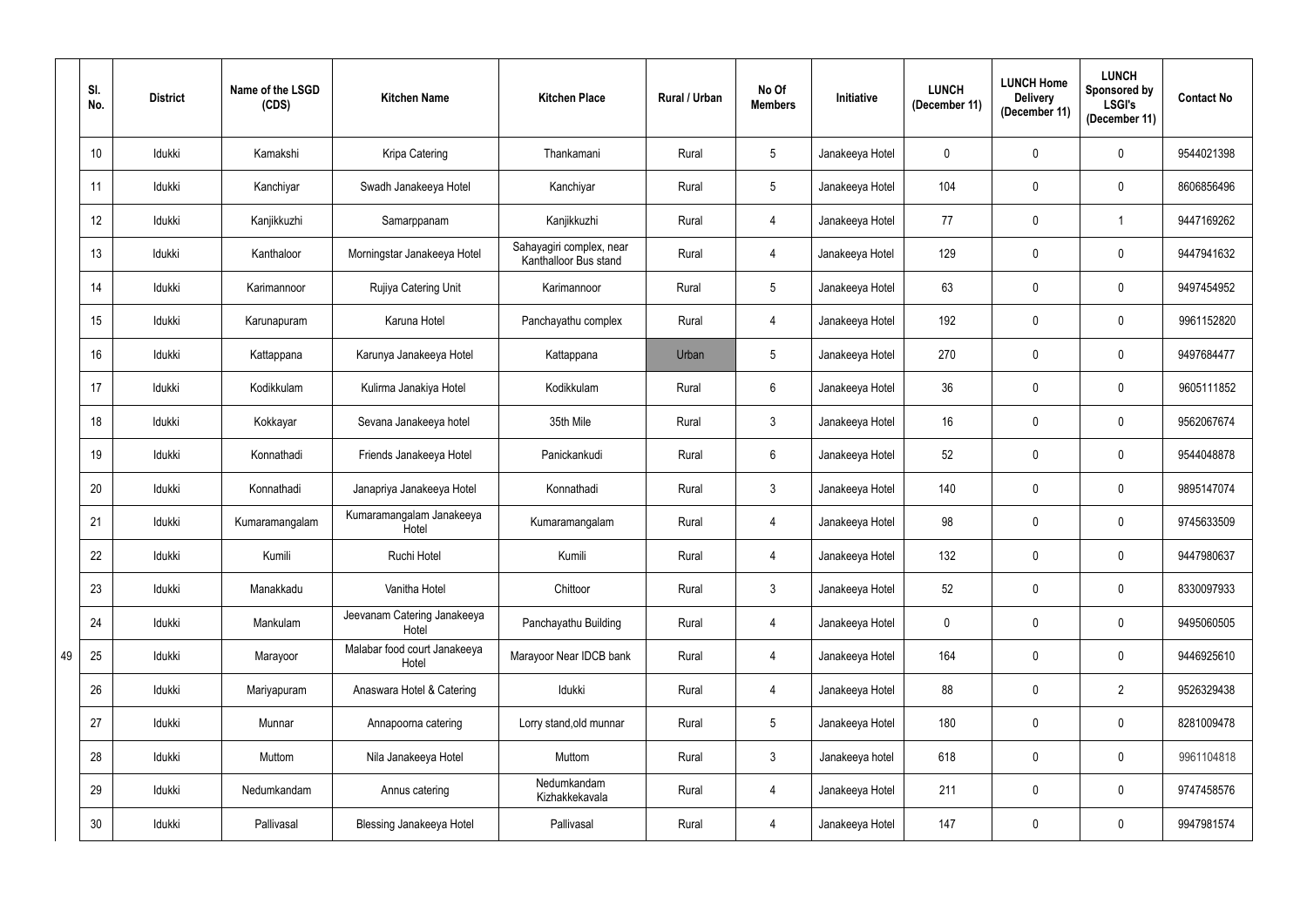|    | SI.<br>No. | <b>District</b> | Name of the LSGD<br>(CDS) | <b>Kitchen Name</b>                       | <b>Kitchen Place</b>                      | Rural / Urban | No Of<br><b>Members</b> | Initiative      | <b>LUNCH</b><br>(December 11) | <b>LUNCH Home</b><br><b>Delivery</b><br>(December 11) | <b>LUNCH</b><br>Sponsored by<br><b>LSGI's</b><br>(December 11) | <b>Contact No</b> |
|----|------------|-----------------|---------------------------|-------------------------------------------|-------------------------------------------|---------------|-------------------------|-----------------|-------------------------------|-------------------------------------------------------|----------------------------------------------------------------|-------------------|
|    | 31         | Idukki          | Pampadumpara              | Thripthy Janakeeya Hotel                  | Pampadumpara                              | Rural         | $\mathbf{3}$            | Janakeeya Hotel | 174                           | 0                                                     | $\mathbf 0$                                                    | 9207150558        |
|    | 32         | Idukki          | Peermedu                  | Thripthy Janakeeya Hotel                  | Peermedu                                  | Rural         | 3 <sup>1</sup>          | Janakeeya Hotel | $\mathbf 0$                   | $\mathbf 0$                                           | $\mathbf 0$                                                    | 9633311267        |
|    | 33         | Idukki          | Peruvanthanam             | Janakeeya Hotel                           | Peruvanthanam                             | Rural         | $5\phantom{.0}$         | Janakeeya Hotel | $\mathbf 0$                   | 0                                                     | 0                                                              | 9562274720        |
|    | 34         | Idukki          | Purappuzha                | Ammas Janakeeya Hotel                     | Purappuzha                                | Rural         | $\mathfrak{Z}$          | Janakeeya Hotel | 110                           | 0                                                     | $\mathbf 0$                                                    | 9744954032        |
|    | 35         | Idukki          | Rajakkadu                 | Janakeeya Hotel                           | Rajakkadu Town                            | Rural         | $\mathbf{3}$            | Janakeeya Hotel | 442                           | 0                                                     | $\mathbf 0$                                                    | 9446766999        |
|    | 36         | Idukki          | Rajakumari                | Aiswarya Vanitha Restaurent               | Rajakumari South                          | Rural         | 4                       | Janakeeya Hotel | 298                           | 0                                                     | $\mathbf 0$                                                    | 9526570410        |
|    | 37         | Idukki          | Santhanpara               | Janakeeya Hotel                           | Santhanpara                               | Rural         | 4                       | Janakeeya Hotel | 173                           | 0                                                     | $\mathbf 0$                                                    | 9526174553        |
|    | 38         | Idukki          | Senapathy                 | Ammoose Hotel                             | Mangathotty                               | Rural         | 3                       | Janakeeya Hotel | $\mathbf 0$                   | 0                                                     | $\mathbf 0$                                                    | 9539396626        |
|    | 39         | Idukki          | Udumbannoor               | Kudumbashree Janakeeya Hotel              | Udumbannor                                | Rural         | $\mathbf{3}$            | Janakeeya Hotel | 185                           | 0                                                     | $\mathbf 0$                                                    | 9633678438        |
|    | 40         | Idukki          | Upputhara                 | Samarppitha Janakeeya hotel               | Upputhara                                 | Rural         | $5\overline{)}$         | Janakeeya Hotel | 91                            | 0                                                     | $\mathbf 0$                                                    | 9526590710        |
|    | 41         | Idukki          | Vandanmedu                | Dharshana Janakeeya Hotel                 | Vandanmedu                                | Rural         | 4                       | Janakeeya Hotel | $\pmb{0}$                     | 0                                                     | $\mathbf 0$                                                    | 9744038737        |
|    | 42         | Idukki          | Vandiperiyar              | Vandiperiyar Janakeeya Hotel              | Vandiperiyar                              | Rural         | $5\phantom{.0}$         | Janakeeya Hotel | 167                           | $\mathbf 0$                                           | $\mathbf 0$                                                    | 8086863254        |
|    | 43         | Idukki          | Vannappuram               | Souhrudham Janakeeya Hotel                | Vannappuram                               | Rural         | 5                       | Janakeeya Hotel | 43                            | $\mathbf 0$                                           | $\mathbf 0$                                                    | 8113054492        |
|    | 44         | Idukki          | Vathikudy                 | Karthika                                  | Thopramkudi                               | Rural         | $\overline{4}$          | Janakeeya Hotel | $\mathbf 0$                   | $\mathbf 0$                                           | $\pmb{0}$                                                      | 9947636989        |
|    | 45         | Idukki          | Vathikudy                 | Mahima                                    | Murickassery                              | Rural         | $3\phantom{.0}$         | Janakeeya Hotel | 180                           | $\pmb{0}$                                             | $\pmb{0}$                                                      | 8289945652        |
|    | 46         | Idukki          | Vattavada                 | Vattavada Kudumbashree<br>Janakeeya Hotel | Keekkara, Kovilur                         | Rural         | 4                       | Janakeeya Hotel | 187                           | $\pmb{0}$                                             | $\pmb{0}$                                                      | 9497790469        |
|    | 47         | Idukki          | Vazhathoppu               | Grahalakshmi Hotel & Catering             | Cheruthoni                                | Rural         | 4                       | Janakeeya Hotel | 168                           | $\pmb{0}$                                             | -1                                                             | 9496178884        |
|    | 48         | Idukki          | Vellathooval              | Flowers Janakeeya Hotel                   | Vellathooval                              | Rural         | 4                       | Janakeeya Hotel | $\mathbf 0$                   | 0                                                     | $\pmb{0}$                                                      | 9961419892        |
|    | 49         | Idukki          | Velliyamattam             | Padhayam Kudumbashree<br>Janakeeya Hotel  | Velliyamattam                             | Rural         | $\overline{4}$          | Janakeeya Hotel | $\mathbf 0$                   | $\pmb{0}$                                             | $\pmb{0}$                                                      | 7902854627        |
| 49 |            |                 |                           |                                           |                                           |               | 195                     |                 | 6033                          | $\bullet$                                             | $\overline{4}$                                                 |                   |
|    |            | Kannur          | Maloor                    | Maloor Janakeeya Hotel                    | Thrikandaripoyil, PO-<br>Thrikandaripoyil | Rural         | $\mathfrak{Z}$          | Janakeeya Hotel | 168                           | 0                                                     | $\pmb{0}$                                                      | 9656132294        |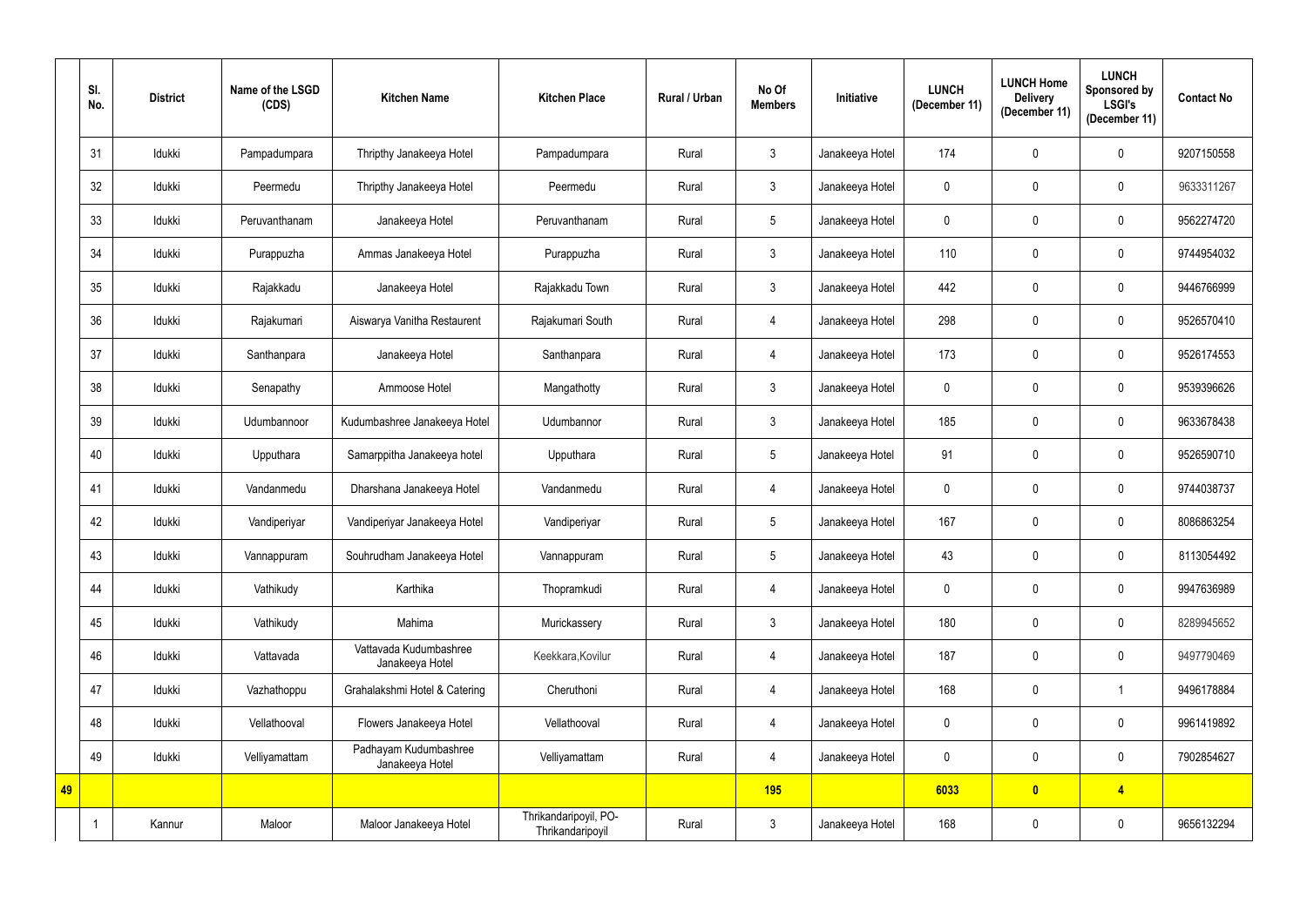| SI.<br>No.      | <b>District</b> | Name of the LSGD<br>(CDS)   | <b>Kitchen Name</b>                                | <b>Kitchen Place</b>                           | Rural / Urban | No Of<br><b>Members</b> | Initiative      | <b>LUNCH</b><br>(December 11) | <b>LUNCH Home</b><br><b>Delivery</b><br>(December 11) | <b>LUNCH</b><br>Sponsored by<br><b>LSGI's</b><br>(December 11) | <b>Contact No</b> |
|-----------------|-----------------|-----------------------------|----------------------------------------------------|------------------------------------------------|---------------|-------------------------|-----------------|-------------------------------|-------------------------------------------------------|----------------------------------------------------------------|-------------------|
| $\overline{2}$  | Kannur          | Kolachery                   | Janakeeya Hotel                                    | Kolachery Paramba, PO-<br>Kolacheri            | Rural         | $5\phantom{.0}$         | Janakeeya Hotel | 200                           | $\mathbf 0$                                           | $\mathfrak{Z}$                                                 | 9895324699        |
| $\mathfrak{Z}$  | Kannur          | Pinarayi                    | Janakeeya hotel, Pinarayi                          | Pinarayi                                       | Rural         | $6^{\circ}$             | Janakeeya Hotel | 147                           | $\mathbf 0$                                           | $\mathbf 0$                                                    | 9447215211        |
| 4               | Kannur          | Muzhakunnu                  | Thripthy Janakeeya Hotel                           | Kakkayangad, Muzhakkunnu                       | Rural         | $5\overline{)}$         | Janakeeya Hotel | 220                           | $\mathbf 0$                                           | $\overline{2}$                                                 | 9526047538        |
| 5               | Kannur          | Chapparappadavu             | Kudumbasree janakeeya hotel                        | Near village office,<br>Chapparappadav         | Rural         | $\mathbf{3}$            | Janakeeya Hotel | 151                           | $\mathbf 0$                                           | $\mathbf 0$                                                    | 9605413324        |
| 6               | Kannur          | Iritty                      | Roopasree Kudumbashree hotel                       | Koolichembra                                   | Urban         | 8                       | Janakeeya Hotel | 327                           | $\mathbf 0$                                           | $\mathbf 0$                                                    | 8589921533        |
| $\overline{7}$  | Kannur          | Dharmadam                   | Dharmadam Janakeeya hotel                          | Near Andalloor kav,<br>Dharmadam               | Rural         | $\mathbf{3}$            | Janakeeya Hotel | 93                            | $\mathbf 0$                                           | $\mathbf 0$                                                    | 9526975778        |
| 8               | Kannur          | Peralassery                 | Janakeeya Hotel                                    | Peralassery Town, PO -<br>Mundallur            | Rural         | 9                       | Janakeeya Hotel | 422                           | $\mathbf 0$                                           | $\mathbf 0$                                                    | 70256213909       |
| 9               | Kannur          | Kadannappalli<br>Panappuzha | Kudumbasree janakeeya hotel                        | Chanthappura                                   | Rural         | $\overline{4}$          | Janakeeya Hotel | 147                           | $\mathbf 0$                                           | $\mathbf 0$                                                    | 9961089935        |
| 10 <sup>°</sup> | Kannur          | Anthur                      | Janakeeya hotel                                    | Dharmasala                                     | Urban         | 5                       | Janakeeya Hotel | 230                           | $\mathbf 0$                                           | $\mathbf 0$                                                    | 9544138650        |
| 11              | Kannur          | Cheruthazham                | Janakeeya Hotel (Thripthi<br>Kudumbashree Canteen) | Pilathara                                      | Rural         | $\mathfrak{Z}$          | Janakeeya Hotel | 190                           | $\mathbf 0$                                           | $\mathbf 0$                                                    | 9947540361        |
| 12 <sup>°</sup> | Kannur          | Peravoor                    | Kudumbashree Janakeeya Hotel                       | Peravoor Bus stand, Peravoor<br>P <sub>O</sub> | Rural         | $\mathfrak{Z}$          | Janakeeya Hotel | 239                           | $\mathbf 0$                                           | $\mathbf 0$                                                    | 9947567857        |
| 13              | Kannur          | Kalliassery                 | Janakeeya Hotel                                    | Irinav Road, Payyattam, PO-<br>Irinav          | Rural         | 4                       | Janakeeya Hotel | 307                           | $\mathbf 0$                                           | $\mathbf 0$                                                    | 8848330570        |
| 14              | Kannur          | Panniyannur                 | Janakeeya Hotel                                    | Panoor Block office compound                   | Rural         | 6                       | Janakeeya Hotel | 257                           | $\mathbf 0$                                           | $\mathbf 0$                                                    | 9447449875        |
| 15              | Kannur          | Kannapuram                  | Janakeeya Hotel                                    | Chynaclay road, Kannapuram                     | Rural         | 5 <sub>5</sub>          | Janakeeya Hotel | 180                           | $\mathbf 0$                                           | $\overline{4}$                                                 | 8089127045        |
| 16 <sup>°</sup> | Kannur          | Sreekandapuram              | Janakeeya Hotel                                    | Sreekandapuram, near bus<br>stand              | Urban         | 5                       | Janakeeya Hotel | 264                           | $\mathbf 0$                                           |                                                                | 7591948757        |
| 17              | Kannur          | Thalasseri                  | Janakeeya Hotel                                    | New bus stand, Thalasseri                      | Urban         | $6\phantom{.0}$         | Janakeeya Hotel | 639                           | $\mathbf 0$                                           | $\pmb{0}$                                                      | 9446263864        |
| 18              | Kannur          | Chokli                      | Janakeeya Hotel                                    | Olavilam, Chokli                               | Rural         | 5                       | Janakeeya Hotel | 140                           | $\mathbf 0$                                           | $\mathbf 0$                                                    | 9846892821        |
| 19              | Kannur          | Udayagiri                   | Janakeeya Hotel                                    | Karthikapuram                                  | Rural         | $\overline{4}$          | Janakeeya Hotel | 298                           | $\mathbf 0$                                           | $\boldsymbol{0}$                                               | 9562375342        |
| $20\,$          | Kannur          | Karivellur Peralam          | Janakeeya Hotel                                    | Panchayah building,<br>Onakkunnu               | Rural         | $\overline{4}$          | Janakeeya Hotel | 105                           | $\pmb{0}$                                             | $\boldsymbol{0}$                                               | 7025519714        |
| 21              | Kannur          | Muzhappilangad              | Janakeeya Hotel                                    | Near FCI godown,<br>Muzhappilangad             | Rural         | 5 <sup>5</sup>          | Janakeeya Hotel | 321                           | $\pmb{0}$                                             | $\boldsymbol{0}$                                               | 7306005267        |
| 22              | Kannur          | Narath                      | Janakeeya Hotel                                    | Janakeeya Hotel, Kambil,<br>Narath             | Rural         | $\overline{7}$          | Janakeeya Hotel | 175                           | 0                                                     | $\overline{2}$                                                 | 9747441162        |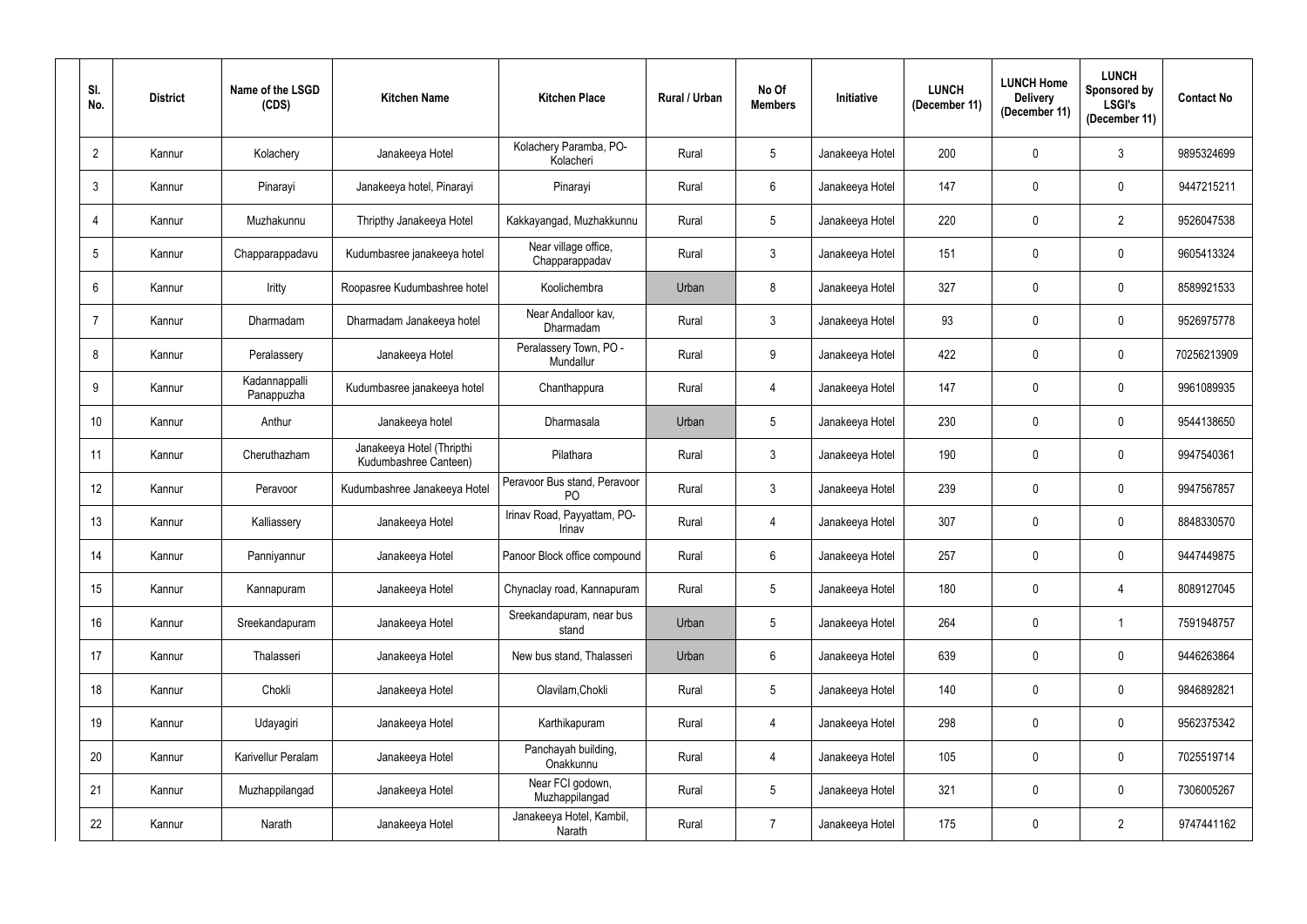|    | SI.<br>No. | <b>District</b> | Name of the LSGD<br>(CDS) | <b>Kitchen Name</b> | <b>Kitchen Place</b>                                    | Rural / Urban | No Of<br><b>Members</b> | Initiative      | <b>LUNCH</b><br>(December 11) | <b>LUNCH Home</b><br><b>Delivery</b><br>(December 11) | <b>LUNCH</b><br>Sponsored by<br><b>LSGI's</b><br>(December 11) | <b>Contact No</b> |
|----|------------|-----------------|---------------------------|---------------------|---------------------------------------------------------|---------------|-------------------------|-----------------|-------------------------------|-------------------------------------------------------|----------------------------------------------------------------|-------------------|
|    | 23         | Kannur          | Payyannur                 | Janakeeya Hotel     | Municipality compoud,<br>Payyannur                      | Urban         | $\mathfrak{Z}$          | Janakeeya Hotel | $\mathbf 0$                   | $\mathbf 0$                                           | $\mathbf 0$                                                    | 9526620805        |
|    | 24         | Kannur          | Kangol Alappadamba        | Janakeeya Hotel     | Mathil, Near Kangol<br>Alappadamba Panchayath           | Rural         | 4                       | Janakeeya Hotel | 88                            | 0                                                     | $\mathbf 0$                                                    | 9495296142        |
|    | 25         | Kannur          | Naduvil                   | Janakeeya Hotel     | Panchayath compound,<br>Naduvil town                    | Rural         | 4                       | Janakeeya Hotel | 99                            | 0                                                     | $\mathbf 0$                                                    | 7902902490        |
|    | 26         | Kannur          | Koothuparamba             | Janakeeya Hotel     | Manghad Vayal, Near HSS<br>Koothuparamba, PO-           | Urban         | 8                       | Janakeeya Hotel | 349                           | 0                                                     | $\mathbf 0$                                                    | 9645608253        |
|    | 27         | Kannur          | Kuttiatoor                | Janakeeya Hotel     | Near Panchayath office,<br>Chattukappara                | Rural         | $5\phantom{.0}$         | Janakeeya Hotel | $\mathbf 0$                   | 0                                                     | $\mathbf 0$                                                    | 9544644195        |
|    | 28         | Kannur          | Kathirur                  | Janakeeya Hotel     | Panchayath office building,<br>Kathirur                 | Rural         | $5\phantom{.0}$         | Janakeeya Hotel | 214                           | 0                                                     | -1                                                             | 8129404833        |
|    | 29         | Kannur          | Panoor                    | Janakeeya Hotel     | Elangode, Panoor                                        | Urban         | 5                       | Janakeeya Hotel | 207                           | 0                                                     | $\mathbf 0$                                                    | 9605852157        |
|    | 30         | Kannur          | Chirakkal                 | Janakeeya Hotel     | Chirakkal weavers,<br>Puthiyatheru                      | Rural         | $5\phantom{.0}$         | Janakeeya Hotel | 306                           | 0                                                     | $\mathbf 0$                                                    | 9895854873        |
|    | 31         | Kannur          | Eranjoli                  | Janakeeya Hotel     | Near Thalassery RTO office,<br>Chungam                  | Rural         | $5\phantom{.0}$         | Janakeeya Hotel | 182                           | $\mathbf 0$                                           | $\mathbf 0$                                                    | 9656368808        |
|    | 32         | Kannur          | Payam                     | Janakeeya Hotel     | Near Panchayath office,<br>Madathil                     | Rural         | 4                       | Janakeeya Hotel | 162                           | 0                                                     | $\mathbf 0$                                                    | 9496554678        |
|    | 33         | Kannur          | Eramam Kuttoor            | Janakeeya Hotel     | Mathamangalam, Near CDS<br>office                       | Rural         | 4                       | Janakeeya Hotel | 143                           | 0                                                     | $\mathbf 0$                                                    | 9562473576        |
|    | 34         | Kannur          | Ramanthally               | Janakeeya hotel     | Ramanthally                                             | Rural         | 4                       | Janakeeya Hotel | 175                           | 0                                                     | $\mathbf 0$                                                    | 9496705429        |
|    | 35         | Kannur          | Thripangottur             | Janakeeya Hotel     | Kallikkandy, Thripangottur                              | Rural         | $\mathbf{3}$            | Janakeeya Hotel | $\mathbf 0$                   | 0                                                     | 0                                                              | 9495191659        |
|    | 36         | Kannur          | Madayi                    | Janakeeya Hotel     | Eripuram, Near Vrindhavan<br>Residency, PO Pazhayangadi | Rural         | $\mathfrak{Z}$          | Janakeeya Hotel | 165                           | $\mathbf 0$                                           | $\pmb{0}$                                                      | 7561006271        |
|    | 37         | Kannur          | Kelakam                   | Janakeeya Hotel     | Kelakam PO                                              | Rural         | $\mathfrak{Z}$          | Janakeeya Hotel | 114                           | $\pmb{0}$                                             | $\pmb{0}$                                                      | 8113866296        |
|    | 38         | Kannur          | Kurumathoor               | Janakeeya Hotel     | Near GVHSS, Kurumathoor                                 | Rural         | 3 <sup>1</sup>          | Janakeeya Hotel | 121                           | $\pmb{0}$                                             | $\overline{1}$                                                 | 9633816470        |
|    | 39         | Kannur          | Peringome Vayakkara       | Janakeeya Hotel     | Peringome, Near Police station                          | Rural         | $5\overline{)}$         | Janakeeya Hotel | 65                            | 0                                                     | $\pmb{0}$                                                      | 9961413726        |
|    | 40         | Kannur          | Munderi                   | Janakeeya Hotel     | Kanjirode Karakkadu, Munderi                            | Rural         | 4                       | Janakeeya Hotel | 392                           | 0                                                     | $\pmb{0}$                                                      | 8547609196        |
|    | 41         | Kannur          | Anjarakandy               | Janakeeya Hotel     | Panayatham Paramba,<br>Anjarankandy                     | Rural         | 4                       | Janakeeya Hotel | 183                           | 0                                                     | $\pmb{0}$                                                      | 9496900755        |
| 87 | 42         | Kannur          | Ayyankkunnu               | Janakeeya Hotel     | Ayyankunnu Panchayth<br>Anghadikkadavu                  | Rural         | 4                       | Janakeeya Hotel | 153                           | 0                                                     | $\pmb{0}$                                                      | 9946734976        |
|    | 43         | Kannur          | Padiyoor                  | Janakeeya Hotel     | Padiyoor PO                                             | Rural         | 4                       | Janakeeya Hotel | 66                            | 0                                                     | $\boldsymbol{0}$                                               | 9539028498        |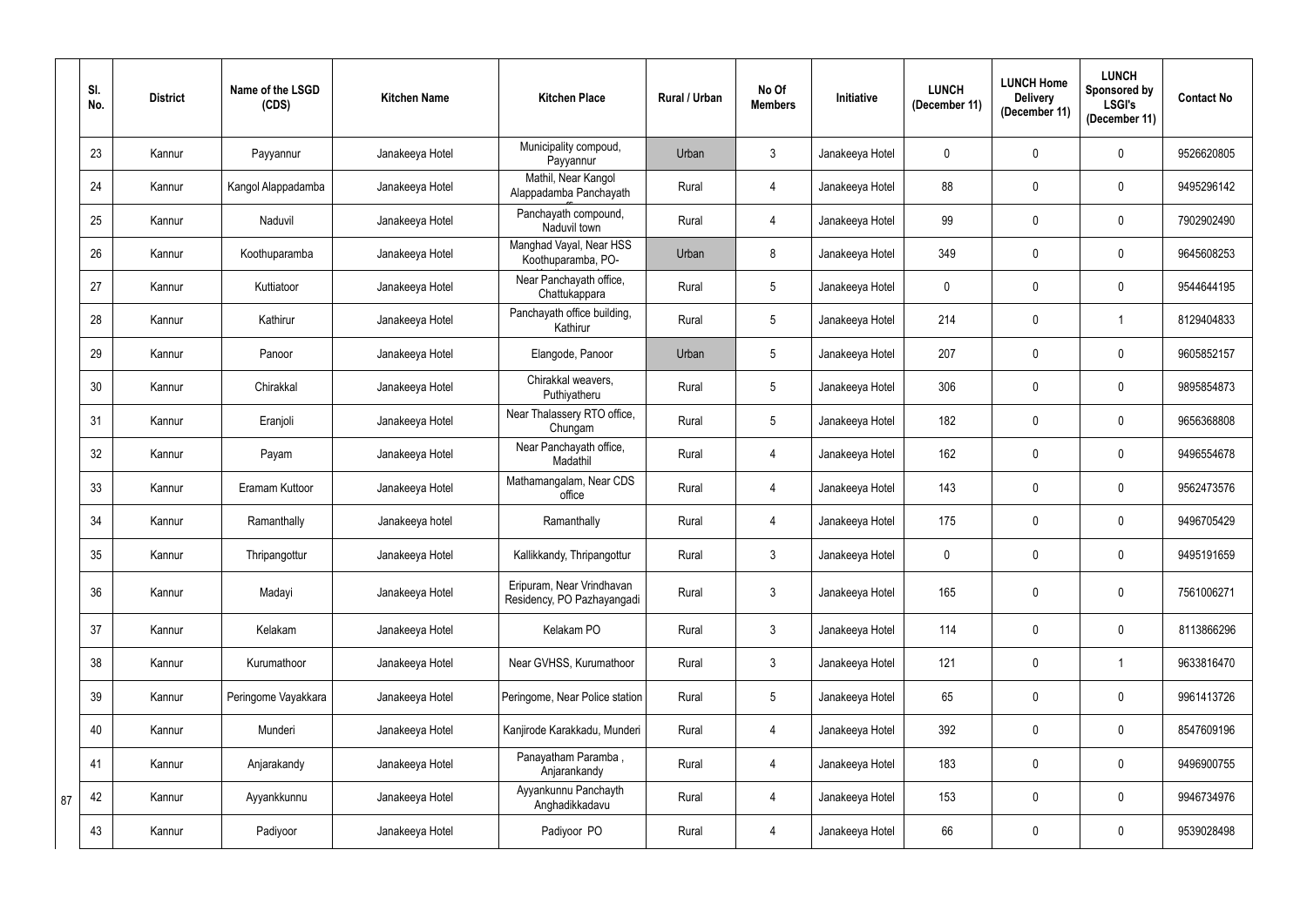| SI.<br>No. | <b>District</b> | Name of the LSGD<br>(CDS) | <b>Kitchen Name</b>                     | <b>Kitchen Place</b>                                           | Rural / Urban | No Of<br><b>Members</b> | Initiative      | <b>LUNCH</b><br>(December 11) | <b>LUNCH Home</b><br><b>Delivery</b><br>(December 11) | <b>LUNCH</b><br>Sponsored by<br><b>LSGI's</b><br>(December 11) | <b>Contact No</b> |
|------------|-----------------|---------------------------|-----------------------------------------|----------------------------------------------------------------|---------------|-------------------------|-----------------|-------------------------------|-------------------------------------------------------|----------------------------------------------------------------|-------------------|
| 44         | Kannur          | Ezhome                    | Janakeeya Hotel                         | Pazhayangadi bus stand,<br>Ezhom                               | Rural         | $5\phantom{.0}$         | Janakeeya Hotel | 270                           | 0                                                     | $\mathbf 0$                                                    | 8086910862        |
| 45         | Kannur          | Koodali                   | Janakeeya Hotel                         | Near Koodali Panchayath<br>Office, Kololam, PO -<br>Edavannoor | Rural         | $\overline{4}$          | Janakeeya Hotel | 146                           | $\pmb{0}$                                             |                                                                | 9526524230        |
| 46         | Kannur          | Pappinisseri              | Janakeeya Hotel                         | Near EMS Smaraka Govt.<br>Higher secondary school,             | Rural         | $\overline{4}$          | Janakeeya Hotel | 213                           | 0                                                     | $\pmb{0}$                                                      | 9605727307        |
| 47         | Kannur          | Mattannur                 | Janakeeya Hotel                         | Near Municipality office,<br>Mattannur                         | Urban         | $5\phantom{.0}$         | Janakeeya Hotel | 186                           | 0                                                     | $\pmb{0}$                                                      | 7510706897        |
| 48         | Kannur          | Chenghalayi               | Janakeeya Hotel                         | Valakai, Chenghalayi                                           | Rural         | $\mathbf{3}$            | Janakeeya Hotel | 63                            | 0                                                     | $\pmb{0}$                                                      | 8547696233        |
| 49         | Kannur          | Pattiam                   | Janakeeya Hotel                         | Cheruvancheri PO,<br>Cheruvancheri                             | Rural         | 4                       | Janakeeya Hotel | 318                           | 0                                                     | $\mathbf 0$                                                    | 7025025275        |
| 50         | Kannur          | Thaliparamba              | Janakeeya Hotel                         | Municipality compoud,<br>Thaliparamba                          | Urban         | $\overline{4}$          | Janakeeya Hotel | 177                           | 0                                                     | $\pmb{0}$                                                      | 8547849019        |
| 51         | Kannur          | Payyavoor                 | Janakeeya Hotel                         | Payyavoor - PO, Payyavoor                                      | Rural         | $5\phantom{.0}$         | Janakeeya Hotel | 269                           | 0                                                     | $\pmb{0}$                                                      | 9495311608        |
| 52         | Kannur          | Kottiyoor                 | Janakeeya Hotel                         | Neendunokki, Kottiyoor - PO                                    | Rural         | $5\overline{)}$         | Janakeeya Hotel | 150                           | 0                                                     | $\pmb{0}$                                                      | 6282565854        |
| 53         | Kannur          | Kunnothparamba            | Janakeeya Hotel                         | Kunnothparamba PO,<br>Kunnothparamba                           | Rural         | $\mathbf{3}$            | Janakeeya Hotel | 246                           | 0                                                     | $\mathbf 0$                                                    | 8156840487        |
| 54         | Kannur          | Pariyaram                 | Janakeeya Hotel                         | Near Panchayath Office,<br>Chithappile poyil, Pariyaram        | Rural         | 4                       | Janakeeya Hotel | $\mathbf 0$                   | 0                                                     | $\pmb{0}$                                                      | 9744385083        |
| 55         | Kannur          | Kunjimangalam             | Janakeeya Hotel                         | Old Post office building,<br>Andamkovil, Kunjimangalam         | Rural         | 4                       | Janakeeya Hotel | 154                           | 0                                                     | $\mathbf 0$                                                    | 9526981326        |
| 56         | Kannur          | Thillenkeri               | Janakeeya Hotel                         | Thekkam poyil, Near Uliyil<br>Town                             | Rural         | $\mathbf{3}$            | Janakeeya Hotel | 259                           | 0                                                     | $\mathbf 0$                                                    | 9745059451        |
| 57         | Kannur          | Chittariparamba           | Janakeeya Hotel                         | Poovathinkeezhil, PO-<br>Chittariparamba                       | Rural         | $6\phantom{.}6$         | Janakeeya Hotel | 110                           | 0                                                     | $\mathbf 0$                                                    | 8943506825        |
| 58         | Kannur          | Mayyil                    | Janakeeya Hotel                         | Near Mayyil Panchayath office,<br>Mayyil                       | Rural         | $\overline{4}$          | Janakeeya Hotel | 90                            | 0                                                     | $\pmb{0}$                                                      | 9526072638        |
| 59         | Kannur          | Cherukunnu                | Janakeeya Hotel                         | Pallichal, PO - Cherukunnu,<br>Pin -670301                     | Rural         | $\overline{4}$          | Janakeeya Hotel | 236                           | 0                                                     | $\overline{2}$                                                 | 8547361298        |
| 60         | Kannur          | Aaralam                   | Janakeeya Hotel                         | Athikkal, PO - Keezhpally                                      | Rural         | $5\phantom{.0}$         | Janakeeya Hotel | 282                           | 0                                                     | $\pmb{0}$                                                      | 9961285762        |
| 61         | Kannur          | Alakkode                  | Janakeeya Hotel                         | Therthally, Therthally PO,<br>Alakkode                         | Rural         | $5\phantom{.0}$         | Janakeeya Hotel | 189                           | 0                                                     | $\mathbf 0$                                                    | 8547045070        |
| 62         | Kannur          | Malappattam               | Janakeeya Hotel                         | Near Malappattam<br>panchayath, Malappattam                    | Rural         | 3 <sup>1</sup>          | Janakeeya Hotel | 127                           | 0                                                     | $\mathbf 0$                                                    | 9400571842        |
| 63         | Kannur          | Kanichar                  | Janakeeya Hotel                         | Kanichar PO, Kanichar                                          | Rural         | 3 <sup>1</sup>          | Janakeeya Hotel | 232                           | 0                                                     | $\mathbf 0$                                                    | 9526167667        |
| 64         | Kannur          | Mokeri                    | Kudumbashree Janakeeya Hotel,<br>Mokeri | Vallangad, Mokeri                                              | Rural         | $5\phantom{.0}$         | Janakeeya Hotel | 280                           | $\pmb{0}$                                             | $\pmb{0}$                                                      | 9947037223        |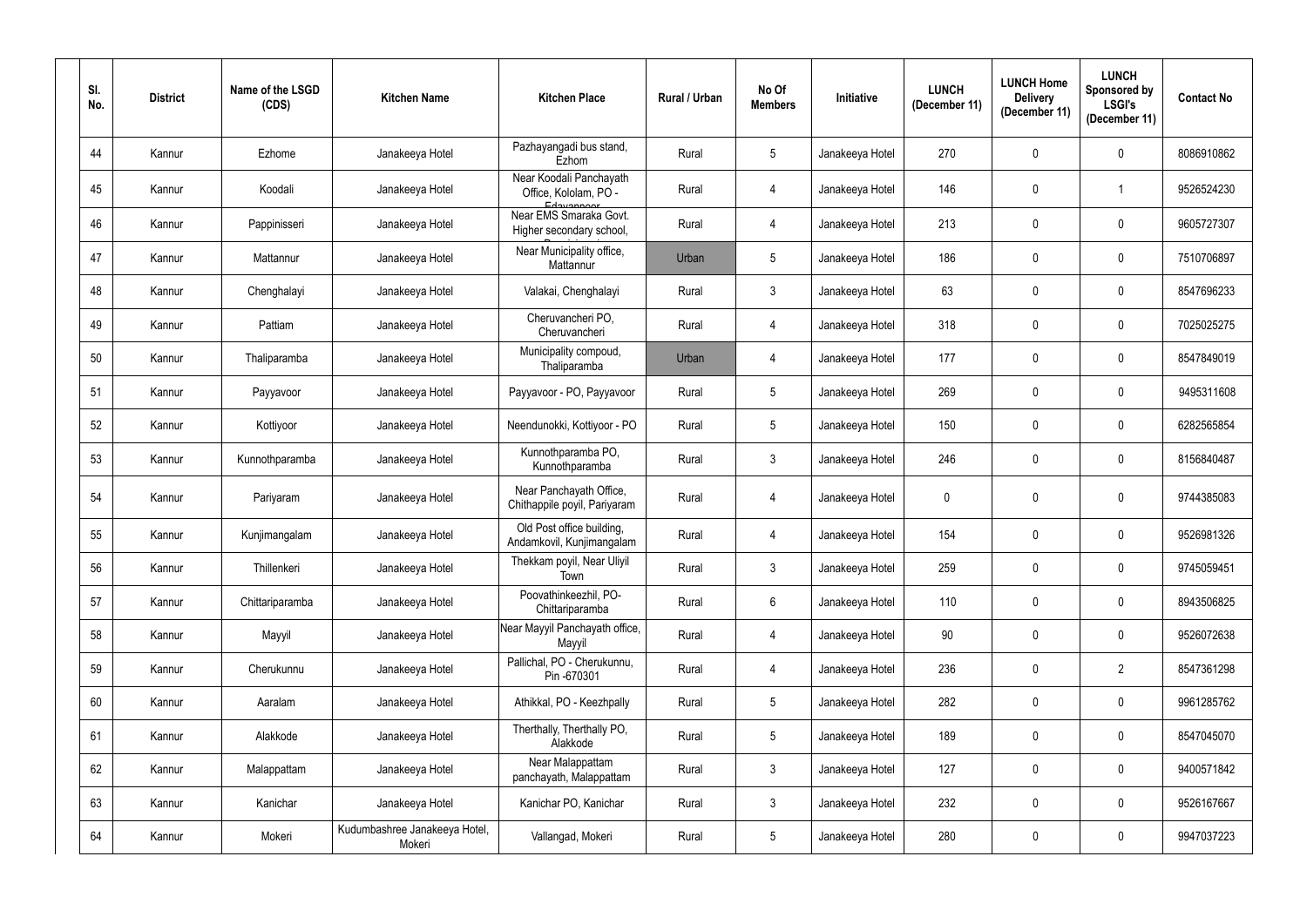| SI.<br>No. | <b>District</b> | Name of the LSGD<br>(CDS) | <b>Kitchen Name</b>                          | <b>Kitchen Place</b>                                        | Rural / Urban | No Of<br><b>Members</b> | Initiative      | <b>LUNCH</b><br>(December 11) | <b>LUNCH Home</b><br><b>Delivery</b><br>(December 11) | <b>LUNCH</b><br><b>Sponsored by</b><br><b>LSGI's</b><br>(December 11) | <b>Contact No</b> |
|------------|-----------------|---------------------------|----------------------------------------------|-------------------------------------------------------------|---------------|-------------------------|-----------------|-------------------------------|-------------------------------------------------------|-----------------------------------------------------------------------|-------------------|
| 65         | Kannur          | Anjarakandy 2             | Kudumbashree Janakeeya Hotel,<br>Anjarakandy | Kavinmoola, Anjarakandy                                     | Rural         | $5\phantom{.0}$         | Janakeeya Hotel | 184                           | $\mathbf 0$                                           | $\mathbf 0$                                                           | 9446657510        |
| 66         | Kannur          | Newmahi                   | Kudumbashree Janakeeya Hotel                 | Newmahi bridge, Newmahi                                     | Rural         | 3 <sup>1</sup>          | Janakeeya Hotel | 244                           | $\overline{0}$                                        | $\boldsymbol{0}$                                                      | 9946056862        |
| 67         | Kannur          | Keezhallur                | Janakeeya Hotel                              | Kummanam, Elambara                                          | Rural         | $\mathbf{3}$            | Janakeeya Hotel | 243                           | $\mathbf 0$                                           | $\mathbf 0$                                                           | 9947648580        |
| 68         | Kannur          | Chembilode                | Janakeeya hotel                              | Chakkarakal bus stand,<br>mowanchery                        | Rural         | 5                       | Janakeeya Hotel | 592                           | $\mathbf 0$                                           | $\mathbf 0$                                                           | 9847951631        |
| 69         | Kannur          | vengad                    | Janakeeya hotel                              | mambaram                                                    | Rural         | $6\phantom{.}6$         | Janakeeya Hotel | 179                           | 0                                                     | $\mathbf 0$                                                           | 7902970902        |
| 70         | Kannur          | Azhikode                  | Janakeeya hotel                              | vankulathvayayal                                            | Rural         | $\overline{4}$          | Janakeeya Hotel | 149                           | $\mathbf 0$                                           | $\mathbf 0$                                                           | 9895910633        |
| 71         | Kannur          | Kolayad                   | Janakeeya hotel                              | kolayad                                                     | rural         | $\mathbf{3}$            | janakeeya hotel | 140                           | $\overline{0}$                                        | $\mathbf 0$                                                           | 8592065431        |
| 72         | Kannur          | valapattanam              | janakeeya hotel                              | mill road, valapattanam                                     | rural         | $\mathbf{3}$            | janakeeya hotel | $\mathbf 0$                   | $\mathbf 0$                                           | $\mathbf 0$                                                           | 9061345312        |
| 73         | Kannur          | Anthur 2                  | annapoorna janakeeya hotel                   | paliyath valapp, po morazha                                 | urban         | $\mathbf{3}$            | janakeeya hotel | 177                           | $\mathbf 0$                                           | $\mathbf 0$                                                           | 9526183004        |
| 74         | Kannur          | payyannur 2               | janakeeya hotel                              | kaniyeri, po vellur                                         | urban         | $\mathbf{3}$            | janakeeya hotel | 47                            | $\mathbf 0$                                           | $\mathbf 0$                                                           | 8301817232        |
| 75         | Kannur          | cherupuzha                | janakeeya hotel                              | near panjayath office,<br>cherupuzha, 670511                | rural         | $\overline{4}$          | janakeeya hotel | 428                           | $\mathbf 0$                                           | $\mathbf 0$                                                           | 8547114024        |
| 76         | Kannur          | Eruvessy                  | Janakeeya hotel                              | Panchayath office road,<br>Chemberi                         | Rural         | 4                       | Janakeeya hotel | 272                           | $\overline{0}$                                        | $\mathbf 0$                                                           | 9544893463        |
| 77         | Kannur          | Pattuvam                  | Janakeeya Hotel                              | Near Pattuvam panchayath<br>office, Pattuvam                | Rural         | 5                       | Janakeeya hotel | 142                           | $\mathbf 0$                                           | $\mathbf 0$                                                           | 9539731430        |
| 78         | Kannur          | Mangattidom               | Janakeeya Hotel                              | Kaitheri idam, Nirmalagiri PO,<br>Mangattidom               | Rural         | $\overline{7}$          | Janakeeya hotel | 220                           | $\mathbf 0$                                           | $\boldsymbol{0}$                                                      | 9207253934        |
| 79         | Kannur          | Panoor                    | Janakeeya Hotel                              | Thundayi peedika, Pukkom,<br>Panoor PO                      | Urban         | $5\phantom{.0}$         | Janakeeya hotel | 187                           | $\pmb{0}$                                             | $\mathbf 0$                                                           | 9605852157        |
| 80         | Kannur          | Kottayam                  | Janakeeya hotel                              | Kottayam malabar, Kottayam<br>panchayath building, Kottayam | Rural         | $5\phantom{.0}$         | Janakeeya hotel | 134                           | $\pmb{0}$                                             | $\pmb{0}$                                                             | 9656672187        |
| 81         | Kannur          | Ulikkal                   | Janakeeya hotel                              | Vattiyam thodu (po) Mattara,<br><b>Ulikkal, 670705</b>      | Rural         | $5\phantom{.0}$         | Janakeeya hotel | 252                           | $\pmb{0}$                                             | $\boldsymbol{0}$                                                      | 8086777517        |
| 82         | Kannur          | Kadambur                  | Janakeeya hotel                              | Kadachira, Kadambur                                         | Rural         | $5\overline{)}$         | Janakeeya hotel | 127                           | $\mathbf 0$                                           | $\bf{0}$                                                              | 9847178332        |
| 83         | Kannur          | Irikkoor                  | Janakeeya hotel                              | Peruvalathuparambu, PO -<br>Irikkoor                        | Rural         | $\overline{4}$          | Janakeeya hotel | 176                           | $\pmb{0}$                                             | $\boldsymbol{0}$                                                      | 9746864255        |
| 84         | Kannur          | Mattool                   | Janakeeya hotel                              | Mattool central, Mattool                                    | Rural         | $5\overline{)}$         | Janakeeya hotel | 25                            | $\pmb{0}$                                             | $\boldsymbol{0}$                                                      | 9895321842        |
| 85         | Kannur          | Thalasseri -2             | Janakeeya hotel                              | Thalayi harbour, Thalasseri                                 | Urban         | $5\overline{)}$         | Janakeeya hotel | 253                           | $\pmb{0}$                                             | $\pmb{0}$                                                             | 9605745402        |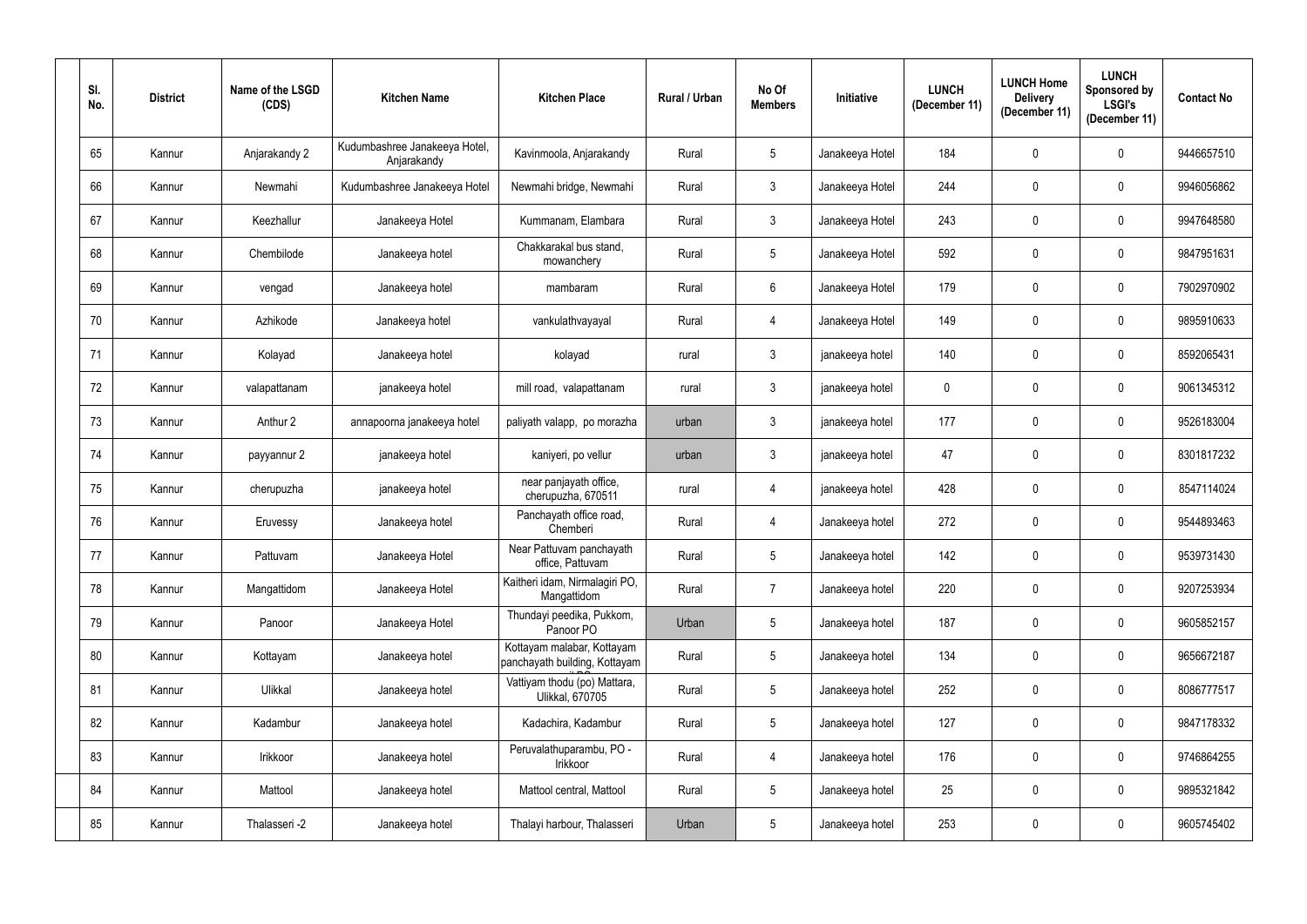| SI.<br>No.     | <b>District</b> | Name of the LSGD<br>(CDS) | <b>Kitchen Name</b>             | <b>Kitchen Place</b>                       | Rural / Urban | No Of<br><b>Members</b> | Initiative      | <b>LUNCH</b><br>(December 11) | <b>LUNCH Home</b><br><b>Delivery</b><br>(December 11) | <b>LUNCH</b><br>Sponsored by<br><b>LSGI's</b><br>(December 11) | <b>Contact No</b> |
|----------------|-----------------|---------------------------|---------------------------------|--------------------------------------------|---------------|-------------------------|-----------------|-------------------------------|-------------------------------------------------------|----------------------------------------------------------------|-------------------|
| 86             | Kannur          | Kannur                    | Janakeeya hotel                 | Pallipoyil division, Kannur<br>corporation | Urban         | 3 <sup>1</sup>          | Janakeeya hotel | 187                           | $\mathbf 0$                                           | $\mathbf 0$                                                    | 9745243643        |
| 87             | Kannur          | Ulikkal                   | Janakeeya hotel                 | Manikkadavu PO,<br>Manikkadadavu - 670705  | Rural         | $5\overline{)}$         | Janakeeya hotel | 202                           | $\mathbf 0$                                           | $\overline{0}$                                                 | 8547972988        |
| 88             | Kannur          | payam                     | Janakeeya hotel                 | vallithod, Kiliyanthara po<br>670706       | Rural         | 5 <sup>5</sup>          | Janakeeya Hotel | 336                           | $\mathbf 0$                                           | $\mathbf 0$                                                    | 8848760234        |
|                |                 |                           |                                 |                                            |               | 390                     |                 | 17297                         | $\mathbf 0$                                           | 17                                                             |                   |
| -1             | kasaragod       | kayyur cheemeni           | janakeeya hotel cheemeni        | cheemeni                                   | Rural         | 4                       | janakeeya hotel | 165                           |                                                       |                                                                |                   |
| $\overline{2}$ | Kasaragod       | Pilicode                  | Janakeeya Hotel, Pilicode       | Kalikkadavu                                | Rural         |                         | Janakeeya Hotel | 218                           | 0                                                     | $\mathbf 0$                                                    | 9944087661        |
| $\mathbf{3}$   | Kasaragod       | Kodom belur               | janakeeya hotel kalichanadukkam | Kalichanadukkam                            | Rural         | 4                       | Janakeeya Hotel | 141                           | $\mathbf 0$                                           | $\mathbf 0$                                                    | 9562820280        |
| -4             | Kasaragod       | Chemnad                   | Oruma janakeeya hotel           | Koliyadkam                                 | Rural         | 5 <sup>5</sup>          | Janakeeya Hotel | 825                           | $\mathbf 0$                                           | $\mathbf 0$                                                    | 9567660603        |
| 5              | Kasaragod       | Trikarpur                 | Janakeeya Hotel                 | Trikaripur                                 | Rural         | $5\overline{)}$         | Janakeeya Hotel | 200                           | $\mathbf 0$                                           | $\mathbf 0$                                                    | 8086392698        |
| 6              | Kasaragod       | Panathady                 | janakeeya hotel panthoor        | Panathoor                                  | Rural         | 4                       | Janakeeya Hotel | 122                           | 0                                                     | $\mathbf 0$                                                    | 8943109804        |
|                | Kasaragod       | West eleri                | Thripthi Janakeeya hotel        | Bheemanadi                                 | Rural         | 4                       | Janakeeya Hotel | 183                           | $\mathbf 0$                                           | $\mathbf 0$                                                    | 9497847040        |
| 8              | Kasaragod       | Madikai                   | Salkara Janakeeya hotel         | Madikai                                    | Rural         | $\mathbf{3}$            | Janakeeya Hotel | 104                           | $\mathbf 0$                                           | $\mathbf 0$                                                    | 8281850733        |
| 9              | Kasaragod       | Valiyaparamba             | Janakeeya hotel                 | Valiyaparamba                              | Rural         | $\mathfrak{Z}$          | Janakeeya Hotel | 45                            | $\mathbf 0$                                           | $\mathbf 0$                                                    | 9745962447        |
| 10             | Kasaragod       | Ajanur                    | Janakeeya hotel                 | Vellikkoth                                 | Rural         | 3 <sup>1</sup>          | Janakeeya Hotel | 312                           | $\pmb{0}$                                             | $\pmb{0}$                                                      | 7558068272        |
| 11             | Kasaragod       | Badiadka                  | Janakeeya hotel                 | Badiadka                                   | Rural         | 4                       | Janakeeya Hotel | 60                            | $\pmb{0}$                                             | $\pmb{0}$                                                      | 9539359291        |
| 12             | Kasaragod       | Kuttikkol                 | Janakeeya hotel                 | Kuttikkol                                  | Rural         | 4                       | Janakeeya Hotel | 100                           | $\pmb{0}$                                             | $\pmb{0}$                                                      | 8547062480        |
| 13             | Kasaragod       | Delampadi                 | Janakeeya hotel                 | Delampadi                                  | Rural         | $\overline{4}$          | Janakeeya hotel | 58                            | $\mathbf 0$                                           | $\mathbf 0$                                                    | 9496702505        |
| 14             | Kasaragod       | Meenja                    | Janakeeya hotel                 | Miyapadav                                  | Rural         | $\overline{4}$          | Janakeeya Hotel | 43                            | $\pmb{0}$                                             | $\overline{0}$                                                 | 9497161960        |
| 15             | Kasaragod       | Puthige                   | Janakeeya hotel                 | Puthige                                    | Rural         | 3 <sup>1</sup>          | Janakeeya hotel | 41                            | $\boldsymbol{0}$                                      | $\pmb{0}$                                                      | 8592071686        |
| 16             | Kasaragod       | Bedaduka                  | Janakeeya hotel                 | Kundamkuzhi                                | Rural         | $\mathbf{3}$            | Janakeeya hotel | 60                            | $\pmb{0}$                                             | $\pmb{0}$                                                      | 8281092860        |
| 17             | Kasaragod       | muliyar                   | Janakeeya Hotel                 | Bovikanam                                  | Rural         | 0.9                     | Janakeeya Hotel | 164                           | $\pmb{0}$                                             | $\boldsymbol{0}$                                               | 7034632654        |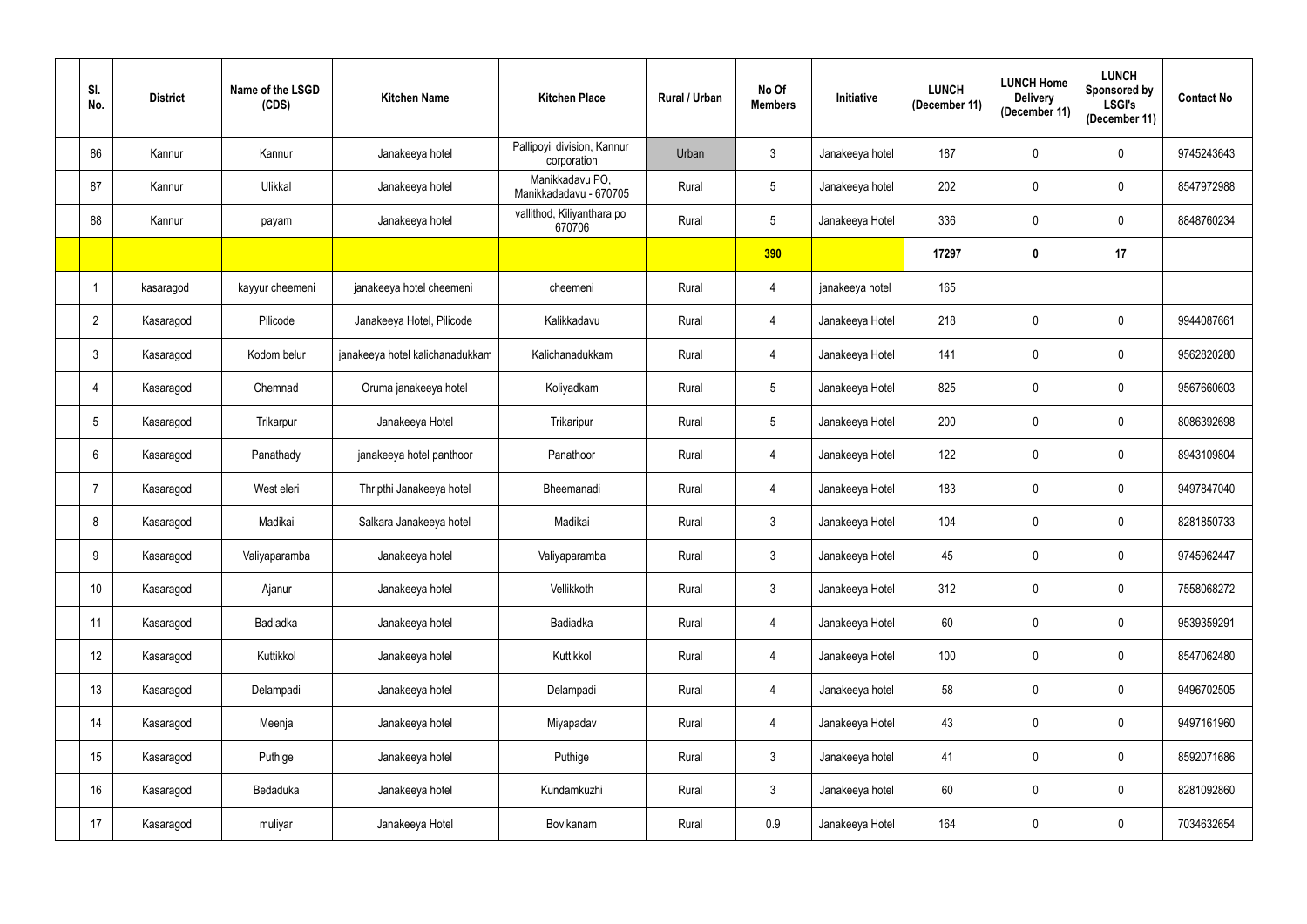| SI.<br>No.      | <b>District</b> | Name of the LSGD<br>(CDS) | <b>Kitchen Name</b>     | <b>Kitchen Place</b>  | Rural / Urban | No Of<br><b>Members</b> | Initiative      | <b>LUNCH</b><br>(December 11) | <b>LUNCH Home</b><br><b>Delivery</b><br>(December 11) | <b>LUNCH</b><br>Sponsored by<br><b>LSGI's</b><br>(December 11) | <b>Contact No</b> |
|-----------------|-----------------|---------------------------|-------------------------|-----------------------|---------------|-------------------------|-----------------|-------------------------------|-------------------------------------------------------|----------------------------------------------------------------|-------------------|
| 18              | Kasaragod       | Pallikara                 | Janakeeya Hotel         | Pallikara             | Rural         | 4                       | Janakeeya Hotel | 186                           | 0                                                     | $\mathbf 0$                                                    | 7034016505        |
| 19              | Kasaragod       | Kinanoor karinthalam      | Janakeeya Hotel         | Parappa               | Rural         | 5 <sup>5</sup>          | Janakeeya hotel | 484                           | $\mathbf 0$                                           | $\overline{0}$                                                 | 9526063885        |
| 20              | Kasaragod       | Nileswaram                | Janakeeya Hotel         | Nileswaram market     | Urban         | $5\overline{)}$         | Janakeeya hotel | 274                           | $\mathbf 0$                                           | $\mathbf 0$                                                    | 6235177323        |
| 21              | Kasaragod       | Kanhangad 1               | Janakeeya hotel         | Kanhangad town        | Urban         | $5\overline{)}$         | Janakeeya hotel | 383                           | 0                                                     | $\mathbf 0$                                                    | 8111858204        |
| 22              | Kasaragod       | Kanhangad 1               | Janakeeya hotel         | Nr.Mini civil station | Urban         | 3 <sup>1</sup>          | Janakeeya hotel | 100                           | 125                                                   | $\mathbf 0$                                                    | 9495561250        |
| 23              | Kasaragod       | Paivalige                 | Janakeeya hotel         | Paivalige             | Rural         |                         | Janakeeya hotel | $\mathbf 0$                   | 0                                                     | $\mathbf 0$                                                    | 7356491447        |
| 24              | Kasaragod       | Manjeswaram               | Janakeeya Hotel         | Manjeswaram           | Rural         | 4                       | Janakeeya Hotel | 75                            | $\mathbf 0$                                           | $\mathbf 0$                                                    | 9562867549        |
| 25              | Kasaragod       | Kanhangad 2               | Janakeeya Hotel         | Kottrachal            | Urban         | $\mathbf{3}$            | Janakeeya Hotel | 163                           | $\mathbf 0$                                           | $\mathbf 0$                                                    | 7025961094        |
| 26              | Kasaragod       | Cheruvathur               | Janakeeya hotel         | Kavumchira            | Rural         | $5\overline{)}$         | Janakeeya Hotel | 186                           | $\mathbf 0$                                           | $\mathbf 0$                                                    | 9562358039        |
| 27              | Kasaragod       | Padne                     | Janakeeya Hotel         | Nadakkavu             | Rural         | 3 <sup>1</sup>          | Janakeeya Hotel | 208                           | 0                                                     | $\mathbf 0$                                                    | 9744087661        |
| 28              | Kasaragod       | Kasaragod                 | Janakeeya Hotel         | Kasaragod             | Urban         | 4                       | Janakeeya Hotel | 185                           | $\mathbf 0$                                           | $\mathbf 0$                                                    | 9633400269        |
| 29              | Kasarkode       | Pallikkara                | Janakeeya Hotel         | Perladukkam           | Rural         | 4                       | Janakeeya Hotel | 317                           | $\mathbf 0$                                           | $\mathbf 0$                                                    | 9544582935        |
| 30 <sup>°</sup> | Kasargode       | Kumbala                   | Janakeeya Hotel         | Kumbala               | Rural         | $\mathbf{3}$            | Janakeeya Hotel | $\overline{0}$                | $\mathbf 0$                                           | $\mathbf 0$                                                    | 7012142329        |
| 31              | Kasargode       | Karadka                   | Janakeeya Hotel         | Mulleria              | Rural         | $7\overline{ }$         | Janakeeya Hotel | 100                           | $\pmb{0}$                                             | $\pmb{0}$                                                      | 8281395910        |
| 32              | Kasaragode      | Vorkady                   | Janakeeya Hotel         | Vorkady               | Rural         | 3 <sup>1</sup>          | Janakeeya Hotel | $\mathbf 0$                   | $\mathbf 0$                                           | $\pmb{0}$                                                      | 8547223339        |
| 33              | Kasaragode      | Balal                     | Janakeeya hotel         | Balal                 | Rural         | 3 <sup>1</sup>          | Janakeeya hotel | $\mathbf 0$                   | $\pmb{0}$                                             | $\mathbf 0$                                                    | 7510839676        |
| 34              | Kasaragod       | Nileswaram                | mahima janakeeya hotel  | kanichira             | urban         | 4                       | janakeeya hotel | 145                           | $\mathbf 0$                                           | $\mathbf 0$                                                    | 8590121681        |
| 35              | Kasaragode      | Kallar                    | janakeeya hotel         | kallar                | rural         | 4                       | janakeeya hotel | 158                           | $\pmb{0}$                                             | $\overline{0}$                                                 | 9562820280        |
| 36              | Kasaragode      | Mangalpady                | janakeeya hotel         | mangalpady            | rural         | $\overline{4}$          | janakeeya hotel | 185                           | $\boldsymbol{0}$                                      | $\boldsymbol{0}$                                               | 9633488309        |
| 37              | kasaragod       | Uduma                     | granma janakeeya hotel  | palakkunnu            | Rural         | 4                       | janakeeya hotel | 345                           | $\pmb{0}$                                             | $\mathbf 0$                                                    | 8129957159        |
| 38              | Kasaragod       | pullur periya             | Salkara Janakeeya hotel | periya                | Rural         | 5 <sub>5</sub>          | janakeeya hotel | 126                           | $\pmb{0}$                                             | $\boldsymbol{0}$                                               | 8547309266        |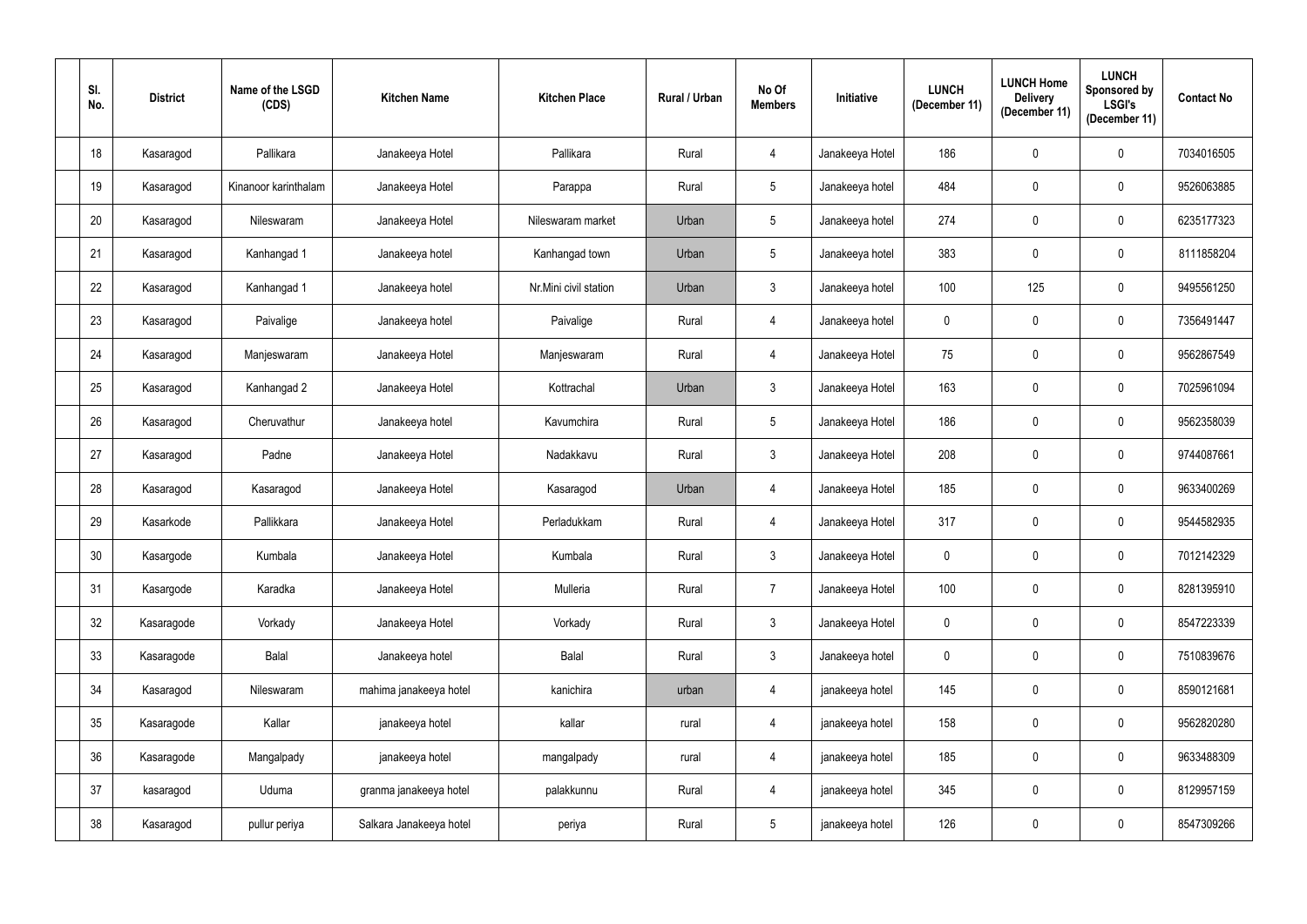|    | SI.<br>No.     | <b>District</b> | Name of the LSGD<br>(CDS) | <b>Kitchen Name</b>              | <b>Kitchen Place</b>                 | <b>Rural / Urban</b> | No Of<br><b>Members</b> | Initiative      | <b>LUNCH</b><br>(December 11) | <b>LUNCH Home</b><br><b>Delivery</b><br>(December 11) | <b>LUNCH</b><br><b>Sponsored by</b><br><b>LSGI's</b><br>(December 11) | <b>Contact No</b> |
|----|----------------|-----------------|---------------------------|----------------------------------|--------------------------------------|----------------------|-------------------------|-----------------|-------------------------------|-------------------------------------------------------|-----------------------------------------------------------------------|-------------------|
|    | 39             | kasaragod       | kumbadaje                 | janakeeya hotel                  | kumbadaje                            | Rural                | 3                       | janakeeya hotel | 35                            | $\mathbf 0$                                           | $\mathbf 0$                                                           | 8593848698        |
|    | 40             | Kasaragod       | Chengala                  | Janakeeya Hotel                  | Cherkkala                            | Rural                | $\mathbf{3}$            | Janakeeya Hotel | $\mathbf 0$                   | $\mathbf 0$                                           | $\mathbf 0$                                                           |                   |
|    | 41             | kasaragod       | East eleri                | janakeeya hotel                  | east eleri                           | Rural                | $\mathfrak{Z}$          | janakeeya hotel | 113                           | $\mathbf 0$                                           | $\mathbf 0$                                                           |                   |
| 41 |                |                 |                           |                                  |                                      |                      | 156.9                   |                 | 6609                          | $\mathbf 0$                                           | $\pmb{0}$                                                             |                   |
|    |                | Kollam          | Chathannur                | Memsahib                         | Sheemaaty junction                   | Rural                | 5                       | Janakeeya Hotel | 347                           | $\mathbf 0$                                           | $\mathbf 0$                                                           | 9446246685        |
|    | $\overline{2}$ | Kollam          | Melila                    | <b>Atham Unit</b>                | Melila                               | Rural                | $\overline{7}$          | Janakeeya Hotel | 212                           | $\mathbf 0$                                           | $\mathbf 0$                                                           | 9961178040        |
|    | 3              | Kollam          | Kulakkada                 | Ruchi Snacks & Catering Unit     | Poovattoor                           | Rural                | 4                       | Janakeeya Hotel | 208                           | $\mathbf 0$                                           | $\mathbf 0$                                                           | 7907941183        |
|    |                | Kollam          | Ittiva                    | Nanma Janakeeya hotel            | Kattampally                          | Rural                | $5\phantom{.0}$         | Janakeeya Hotel | $\mathbf 0$                   | $\mathbf 0$                                           | $\mathbf 0$                                                           | 9809171887        |
|    | 5              | Kollam          | Sooranad North            | Nanma catering unit              | Sooranadu higher secondary<br>school | Rural                | $5\phantom{.0}$         | Janakeeya Hotel | 276                           | $\mathbf 0$                                           | $\mathbf 0$                                                           | 9846082469        |
|    | 6              | Kollam          | Clappana                  | Bismi catering                   | Palakulangara                        | Rural                | $5\overline{)}$         | Janakeeya Hotel | 92                            | $\overline{0}$                                        | $\mathbf 0$                                                           | 9847901413        |
|    |                | Kollam          | Mayyanad                  | Krishnas Janakeeya hotel         | Eravipuram                           | Rural                | $\mathbf{3}$            | Janakeeya Hotel | 145                           | $\mathbf 0$                                           | $\mathbf 0$                                                           | 9656477455        |
|    | 8              | Kollam          | Mayyanad                  | Souhridha Janakeeya hotel        | Pattarumukku,                        | Rural                | 9                       | Janakeeya Hotel | 248                           | $\overline{0}$                                        | $\mathbf 0$                                                           | 7902645448        |
|    | 9              | Kollam          | Kulasekharapuram          | adi sakthi                       | Puthentheruvu.                       | Rural                | 5                       | Janakeeya Hotel | 234                           | $\mathbf 0$                                           | $\mathbf 0$                                                           | 9656890790        |
|    | 10             | Kollam          | Thekkumbhagam             | Krishna hotel                    | Nadakavu junction                    | Rural                | 4                       | Janakeeya Hotel | $70\,$                        | $\mathbf 0$                                           | $\pmb{0}$                                                             | 9961070031        |
|    | 11             | Kollam          | Oachira                   | Parabhramam catering             | near oachira , ITI canteen,          | Rural                | 4                       | Janakeeya Hotel | $\pmb{0}$                     | $\mathbf 0$                                           | $\mathbf 0$                                                           | 9562283927        |
|    | 12             | Kollam          | Thodiyoor                 | Samridhi activity group          | Lpschool thodiyoor                   | Rural                | $5\phantom{.0}$         | Janakeeya Hotel | 156                           | $\pmb{0}$                                             | $\pmb{0}$                                                             | 9895703572        |
|    | 13             | Kollam          | Thrikkovilvattom          | Murari catering, janakeeya hotel | Mukhathala                           | Rural                | 4                       | Janakeeya Hotel | 43                            | $\pmb{0}$                                             | $\mathbf 0$                                                           | 9847072544        |
|    | 14             | Kollam          | Sasthamcotta              | Sreedurgha catering              | Jemini hotel sasthamcotta            | Rural                | $\overline{7}$          | Janakeeya Hotel | 184                           | $\pmb{0}$                                             | $\pmb{0}$                                                             | 9744368496        |
|    | 15             | Kollam          | Kollam                    | Athulya catering                 | Thirumullavaram                      | Urban                | 4                       | Janakeeya Hotel | 375                           | $\pmb{0}$                                             | $\pmb{0}$                                                             | 9048646080        |
|    | 16             | Kollam          | West Kallada              | Keerthi catering                 | Karalimukku                          | Rural                | $5\phantom{.0}$         | Janakeeya Hotel | $\mathbf 0$                   | $\pmb{0}$                                             | $\pmb{0}$                                                             | 9605206907        |
|    | 17             | Kollam          | Thazhava                  | Pavizham                         | Karutheri junction                   | Rural                | $5\phantom{.0}$         | Janakeeya Hotel | 177                           | $\pmb{0}$                                             | $\pmb{0}$                                                             | 8086704216        |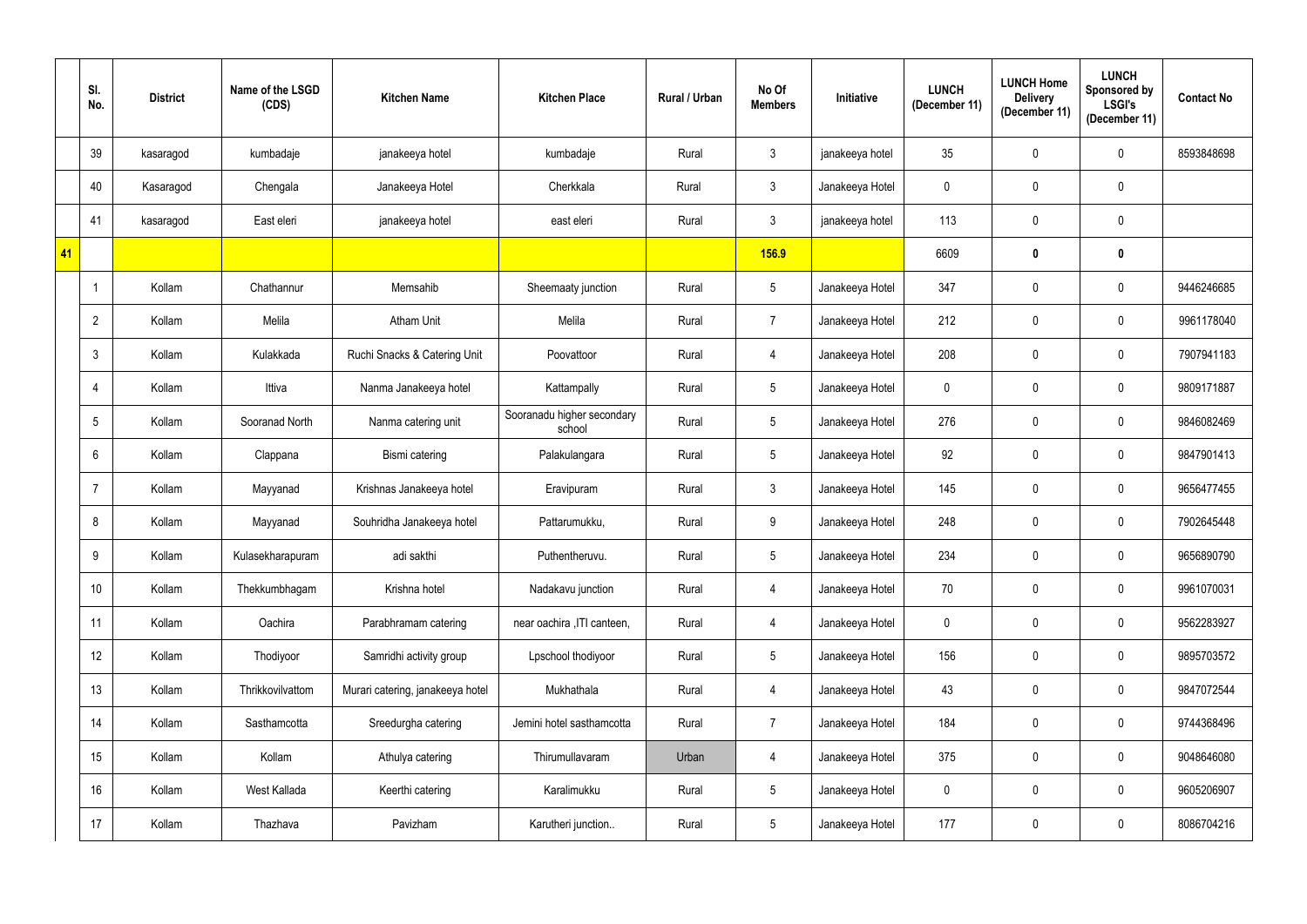| SI.<br>No.      | <b>District</b> | Name of the LSGD<br>(CDS) | <b>Kitchen Name</b>      | <b>Kitchen Place</b>              | Rural / Urban | No Of<br><b>Members</b> | <b>Initiative</b> | <b>LUNCH</b><br>(December 11) | <b>LUNCH Home</b><br><b>Delivery</b><br>(December 11) | <b>LUNCH</b><br>Sponsored by<br><b>LSGI's</b><br>(December 11) | <b>Contact No</b> |
|-----------------|-----------------|---------------------------|--------------------------|-----------------------------------|---------------|-------------------------|-------------------|-------------------------------|-------------------------------------------------------|----------------------------------------------------------------|-------------------|
| 18              | Kollam          | Kollam                    | Niravu catering          | Chinnakkada                       | Urban         | 5 <sup>5</sup>          | Janakeeya Hotel   | 96                            | 112                                                   | $\mathbf 0$                                                    | 9633073613        |
| 19              | Kollam          | Kundara                   | Ammu Catering unit       | Mulavana LP school                | Rural         | $\overline{4}$          | Janakeeya Hotel   | 146                           | 0                                                     | $\mathbf 0$                                                    | 9633518572        |
| 20              | Kollam          | Neduvathur                | Pooja hotel              | Thevalappuram                     | Rural         | 3 <sup>1</sup>          | Janakeeya Hotel   | 35                            | 0                                                     | $\mathbf 0$                                                    | 9745376675        |
| 21              | Kollam          | Punalur                   | Jyothi Catering          | Punalur                           | Urban         | 4                       | Janakeeya Hotel   | 295                           | 0                                                     | $\pmb{0}$                                                      | 9961249345        |
| 22              | Kollam          | Punalur                   | Mahima Catering          | Punalur                           | Urban         | 5 <sup>5</sup>          | Janakeeya Hotel   | 234                           | 0                                                     | $\mathbf 0$                                                    | 9496112957        |
| 23              | Kollam          | Punalur                   | Safalyam Catering        | Punalur                           | Urban         | 5 <sup>5</sup>          | Janakeeya Hotel   | 321                           | 0                                                     | $\mathbf 0$                                                    | 9495476197        |
| 24              | Kollam          | Thrikkaruva               | Janakeeya Bhakshanashala | Thinavila Junction Kanjaveli      | Rural         | 4                       | Janakeeya Hotel   | $\mathbf 0$                   | 0                                                     | $\mathbf 0$                                                    | 9645069880        |
| 25              | Kollam          | Chithara                  | AKG Janakeeya Hotel      | Kizhakkumbagom                    | Rural         | $5\phantom{.0}$         | Janakeeya Hotel   | 137                           | 0                                                     | $\mathbf 0$                                                    | 9495701987        |
| 26              | Kollam          | South Paravur             | Kshree janakeeya hotel   | Busstand , paravur                | Urban         | 5 <sup>5</sup>          | Janakeeya Hotel   | 152                           | 0                                                     | 5                                                              | 8606179380        |
| 27              | Kollam          | Mynagappally              | Anugraha hotel           | Kadappa                           | Rural         | 5 <sup>5</sup>          | Janakeeya Hotel   | 275                           | 0                                                     | $\mathbf 0$                                                    | 9995085705        |
| 28              | Kollam          | Mandrothuruthu            | Janakeeya Bhakshanashala | Thoombummukham                    | Rural         | 4                       | Janakeeya Hotel   | 84                            | 0                                                     | $\mathbf 0$                                                    | 9526648057        |
| 29              | Kollam          | Karungappally             | Bagya catering           | Muncipality                       | Urban         | 4                       | Janakeeya Hotel   | $\mathbf 0$                   | 0                                                     | $\mathbf 0$                                                    | 9947702130        |
| 30 <sub>o</sub> | Kollam          | Kollam East               | Bharathlekshmi           | Vadakkevila                       | Urban         | $\mathbf{3}$            | Janakeeya Hotel   | 364                           | $\mathbf{0}$                                          | $\mathbf 0$                                                    | 9744300901        |
| 31              | Kollam          | Chavara                   | Harisree janakeya hotel  | Panchayath                        | Rural         | 3 <sup>1</sup>          | Janakeeya Hotel   | $\pmb{0}$                     | $\mathbf 0$                                           | $\mathbf 0$                                                    | 9995166343        |
| 32              | Kollam          | Pavithreswaram            | Kairali                  | Pavithreswaram                    | Rural         | $\overline{4}$          | Janakeeya Hotel   | 215                           | 0                                                     | $\pmb{0}$                                                      | 9605836414        |
| 33              | Kollam          | Veliyam                   | Kantharees               | Panchayathu building              | Rural         | 5 <sub>5</sub>          | Janakeeya Hotel   | 127                           | 0                                                     | $\mathbf 0$                                                    | 9562111715        |
| 34              | Kollam          | Velinalloor               | Quality Janakeeya hotel  | Alummod, Velinalloor              | Rural         | $\overline{4}$          | Janakeeya Hotel   | 105                           | 0                                                     | $\mathbf 0$                                                    | 9605896303        |
| 35              | Kollam          | Elamadu                   | Swaruma janakeeya hotel  | Near cooperative bank,<br>Elamadu | Rural         | 3 <sup>1</sup>          | Janakeeya Hotel   | 132                           | 0                                                     | $\mathfrak{Z}$                                                 | 8129611321        |
| 36              | Kollam          | Kadakkal                  | Nanma janakeeya hotel    | Kadakkal                          | Rural         | $\overline{4}$          | Janakeeya Hotel   | 295                           | 0                                                     | $\mathbf 0$                                                    | 9847936390        |
| 37              | Kollam          | Perayam                   | Janakeeya hotel          | Onambalam                         | Rural         | $\overline{4}$          | Janakeeya Hotel   | $\mathbf 0$                   | 0                                                     | $\mathbf 0$                                                    | 9446855866        |
| 38              | Kollam          | Ezhukone                  | Ezhukone janakeeya hotel | Near panchayathu office           | Rural         | 5 <sub>5</sub>          | Janakeeya Hotel   | 180                           | 0                                                     | $\bf{0}$                                                       | 8086757275        |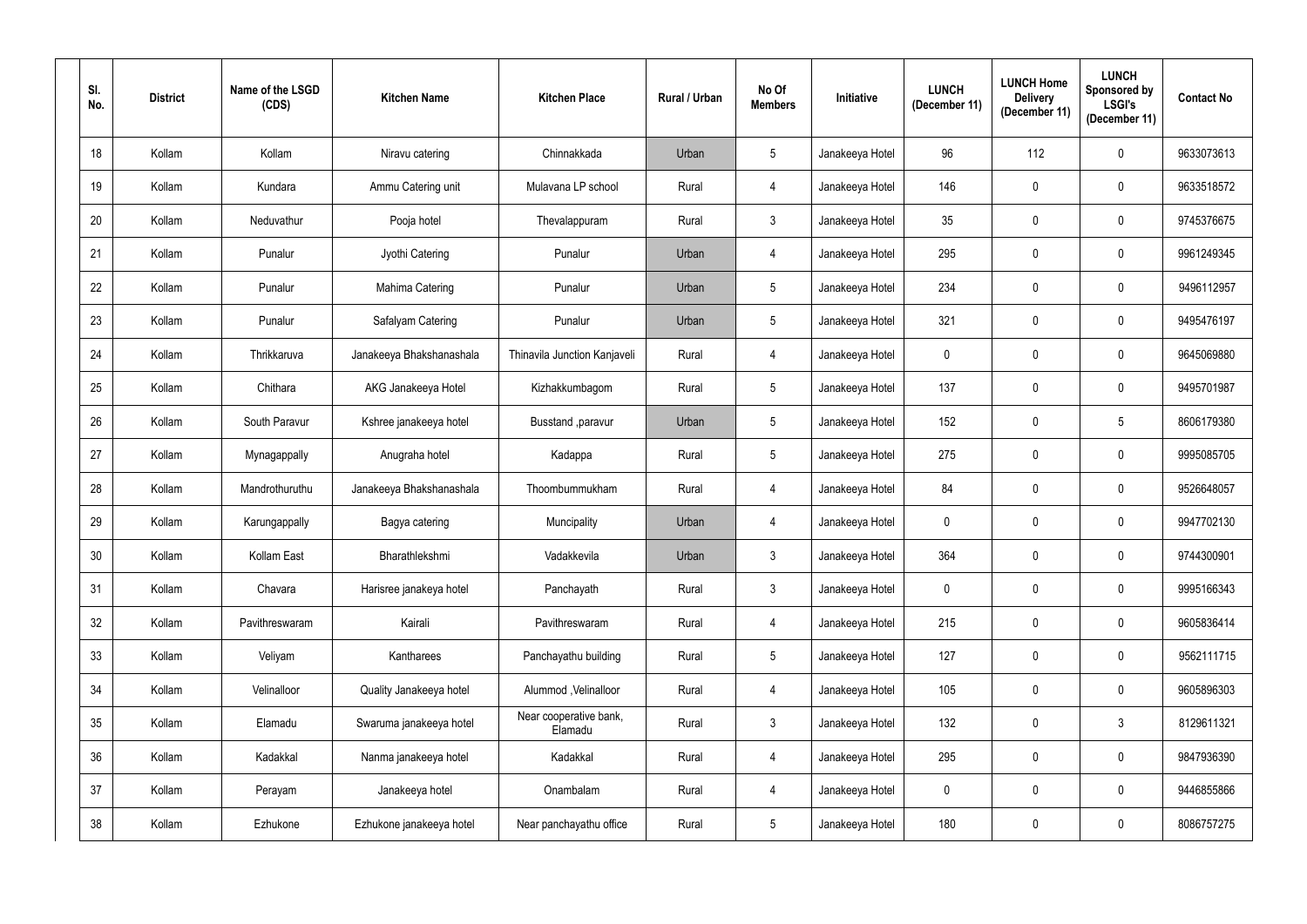|    | SI.<br>No. | <b>District</b> | Name of the LSGD<br>(CDS) | <b>Kitchen Name</b>          | <b>Kitchen Place</b>                                 | <b>Rural / Urban</b> | No Of<br><b>Members</b> | Initiative      | <b>LUNCH</b><br>(December 11) | <b>LUNCH Home</b><br><b>Delivery</b><br>(December 11) | <b>LUNCH</b><br>Sponsored by<br><b>LSGI's</b><br>(December 11) | <b>Contact No</b> |
|----|------------|-----------------|---------------------------|------------------------------|------------------------------------------------------|----------------------|-------------------------|-----------------|-------------------------------|-------------------------------------------------------|----------------------------------------------------------------|-------------------|
|    | 39         | Kollam          | Adichanalloor             | Ruchikkoottu                 | Mylakkaadu                                           | Rural                | 4                       | Janakeeya Hotel | 43                            | $\mathbf 0$                                           | $\mathbf{0}$                                                   | 8136954461        |
| 80 | 40         | Kollam          | Poruvazhi                 | Amma janakeeya hotel         | Poruvaxhy                                            | Rural                | $5\overline{)}$         | Janakeeya Hotel | 210                           | $\mathbf 0$                                           | $\mathbf 0$                                                    | 9656421272        |
|    | 41         | Kollam          | Nilamel                   | Vanitha Janakeeya Hotel      | Nilamel                                              | Rural                | 4                       | Janakeeya Hotel | 145                           | $\mathbf 0$                                           | $\mathbf 0$                                                    | 9447407264        |
|    | 42         | Kollam          | Panmana                   | SV janakeeya hotel           | Kollaka CN junction                                  | Rural                | $\mathfrak{Z}$          | Janakeeya Hotel | 129                           | 0                                                     | $\mathbf 0$                                                    | 8113020216        |
|    | 43         | Kollam          | Ummannoor                 | Thanal                       | Nellikunnam                                          | Rural                | 4                       | Janakeeya Hotel | 265                           | $\mathbf 0$                                           | $\mathbf 0$                                                    | 9656194614        |
|    | 44         | Kollam          | Kulathupuzha              | Karunya Janakeeya Hotel      | Thinkal karikkam                                     | Rural                | 4                       | Janakeeya Hotel | 150                           | $\mathbf 0$                                           | $\mathbf 0$                                                    | 9048034267        |
|    | 45         | Kollam          | Kareepra                  | Kareepra janakeeya hotel     | Panchayathu office junction                          | Rural                | $5\phantom{.0}$         | Janakeeya Hotel | 88                            | $\mathbf 0$                                           | $\mathbf 0$                                                    | 9656783244        |
|    | 46         | Kollam          | Piravanthur               | Thanima catering unit        | Piravanthoor                                         | Rural                | $5\phantom{.0}$         | Janakeeya Hotel | 133                           | $\mathbf 0$                                           | $\mathbf 0$                                                    | 9207907284        |
|    | 47         | Kollam          | Karavaloor                | Sreelekshmi Janakeeya Hotel  | Karavalur                                            | Rural                | $5\phantom{.0}$         | Janakeeya Hotel | 177                           | 0                                                     | $\mathbf 0$                                                    | 9745719860        |
|    | 48         | Kollam          | Kunnathur                 | Sneha janakeeya hotel        | Bhoothakuzhi                                         | Rural                | $\mathbf{3}$            | Janakeeya Hotel | 166                           | $\mathbf 0$                                           | $\mathbf 0$                                                    | 9061504141        |
|    | 49         | Kollam          | Alayaman                  | Sreelakam Janakeeya Hotel    | Karukone                                             | Rural                | 4                       | Janakeeya Hotel | 199                           | $\mathbf 0$                                           | $\mathbf 0$                                                    | 8592858448        |
|    | 50         | Kollam          | Kottarakkara              | Ruchi                        | Kottarakkara christuraj hospital<br>hospital canteen | Urban                | 5                       | Janakeeya Hotel | 173                           | $\mathbf 0$                                           | $\mathbf 0$                                                    | 9447997809        |
|    | 51         | Kollam          | Chirakkara                | Bhoomika Jh                  | Bhajanamadam mukku                                   | Rural                | $5\phantom{.0}$         | Janakeeya Hotel | 146                           | $\mathbf 0$                                           | $\mathbf 0$                                                    | 9567024263        |
|    | 52         | Kollam          | Kalluvathukkal            | Deepam Jh                    | Parippally                                           | Rural                | $\overline{4}$          | Janakeeya Hotel | $\mathbf 0$                   | $\mathbf 0$                                           | $\pmb{0}$                                                      | 8593984144        |
|    | 53         | Kollam          | Chirakkara                | Niram Jh                     | Vadakkemukku ,chirakkara                             | Rural                | $\overline{4}$          | Janakeeya Hotel | 187                           | $\mathbf 0$                                           | $\pmb{0}$                                                      | 9847286593        |
|    | 54         | Kollam          | Velinalloor               | Mathrika janakeeya hotel     | Govt PHC canteen                                     | Rural                | 4                       | Janakeeya Hotel | 138                           | $\mathbf 0$                                           | $\pmb{0}$                                                      | 7592859804        |
|    | 55         | Kollam          | East Kallada              | kudumbashree janakeeya hotel | marthandapuram                                       | Rural                | $5\phantom{.0}$         | Janakeeya Hotel | 236                           | $\mathbf 0$                                           | $\pmb{0}$                                                      | 9746964557        |
|    | 56         | Kollam          | Anchal                    | Malu janakeeya hotel         | Anchal, Town ward                                    | Rural                | $\mathbf{3}$            | Janakeeya Hotel | 267                           | $\overline{0}$                                        | $\pmb{0}$                                                      | 9656920091        |
|    | 57         | Kollam          | Kummil                    | Sreebhadra janakeeya hotel   | Thachonam                                            | Rural                | $\mathbf{3}$            | Janakeeya Hotel | 85                            | $\mathbf 0$                                           | $\pmb{0}$                                                      | 9846327312        |
|    | 58         | Kollam          | Yeroor                    | Oottupura janakeeya hotel    | yeroor                                               | Rural                | 6                       | Janakeeya Hotel | 296                           | $\pmb{0}$                                             | $\pmb{0}$                                                      | 9526031467        |
|    | 59         | Kollam          | Nedumpana                 | Samthripthy janakeeya hotel  | Pallimon                                             | Rural                | $\overline{4}$          | Janakeeya Hotel | 31                            | $\pmb{0}$                                             | $\pmb{0}$                                                      | 9539780119        |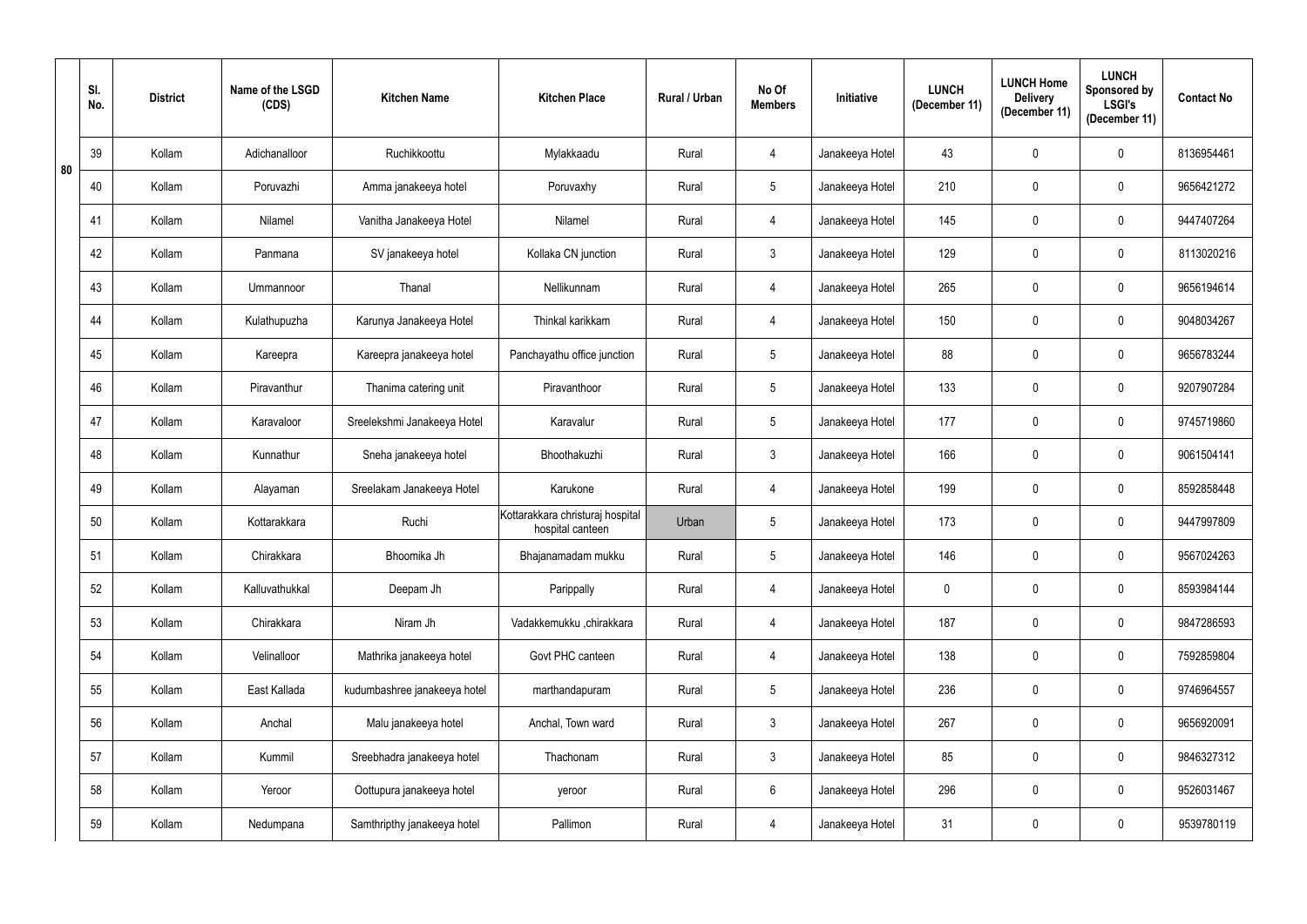| SI.<br>No. | <b>District</b> | Name of the LSGD<br>(CDS) | <b>Kitchen Name</b>                              | <b>Kitchen Place</b>                    | <b>Rural / Urban</b> | No Of<br><b>Members</b> | Initiative      | <b>LUNCH</b><br>(December 11) | <b>LUNCH Home</b><br><b>Delivery</b><br>(December 11) | <b>LUNCH</b><br>Sponsored by<br><b>LSGI's</b><br>(December 11) | <b>Contact No</b> |
|------------|-----------------|---------------------------|--------------------------------------------------|-----------------------------------------|----------------------|-------------------------|-----------------|-------------------------------|-------------------------------------------------------|----------------------------------------------------------------|-------------------|
| 60         | Kollam          | Kollam                    | Ishwarya janakeeya hotel                         | Near collectorate, Thevally<br>division | Urban                | 3                       | Janakeeya Hotel | $\mathbf 0$                   | $\mathbf 0$                                           | $\mathbf 0$                                                    | 8848893882        |
| 61         | Kollam          | Edamulakkal               | Sahya janakeeya hotel                            | Edamulackal                             | Rural                | 4                       | Janakeeya Hotel | 176                           | $\mathbf 0$                                           | $\mathbf 0$                                                    | 7025532998        |
| 62         | Kollam          | Mylom                     | Amrutha                                          | Inchakkadu                              | Rural                | $5\phantom{.0}$         | Janakeeya Hotel | 101                           | $\mathbf 0$                                           | $\mathbf 0$                                                    | 9539780965        |
| 63         | Kollam          | Thevalakkara              | Kerala Janakeeya Hotel                           | Thevalakkara                            | Rural                | $\mathbf{3}$            | Janakeeya Hotel | 193                           | $\mathbf 0$                                           | $\boldsymbol{0}$                                               | 9847291089        |
| 64         | Kollam          | Thalavoor                 | Kudumbasheree Nadan<br>Bhakshanashala            | Pidavoor                                | Rural                | 4                       | Janakeeya Hotel | 109                           | 0                                                     | $\mathbf 0$                                                    | 9747324839        |
| 65         | Kollam          | Vilakkudy                 | vadhanam                                         | <b>KUNNICODU</b>                        | Rural                | 5                       | Janakeeya Hotel | 175                           | $\mathbf 0$                                           | $\mathbf 0$                                                    | 9526354689        |
| 66         | Kollam          | Poothakkulam              | Avani catering                                   | Poothakkulam gp                         | Rural                | 4                       | Janakeeya Hotel | 85                            | $\mathbf 0$                                           | $\mathbf 0$                                                    | 9562782082        |
| 67         | Kollam          | Pathanapuram              | Pathanapuram Grama Panchayath<br>Janakeeya Hotel | Pathanapuram                            | Rural                | 4                       | Janakeeya Hotel | 98                            | $\mathbf 0$                                           | $\mathbf 0$                                                    | 9061291033        |
| 68         | Kollam          | Chadayamangalam           | Real janakeeya hotel                             | Chadayamangalam                         | Rural                | $\mathbf{3}$            | Janakeeya Hotel | 55                            | $\mathbf 0$                                           | $\mathbf 0$                                                    | 9562123039        |
| 69         | Kollam          | Elampalloor               | Kalavara janakeeya hotel                         | Ashupathri mukku, Kundara               | Rural                | $5\overline{)}$         | Janakeeya Hotel | 268                           | $\overline{0}$                                        | $\mathbf 0$                                                    | 8943182967        |
| 70         | Kollam          | Kottamkara                | Ishwarya janakeeya hotel                         | Keralapuram                             | Rural                | $5\overline{)}$         | Janakeeya Hotel | $\mathbf 0$                   | $\mathbf 0$                                           | $\mathbf 0$                                                    | 9747765979        |
| 71         | Kollam          | Vettikavala               | Nanma                                            | Vettikkavala                            | Rural                | $\mathbf{3}$            | Janakeeya Hotel | 155                           | $\overline{0}$                                        | $\mathbf 0$                                                    | 9645070430        |
| 72         | Kollam          | Pooyappally               | Anaswara janakeeya hotel                         | Maruthamanpally                         | Rural                | 5                       | Janakeeya Hotel | $\mathbf 0$                   | $\mathbf 0$                                           | $\mathbf 0$                                                    | 9947289476        |
| 73         | Kollam          | Thenmala                  | Nanma janakeeya hotel                            | Thennala                                | Rural                | $\overline{4}$          | Janakeeya Hotel | 150                           | $\mathbf 0$                                           | $\boldsymbol{0}$                                               | 9446274943        |
| 74         | Kollam          | Pattazhi                  | Suprabhatham Catering Unit                       | pattazhy                                | Rural                | $\overline{4}$          | Janakeeya Hotel | 57                            | $\mathbf 0$                                           | $\mathbf 0$                                                    | 9495195796        |
| 75         | Kollam          | Neendakara                | Darshana Janakeeya Hotel                         | Puthenthura Junction                    | Rural                | 3 <sup>1</sup>          | Janakeeya Hotel | $\mathbf 0$                   | $\mathbf 0$                                           | $\pmb{0}$                                                      | 9633106463        |
| 76         | Kollam          | Panayam                   | snehadeepam activity group                       | Thanikkamukku                           | Rural                | 4                       | Janakeeya Hotel | $\bf{0}$                      | $\pmb{0}$                                             | $\mathbf 0$                                                    | 8606117577        |
| 77         | Kollam          | Clappana                  | Vijayasree                                       | Near alumpeedika junction               | Rural                | $5\overline{)}$         | Janakeeya Hotel | $\mathbf 0$                   | $\mathbf 0$                                           | $\bf{0}$                                                       | 9567797660        |
| 78         | Kollam          | Sooranad South            | Akshaya janakeeya hotel                          | Patharam                                | Rural                | $\overline{4}$          | Janakeeya Hotel | 295                           | $\mathbf 0$                                           | $\boldsymbol{0}$                                               | 9746919825        |
| 79         | Kollam          | Edamulakkal               | Deepam janakeeya hotel                           | Edamulackal                             | Rural                | 3 <sup>1</sup>          | Janakeeya Hotel | $\overline{0}$                | $\pmb{0}$                                             | $\boldsymbol{0}$                                               | 9400684494        |
| 80         | Kollam          | Aryankavu                 | Sevana janakeeya hotel                           | Kazhuthurutty                           | Rural                | 3 <sup>1</sup>          | Janakeeya Hotel | 128                           | $\pmb{0}$                                             | $\pmb{0}$                                                      | 8921381398        |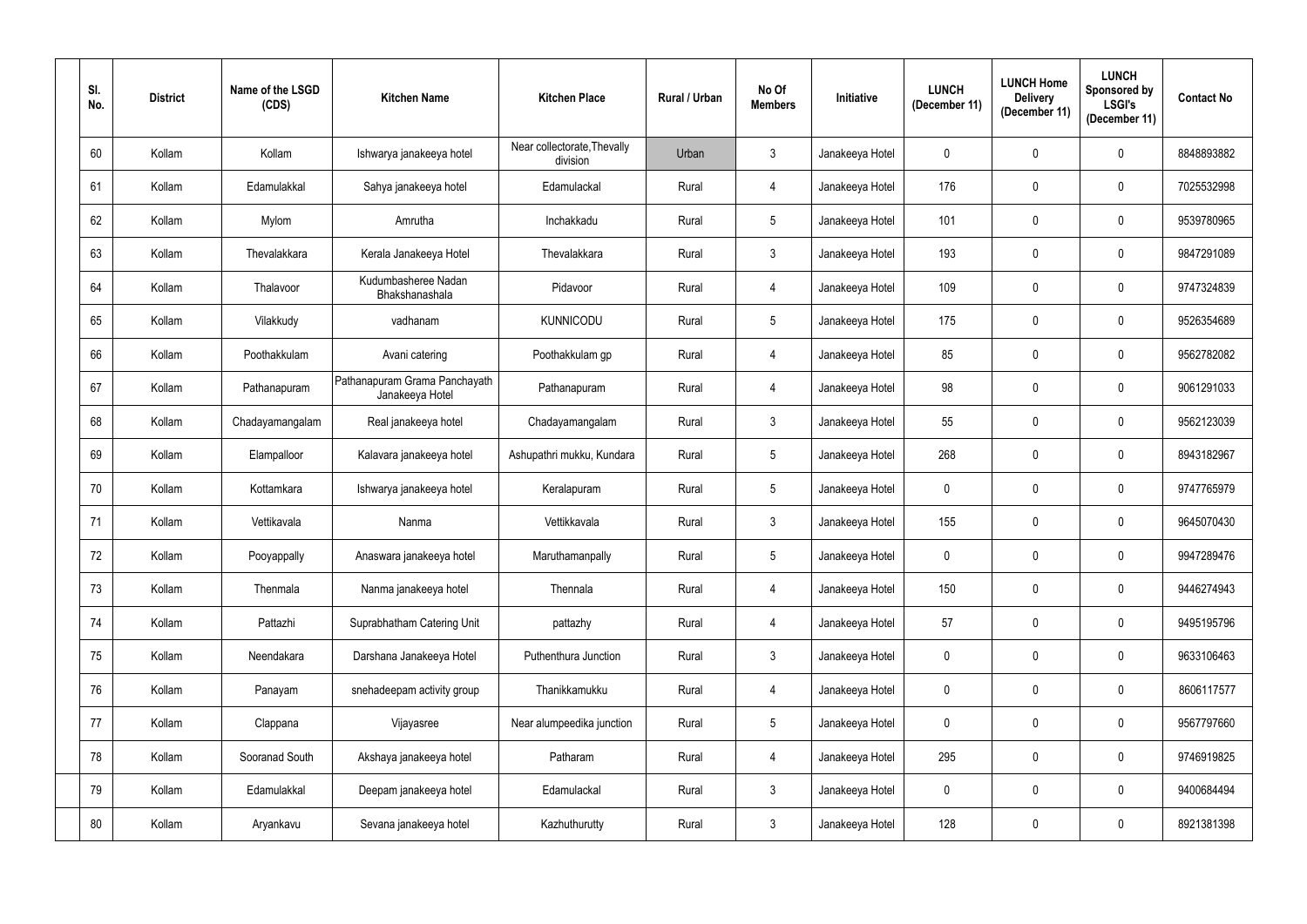|    | SI.<br>No.      | <b>District</b> | Name of the LSGD<br>(CDS) | <b>Kitchen Name</b>                | <b>Kitchen Place</b>                   | Rural / Urban | No Of<br><b>Members</b> | Initiative      | <b>LUNCH</b><br>(December 11) | <b>LUNCH Home</b><br><b>Delivery</b><br>(December 11) | <b>LUNCH</b><br><b>Sponsored by</b><br><b>LSGI's</b><br>(December 11) | <b>Contact No</b> |
|----|-----------------|-----------------|---------------------------|------------------------------------|----------------------------------------|---------------|-------------------------|-----------------|-------------------------------|-------------------------------------------------------|-----------------------------------------------------------------------|-------------------|
|    | 81              | Kollam          | Pattazhi Vadakkekara      | Annapoorna                         | Kaduvathode                            | Rural         | 4                       | Janakeeya Hotel | 92                            | $\mathbf 0$                                           | $\mathbf 0$                                                           | 7561013776        |
|    | 82              | Kollam          | Kulasekharapuram          | Vinayaka                           | Puthiykavu                             | Rural         | 4                       | Janakeeya Hotel | 238                           | $\mathbf 0$                                           | $\mathbf 0$                                                           | 9947499053        |
| 82 |                 |                 |                           |                                    |                                        |               | 354                     |                 | <b>11599</b>                  | 112                                                   | $\boldsymbol{8}$                                                      |                   |
|    |                 | Kottayam        | Akalakkunnam              | Navaruchi                          | Chengalam                              | Rural         | $5\phantom{.0}$         | Janakeeya Hotel | 135                           | 0                                                     | $\pmb{0}$                                                             | 9188362235        |
|    | $\overline{2}$  | Kottayam        | Arpookkara                | Niravu                             | <b>Medical College</b>                 | Rural         | 8                       | Janakeeya Hotel | 240                           | 0                                                     | $\mathbf 0$                                                           | 9744719092        |
|    | $\mathbf{3}$    | Kottayam        | Arpookkara                | Ruchi Janakeeya Hotel              | Kaippuzha mutt                         | Rural         | 4                       | Janakeeya Hotel | 190                           | 0                                                     | $\mathbf 0$                                                           | 9847147156        |
|    | 4               | Kottayam        | Athirampuzha              | Hannas                             | Mannanam                               | Rural         | $\overline{4}$          | Janakeeya Hotel | 56                            | $\mathbf 0$                                           | $\mathbf 0$                                                           | 9496136682        |
|    | $5\overline{)}$ | Kottayam        | Ayarkunnam                | Panchami Unit                      | Near PHC Ayarkunnam                    | Rural         | $5\phantom{.0}$         | Janakeeya Hotel | 40                            | 0                                                     | $\mathbf 0$                                                           | 9744560994        |
|    | 6               | Kottayam        | Aymanam                   | Bisiya                             | Aymanam panchayath hall                | Rural         | $3\phantom{.0}$         | Janakeeya Hotel | 96                            | 0                                                     | $\mathbf 0$                                                           | 9544560606        |
|    | -7              | Kottayam        | Bharananganam             | Kudumbshree nadan<br>bhakshanasala | Bharananganam                          | Rural         | $\mathbf{3}$            | Janakeeya Hotel | 145                           | 0                                                     | $\mathbf 0$                                                           | 8113827680        |
|    | 8               | Kottayam        | Changanassery             | Janakeeya Hotel                    | Near Railway station                   | Urban         | $\mathbf{3}$            | Janakeeya Hotel | 120                           | 0                                                     | $\mathbf 0$                                                           | 7560866821        |
|    | 9               | Kottayam        | Chemp                     | Thanima                            | Chemp                                  | Rural         | 4                       | Janakeeya Hotel | $\mathbf 0$                   | $\mathbf 0$                                           | $\mathbf 0$                                                           | 9809940907        |
|    | 10 <sup>°</sup> | Kottayam        | Chirakkadav               | <b>Udaya Catering Unit</b>         | Mahatma Gandhi Town Hall,<br>Ponkunnam | Rural         | $5\phantom{.0}$         | Janakeeya Hotel | 101                           | $\mathbf 0$                                           | $\mathbf 0$                                                           | 6282479410        |
|    | 11              | Kottayam        | Chirakkadav               | Sargam                             | Thekkethu Kavala                       | Rural         | $3\phantom{.0}$         | Janakeeya Hotel | 52                            | $\mathbf 0$                                           | $\pmb{0}$                                                             | 9656087110        |
|    | 12              | Kottayam        | Elikulam                  | Janakeeya Hotel Elikkulam          | Manchakuzhy                            | Rural         | $3\phantom{.0}$         | Janakeeya Hotel | 110                           | $\pmb{0}$                                             | $\pmb{0}$                                                             | 9074768314        |
|    | 13              | Kottayam        | Ettumanoor                | Gramashree cafe kudumbasree        | Nandanam auditorium,<br>Ettumanoor     | Urban         | $5\phantom{.0}$         | Janakeeya Hotel | 121                           | $\mathbf 0$                                           | $\pmb{0}$                                                             | 9847334071        |
|    | 14              | Kottayam        | Kadanad                   | Thanal catering                    | Kadanad                                | Rural         | $5\phantom{.0}$         | Janakeeya Hotel | 73                            | 0                                                     | $\pmb{0}$                                                             | 9048099040        |
|    | 15              | Kottayam        | Kadaplamattam             | Salt &pepper                       | Near Kadaplamattom CDS                 | Rural         | 4                       | Janakeeya Hotel | 52                            | 29                                                    | $\pmb{0}$                                                             | 9645400860        |
|    | 16              | Kottayam        | Kadaplamattam             | Kadaplamattam Janakeeya Hotel      | Vayala                                 | Rural         | 4                       | Janakeeya Hotel | 100                           | 28                                                    | $\pmb{0}$                                                             | 9446804954        |
|    | 17              | Kottayam        | Kaduthuruthy              | Janakeeya Hotel                    | Panchayath premise                     | Rural         | $6\phantom{.0}$         | Janakeeya Hotel | 96                            | 0                                                     | $\pmb{0}$                                                             | 9847166464        |
|    | 18              | Kottayam        | Kallara                   | Vasuki Janakeeya hotel             | Kallara                                | Rural         | $\mathbf{3}$            | Janakeeya Hotel | 95                            | 0                                                     | $\pmb{0}$                                                             | 9846103478        |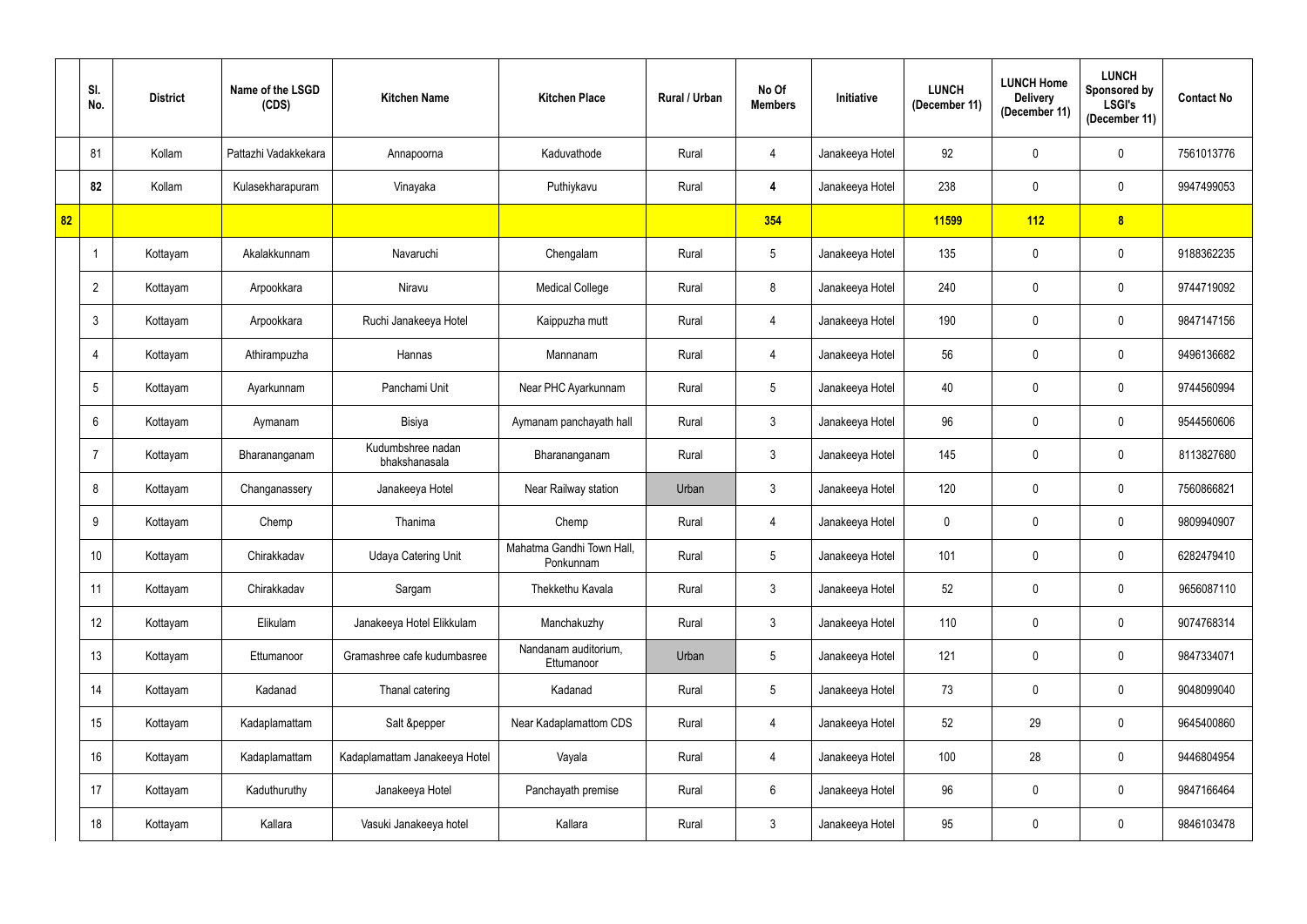| SI.<br>No.      | <b>District</b> | Name of the LSGD<br>(CDS) | <b>Kitchen Name</b>             | <b>Kitchen Place</b>           | Rural / Urban | No Of<br><b>Members</b> | Initiative      | <b>LUNCH</b><br>(December 11) | <b>LUNCH Home</b><br><b>Delivery</b><br>(December 11) | <b>LUNCH</b><br>Sponsored by<br><b>LSGI's</b><br>(December 11) | <b>Contact No</b> |
|-----------------|-----------------|---------------------------|---------------------------------|--------------------------------|---------------|-------------------------|-----------------|-------------------------------|-------------------------------------------------------|----------------------------------------------------------------|-------------------|
| 19              | Kottayam        | Kanakkari                 | Jesus                           | Pattithanam                    | Rural         | $5\overline{)}$         | Janakeeya Hotel | 126                           | 0                                                     | $\mathbf 0$                                                    | 9447192439        |
| 20              | Kottayam        | Kangazha                  | Sulabha                         | Pathanadu                      | Rural         | $5\phantom{.0}$         | Janakeeya Hotel | 91                            | 0                                                     | $\pmb{0}$                                                      | 9847438293        |
| 21              | Kottayam        | Kanjirapally              | Vanitha canteen                 | Panchayath premise             | Rural         | $\mathbf{3}$            | Janakeeya Hotel | 145                           | 0                                                     | $\mathbf 0$                                                    | 9605391868        |
| 22              | Kottayam        | Karoor                    | Unarvu janakeeya hotel          | Valavoor                       | Rural         | $5\phantom{.0}$         | Janakeeya Hotel | 80                            | 0                                                     | $\pmb{0}$                                                      | 8304903250        |
| 23              | Kottayam        | Karukachal                | <b>Sukrutham Catering Unit</b>  | Karukachal                     | Rural         | $5\phantom{.0}$         | Janakeeya Hotel | 55                            | 0                                                     | $\mathbf 0$                                                    | 9847766843        |
| 24              | Kottayam        | Kidangoor                 | Janakeeya hotel                 | Kidangoor Panchayath           | Rural         | $\mathbf{3}$            | Janakeeya Hotel | 136                           | 0                                                     | $\pmb{0}$                                                      | 9048080292        |
| 25              | Kottayam        | Kooroppada                | Achus Janakeeya Hotel           | Panchayath                     | Rural         | $\mathbf{3}$            | Janakeeya Hotel | 52                            | $\mathbf 0$                                           | $\mathbf 0$                                                    | 9778121989        |
| 26              | Kottayam        | Koottickal                | Janakeeya hotel                 | Koottickal                     | Rural         | $5\phantom{.0}$         | Janakeeya Hotel | 98                            | 0                                                     | $\mathbf 0$                                                    | 9645219929        |
| 27              | Kottayam        | Koruthodu                 | Koruthodu Janakeeya Hotel       | Koruthodu                      | Rural         | $6\overline{6}$         | Janakeeya Hotel | 65                            | 0                                                     | $\pmb{0}$                                                      | 7510770418        |
| 28              | Kottayam        | KottayamNorth             | Alfa Canteen                    | Municipality Kottayam          | Urban         | 5 <sup>5</sup>          | Janakeeya Hotel | 225                           | 0                                                     | $\mathbf 0$                                                    | 9846571923        |
| 29              | Kottayam        | KottayamNorth             | Kerala cafe janakeeya hotel     | Choottuveli                    | Urban         | $\mathbf{3}$            | Janakeeya Hotel | 377                           | 0                                                     | $\pmb{0}$                                                      | 8129337294        |
| 30 <sup>°</sup> | Kottayam        | KottayamNorth             | Maria Janakeeya Hotel           | Chungam                        | Urban         | 5 <sup>5</sup>          | Janakeeya Hotel | 242                           | 0                                                     | $\mathbf 0$                                                    | 9744843928        |
| 31              | Kottayam        | KottayamNorth             | Ambady Janakeeya Hotel          | Karapuzha                      | Urban         | 4                       | Janakeeya Hotel | $\mathbf 0$                   | $\mathbf 0$                                           | $\mathbf 0$                                                    | 9496374594        |
| 32              | Kottayam        | Kozhuvanal                | Rohini Janakeeya Hotel          | Vakkappulam                    | Rural         | $3\overline{3}$         | Janakeeya Hotel | $\pmb{0}$                     | 0                                                     | $\mathbf 0$                                                    | 9400216885        |
| 33              | Kottayam        | Kuravilangadu             | kudumbashree janakeeya hotel    | kuravilangady by pass junction | Rural         | $5\phantom{.0}$         | Janakeeya Hotel | 143                           | $\pmb{0}$                                             | $\mathbf 0$                                                    | 7559022364        |
| 34              | Kottayam        | Kurichi                   | Swad Catering                   | Cheruvelippadi                 | Rural         | $\overline{4}$          | Janakeeya Hotel | 296                           | $\pmb{0}$                                             | $\pmb{0}$                                                      | 9847891917        |
| 35              | Kottayam        | Madappally                | SR catering                     | Mammoodu                       | Rural         | 3 <sup>1</sup>          | Janakeeya Hotel | 98                            | 0                                                     | $\mathbf 0$                                                    | 9747702203        |
| 36              | Kottayam        | Manimala                  | Vanitha canteen                 | Manimala                       | Rural         | 3 <sup>1</sup>          | Janakeeya Hotel | 135                           | $\pmb{0}$                                             | $\mathbf 0$                                                    | 9946318069        |
| $37\,$          | Kottayam        | Manjoor                   | Oruma catering unit             | Kuruppanthara                  | Rural         | $5\phantom{.0}$         | Janakeeya Hotel | 98                            | 47                                                    | $\mathbf{2}$                                                   | 9349189590        |
| 38              | Kottayam        | Manjoor                   | Deepam                          | Manjoor                        | Rural         | $5\phantom{.0}$         | Janakeeya Hotel | $\mathbf 0$                   | 0                                                     | $\mathbf 0$                                                    | 8547676135        |
| 39              | Kottayam        | Marangattupilly           | Marangattupilly Janakeeya Hotel | Marangattupilly                | Rural         | $\overline{4}$          | Janakeeya Hotel | 186                           | $\pmb{0}$                                             | $\bf{0}$                                                       | 9544416772        |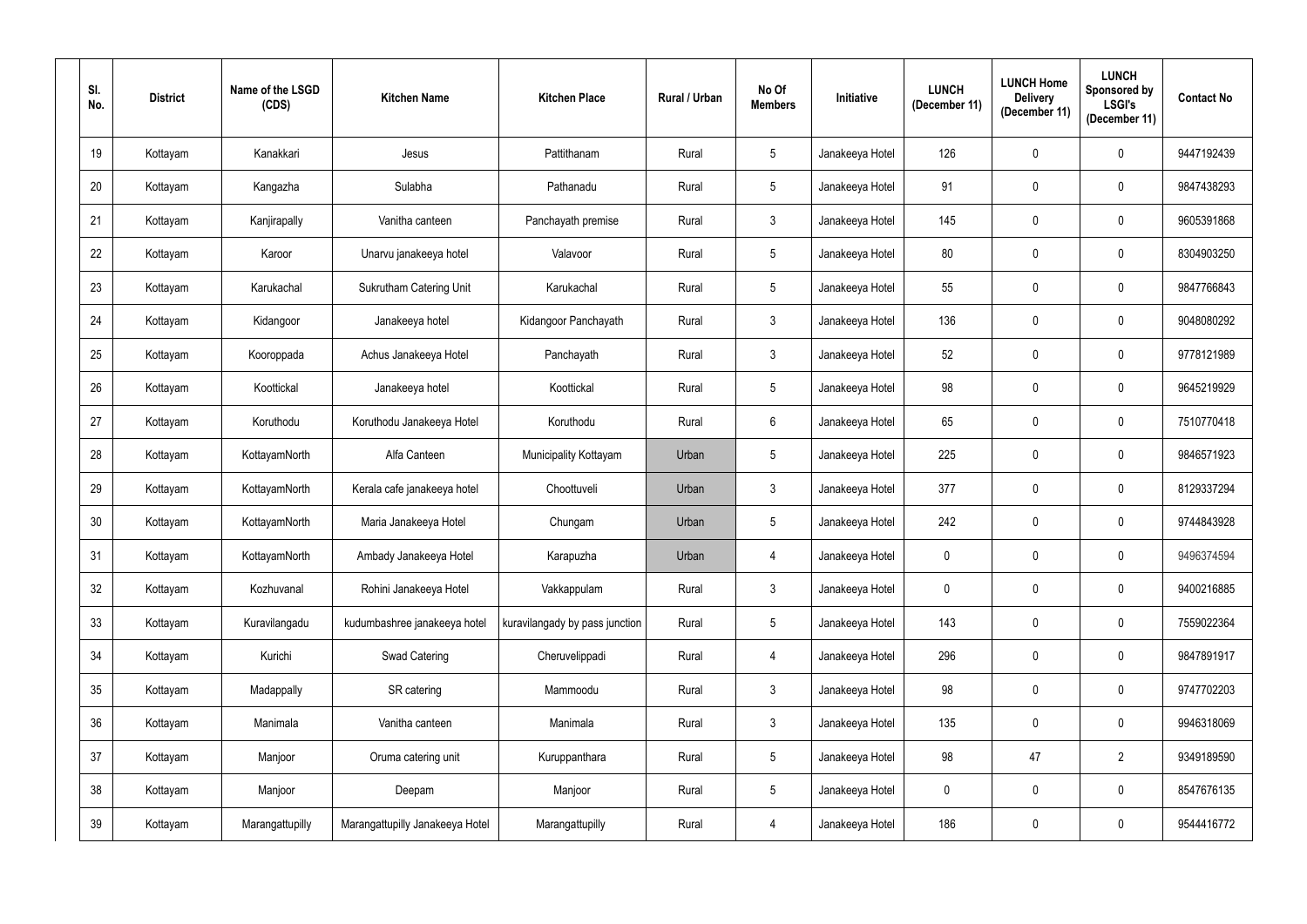|    | SI.<br>No. | <b>District</b> | Name of the LSGD<br>(CDS) | <b>Kitchen Name</b>         | <b>Kitchen Place</b>     | <b>Rural / Urban</b> | No Of<br><b>Members</b> | Initiative      | <b>LUNCH</b><br>(December 11) | <b>LUNCH Home</b><br><b>Delivery</b><br>(December 11) | <b>LUNCH</b><br>Sponsored by<br><b>LSGI's</b><br>(December 11) | <b>Contact No</b> |
|----|------------|-----------------|---------------------------|-----------------------------|--------------------------|----------------------|-------------------------|-----------------|-------------------------------|-------------------------------------------------------|----------------------------------------------------------------|-------------------|
|    | 40         | Kottayam        | Maravanthuruth            | Changathi                   | Maravanthuruth           | Rural                | 4                       | Janakeeya Hotel | 75                            | $\mathbf 0$                                           | $\mathbf 0$                                                    | 9744598169        |
| 80 | 41         | Kottayam        | Meenachil                 | Akshaya Janakeeya hotel     | Idamattam                | Rural                | $\overline{4}$          | Janakeeya Hotel | 110                           | $\mathbf 0$                                           | $\overline{2}$                                                 | 9747190979        |
|    | 42         | Kottayam        | Meenachil                 | Archana janakeeya Hotel     | Paika                    | Rural                | $5\phantom{.0}$         | Janakeeya Hotel | 183                           | $\mathbf 0$                                           | $\mathbf 0$                                                    | 9048759539        |
|    | 43         | Kottayam        | Meenadom                  | <b>Nainus</b>               | Meenadom                 | Rural                | $\mathfrak{Z}$          | Janakeeya Hotel | 102                           | 0                                                     | $\mathbf 0$                                                    | 9539752801        |
|    | 44         | Kottayam        | Melukavu                  | Seenayi Cafe centre         | Melukavumattam           | Rural                | $5\overline{)}$         | Janakeeya Hotel | $\overline{0}$                | $\mathbf 0$                                           | $\mathbf 0$                                                    | 9744546703        |
|    | 45         | Kottayam        | Moonnilav                 | Aiswarya                    | Moonnilav                | Rural                | $\mathbf{3}$            | Janakeeya Hotel | 83                            | $\mathbf 0$                                           | $\mathbf 0$                                                    | 8281227689        |
|    | 46         | Kottayam        | Mulakkulam                | Janakeeya Hotel             | Moorkkattilpadi          | Rural                | $\overline{4}$          | Janakeeya Hotel | 56                            | $\mathbf 0$                                           | $\mathbf 0$                                                    | 9747856382        |
|    | 47         | Kottayam        | Mundakkayam               | Janakeeya Hotel Mundakkayam | Mundakkayam              | Rural                | 6                       | Janakeeya Hotel | 136                           | $\mathbf 0$                                           | $\mathbf 0$                                                    | 9495314979        |
|    | 48         | Kottayam        | Nedumkunnam               | Nanma Kudumbashree Unit     | Nedumkunnam              | Rural                | $5\phantom{.0}$         | Janakeeya Hotel | 66                            | 0                                                     | $\mathbf 0$                                                    | 7306791612        |
|    | 49         | Kottayam        | Neendoor                  | <b>Gruhasree ME Unit</b>    | Panchayath               | Rural                | $\mathbf{3}$            | Janakeeya Hotel | 60                            | 0                                                     | $\mathbf 0$                                                    | 9847756958        |
|    | 50         | Kottayam        | Njeezhoor                 | Annapoorna Janakeeya Hotel  | Panchayath               | Rural                | 4                       | Janakeeya Hotel | 94                            | $\mathbf 0$                                           | $\mathbf 0$                                                    | 9745246839        |
|    | 51         | Kottayam        | Pala                      | Harithasree catering        | Chethimattam             | Urban                | $5\phantom{.0}$         | Janakeeya Hotel | 222                           | 0                                                     |                                                                | 9895154240        |
|    | 52         | Kottayam        | Pampady                   | Thrupthi                    | Pampady Town             | Rural                | $5\phantom{.0}$         | Janakeeya Hotel | 20                            | $\mathbf 0$                                           | $\mathbf 0$                                                    | 9633013622        |
|    | 53         | Kottayam        | Panachikkadu              | Ruchi Canteen               | Paruthumpara             | Rural                | $5\phantom{.0}$         | Janakeeya Hotel | 65                            | $\mathbf 0$                                           | $\pmb{0}$                                                      | 9656411494        |
|    | 54         | Kottayam        | Parathodu                 | Janakeeya Hotel Parathodu   | Panchayath               | Rural                | $\overline{4}$          | Janakeeya Hotel | 63                            | $\pmb{0}$                                             | $\pmb{0}$                                                      | 7907455541        |
|    | 55         | Kottayam        | Paippadu                  | Thejus                      | Paippadu                 | Rural                | $5\phantom{.0}$         | Janakeeya Hotel | 237                           | $\mathbf 0$                                           | $\pmb{0}$                                                      | 7034621426        |
|    | 56         | Kottayam        | Poonjar                   | Haritham                    | Poonjar                  | Rural                | $5\phantom{.0}$         | Janakeeya Hotel | 87                            | $\mathbf 0$                                           | $\overline{4}$                                                 | 9495235348        |
|    | 57         | Kottayam        | Ramapuram                 | Ruchi                       | Ramapuram                | Rural                | $\overline{4}$          | Janakeeya Hotel | 120                           | 45                                                    | $\pmb{0}$                                                      | 9495107277        |
|    | 58         | Kottayam        | T.V.Puram                 | Vijaya Janakeeya Hotel      | TV Puram                 | Rural                | $\mathbf{3}$            | Janakeeya Hotel | $\mathbf 0$                   | $\mathbf 0$                                           | $\pmb{0}$                                                      | 9847614136        |
|    | 59         | Kottayam        | Teekkoy                   | Kairali                     | Vagamattom, Kallambhagam | Rural                | $\mathfrak{Z}$          | Janakeeya Hotel | 75                            | $\pmb{0}$                                             | $\pmb{0}$                                                      | 7025702768        |
|    | 60         | Kottayam        | Thalanad                  | Nanma                       | Muttambhagam Kavala      | Rural                | $\mathbf{3}$            | Janakeeya Hotel | $\mathbf 0$                   | $\pmb{0}$                                             | $\pmb{0}$                                                      | 9961289547        |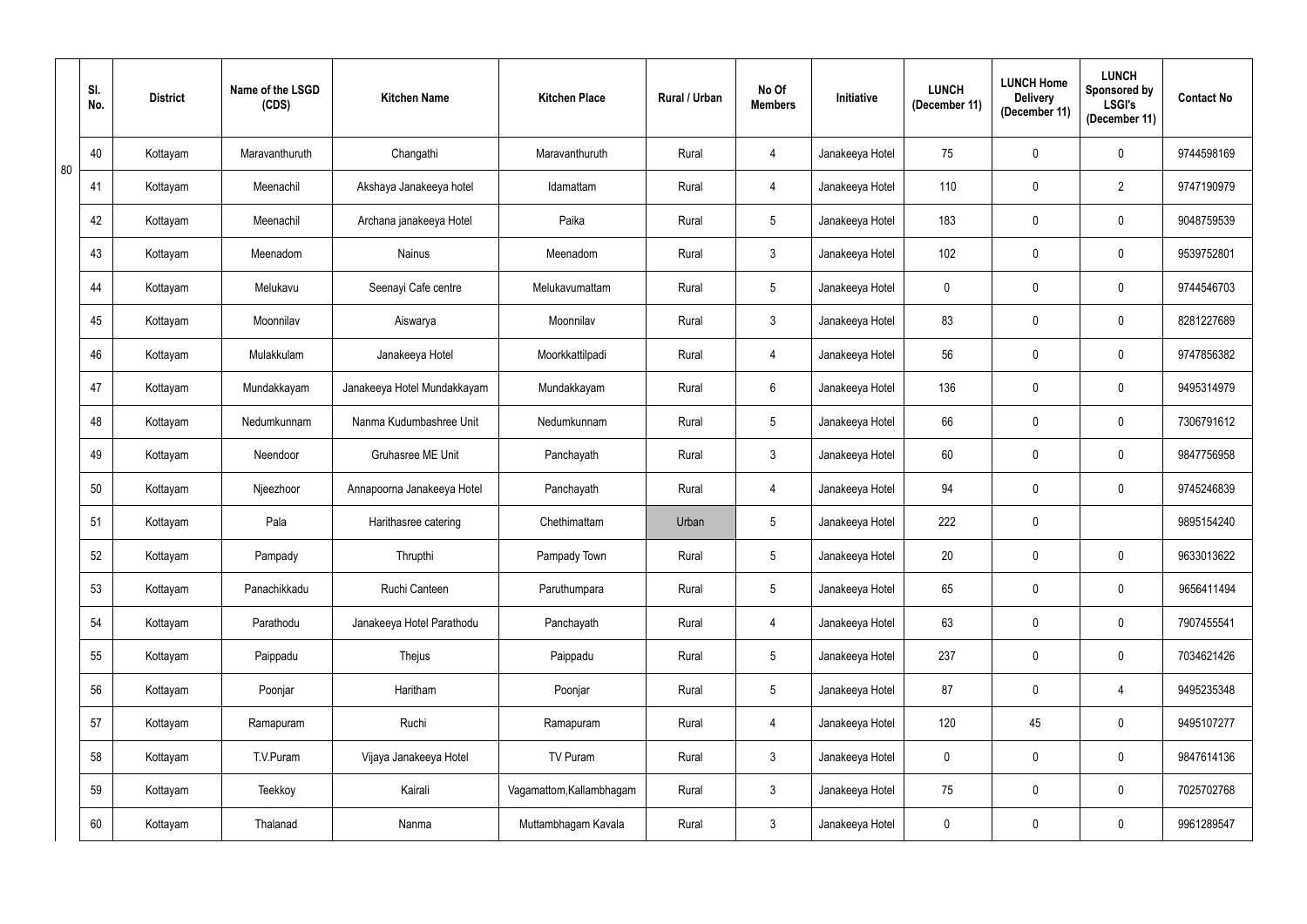|    | SI.<br>No. | <b>District</b> | Name of the LSGD<br>(CDS) | <b>Kitchen Name</b>                                      | <b>Kitchen Place</b>                        | Rural / Urban | No Of<br><b>Members</b> | Initiative      | <b>LUNCH</b><br>(December 11) | <b>LUNCH Home</b><br><b>Delivery</b><br>(December 11) | <b>LUNCH</b><br>Sponsored by<br><b>LSGI's</b><br>(December 11) | <b>Contact No</b> |
|----|------------|-----------------|---------------------------|----------------------------------------------------------|---------------------------------------------|---------------|-------------------------|-----------------|-------------------------------|-------------------------------------------------------|----------------------------------------------------------------|-------------------|
|    | 61         | Kottayam        | Thalappalam               | Ameya                                                    | Thalappalam                                 | Rural         | 4                       | Janakeeya Hotel | 106                           | $\mathbf 0$                                           | $\mathbf 0$                                                    | 7025932626        |
|    | 62         | Kottayam        | Thalayolaparambu          | kudumbashree janakeeya hotel                             | Thalayolaparambu                            | Rural         | 3 <sup>1</sup>          | Janakeeya Hotel | 92                            | $\mathbf 0$                                           | $\mathbf 0$                                                    | 7994830570        |
|    | 63         | Kottayam        | Thidanadu                 | Janani                                                   | Chemmlamattam                               | Rural         | $6\phantom{.}6$         | Janakeeya Hotel | 110                           | 0                                                     | $0\$                                                           | 9562695545        |
|    | 64         | Kottayam        | Thidanadu                 | Krishna                                                  | Near Panchayath                             | Rural         | 4                       | Janakeeya Hotel | 215                           | $\pmb{0}$                                             | $\pmb{0}$                                                      | 9605565960        |
|    | 65         | Kottayam        | Thiruvarppu               | Sreeparvathy food products                               | Illickal                                    | Rural         | $\mathbf{3}$            | Janakeeya Hotel | 162                           | $\mathbf 0$                                           | $\mathbf 0$                                                    | 9747289846        |
|    | 66         | Kottayam        | Thrikkodithanam           | Swanthanam                                               | Thrikkodithanam                             | Rural         | $5\phantom{.0}$         | Janakeeya Hotel | 86                            | $\mathbf 0$                                           | $\mathbf 0$                                                    | 7902729237        |
|    | 67         | Kottayam        | Udayanapuram              | Uppum Mulakum                                            | Nerekadavu                                  | Rural         | $\mathbf{3}$            | Janakeeya Hotel | 42                            | 0                                                     | $\mathbf 0$                                                    | 8111850728        |
|    | 68         | Kottayam        | Udayanapuram              | Aiswarya Activity Group                                  | Vaikom Block Panchayath                     | Rural         | 5                       | Janakeeya Hotel | 68                            | $\mathbf 0$                                           | $\mathbf 0$                                                    | 9847437286        |
|    | 69         | Kottayam        | Uzhavoor                  | Uzhavoor Janakeeya Hotel                                 | Uzhavoor Town                               | Rural         | 8                       | Janakeeya Hotel | 223                           | 82                                                    | 15                                                             | 9746074266        |
|    | 70         | Kottayam        | Vaikom                    | <b>Chanees Eats</b>                                      | Chalapparambu                               | Urban         | 4                       | Janakeeya Hotel | 88                            | 0                                                     | $\mathbf 0$                                                    | 9446467389        |
|    | 71         | Kottayam        | Vakathanam                | Padheyam                                                 | Njaliakuzhi                                 | Rural         | 6                       | Janakeeya Hotel | 220                           | $\pmb{0}$                                             | $\mathbf 0$                                                    | 9495010073        |
|    | 72         | Kottayam        | Vazhappally               | Udayam                                                   | Vazhappally                                 | Rural         | 4                       | Janakeeya Hotel | 93                            | 0                                                     | $\mathbf 0$                                                    | 9562267564        |
|    | 73         | Kottayam        | Vazhoor                   | Kudumbashree Canteen Unit At<br>Vazhoor Grama Panchayath | Vazhoor Grama Panchayath<br><b>Building</b> | Rural         | $5\overline{)}$         | Janakeeya Hotel | $\mathbf 0$                   | $\mathbf 0$                                           | $\mathbf 0$                                                    | 9544717796        |
|    | 74         | Kottayam        | Vazhoor                   | New India                                                | Nedumavu                                    | Rural         | 3 <sup>1</sup>          | Janakeeya Hotel | 27                            | $\mathbf 0$                                           | $\pmb{0}$                                                      | 9744581242        |
|    | 75         | Kottayam        | Vechoor                   | Treeland Annapoorna                                      | <b>Bund Road</b>                            | Rural         | 3 <sup>1</sup>          | Janakeeya Hotel | 99                            | $\pmb{0}$                                             | $\pmb{0}$                                                      | 8606814487        |
|    | 76         | Kottayam        | Veliyannoor               | Thanima foods                                            | Veliyannoor                                 | Rural         | 3 <sup>1</sup>          | Janakeeya Hotel | 157                           | $\mathbf 0$                                           | $\pmb{0}$                                                      | 9744392147        |
|    | 77         | Kottayam        | Vellavoor                 | Uppum Mulakum Janakeeya Hotel                            | Panchayath premise                          | Rural         | $5\overline{)}$         | Janakeeya Hotel | 40                            | $\mathbf 0$                                           | $\pmb{0}$                                                      | 9188317288        |
|    | 78         | Kottayam        | Velloor                   | Puzhayoram catering                                      | Near Velloor cds office                     | Rural         | $\overline{4}$          | Janakeeya Hotel | 98                            | $\overline{0}$                                        | $\pmb{0}$                                                      | 9895522286        |
|    | 79         | Kottayam        | Vijayapuram               | Niravu                                                   | Iranjal                                     | Rural         | $\mathbf{3}$            | Janakeeya Hotel | 289                           | $\overline{0}$                                        | $\pmb{0}$                                                      | 9495245895        |
|    | 80         | Kottayam        | Vijayapuram               | Renown Janakeeya Hotel                                   | Vadavathoor                                 | Rural         | $5\overline{)}$         | Janakeeya Hotel | 135                           | $\pmb{0}$                                             | $\pmb{0}$                                                      | 8606536302        |
| 80 |            |                 |                           |                                                          |                                             |               | 336                     |                 | 8674                          | 231                                                   | 23                                                             |                   |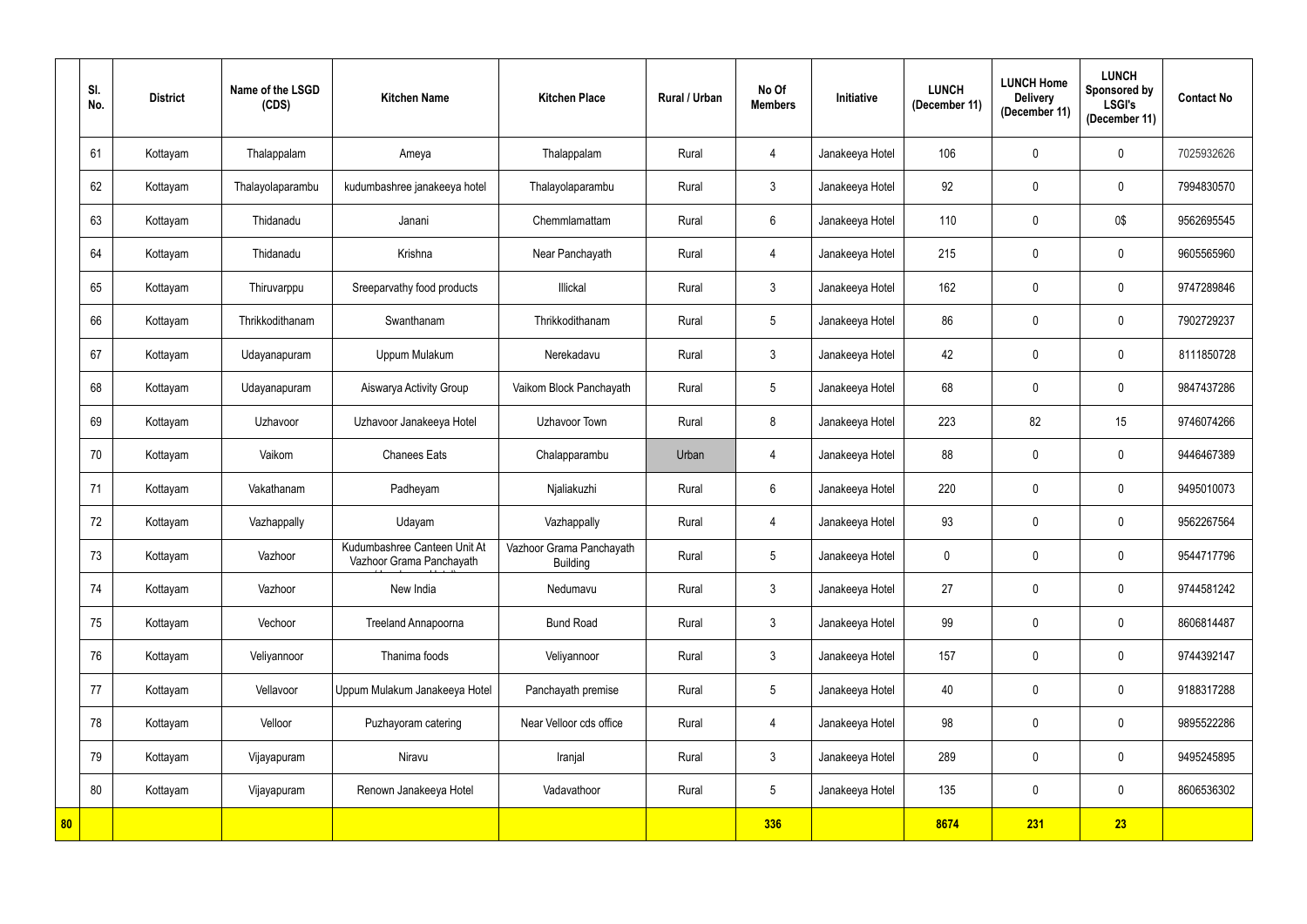| SI.<br>No.      | <b>District</b> | Name of the LSGD<br>(CDS) | <b>Kitchen Name</b>            | <b>Kitchen Place</b>                  | Rural / Urban | No Of<br><b>Members</b> | <b>Initiative</b> | <b>LUNCH</b><br>(December 11) | <b>LUNCH Home</b><br><b>Delivery</b><br>(December 11) | <b>LUNCH</b><br>Sponsored by<br><b>LSGI's</b><br>(December 11) | <b>Contact No</b> |
|-----------------|-----------------|---------------------------|--------------------------------|---------------------------------------|---------------|-------------------------|-------------------|-------------------------------|-------------------------------------------------------|----------------------------------------------------------------|-------------------|
| $\mathbf{1}$    | Kozhikode       | Balussery                 | Unarvu Janakeeya Hotel         | Balussery                             | Rural         | 5 <sup>5</sup>          | Janakeeya Hotel   | $\mathbf 0$                   | 0                                                     | $\mathbf 0$                                                    | 95440 03929       |
| $\overline{2}$  | Kozhikode       | Panangad                  | Kairali Janakeeya Hotel        | Balussery mukku at KK<br>hospital     | Rural         | 3 <sup>1</sup>          | Janakeeya Hotel   | 409                           | 0                                                     | $\pmb{0}$                                                      | 97450 85782       |
| $\mathfrak{Z}$  | Kozhikode       | Koorachundu               | Koorachundu Janakeeya hotel    | Koorachundu                           | Rural         | 4                       | Janakeeya Hotel   | 240                           | 0                                                     | $\mathbf 0$                                                    | 94967 07886       |
| $\overline{4}$  | Kozhikode       | Koorachundu               | Koottayma Janakeeya Hotel      | Kallanode                             | Rural         | 5 <sup>5</sup>          | Janakeeya Hotel   | 335                           | 0                                                     | $\pmb{0}$                                                      | 94967 26850       |
| 5               | Kozhikode       | Kottur                    | Sneha Janakeeya Hotel          | Kottur                                | Rural         | 5 <sup>5</sup>          | Janakeeya Hotel   | 71                            | 0                                                     | $\mathbf 0$                                                    | 97456 72101       |
| $6\phantom{.}$  | Kozhikode       | Naduvannur                | Naduvannur Janakeeya Hotel     | Naduvannur                            | Rural         | $\overline{7}$          | Janakeeya Hotel   | 404                           | 0                                                     | $\mathbf 0$                                                    | 8592-031802       |
| $\overline{7}$  | Kozhikode       | Naduvannur                | Kudumbashree Janakeeya Hotel   | Anjolimukku                           | Rural         | 3 <sup>1</sup>          | Janakeeya Hotel   | 421                           | $\mathbf 0$                                           | $\mathbf 0$                                                    | 9995947043        |
| 8               | Kozhikode       | Ulliyeri                  | Ulliyeri Janakeeya Hotel       | Ulliyeri                              | Rural         | 4                       | Janakeeya Hotel   | 336                           | 0                                                     | $\mathbf 0$                                                    | 89434 06681       |
| 9               | Kozhikode       | Unnikulam                 | Swad Janakeeya Hotel           | Ekarool Kaappil Road                  | Rural         | 3 <sup>1</sup>          | Janakeeya Hotel   | 582                           | 0                                                     | $\mathbf 0$                                                    | 85475 75474       |
| 10 <sup>°</sup> | Kozhikode       | Unnikulam                 | Chaithanya Janakeeya Hotel     | Opposite unnikulam<br>gramapanchayath | Rural         | 3 <sup>1</sup>          | Janakeeya Hotel   | 644                           | 0                                                     | $\mathbf 0$                                                    | 87141 31460       |
| 11              | Kozhikode       | Nanminda                  | Akshaya vanitha hotel          | Nanminda panchayath building          | Rural         | 3 <sup>1</sup>          | Janakeeya Hotel   | 122                           | 0                                                     | $\mathbf 0$                                                    | 9961184212        |
| 12              | Kozhikode       | Thalakkulathur            | Thalakkulathur Janakeeya Hotel | Parambath                             | Rural         | $\overline{4}$          | Janakeeya Hotel   | 231                           | 0                                                     | $\mathbf 0$                                                    | 7593067511        |
| 13              | Kozhikode       | Kakkodi                   | Kakkodi Janakeeya Hotel        | Kakkodi Bazar                         | Rural         | 7                       | Janakeeya Hotel   | 218                           | $\mathbf{0}$                                          | $\mathbf 0$                                                    | 8943123615        |
| 14              | Kozhikode       | Chelannur                 | Oottupura Janakeeya Hotel      | Ambalathukulangara                    | Rural         | $\overline{7}$          | Janakeeya Hotel   | 115                           | 0                                                     | $\overline{2}$                                                 | 9846010528        |
| 15              | Kozhikode       | Narikkuni                 | Amma Janakeeya Hotel           | Narikkuni                             | Rural         | $\mathfrak{Z}$          | Janakeeya Hotel   | 171                           | $\pmb{0}$                                             | $\pmb{0}$                                                      | 9645606562        |
| 16              | Kozhikode       | Kakkoor                   | Janakeeya Hotel Kakkoor        | Kakkoor                               | Rural         | 5 <sub>5</sub>          | Janakeeya Hotel   | 154                           | 0                                                     | $\pmb{0}$                                                      | 8592050112        |
| 17              | Kozhikode       | Koduvally                 | Sadhya Janakeeya Hotel         | G M L P School, Koduvally             | Urban         | 5 <sub>5</sub>          | Janakeeya Hotel   | 442                           | 0                                                     | $\mathbf 0$                                                    | 8593898831        |
| 18              | Kozhikode       | Koduvally                 | KKN Janakeeya Hotel Koduvally  | Nellamkandi                           | Urban         | 3 <sup>1</sup>          | Janakeeya Hotel   | 156                           | 0                                                     | $\pmb{0}$                                                      | 9847650894        |
| 19              | Kozhikode       | Koduvally                 | Swad Janakeeya Hotel           | Manipuram                             | Urban         | 5 <sub>5</sub>          | Janakeeya Hotel   | 169                           | $\pmb{0}$                                             | $\pmb{0}$                                                      | 9946991995        |
| 20              | Kozhikode       | Madavoor                  | Madavoor Janakeeya Hotel       | Near madavoor panchayath              | Rural         | $5\phantom{.0}$         | Janakeeya Hotel   | $\mathbf 0$                   | 0                                                     | $\mathbf 0$                                                    | 8547590842        |
| 21              | Kozhikode       | Omasseri                  | Annapoornna Janakeeya Hotel    | Omasseri                              | Rural         | $\overline{4}$          | Janakeeya Hotel   | 320                           | 0                                                     | $\pmb{0}$                                                      | 9605102599        |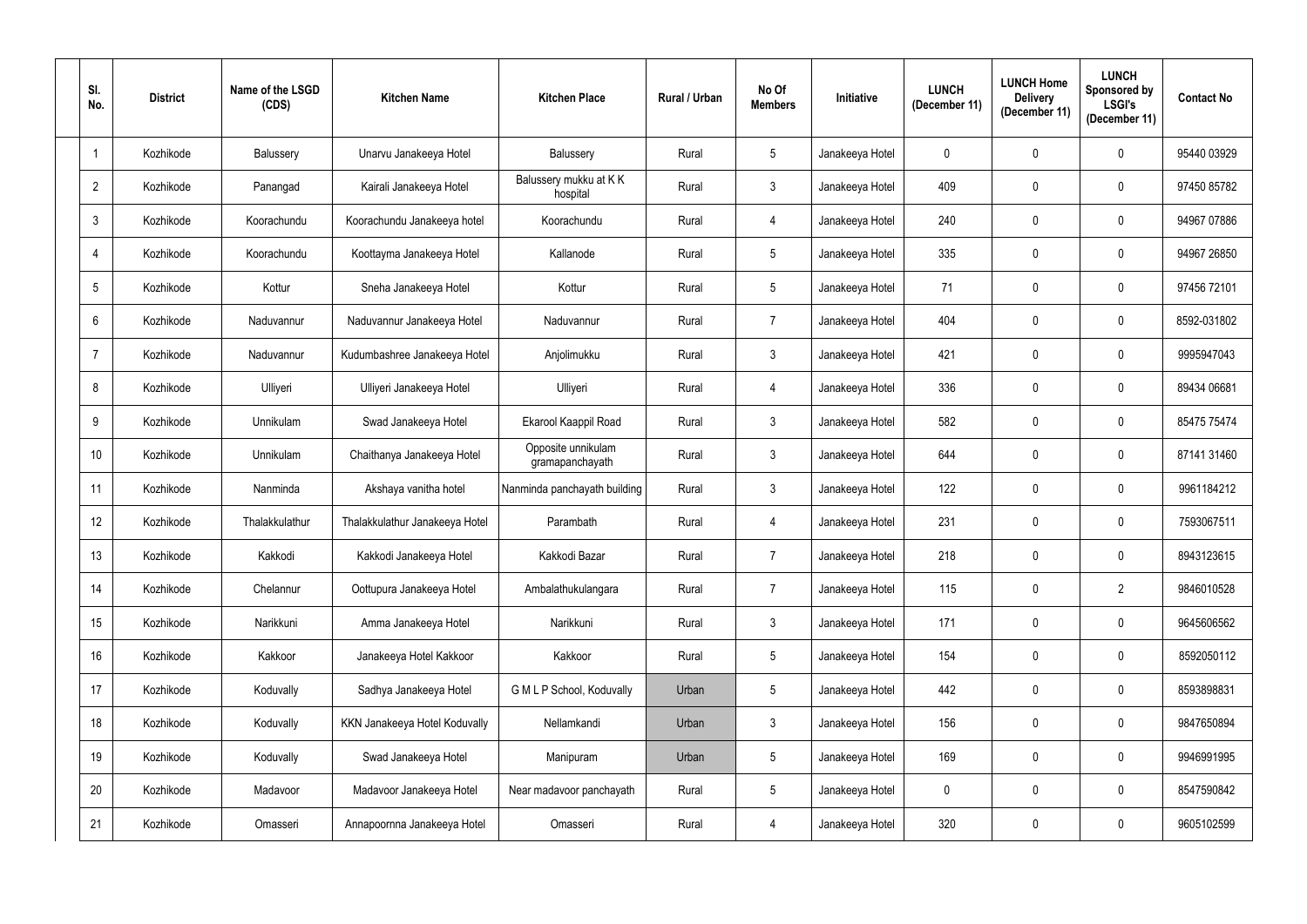| SI.<br>No.      | <b>District</b> | Name of the LSGD<br>(CDS) | <b>Kitchen Name</b>                      | <b>Kitchen Place</b>                        | Rural / Urban | No Of<br><b>Members</b> | Initiative      | <b>LUNCH</b><br>(December 11) | <b>LUNCH Home</b><br><b>Delivery</b><br>(December 11) | <b>LUNCH</b><br>Sponsored by<br><b>LSGI's</b><br>(December 11) | <b>Contact No</b> |
|-----------------|-----------------|---------------------------|------------------------------------------|---------------------------------------------|---------------|-------------------------|-----------------|-------------------------------|-------------------------------------------------------|----------------------------------------------------------------|-------------------|
| 22              | Kozhikode       | Puthuppadi                | Ruchi Janakeeya Hotel                    | Puthupadi                                   | Rural         | $5\overline{)}$         | Janakeeya Hotel | $\mathbf 0$                   | 0                                                     | $\mathbf 0$                                                    | 7909113114        |
| 23              | Kozhikode       | Kizhakkoth                | Swad Janakeeya Hotel                     | Mariveettilthazham                          | Rural         | 4                       | Janakeeya Hotel | 125                           | $\mathbf 0$                                           | $\mathbf 0$                                                    | 9847086665        |
| 24              | Kozhikode       | Thamarassery              | Pavithram Janakeeya hotel                | Thamarassery old stand                      | Rural         | 6                       | Janakeeya Hotel | 374                           | 0                                                     | $\mathbf 0$                                                    | 9048389661        |
| 25              | Kozhikode       | Kodenchery                | Kairali Janakeeya Hotel                  | Kodenchery                                  | Rural         | 4                       | Janakeeya Hotel | 110                           | 0                                                     | $\pmb{0}$                                                      | 9446037829        |
| 26              | Kozhikode       | Koodaranji                | Ruchikkoot Janakeeya Hotel               | Koodaranji                                  | Rural         | $6^{\circ}$             | Janakeeya Hotel | 214                           | 0                                                     | $\mathbf 0$                                                    | 9496439278        |
| 27              | Kozhikode       | Thiruvambadi              | Pulari Janakeeya Hotel                   | Thondimmal                                  | Rural         | $5\overline{)}$         | Janakeeya Hotel | 92                            | 0                                                     | $\mathbf 0$                                                    | 7034264232        |
| 28              | Kozhikode       | Kattippara                | Ruchi Janakeeya Hotel                    | Chamal                                      | Rural         | $6^{\circ}$             | Janakeeya Hotel | 184                           | $\mathbf 0$                                           | $\mathbf 0$                                                    | 7591974045        |
| 29              | Kozhikode       | <b>Koyilandy North</b>    | Naveena canteen                          | Near new bus stand                          | Urban         | $\overline{7}$          | Janakeeya Hotel | 663                           | 0                                                     | $\overline{2}$                                                 | 9544185262        |
| 30 <sup>°</sup> | Kozhikode       | Koyilandy North           | Koyilandi Nagarasabha Janakeeya<br>Hotel | Near Kollamchira                            | Urban         | 10                      | Janakeeya Hotel | 399                           | 0                                                     | $\mathbf 0$                                                    | 8943191728        |
| 31              | Kozhikode       | Koyilandi South           | Snehadeepam Janakeeya Hotel              | Muthambi                                    | Urban         | $6^{\circ}$             | Janakeeya Hotel | 66                            | 0                                                     | $\mathbf 0$                                                    | 9188198658        |
| 32              | Kozhikode       | Chengottukavu             | Amma Janakeeya Hotel                     | Edakkulam                                   | Rural         | 5 <sub>5</sub>          | Janakeeya Hotel | 115                           | 0                                                     | $\mathbf 0$                                                    | 9048235785        |
| 33              | Kozhikode       | Atholi                    | Atholi Janakeeya Hotel                   | Kodassery                                   | Rural         | $\overline{4}$          | Janakeeya Hotel | 126                           | 0                                                     | $\mathbf 0$                                                    | 9072499251        |
| 34              | Kozhikode       | Moodadi                   | Ruchi Janakeeya Hotel                    | Moodadi                                     | Rural         | $5\overline{)}$         | Janakeeya Hotel | 300                           | $\mathbf{0}$                                          | $\mathbf 0$                                                    | 8281226403        |
| 35              | Kozhikode       | Chemancheri               | Annapoornna Janakeeya Hotel              | Pookkad                                     | Rural         | $5\phantom{.0}$         | Janakeeya Hotel | 180                           | $\mathbf 0$                                           | $\overline{1}$                                                 | 9048235785        |
| 36              | Kozhikode       | Arikkulam                 | Thanima Janakeeya Hotel                  | Kurudimukku                                 | Rural         | $\overline{4}$          | Janakeeya Hotel | 128                           | $\pmb{0}$                                             | $\overline{1}$                                                 | 9645137125        |
| 37              | Kozhikode       | Arikkulam                 | Ruchiyidam Janakeeya Hotel               | Arikkulam                                   | Rural         | $\overline{4}$          | Janakeeya Hotel | 64                            | 0                                                     | $\boldsymbol{0}$                                               | 9048410803        |
| 38              | Kozhikode       | Kozhikode Central.        | Ruchikkoott                              | <b>District Veterinary Hospital</b>         | Urban         | 3 <sup>1</sup>          | Janakeeya Hotel | 946                           | 240                                                   | $\mathbf 0$                                                    | 7025774213        |
| 39              | Kozhikode       | Kozhikode Central         | Sneha Ruchikkoott                        | Mankavu                                     | Urban         | 4                       | Janakeeya Hotel | 340                           | 63                                                    | $\mathbf 0$                                                    | 8921995031        |
| 40              | Kozhikode       | Kozhikode Central         | Tripthi Janakeeya Hotel                  | Near AMLP School,<br>Moozhikkal             | Urban         | 3 <sup>1</sup>          | Janakeeya Hotel | 582                           | 140                                                   | $\mathbf 0$                                                    | 8129200288        |
| 41              | Kozhikode       | Kozhikode Central         | New Ganesh                               | Kovoor, near library                        | Urban         | $5\phantom{.0}$         | Janakeeya Hotel | 980                           | 110                                                   | $\mathbf 0$                                                    | 9349123701        |
| 42              | Kozhikode       | Kozhikode Central         | Ruchippura Janakeeya Hotel               | Near Focus mall, New bus<br>stand Kozhikode | Urban         | $\mathbf{3}$            | Janakeeya Hotel | 1084                          | 0                                                     | $\pmb{0}$                                                      | 9605602806        |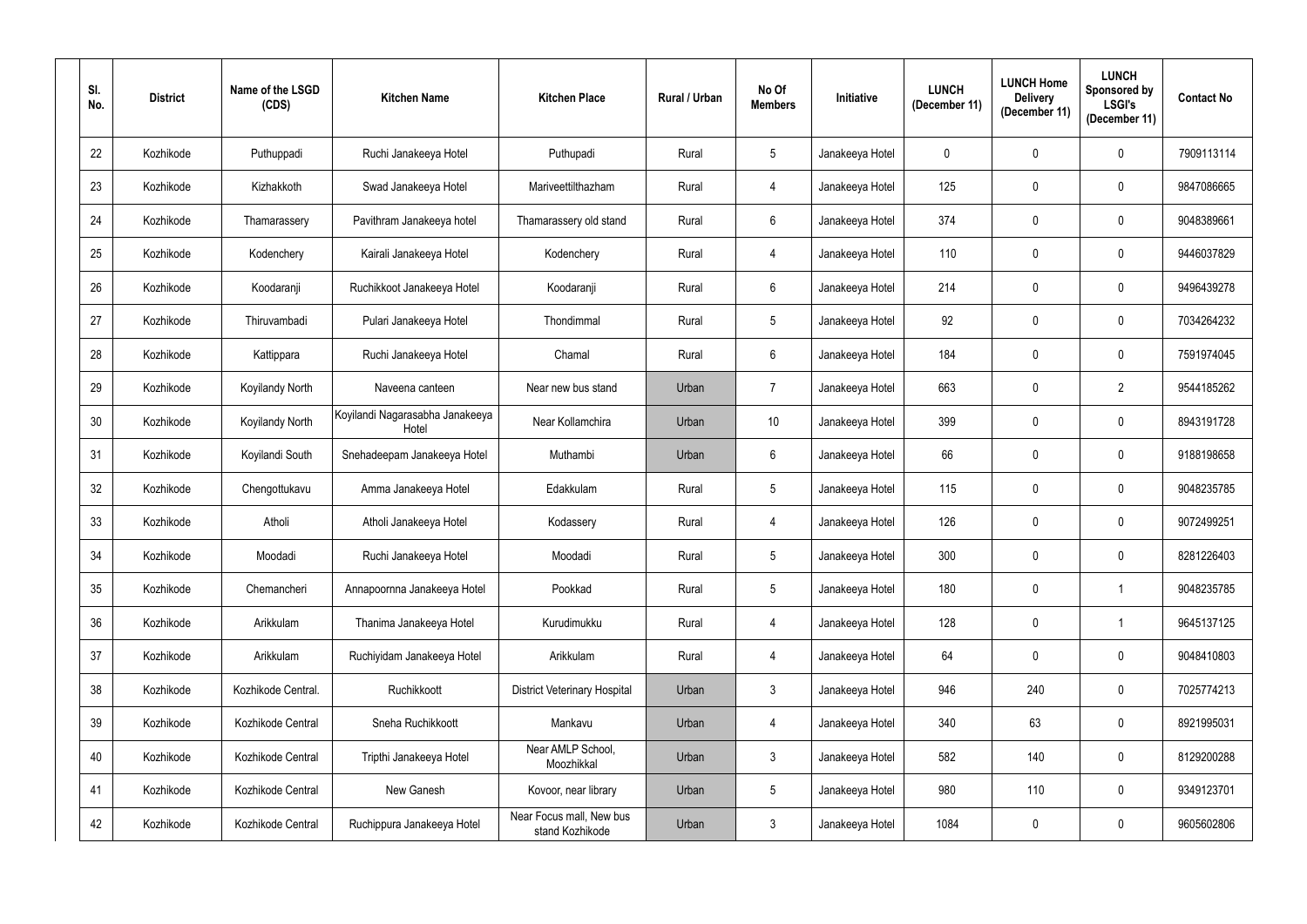|     | SI.<br>No. | <b>District</b> | Name of the LSGD<br>(CDS) | <b>Kitchen Name</b>            | <b>Kitchen Place</b>                   | Rural / Urban | No Of<br><b>Members</b> | Initiative      | <b>LUNCH</b><br>(December 11) | <b>LUNCH Home</b><br><b>Delivery</b><br>(December 11) | <b>LUNCH</b><br>Sponsored by<br><b>LSGI's</b><br>(December 11) | <b>Contact No</b> |
|-----|------------|-----------------|---------------------------|--------------------------------|----------------------------------------|---------------|-------------------------|-----------------|-------------------------------|-------------------------------------------------------|----------------------------------------------------------------|-------------------|
|     | 43         | Kozhikode       | Kozhikode Central         | Souparnika Janakeeya Hotel     | Medical college near chest<br>hospital | Urban         | 6                       | Janakeeya Hotel | 489                           | $\mathbf 0$                                           | $\mathbf{0}$                                                   | 8281709784        |
|     | 44         | Kozhikode       | Kozhikode North           | Udayam kudumbasree canteen     | Thadambattuthazham                     | Urban         | $5\phantom{.0}$         | Janakeeya Hotel | 700                           | 63                                                    | $\mathbf 0$                                                    | 7736850096        |
|     | 45         | Kozhikode       | Kozhikode North           | Ruchi                          | Elathoor, Chettikulam                  | Urban         | 4                       | Janakeeya Hotel | 314                           | $\mathbf 0$                                           | $\mathbf 0$                                                    | 9947743713        |
|     | 46         | Kozhikode       | Kozhikode North           | Tasty Janakeeya Hotel          | <b>Butt road</b>                       | Urban         | 5                       | Janakeeya Hotel | 652                           | 70                                                    | $\mathbf 0$                                                    | 9074462795        |
|     | 47         | Kozhikode       | Kozhikode North           | Oruma                          | Eranjikkal                             | Urban         | 4                       | Janakeeya Hotel | 304                           | 16                                                    | $\mathbf 0$                                                    |                   |
|     | 48         | Kozhikode       | Feroke                    | Ruchi vanitha mess             | <b>Feroke Muncipality</b>              | Urban         | 7                       | Janakeeya Hotel | 142                           | $\mathbf 0$                                           | $\mathbf 0$                                                    | 9544468026        |
|     | 49         | Kozhikode       | Feroke                    | Mithra Janakeeya Hotel         | Ambalangadi                            | Urban         | 5                       | Janakeeya Hotel | 275                           | $\mathbf 0$                                           | $\mathbf 0$                                                    | 9847657229        |
|     | 50         | Kozhikode       | Ramanattukara             | Tasty catering unit            | Ramanattukara                          | Urban         | 6                       | Janakeeya Hotel | 504                           | $\mathbf 0$                                           | $\mathbf 0$                                                    | 9961004004        |
|     | 51         | Kozhikode       | KozhikodeSouth            | Ushass cattering               | Meenchantha school                     | Urban         | 5                       | Janakeeya Hotel | 766                           | 0                                                     | $\mathbf 0$                                                    | 9645629224        |
| 104 | 52         | Kozhikode       | Kozhikode South           | Oruma                          | Naduvattam                             | Urban         | 4                       | Janakeeya Hotel | 372                           | $\mathbf 0$                                           | $\mathbf 0$                                                    | 9747405960        |
|     | 53         | Kozhikode       | Kozhikode South           | Ruchi Janakeeya Hotel          | Kundayithode                           | Urban         | 5                       | Janakeeya Hotel | 568                           | $\mathbf 0$                                           | $\mathbf 0$                                                    | 9526521036        |
|     | 54         | Kozhikode       | Kozhikode South           | Five star                      | Palayam                                | Urban         | 4                       | Janakeeya Hotel | 381                           | $\mathbf 0$                                           | $\mathbf 0$                                                    | 9744307041        |
|     | 55         | Kozhikode       | Olavanna                  | Kailamadam Janakeeya Hotel     | Pantheerankavu bypass                  | Rural         | 6                       | Janakeeya Hotel | 386                           | 185                                                   | $\mathbf 0$                                                    | 9526123535        |
|     | 56         | Kozhikode       | Olavanna                  | Snehitha Janakeeya Hotel       | Kunnathupalam                          | Rural         | $6\phantom{.0}$         | Janakeeya Hotel | 316                           | 189                                                   | $\pmb{0}$                                                      | 9072771905        |
|     | 57         | Kozhikode       | Kadalundi                 | Kadambhari Janakeeya Hotel     | Mannoor valavil                        | Rural         | $6\phantom{.}6$         | Janakeeya Hotel | 225                           | $\mathbf 0$                                           | $\pmb{0}$                                                      | 9349923675        |
|     | 58         | Kozhikode       | Mukkam                    | Mukkam Friends Janakeeya hotel | Mukkam                                 | Urban         | 4                       | Janakeeya Hotel | 452                           | $\mathbf 0$                                           | $\pmb{0}$                                                      | 9497215604        |
|     | 59         | Kozhikode       | Mukkam                    | Oottupura Janakeeya Hotel      | Manassery                              | Urban         | 4                       | Janakeeya Hotel | 298                           | $\mathbf 0$                                           | $\pmb{0}$                                                      | 9645563417        |
|     | 60         | Kozhikode       | Chathamangalam            | Prakruthi                      | Chathamangalam vipanana<br>kendram     | Rural         | 5                       | Janakeeya Hotel | 80                            | $\overline{0}$                                        | $\pmb{0}$                                                      | 9745828787        |
|     | 61         | Kozhikode       | Perumanna                 | Thushara Janakeeya Hotel       | Vallikkunnu                            | Rural         | $5\overline{)}$         | Janakeeya Hotel | 193                           | $\overline{0}$                                        | $\pmb{0}$                                                      | 8113873612        |
|     | 62         | Kozhikode       | Kodiyathur                | Kanivu                         | Eranjimavu                             | Rural         | $\overline{4}$          | Janakeeya Hotel | 172                           | $\pmb{0}$                                             | $\pmb{0}$                                                      | 9048094053        |
|     | 63         | Kozhikode       | Karassery                 | Karassery CDS Janakeeya Hotel  | Near karassery panchayath              | Rural         | 4                       | Janakeeya Hotel | 160                           | $\pmb{0}$                                             | $\pmb{0}$                                                      | 9645120636        |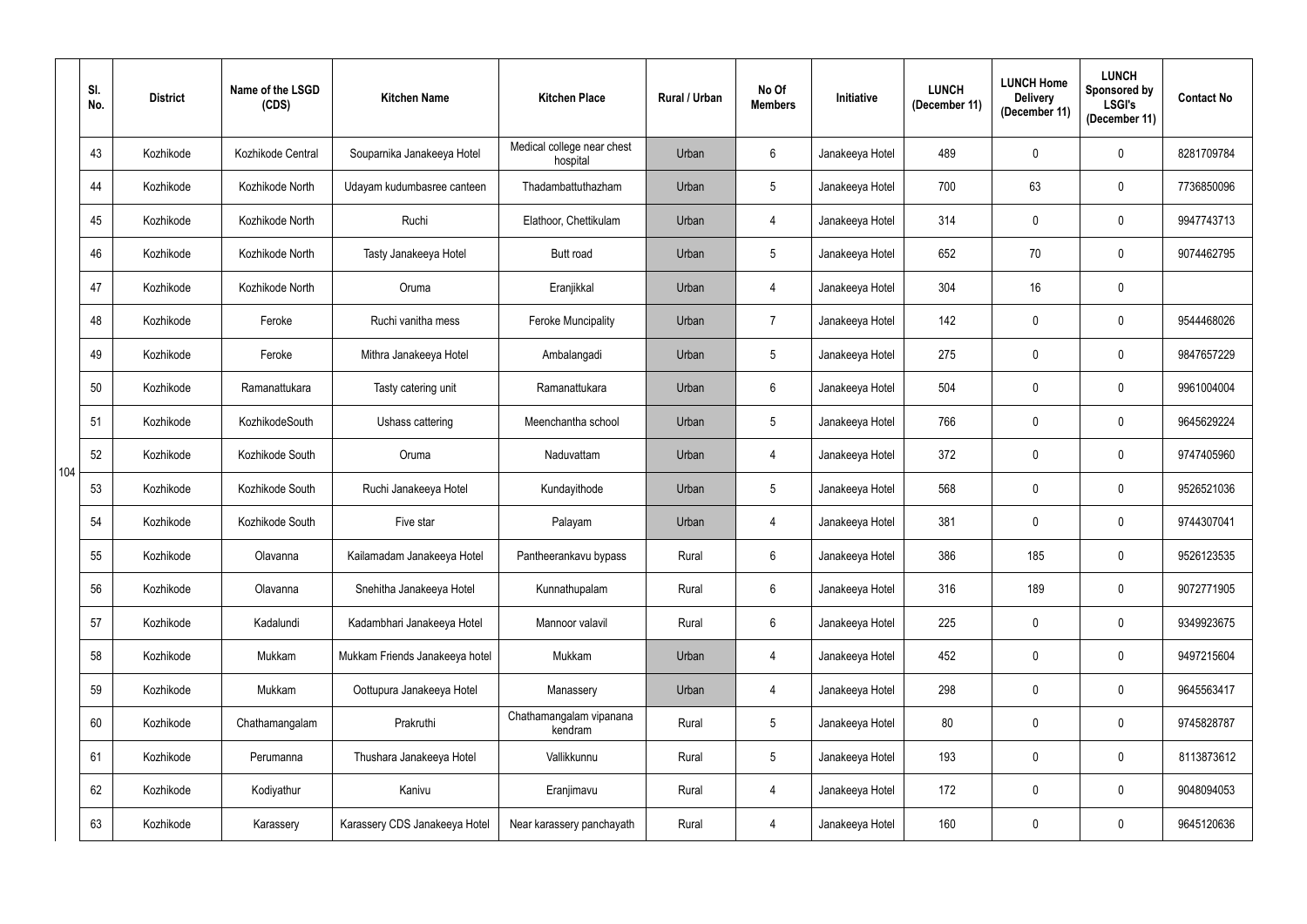| SI.<br>No. | <b>District</b> | Name of the LSGD<br>(CDS) | <b>Kitchen Name</b>                                  | <b>Kitchen Place</b>                               | Rural / Urban | No Of<br><b>Members</b> | Initiative      | <b>LUNCH</b><br>(December 11) | <b>LUNCH Home</b><br><b>Delivery</b><br>(December 11) | <b>LUNCH</b><br>Sponsored by<br><b>LSGI's</b><br>(December 11) | <b>Contact No</b> |
|------------|-----------------|---------------------------|------------------------------------------------------|----------------------------------------------------|---------------|-------------------------|-----------------|-------------------------------|-------------------------------------------------------|----------------------------------------------------------------|-------------------|
| 64         | Kozhikode       | Kuruvattoor               | Nanma Janakeeya Hotel                                | Payambra                                           | Rural         | $\overline{4}$          | Janakeeya Hotel | 123                           | 0                                                     | $\mathbf 0$                                                    | 8547413299        |
| 65         | Kozhikode       | Mavoor                    | Koottayma Janakeeya Hotel                            | Mavoor                                             | Rural         | 4                       | Janakeeya Hotel | 318                           | 0                                                     | $\mathbf 0$                                                    | 9961856227        |
| 66         | Kozhikode       | Peruvayal                 | Tripthi Janakeeya Hotel                              | Velliparambu                                       | Rural         | $5\phantom{.0}$         | Janakeeya Hotel | 230                           | 0                                                     | $\mathbf 0$                                                    | 6238723687        |
| 67         | Kozhikode       | Kunnamangalam             | Snehapuram Janakeeya Hotel                           | Karanthoor                                         | Rural         | $\mathbf{3}$            | Janakeeya Hotel | $\mathbf 0$                   | 0                                                     | $\pmb{0}$                                                      | 9048545152        |
| 68         | Kozhikode       | Kuttiadi                  | Janakeeya Hotel                                      | Kuttiadi Town                                      | Rural         | 9                       | Janakeeya Hotel | 192                           | 0                                                     | $\mathbf 0$                                                    | 8606099575        |
| 69         | Kozhikode       | Kavilumpara               | Kavilumpara panchayath<br>Janakeeya Hotel            | Thottilpalam                                       | Rural         | $\overline{4}$          | Janakeeya Hotel | 311                           | 0                                                     | $\mathbf 0$                                                    | 8157900256        |
| 70         | Kozhikode       | Maruthonkara              | Thanima Janakeeya Hotel                              | Adukkath                                           | Rural         | 5 <sup>5</sup>          | Janakeeya Hotel | 299                           | $\mathbf 0$                                           | -1                                                             | 9846974198        |
| 71         | Kozhikode       | Velom                     | Samridhi                                             | Kallumpuram - Theekkuni                            | Rural         | $5\phantom{.0}$         | Janakeeya Hotel | 218                           | 0                                                     | $\mathbf 0$                                                    | 9846813401        |
| 72         | Kozhikode       | Kunnummal                 | Ruchi Janakeeya Hotel                                | Kakkattil                                          | Rural         | $5\phantom{.0}$         | Janakeeya Hotel | 390                           | 0                                                     | $\mathbf 0$                                                    | 9605800608        |
| 73         | Kozhikode       | Naripatta                 | Sthree sakthi Janakeeya Hotel                        | Kaiveli                                            | Rural         | 5 <sup>5</sup>          | Janakeeya Hotel | 137                           | 0                                                     | $\mathbf 0$                                                    | 9645339232        |
| 74         | Kozhikode       | Kayakkodi                 | Samridhi Janakeeya Hotel                             | Kayakkodi                                          | Rural         | 5 <sub>5</sub>          | Janakeeya Hotel | 221                           | 0                                                     | $\mathbf 0$                                                    | 9495587551        |
| 75         | Kozhikode       | Thurayur                  | Cds coffee house                                     | Thurayur                                           | Rural         | 5 <sup>5</sup>          | Janakeeya Hotel | 221                           | 0                                                     | $\mathbf 0$                                                    | 9048028293        |
| 76         | Kozhikode       | Payyoli                   | Mithra                                               | Payyoli Municipality                               | Urban         | $5\overline{)}$         | Janakeeya Hotel | 270                           | $\mathbf{0}$                                          | $\mathbf 0$                                                    | 8606505900        |
| 77         | Kozhikode       | Meppayur                  | Ruchi canteen                                        | Meppayur                                           | Rural         | $5\phantom{.0}$         | Janakeeya Hotel | 274                           | 0                                                     | $\pmb{0}$                                                      | 9447469729        |
| 78         | Kozhikode       | Thikkodi                  | Kaippunnyam Janakeeya Hotel                          | Thikkodi                                           | Rural         | $5\phantom{.0}$         | Janakeeya Hotel | 220                           | 0                                                     | $\pmb{0}$                                                      | 9526071250        |
| 79         | Kozhikode       | Keezhariyur               | Tripthi Janakeeya Hotel                              | Arayanattu para                                    | Rural         | 8                       | Janakeeya Hotel | 279                           | $\pmb{0}$                                             | $\mathbf 0$                                                    | 8592834034        |
| 80         | Kozhikode       | Chakkittappara            | Chakkittapara cds Hotel                              | Chakkittapara CDS                                  | Rural         | 3                       | Janakeeya Hotel | 219                           | 0                                                     | $\mathbf 0$                                                    | 9526881089        |
| 81         | Kozhikode       | Cheruvannur               | Vanitha canteen                                      | near cheruvannur panchayath<br>office, Cheruvannur | Rural         | $5\phantom{.0}$         | Janakeeya Hotel | 155                           | 0                                                     | $\mathbf 0$                                                    | 9400676505        |
| 82         | Kozhikode       | Koothali                  | Salkara stationary cum Coffee<br>house and photostat | Near Koothali panchayath<br>office                 | Rural         | $6\phantom{.}6$         | Janakeeya Hotel | 130                           | 0                                                     | $\mathbf 0$                                                    | 9847642496        |
| 83         | Kozhikode       | Changaroth                | Changorath Janakeeya Hotel                           | Near Vadakkumbad HSS                               | Rural         | $5\phantom{.0}$         | Janakeeya Hotel | $\mathbf 0$                   | 0                                                     | $\mathbf 0$                                                    | 9747353283        |
| 84         | Kozhikode       | Perambra                  | Perambra Janakeeya Hotel                             | Perambra                                           | Rural         | 4                       | Janakeeya Hotel | 255                           | 0                                                     | $\bf{0}$                                                       | 6238677483        |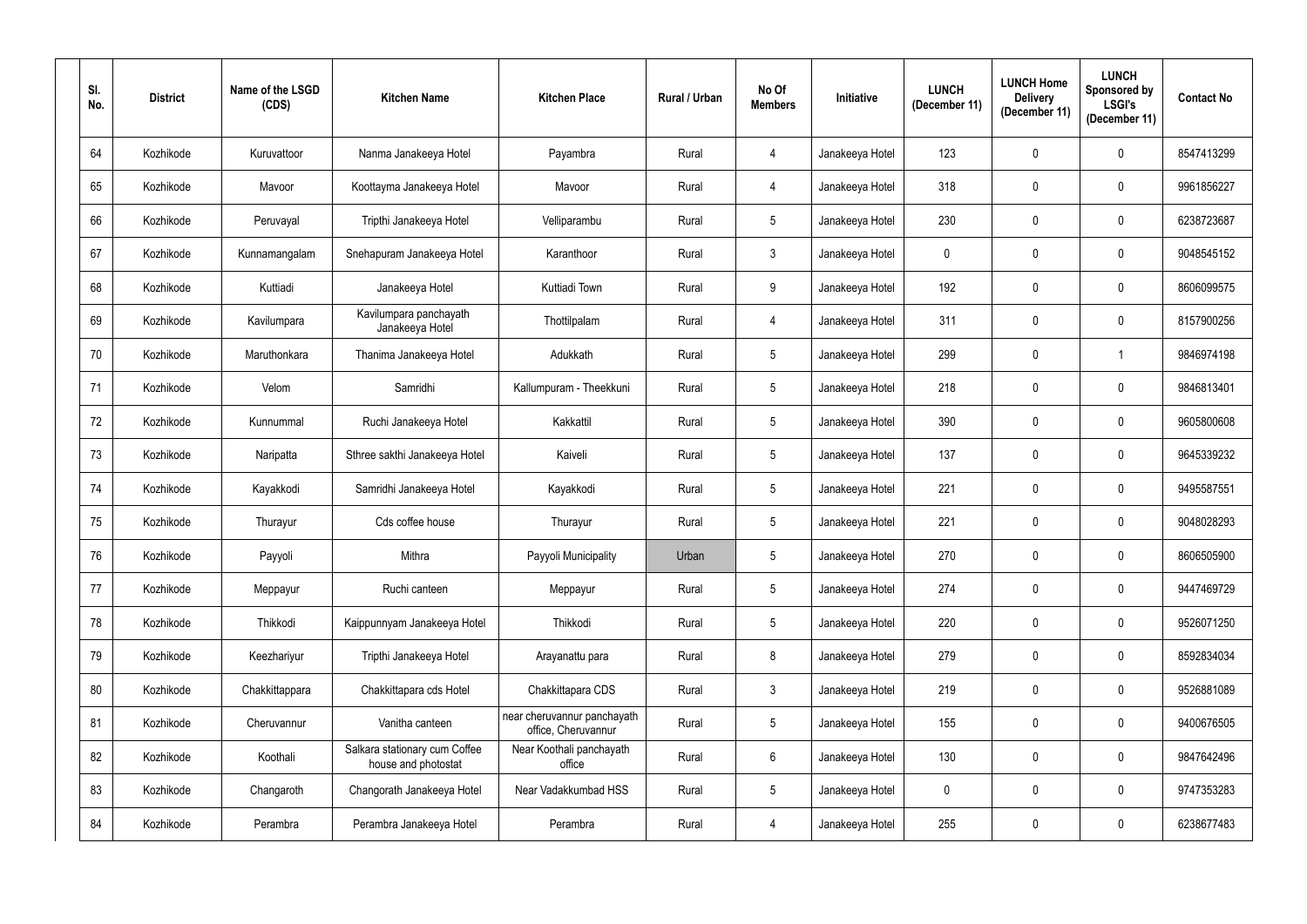|            | SI.<br>No. | <b>District</b> | Name of the LSGD<br>(CDS) | <b>Kitchen Name</b>                      | <b>Kitchen Place</b>                             | <b>Rural / Urban</b> | No Of<br><b>Members</b> | Initiative      | <b>LUNCH</b><br>(December 11) | <b>LUNCH Home</b><br><b>Delivery</b><br>(December 11) | <b>LUNCH</b><br>Sponsored by<br><b>LSGI's</b><br>(December 11) | <b>Contact No</b> |
|------------|------------|-----------------|---------------------------|------------------------------------------|--------------------------------------------------|----------------------|-------------------------|-----------------|-------------------------------|-------------------------------------------------------|----------------------------------------------------------------|-------------------|
|            | 85         | Kozhikode       | Kayanna                   | Kudumbashree Janakeeya Hotel<br>Kayanna  | Kayanna Bazar                                    | Rural                | $\mathbf{3}$            | Janakeeya Hotel | 50                            | $\mathbf 0$                                           | $\mathbf 0$                                                    | 9496130121        |
|            | 86         | Kozhikode       | Nochad                    | Kudumbashree Janakeeya Hotel             | Muliyangal                                       | Rural                | $5\overline{)}$         | Janakeeya Hotel | 213                           | 0                                                     | $\mathbf 0$                                                    | 7034944936        |
|            | 87         | Kozhikode       | Ayenchery                 | Janakeeya Hotel Ayanchery                | Ayanchery                                        | Rural                | 4                       | Janakeeya Hotel | 207                           | 0                                                     | $\mathbf 0$                                                    | 8078369520        |
|            | 88         | Kozhikode       | Maniyur                   | Ruchikoott Vanitha Hotel                 | Near maniyur panchayath<br>office, Navodaya stop | Rural                | 4                       | Janakeeya Hotel | 132                           | 0                                                     | $\mathbf 0$                                                    | 9400097895        |
|            | 89         | Kozhikode       | Villiappally              | Janakeeya Hotel Villiappally             | <b>Keezhal Mukku</b>                             | Rural                | 4                       | Janakeeya Hotel | 150                           | $\mathbf 0$                                           | $\mathbf 0$                                                    | 8086472039        |
|            | 90         | Kozhikode       | Thiruvallur               | Ruchi Janakeeya Hotel                    | Thiruvallur                                      | Rural                | $5\phantom{.0}$         | Janakeeya Hotel | 159                           | $\mathbf 0$                                           | $\mathbf 0$                                                    | 9400723619        |
|            | 91         | Kozhikode       | Edachery                  | Kudumbasree cafe and helpdesk            | Edachery                                         | Rural                | $\overline{4}$          | Janakeeya Hotel | 184                           | $\mathbf 0$                                           | $\mathbf 0$                                                    | 7736287974        |
|            | 92         | Kozhikode       | Nadapuram                 | Uttupura canteen and catering            | Kallachi                                         | Rural                | $6\phantom{.}$          | Janakeeya Hotel | 420                           | $\mathbf 0$                                           | $\mathbf 0$                                                    | 9946448011        |
|            | 93         | Kozhikode       | Chekkyad                  | Ruchi vanitha hotel                      | Puliyav                                          | Rural                | $\overline{4}$          | Janakeeya Hotel | 228                           | 0                                                     | $\mathbf 0$                                                    | 9048541152        |
|            | 94         | Kozhikode       | Valayam                   | Nanma Janakeeya Hotel                    | Valayam                                          | Rural                | 5                       | Janakeeya Hotel | 175                           | $\mathbf 0$                                           | $\mathbf 0$                                                    | 9207821783        |
|            | 95         | Kozhikode       | Purameri                  | Nanma Janakeeya Hotel                    | Purameri                                         | Rural                | $6\phantom{.}$          | Janakeeya Hotel | 310                           | 0                                                     | $\mathbf 0$                                                    | 9745393164        |
|            | 96         | Kozhikode       | Vanimel                   | Vanimel Janakeeya Hotel                  | Bhoomivathukkal                                  | Rural                | 5                       | Janakeeya Hotel | 180                           | $\mathbf 0$                                           | $\mathbf 0$                                                    | 9048163049        |
|            | 97         | Kozhikode       | Tuneri                    | Menma Oottupura Janakeeya Hotel          | Tuneri                                           | Rural                | $\mathbf{3}$            | Janakeeya Hotel | 205                           | $\mathbf 0$                                           | $\mathbf 0$                                                    | 9745251928        |
|            | 98         | Kozhikode       | Onchiyam                  | Adukkala                                 | Kannookkara                                      | Rural                | $\mathbf{3}$            | Janakeeya Hotel | 219                           | $\mathbf 0$                                           | $\bf{0}$                                                       | 8606115054        |
|            | 99         | Kozhikode       | Chorode                   | Janani Hotel and Catering Unit           | Chorode                                          | Rural                | $\overline{4}$          | Janakeeya Hotel | 310                           | $\pmb{0}$                                             | $\boldsymbol{0}$                                               | 9645426343        |
|            | 100        | Kozhikode       | Eramala                   | Janakeeya Hotel - Eramala                | Orkkatteri                                       | Rural                | 8                       | Janakeeya Hotel | 126                           | $\mathbf 0$                                           | $\mathbf 0$                                                    | 9645239675        |
|            | 101        | Kozhikode       | Vadakara West             | Janakeeya Hotel - Vadakara west          | Vadakara                                         | Urban                | $\mathbf{3}$            | Janakeeya Hotel | 490                           | $\mathbf 0$                                           | $\bf{0}$                                                       | 8943703596        |
|            | 102        | Kozhikode       | Vadakara West             | Chithra Janakeeya Hotel                  | Vadakara New bus stand                           | Urban                | $\mathbf{3}$            | Janakeeya Hotel | 426                           | $\mathbf 0$                                           | $\bf{0}$                                                       | 9387762939        |
|            | 103        | Kozhikode       | Vadakara East             | Janakeeya Hotel Vadakara<br>Municipality | Edodi                                            | Urban                | 6                       | Janakeeya Hotel | 898                           | $\mathbf 0$                                           | $\bf{0}$                                                       | 9207604876        |
|            | 104        | Kozhikode       | Azhiyoor                  | Janakeeya Hotel Azhiyoor                 | Chombala near Block Office                       | Rural                | $\mathfrak{Z}$          | Janakeeya Hotel | 225                           | $\pmb{0}$                                             | $\boldsymbol{0}$                                               | 8086159250        |
| <b>104</b> |            |                 |                           |                                          |                                                  |                      | 494                     |                 | 30130                         | 1076                                                  | $\overline{7}$                                                 |                   |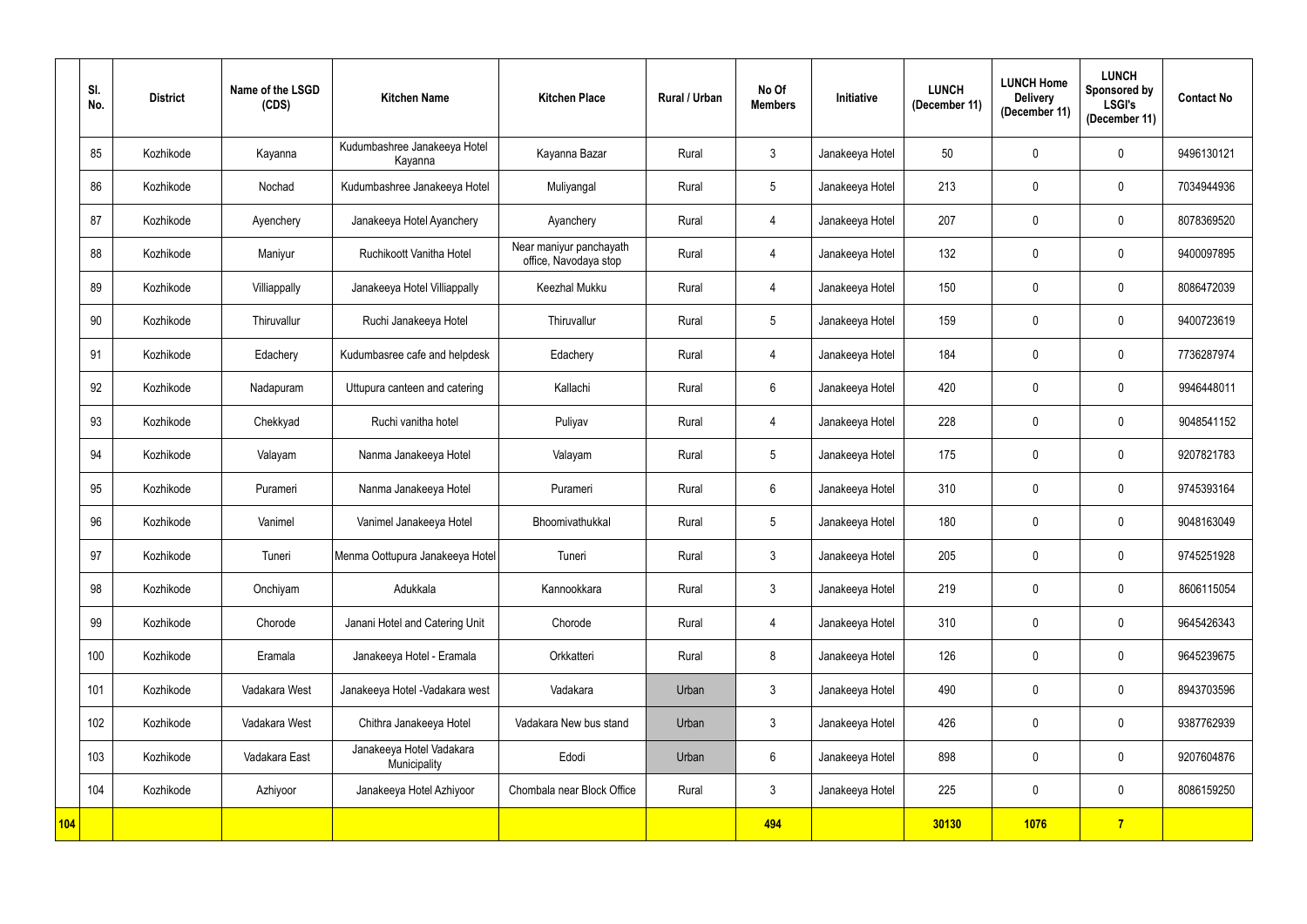| SI.<br>No.     | <b>District</b> | Name of the LSGD<br>(CDS) | <b>Kitchen Name</b>         | <b>Kitchen Place</b>                     | Rural / Urban | No Of<br><b>Members</b> | Initiative      | <b>LUNCH</b><br>(December 11) | <b>LUNCH Home</b><br><b>Delivery</b><br>(December 11) | <b>LUNCH</b><br>Sponsored by<br><b>LSGI's</b><br>(December 11) | <b>Contact No</b> |
|----------------|-----------------|---------------------------|-----------------------------|------------------------------------------|---------------|-------------------------|-----------------|-------------------------------|-------------------------------------------------------|----------------------------------------------------------------|-------------------|
|                | Malappuram      | Triprangode               | Vishista Vanitha Canteen    | Ottumpuram                               | Rural         | $5\phantom{.0}$         | Janakeeya Hotel | 172                           | 31                                                    | $\mathbf 0$                                                    | 9526951352        |
| $\overline{2}$ | Malappuram      | Kondotty-2                | Amrutham Janakeeya Hotel    | Kondotty busstand                        | Urban         | $\overline{4}$          | Janakeeya Hotel | 514                           | $\mathbf 0$                                           | $\overline{4}$                                                 | 7356582539        |
| $\mathfrak{Z}$ | Malappuram      | Ponmundam                 | Janakeeya hotel             | Athanikkal                               | Rural         | 4                       | Janakeeya Hotel | 141                           | $\mathbf 0$                                           | $\mathbf 0$                                                    | 9746986753        |
| $\overline{4}$ | Malappuram      | Ponnani-1                 | Samridhi                    | Ponnani                                  | Urban         | $5\phantom{.0}$         | Janakeeya Hotel | 98                            | $\mathbf 0$                                           | $\mathbf 0$                                                    | 9526810552        |
| 5              | Malappuram      | Parappanangadi            | Thathoos janakeeya hotel    | Parappanangadi                           | Urban         | $\mathbf{3}$            | Janakeeya Hotel | 128                           | 167                                                   | $\mathbf 0$                                                    | 9048515158        |
| $6\phantom{.}$ | Malappuram      | Edayur                    | mathuraka vanita hotel      | vattaparamb                              | Rural         | $\mathbf{3}$            | Janakeeya Hotel | 110                           | $\mathbf 0$                                           | $\mathbf 0$                                                    | 9995857550        |
| $\overline{7}$ | Malappuram      | Kaladi                    | Thripthi Janakeeya Hotel    | Naripparamb                              | Rural         | 4                       | Janakeeya Hotel | 155                           | $\mathbf 0$                                           | $\mathbf 0$                                                    | 9048111134        |
| 8              | Malappuram      | Tavanur                   | Snehitha                    | Ayankalam                                | Rural         | $5\phantom{.0}$         | Janakeeya Hotel | 50                            | $\mathbf 0$                                           | 0                                                              | 9995887155        |
| 9              | Malappuram      | Karulai                   | Janakeeya Hotel             | Karulayi Town                            | Rural         | 4                       | Janakeeya Hotel | 110                           | 24                                                    | $\mathbf 0$                                                    | 9388070564        |
| 10             | Malappuram      | Melattur                  | Melattur Janakeeya Hotel    | Melattur                                 | Rural         | $5\overline{)}$         | Janakeeya Hotel | 254                           | $\mathbf 0$                                           | 0                                                              | 9497644650        |
| 11             | Malappuram      | Vallikkunnu               | Ruchikootu                  | Anangadi                                 | Rural         | 4                       | Janakeeya Hotel | 180                           | 101                                                   | $\mathbf 0$                                                    | 9846828029        |
| 12             | Malappuram      | Parappanangadi            | Sobhika Janakeeya hotel     | Parappanangadi                           | Urban         | $5\phantom{.0}$         | Janakeeya Hotel | 389                           | 190                                                   | $\mathbf 0$                                                    | 9048220552        |
| 13             | Malappuram      | Vazhakkad                 | Ruchi hotel vazhakkad       | Gup school vazhakkad                     | Rural         | $5\overline{)}$         | Janakeeya Hotel | 200                           | 185                                                   | $\mathbf 0$                                                    | 9656316072        |
| 14             | Malappuram      | Amarambalam               | Janakeeya Hotel             | Opposite Federal Bank<br>Pookkottumpadam | Rural         | $\overline{4}$          | Janakeeya Hotel | 101                           | $5\phantom{.0}$                                       | $\overline{2}$                                                 | 8157060589        |
| 15             | Malappuram      | Marakkara                 | Famous Hotel                | marakkara                                | Rural         | $\mathfrak{Z}$          | Janakeeya Hotel | 94                            | $\pmb{0}$                                             | $\pmb{0}$                                                      | 6238909658        |
| 16             | Malappuram      | Ozhur                     | Archana Vanitha Canteen     | Pulparambu                               | Rural         | $2^{\circ}$             | Janakeeya Hotel | 120                           | $\mathbf 0$                                           | $\pmb{0}$                                                      | 9645906084        |
| 17             | Malappuram      | Keezhuparambu             | Sisiram hotel keezhuparambu | New bazar kuniyil                        | Rural         | 5 <sup>5</sup>          | Janakeeya Hotel | 117                           | 35 <sub>5</sub>                                       | $\mathbf 0$                                                    | 8086830582        |
| 18             | Malappuram      | Irimbiliyam               | nandanam vanita hotel       | kotappuram                               | Rural         | $5\phantom{.0}$         | janakeeya Hotel | 265                           | $\overline{0}$                                        | $\pmb{0}$                                                      | 7306302029        |
| 19             | Malappuram      | Porur                     | Kudumbasree vanitha canteen | Cherukod                                 | Rural         | $\overline{4}$          | Janakeeya Hotel | 122                           | $\pmb{0}$                                             | $\pmb{0}$                                                      | 9745425647        |
| 20             | Malappuram      | Tirunavaya                | Vibhava Cafesree            | Karathoor                                | Rural         | $\overline{4}$          | Janakeeya Hotel | 80                            | 18                                                    | $\pmb{0}$                                                      | 9645414837        |
| 21             | Malappuram      | Moothedam                 | Moothedam janakeeya hotel   | Karappuram                               | Rural         | $\mathfrak{Z}$          | Janakeeya Hotel | 179                           | 0                                                     | $\pmb{0}$                                                      | 9447630154        |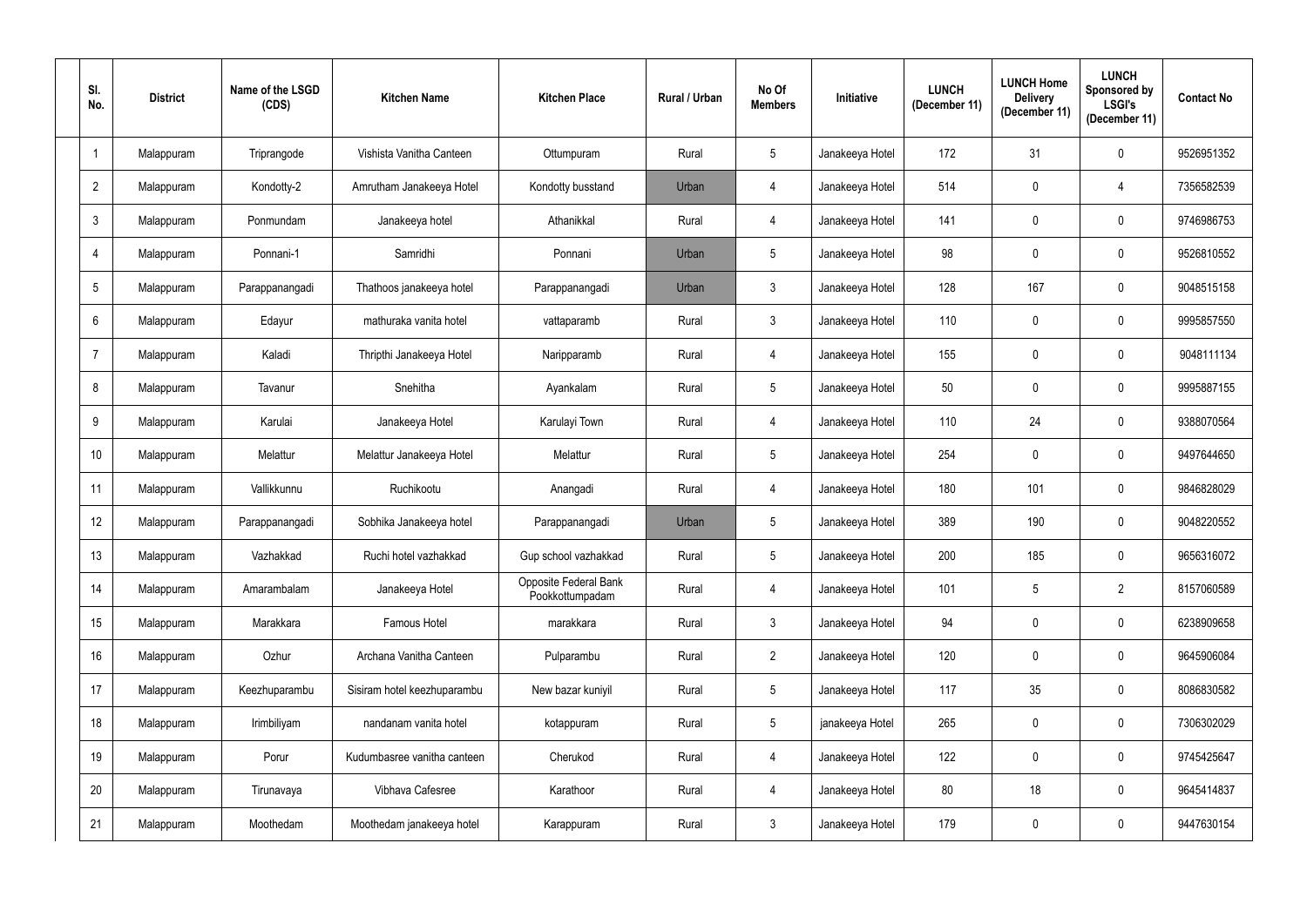| SI.<br>No. | <b>District</b> | Name of the LSGD<br>(CDS) | <b>Kitchen Name</b>        | <b>Kitchen Place</b> | Rural / Urban | No Of<br><b>Members</b> | Initiative      | <b>LUNCH</b><br>(December 11) | <b>LUNCH Home</b><br><b>Delivery</b><br>(December 11) | <b>LUNCH</b><br>Sponsored by<br><b>LSGI's</b><br>(December 11) | <b>Contact No</b> |
|------------|-----------------|---------------------------|----------------------------|----------------------|---------------|-------------------------|-----------------|-------------------------------|-------------------------------------------------------|----------------------------------------------------------------|-------------------|
| 22         | Malappuram      | Vazhayur                  | Three Star Janakeeya Hotel | Karad                | Rural         | $\overline{4}$          | Janakeeya Hotel | 292                           | 64                                                    | $\mathbf 0$                                                    | 9744305921        |
| 23         | Malappuram      | urngattiri                | Oottupura                  | Therattummal         | Rural         | 5 <sub>5</sub>          | Janakeeya Hotel | 116                           | 97                                                    | $\mathbf 0$                                                    | 9562851125        |
| 24         | Malappuram      | Maranchery                | Janakeeya Hotel maranchey  | Panambad             | Rural         | $5\overline{)}$         | Janakeeya Hotel | 92                            | 73                                                    | $\mathbf 0$                                                    | 9048081621        |
| 25         | Malappuram      | Athavanad                 | Janakeeya Bhakshanasala    | Vettichira           | Rural         | $5\overline{)}$         | Janakeeya Hotel | 150                           | 0                                                     | $\pmb{0}$                                                      | 9495291580        |
| 26         | Malappuram      | Pothukal                  | Vanitha Canteen            | Nettikulam           | Rural         | $6^{\circ}$             | Janakeeya Hotel | 70                            | 0                                                     | $\mathbf 0$                                                    | 9048501397        |
| 27         | Malappuram      | Mampad                    | <b>Bismi Cafe</b>          | Mampad               | Rural         | $\mathbf{3}$            | Janakeeya Hotel | 135                           | 0                                                     | $\pmb{0}$                                                      | 9961170251        |
| 28         | Malappuram      | Marakkara                 | Ruchikoottu                | <b>AC Nirappu</b>    | Rural         | $5\overline{)}$         | Janakeeya Hotel | 45                            | $\mathbf 0$                                           | $\mathbf 0$                                                    | 9745625415        |
| 29         | Malappuram      | Alipparambu               | Oottupura                  | Alipparambu          | Rural         | $5\phantom{.0}$         | Janakeeya Hotel | 166                           | 0                                                     | $\mathbf 0$                                                    | 9847690941        |
| 30         | Malappuram      | Valanchery                | Janakkeeya Hotel           | Valanchery           | Urban         | $5\phantom{.0}$         | Janakeeya Hotel | 131                           | 0                                                     | $\pmb{0}$                                                      | 8593812408        |
| 31         | Malappuram      | Chaliyar                  | Chaliyar Janakeeya Hotel   | Akambaadam           | Rural         | 3 <sup>1</sup>          | Janakeeya Hotel | 97                            | 31                                                    | $\mathbf 0$                                                    | 9605274841        |
| 32         | Malappuram      | Kalikavu                  | Friends Janakeeya Hotel    | Kalikavu             | Rural         | 4                       | Janakeeya Hotel | 104                           | 8                                                     | $\mathbf 0$                                                    | 9745751684        |
| 33         | Malappuram      | Angadipuram               | Janakeeya Hotel            | Angadipuram          | Rural         | 4                       | Janakeeya Hotel | 157                           | 0                                                     | $\mathbf 0$                                                    | 7902314724        |
| 34         | Malappuram      | Puzhakkattri              | Jasmin                     | Puzhakkattiri        | Rural         | $5\overline{)}$         | Janakeeya Hotel | 148                           | 112                                                   | $\mathbf 0$                                                    | 9495497872        |
| 35         | Malappuram      | Nannamukku                | Tanima                     | Nannamukku           | Rural         | $5\phantom{.0}$         | Janakeeya Hotel | 150                           | 102                                                   | $\mathbf 0$                                                    | 8943417885        |
| 36         | Malappuram      | Moorkkanad                | Oruma Janakeeya Hotel      | Moorkkanad           | Rural         | $5\phantom{.0}$         | Janakeeya Hotel | 82                            | 110                                                   | $\mathbf 0$                                                    | 9605728248        |
| 37         | Malappuram      | Edavanna                  | Souhrtham Janakeeya Hotel  | Edavanna             | Rural         | $5\overline{)}$         | Janakeeya Hotel | 251                           | 49                                                    | $\mathbf 0$                                                    | 9746986110        |
| 38         | Malappuram      | Tirur                     | Ruchi Janakeeya Hotel      | Tirur                | Urban         | $\overline{4}$          | Janakeeya Hotel | 425                           | 32 <sub>2</sub>                                       | $\mathbf 0$                                                    | 9895409528        |
| 39         | Malappuram      | Tirur                     | Amrutham Janakeeya Hotel   | Tirur                | Urban         | $\overline{4}$          | Janakeeya Hotel | 252                           | $\pmb{0}$                                             | $\mathbf 0$                                                    | 9745074259        |
| 40         | Malappuram      | Edappal                   | Daya Cafesree              | Edappal              | Rural         | 5 <sub>5</sub>          | Janakeeya Hotel | 167                           | $\pmb{0}$                                             | $\mathbf 0$                                                    | 9895439056        |
| 41         | Malappuram      | Koottilangadi             | Janakeeya Hotel            | Koottilangadi        | Rural         |                         | Janakeeya Hotel | 40                            | 40                                                    | $\overline{2}$                                                 | 9539471939        |
| 42         | Malappuram      | Vattamkulam               | Vibhava Janakeeya Hotel    | Edappal              | Rural         | 4                       | Janakeeya Hotel | 288                           | 0                                                     | $\bf{0}$                                                       | 9744844512        |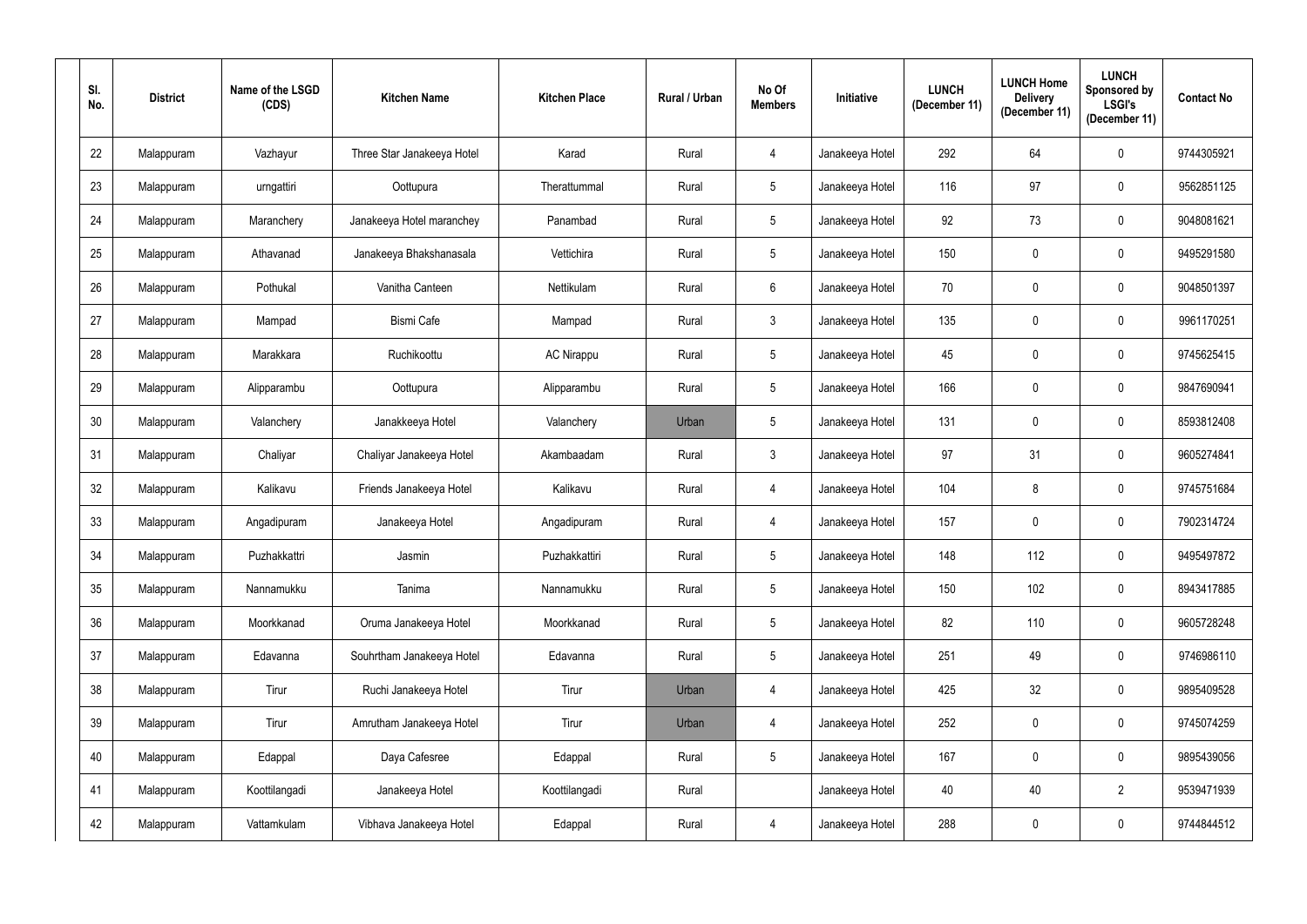|     | SI.<br>No. | <b>District</b> | Name of the LSGD<br>(CDS) | <b>Kitchen Name</b>                               | <b>Kitchen Place</b>   | Rural / Urban | No Of<br><b>Members</b> | Initiative      | <b>LUNCH</b><br>(December 11) | <b>LUNCH Home</b><br><b>Delivery</b><br>(December 11) | <b>LUNCH</b><br>Sponsored by<br><b>LSGI's</b><br>(December 11) | <b>Contact No</b> |
|-----|------------|-----------------|---------------------------|---------------------------------------------------|------------------------|---------------|-------------------------|-----------------|-------------------------------|-------------------------------------------------------|----------------------------------------------------------------|-------------------|
|     | 43         | Malappuram      | Nilambur                  | Annapporna Janakeeya Hotel                        | Nilambur               | Urban         | 8                       | Janakeeya Hotel | 321                           | 108                                                   | $\mathbf 0$                                                    | 8547795364        |
|     | 44         | Malappuram      | Puzhakkattri              | PT Group                                          | Ramapuram              | Rural         | 4                       | Janakeeya Hotel | 125                           | 68                                                    | $\mathbf 0$                                                    | 9745108676        |
|     | 45         | Malappuram      | Vazhikkadavu              | Vanitha Janakeeya Hotel                           | Manimooli              | Rural         | 4                       | Janakeeya Hotel | 103                           | 37                                                    | $\mathbf 0$                                                    | 8943046755        |
|     | 46         | Malappuram      | Chungathara               | Chungathara Annapoorna Vanitha<br>Janakeeya Hotel | Chalikkulam            | Rural         | $\mathfrak{Z}$          | Janakeeya Hotel | 32                            | 0                                                     | $\mathbf 0$                                                    | 9745674102        |
|     | 47         | Malappuram      | Vallikunnu                | Punathil Janakeeya Hotel                          | Vallikunnu             | Rural         | 4                       | Janakeeya Hotel | 68                            | 234                                                   | $\mathbf 0$                                                    | 9946051042        |
|     | 48         | Malappuram      | Tirurangadi               | Nirmalyam Janakeeya Hotel                         | Chanthappadi           | Urban         | $5\phantom{.0}$         | Janakeeya Hotel | 299                           | 269                                                   | $\mathbf 0$                                                    | 9895168511        |
|     | 49         | Malappuram      | Purathur                  | Purathur Janakeeya Hotel                          | Kavilakkad             | Rural         | $\mathfrak{Z}$          | Janakeeya Hotel | 102                           | 68                                                    | $\mathbf 0$                                                    | 9645170119        |
|     | 50         | Malappuram      | Kuruva                    | Swad                                              | Ambalaparamb           | Rural         | 4                       | Janakeeya Hotel | 44                            | 23                                                    | $\mathbf 0$                                                    | 9495993543        |
|     | 51         | Malappuram      | Perumanna Klari           | Perumanna Klari Janakeeya Hotel                   | Near Panjayathu office | Rural         | $\mathfrak{Z}$          | Janakeeya Hotel | 90                            | 0                                                     | $\mathbf 0$                                                    | 7306197556        |
|     | 52         | Malappuram      | Kuttippuram               | Janakeeya Hotel Kuttippurram                      | Kuttipuram             | Rural         | 5                       | Janakeeya Hotel | $\mathbf{0}$                  | $\mathbf 0$                                           | $\mathbf 0$                                                    | 8921459017        |
|     | 53         | Malappuram      | Niramaruthur              | Annapporna Janakeeya Hotel                        | Mangad                 | Rural         | $\mathfrak{Z}$          | Janakeeya Hotel | 103                           | 0                                                     | $\mathbf 0$                                                    | 9746334349        |
|     | 54         | Malappuram      | Veliyancode               | Cafe Kudumbashree                                 | Eramangalam            | Rural         | 3 <sup>1</sup>          | Janakeeya Hotel | 84                            | 92                                                    | $\mathbf 0$                                                    | 9567575145        |
|     | 55         | Malappuram      | Pulilkal                  | Ruchi Koottu Janakeeya Hotel                      | Pulikkal               | Rural         | 4                       | Janakeeya Hotel | 151                           | 39                                                    | $\mathbf 0$                                                    | 9947039208        |
|     | 56         | Malappuram      | Karuvarakund              | Janakeeya Hotel                                   | Karuvarakund           | Rural         | 4                       | Janakeeya Hotel | 195                           | 15                                                    | $\pmb{0}$                                                      | 9562233316        |
|     | 57         | Malappuram      | Thuvvur                   | Janakeeya Hotel                                   | Thuvvur                | Rural         | 5 <sup>5</sup>          | Janakeeya Hotel | 122                           | 34                                                    | $\pmb{0}$                                                      | 8075365565        |
|     | 58         | Malappuram      | Kottakkal                 | Kottakkal Janakeeya Hotel                         | Kottakkal              | Urban         | 3 <sup>1</sup>          | Janakeeya Hotel | 376                           | $\mathbf 0$                                           | $\pmb{0}$                                                      | 9946216609        |
|     | 59         | Malappuram      | Kuzhimanna                | Mythri Janakkeeya Hotel                           | Cheruparamb            | Rural         | 4                       | Janakeeya Hotel | 180                           | 100                                                   | $\pmb{0}$                                                      | 9961738543        |
|     | 60         | Malappuram      | Talakkad                  | Talakkad Janakeeya Hotel                          | <b>BP</b> Angadi       | Rural         | 4                       | Janakeeya Hotel | 100                           | $30\,$                                                | $\pmb{0}$                                                      | 9447824517        |
|     | 61         | Malappuram      | Areecode                  | Haritha sree Janakeeya Hotel                      | Pookottuchola          | Rural         | $\overline{4}$          | Janakeeya Hotel | 129                           | 20                                                    | $\pmb{0}$                                                      | 7025072558        |
| 123 | 62         | Malappuram      | Cherukkavu                | Kitchen Hut Janakeeya Hotel                       | Chevayoor              | Rural         | 4                       | Janakeeya Hoel  | 137                           | 152                                                   | $\pmb{0}$                                                      | 9895195887        |
|     | 63         | Malappuram      | Thiruvali                 | Janakeeya hotel                                   | Thiruvali              | Rural         | $5\phantom{.0}$         | Janakeeya Hotal | 76                            | $\pmb{0}$                                             | $\pmb{0}$                                                      | 9746385945        |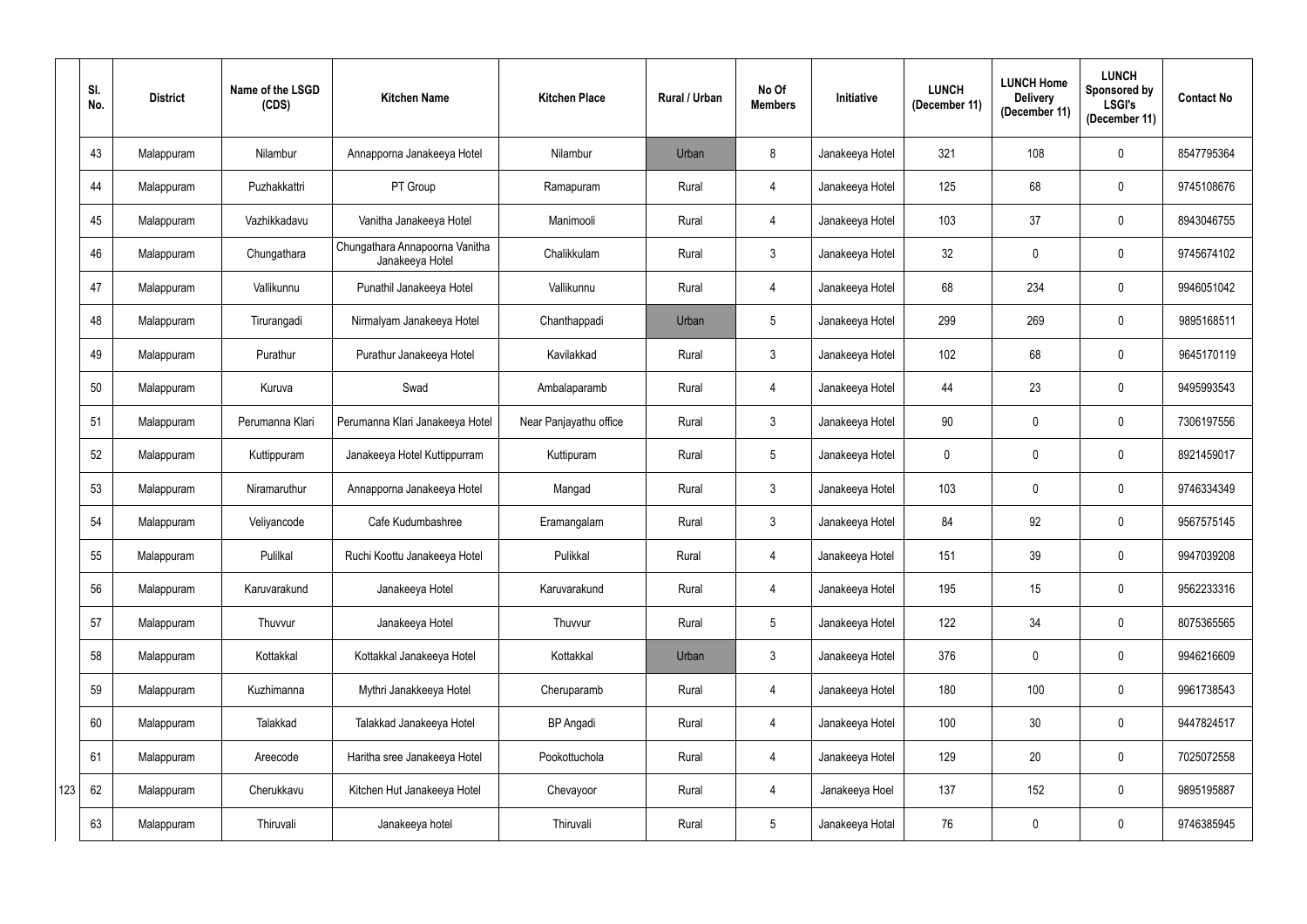| SI.<br>No. | <b>District</b> | Name of the LSGD<br>(CDS) | <b>Kitchen Name</b>        | <b>Kitchen Place</b> | Rural / Urban | No Of<br><b>Members</b> | Initiative      | <b>LUNCH</b><br>(December 11) | <b>LUNCH Home</b><br><b>Delivery</b><br>(December 11) | <b>LUNCH</b><br>Sponsored by<br><b>LSGI's</b><br>(December 11) | <b>Contact No</b> |
|------------|-----------------|---------------------------|----------------------------|----------------------|---------------|-------------------------|-----------------|-------------------------------|-------------------------------------------------------|----------------------------------------------------------------|-------------------|
| 64         | Malappuram      | Alamcode                  | Janakeeya hotel            | Alamcode             | Rural         | $5\overline{)}$         | Janakeeya Hotal | 182                           | 101                                                   | $\mathbf 0$                                                    | 8129368109        |
| 65         | Malappuram      | Manjeri 1                 | Cafe Janakeeya hotel       | Manjeri              | Urban         | $6\overline{6}$         | Janakeeya Hotal | 253                           | 50                                                    | $\overline{2}$                                                 | 7336671011        |
| 66         | Malappuram      | kalpakanchery             | Janakeeya HOTEL            | Kalpakanchery        | Rural         | $\overline{4}$          | Janakeeya Hotel | 65                            | 0                                                     | $\mathbf 0$                                                    | 9048929947        |
| 67         | Malappuram      | Kodur                     | Janakeeya hotel            | vadakkemanna         | Rural         | $\mathbf{3}$            | Janakeeya hotel | 109                           | 51                                                    | $\pmb{0}$                                                      | 9605430938        |
| 68         | Malappuram      | Anakayam                  | janakeeya hotel            | Anakayam             | Rural         | $5\phantom{.0}$         | Janakeeya hotel | 260                           | 0                                                     | $\mathbf 0$                                                    | 7025840671        |
| 69         | Malappuram      | Malappuram                | Janakeeya Hotel            | Malappuram           | Urban         | $\mathbf{3}$            | Janakeeya Hotal | 176                           | 32                                                    | $\pmb{0}$                                                      | 8281125864        |
| 70         | Malappuram      | Tanur                     | Azhimukham Janakeeya hotel | tanur                | Urban         | $3\phantom{.0}$         | Janakeeya Hotel | 186                           | $\mathbf 0$                                           | $\mathbf 0$                                                    | 7594914843        |
| 71         | Malappuram      | Elamkulam                 | Janapriya                  | Kunnakav             | Rural         | 4                       | Janakeeya Hotel | 168                           | 0                                                     | $\pmb{0}$                                                      | 9496725446        |
| 72         | Malappuram      | Wandoor                   | Janakeeya Hotel            | wandoor              | Rural         | 4                       | Janakeeya Hotel | 169                           | 0                                                     | $\pmb{0}$                                                      | 8086064498        |
| 73         | Malappuram      | Perinthalmanna            | samrthi janakeeya hotei    | Perinthalmanna       | Urban         | $5\overline{)}$         | Janakeeya hotel | $\overline{0}$                | 0                                                     | $\mathbf 0$                                                    | 7994259773        |
| 74         | Malappuram      | Munniyur                  | Oottupura                  | Munniyur             | Rural         | $5\phantom{.0}$         | Janakeeya Hotel | 233                           | 173                                                   | $\mathbf 0$                                                    |                   |
| 75         | Malappuram      | AR Nagar                  | Aiswarya                   | AR Nagar             | Rural         | 3 <sup>1</sup>          | Janakeeya Hotel | 188                           | 0                                                     | $\pmb{0}$                                                      |                   |
| 76         | Malappuram      | Thenjippalam              | Nanma                      | Thenjippalam         | Rural         |                         | Janakeeya Hotel | 242                           | 106                                                   | $\mathbf 0$                                                    |                   |
| 77         | Malappuram      | Peruvallur                | Anugraha                   | Super bazar          | Rural         | $5\phantom{.0}$         | Jankeeya Hotel  | 197                           | 112                                                   | $\overline{2}$                                                 | 9747037665        |
| 78         | Malappuram      | Muthuvallur               | Nanma janakeeya hotel      | Muthuparambu         | Rural         | $3\phantom{a}$          | Janakeeya hotel | 409                           | $\pmb{0}$                                             | $\mathbf 0$                                                    | 9744406501        |
| 79         | Malappuram      | mankada                   | janakeeya hatel            | Aryiranazhipadi      | Rural         | $\mathbf{3}$            | janakeeya hotel | 178                           | 123                                                   | $\mathbf 0$                                                    | 9539855520        |
| $80\,$     | Malappuram      | Vengara                   | Ponnoos hotel              | Vengara              | Rural         | 4                       | Janakeeya hotel | 310                           | $\mathbf 0$                                           | $\mathbf 0$                                                    | 9947424618        |
| 81         | Malappuram      | Pulpatta                  | Santhwanam Janakeeya hotel | Padikkal parambil    | Rural         | $5\phantom{.0}$         | Janakeeya hotel | 305                           | 369                                                   | $\mathbf 0$                                                    | 9526367569        |
| 82         | Malappuram      | Keezhattur                | Keezhattur Janakeeya hotel | Keezhattur           | Rural         | 4                       | Janakeeya hotel | $\boldsymbol{0}$              | $\pmb{0}$                                             | $\mathbf 0$                                                    | 9539209640        |
| 83         | Malappuram      | Cherumundam               | Nanma janakeeya hotel      | Manchingapara        | Rural         | 4                       | Janakeeya hotel | 80                            | $\mathbf 0$                                           | $\mathbf 0$                                                    | 9496048689        |
| 84         | Malappuram      | Chelambre                 | Soorya Janakeeya hotel     | Pulluparamb          | Rural         | $\mathbf{3}$            | Janakeeya hotel | 130                           | 102                                                   | $\bf{0}$                                                       | 7994179285        |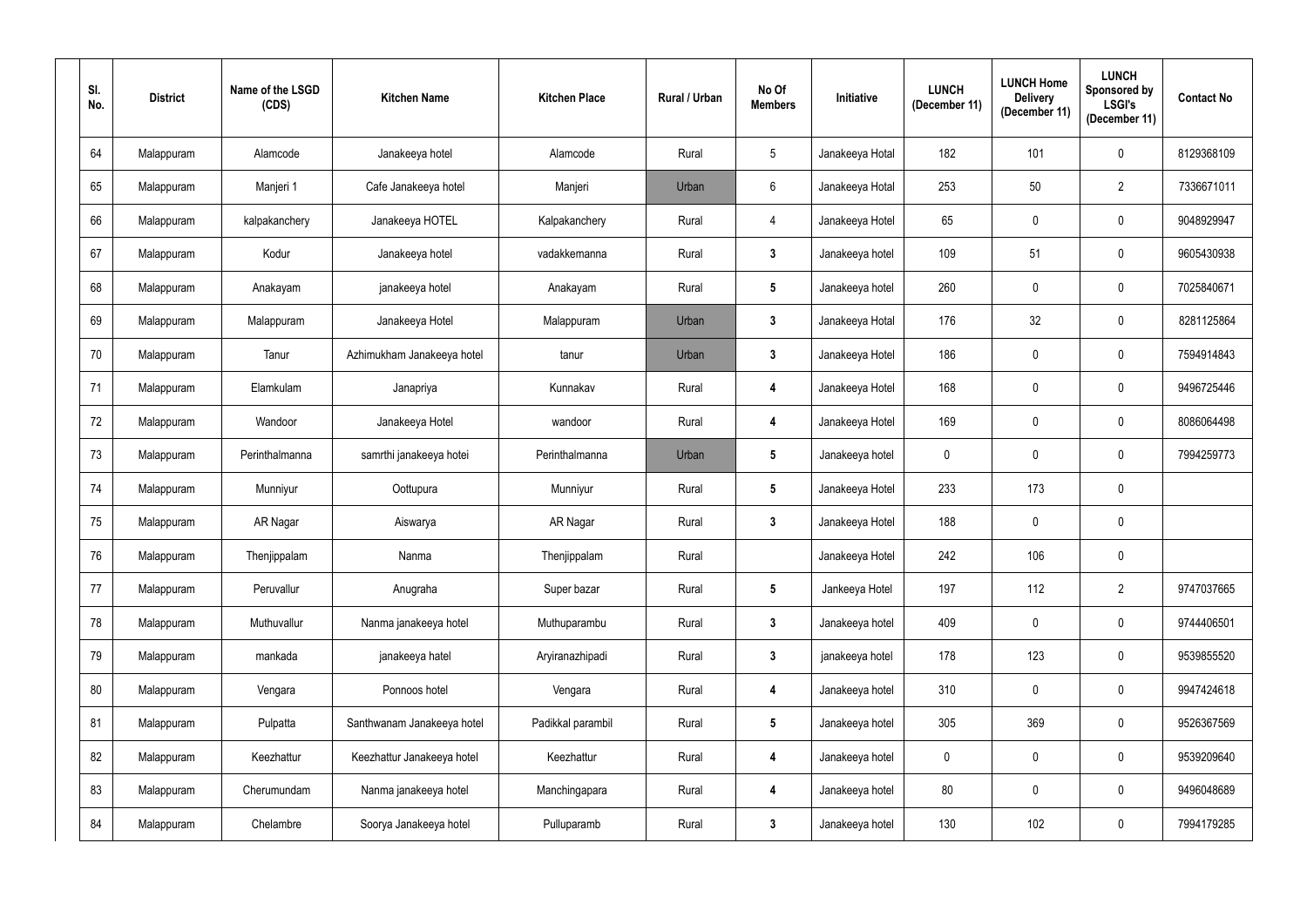| SI.<br>No. | <b>District</b> | Name of the LSGD<br>(CDS) | <b>Kitchen Name</b>      | <b>Kitchen Place</b> | Rural / Urban | No Of<br><b>Members</b> | Initiative      | <b>LUNCH</b><br>(December 11) | <b>LUNCH Home</b><br><b>Delivery</b><br>(December 11) | <b>LUNCH</b><br>Sponsored by<br><b>LSGI's</b><br>(December 11) | <b>Contact No</b> |
|------------|-----------------|---------------------------|--------------------------|----------------------|---------------|-------------------------|-----------------|-------------------------------|-------------------------------------------------------|----------------------------------------------------------------|-------------------|
| 85         | Malappuram      | Ponmala                   | Janakeeya hotel          | Chappangadi          | Rural         | 4                       | Janakeeya hotel | 216                           | 0                                                     | $\mathbf 0$                                                    | 9605811748        |
| 86         | Malappuram      | Thennala                  | <b>Bismi Hotel</b>       | Pookkiparamb         | Rural         | 4                       | Jankeeya Hotel  | 230                           | 0                                                     | $\mathbf 0$                                                    | 9995757092        |
| 87         | Malappuram      | Tanalur                   | Janakeeya Hotel          | Tanalur              | Rural         |                         | Jankeeya Hotel  | 134                           | 0                                                     | $\pmb{0}$                                                      |                   |
| 88         | Malappuram      | Parappur                  | Janakeeya Hotel          | chullipparambu       | Rural         | $5\phantom{.0}$         | Janakeeya Hotel | 201                           | 0                                                     | $\pmb{0}$                                                      | 9961091317        |
| 89         | Malappuram      | Edarikkode                | Janakeeya Hotel          | Edarikkod            | Rural         | $\mathbf{3}$            | Janakeeya Hotel | $\overline{0}$                | 0                                                     | $\mathbf 0$                                                    | 8089003770        |
| 90         | Malappuram      | Oorakam                   | Ammoos                   | Panchayath padi      | Rural         | $\mathbf{3}$            | Janakeeya Hotel | 276                           | 0                                                     | $\mathbf 0$                                                    | 9526449294        |
| 91         | Malappuram      | Nannambra                 | Veeturuchi               | Kundoor Athani       | Rural         | 4                       | Janakeeya Hotel | 29                            | 193                                                   | $\mathbf 0$                                                    | 9400618659        |
| 92         | Malappuram      | Pandikkad                 | Janakeeya Hotel          | Pandikkad            | Rural         | 4                       | Janakeeya Hotel | $\mathbf 0$                   | 0                                                     | $\mathbf 0$                                                    |                   |
| 93         | Malappuram      | Chokkad                   | Natturuchi               | Chokkad              | Rural         |                         | Janakeeya Hotel | 68                            | 36                                                    | $\mathbf 0$                                                    |                   |
| 94         | Malappuram      | Cheekode                  | Cheekode Janakeeya Hotel | Cheekode             | Rural         |                         | Janakeeya Hotel | 78                            | 74                                                    | $\mathbf 0$                                                    |                   |
| 95         | Malappuram      | Makkarapparamb            | Subiksha                 | Makkarapparamb       | Rural         | $\mathbf{3}$            | Janakeeya Hotel | $\mathbf 0$                   | 0                                                     | $\pmb{0}$                                                      | 8089003770        |
| 96         | Malappuram      | Ponnani-1                 | Devi Janakeeya Hotel     | Ponnani              | Urban         | $5\overline{)}$         | Janakeeya Hotel | $\overline{0}$                | $\mathbf 0$                                           | $\mathbf 0$                                                    | 9961919097        |
| 97         | malappuram      | mangalam                  | Soubagya                 | mangalam             | Rural         | $5\phantom{.0}$         | janakeeya hotel | 125                           | 41                                                    | $\mathbf 0$                                                    |                   |
| 98         | Malappuram      | Trikkalangode             | janakeeya hotel          | karakkunnu           | Rural         | $6\phantom{.}6$         | Janakeeya Hotel | 174                           | $\mathbf 0$                                           | $\pmb{0}$                                                      |                   |
| 99         | Malppuram       | Morayoor                  | Janakeeya hotel          | Valanchery           | Rural         | $3\phantom{a}$          | Janakeeya hotel | 95                            | $\pmb{0}$                                             | $\pmb{0}$                                                      |                   |
| 100        | Malappuram      | Perumbadapp               | Janakeeya hotel          | Perumbadapp          | Rural         | 4                       | Janakeeya hotel | $\pmb{0}$                     | $\mathbf 0$                                           | $\pmb{0}$                                                      |                   |
| 101        | Malappuram      | Tirur                     | Samruthi Janakeeya Hotel | Vettom               | <b>RURAL</b>  |                         | Janakeeya hotel | 159                           | 221                                                   | $\pmb{0}$                                                      |                   |
| 102        | Malappuram      | Kondotty                  | Janakeeya hotel          | vazhakad             | <b>RURAL</b>  |                         | janakeeya hotel | 457                           | 235                                                   | $\pmb{0}$                                                      |                   |
| 103        | Malappuram      | Perinthalmanna            | Janakeeya hotel          | pulamanthole         | <b>RURAL</b>  | $\overline{\mathbf{4}}$ | Janakeeya hotel | 168                           | $\mathbf 0$                                           | $\pmb{0}$                                                      |                   |
| 104        | Malappuram      | Tanur                     | Jankeeya hotel           | Valavannur           | <b>RURAL</b>  |                         | Janakeeya hotel | 180                           | $\pmb{0}$                                             | $\pmb{0}$                                                      |                   |
| 105        | Malappuram      | kottakkal                 | Janakeeya hotel          | kotakkal             | <b>URBAN</b>  |                         | Janakeeya hotel | 185                           | $\pmb{0}$                                             | $\pmb{0}$                                                      |                   |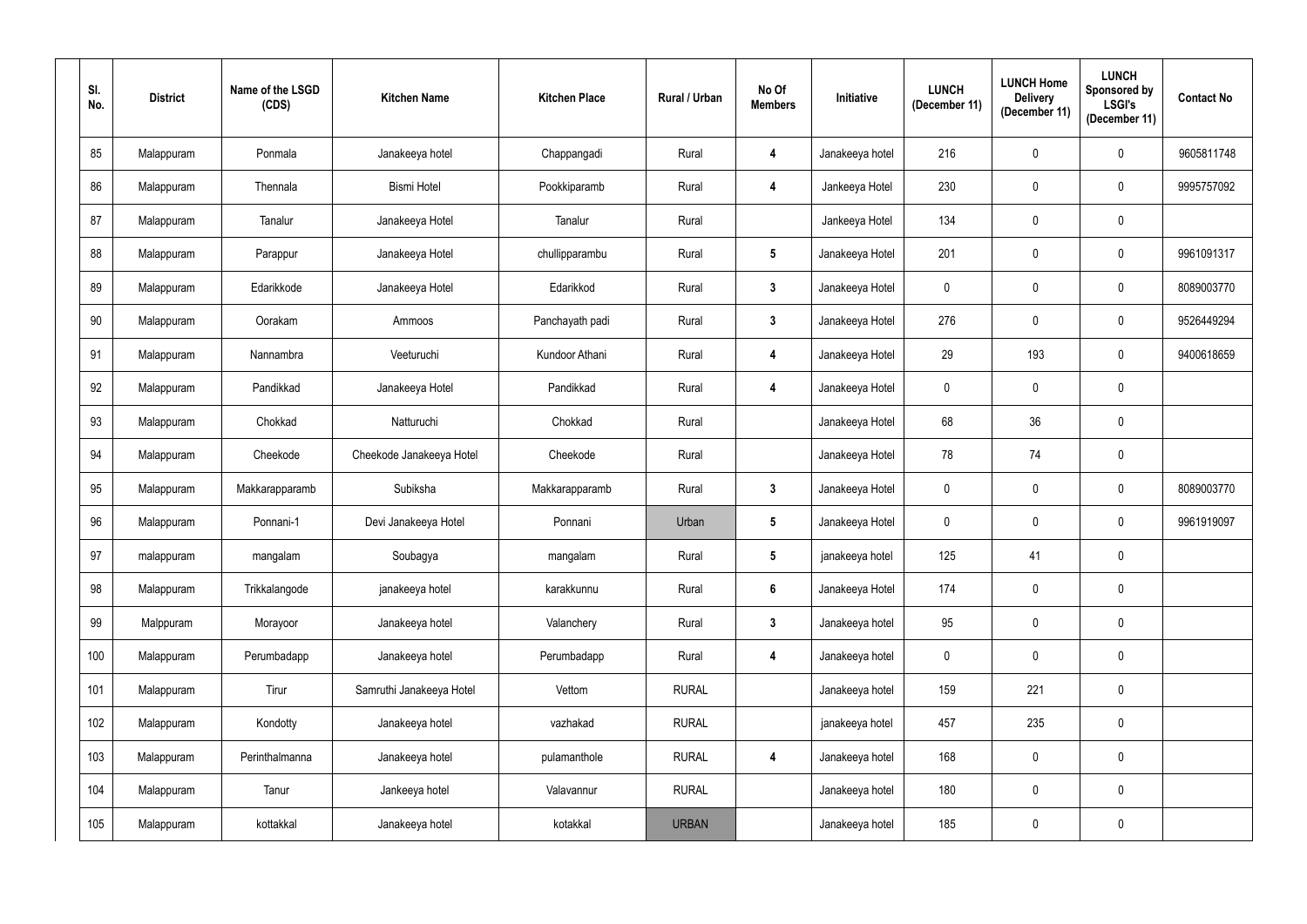|     | SI.<br>No. | <b>District</b> | Name of the LSGD<br>(CDS) | <b>Kitchen Name</b>        | <b>Kitchen Place</b> | Rural / Urban | No Of<br><b>Members</b> | Initiative      | <b>LUNCH</b><br>(December 11) | <b>LUNCH Home</b><br><b>Delivery</b><br>(December 11) | <b>LUNCH</b><br>Sponsored by<br><b>LSGI's</b><br>(December 11) | <b>Contact No</b> |
|-----|------------|-----------------|---------------------------|----------------------------|----------------------|---------------|-------------------------|-----------------|-------------------------------|-------------------------------------------------------|----------------------------------------------------------------|-------------------|
|     | 106        | Malappuram      | Vettom                    | Thripthi Janakeeya Hotel   | vettom               | <b>RURAL</b>  |                         | Janakeeya hotel | 140                           | 53                                                    | $\mathbf 0$                                                    |                   |
|     | 107        | Malappuram      | Nilambur                  | Janakeeya hotel            | nilambur             | <b>URBAN</b>  |                         | Janakeeya hotel | 240                           | 28                                                    | $\pmb{0}$                                                      |                   |
|     | 108        | Malappuram      | Nilambur                  | Janakeeya hotel            | nilambur             | <b>URBAN</b>  |                         | Janakeeya hotel | 286                           | 0                                                     | $\mathbf 0$                                                    |                   |
|     | 109        | Malappuram      | Vallikkunn                | Rasakkut                   |                      | Rural         |                         | janakeeyahotel  | 118                           | 140                                                   | $\pmb{0}$                                                      |                   |
|     | 110        | Malappuram      | kuruva                    | Ruchi                      |                      | Rural         | $5\phantom{.0}$         | Janakeeyahotel  | 117                           | 26                                                    | $\mathbf 0$                                                    | 9745414800        |
|     | 111        | Malappuram      | Kannamangalam             |                            |                      | Rural         |                         | Janakeeya Hotel | 295                           | 0                                                     | $\mathbf 0$                                                    |                   |
|     | 112        | Malappuram      | Othungal                  | janakeeya hotel            | Othukkungal          | Rural         | $5\phantom{.0}$         | Janakeeya Hotel | 220                           | 0                                                     | $\mathbf 0$                                                    | 9656716066        |
|     | 113        | Malappuram      | Pookkottur                | janakeeya hotel            | valluvambram         | Rural         | 4                       | Janakeeya Hotel | 230                           | 0                                                     | $\mathbf 0$                                                    | 9447334084        |
|     | 114        | Malappuram      | Edakkara                  | Edakkara janakeeya hotel   |                      | Rural         |                         | janakeeya hotel | 150                           | 0                                                     | $\pmb{0}$                                                      |                   |
|     | 115        | Malappuram      | porur                     | Thanima Janakeeya Hotel    |                      | Rural         |                         | janakeeya hotel | 97                            | 0                                                     | $\mathbf 0$                                                    |                   |
|     | 116        | Malappuram      | pulikkal                  | Janakeeya Hotel            | pulikkal             | Rural         |                         | Janakeeya Hotel | 118                           | 33                                                    | $\pmb{0}$                                                      |                   |
|     | 117        | malappuram      | thanur                    | amma janakeeyahottel       |                      | Rural         | $5\overline{)}$         | janakeeyahottel | 320                           | 9                                                     | $\mathbf 0$                                                    |                   |
|     | 118        | malappuram      | pallikkal                 | padheyam janakeeyahottel   |                      | Rural         | $5\phantom{.0}$         | janakeeyahotel  | 84                            | 46                                                    | $\mathbf 0$                                                    |                   |
|     | 119        | Malappuram      | chelembra                 | janakeeyahotel2            |                      | Rural         |                         | janakeeyahotel  | 185                           | 265                                                   | $\pmb{0}$                                                      |                   |
|     | 120        | Malappuram      | Purathur                  | Safa Janakeeya Hotel       | Paravanna            | Rural         | 5 <sub>5</sub>          | Janakeeya Hotel | 146                           | 26                                                    | $\pmb{0}$                                                      |                   |
|     | 121        | malappuram      | vazhayur                  | puthuma janakeeyahotel     |                      | Rural         |                         | janakeeyahotel  | 199                           | 26                                                    | $\overline{7}$                                                 |                   |
|     | 122        | malappuram      | mangalam                  | janakeeyahotel2            |                      | Rural         |                         | janakeeyahotel  | 180                           | 75                                                    | $\pmb{0}$                                                      |                   |
|     | 123        | malappuram      | kuttippuram               | nilayoram janakeeya hotel  |                      |               | $\boldsymbol{4}$        | janakeeyahotel  | 112                           | $\mathbf 0$                                           | $\pmb{0}$                                                      |                   |
|     | 124        | malapluram      | thazhekode                |                            |                      |               |                         |                 | 346                           | $\mathbf 0$                                           | $\pmb{0}$                                                      |                   |
| 123 |            |                 |                           |                            |                      |               |                         |                 | 19972                         | 5509                                                  | 19                                                             |                   |
|     |            | Palakkad        | Elapully                  | Nakshathra Vanitha canteen | Canteen              | Rural         | $\overline{4}$          | Janakeeya Hotel | $\mathbf 0$                   | $\pmb{0}$                                             | $\pmb{0}$                                                      | 8547384972        |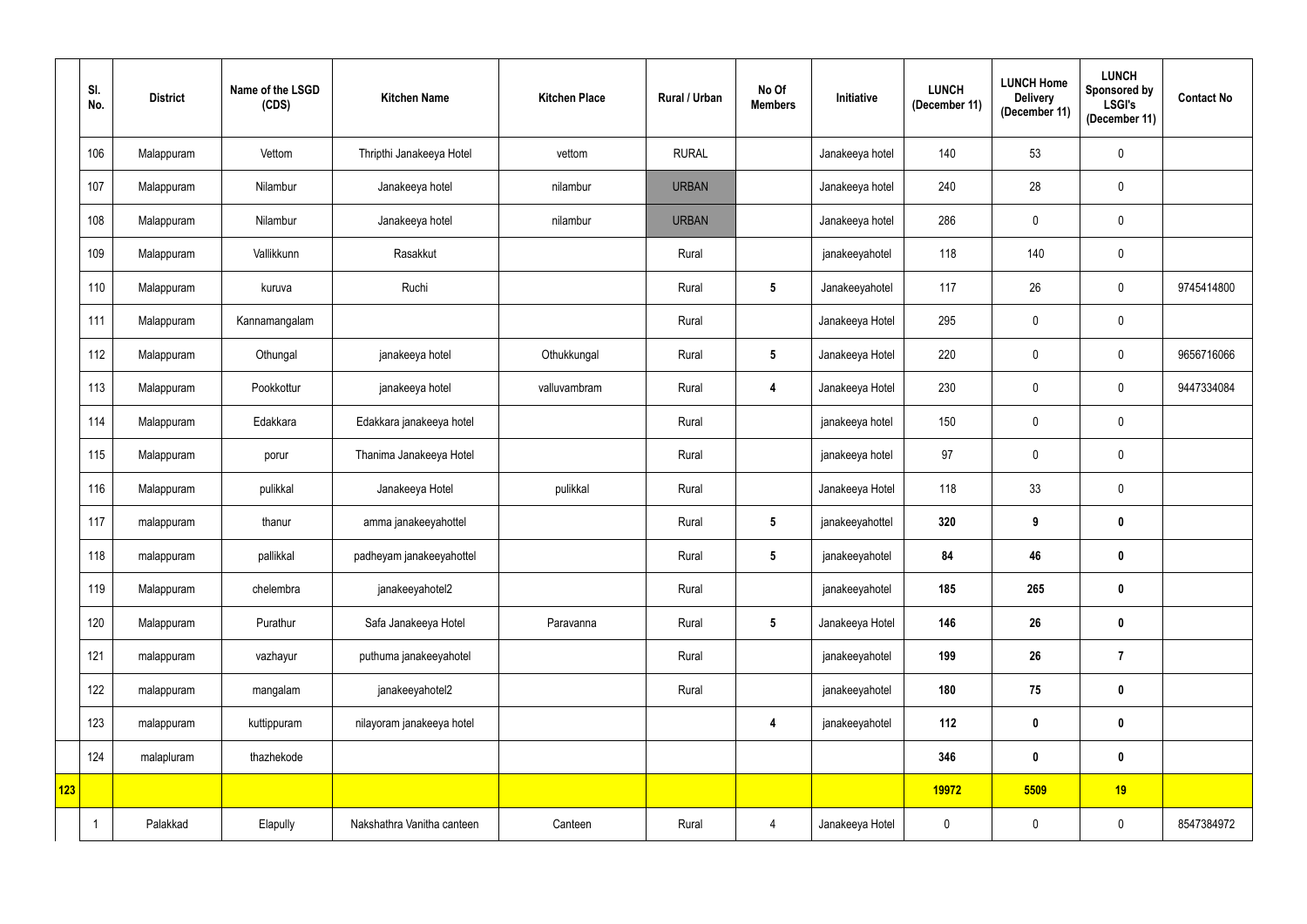| SI.<br>No.     | <b>District</b> | Name of the LSGD<br>(CDS) | <b>Kitchen Name</b>             | <b>Kitchen Place</b>                      | Rural / Urban | No Of<br><b>Members</b> | <b>Initiative</b> | <b>LUNCH</b><br>(December 11) | <b>LUNCH Home</b><br><b>Delivery</b><br>(December 11) | <b>LUNCH</b><br>Sponsored by<br><b>LSGI's</b><br>(December 11) | <b>Contact No</b> |
|----------------|-----------------|---------------------------|---------------------------------|-------------------------------------------|---------------|-------------------------|-------------------|-------------------------------|-------------------------------------------------------|----------------------------------------------------------------|-------------------|
| $\overline{2}$ | Palakkad        | Nalleppilly               | Vanitha Canteen                 | Canteen                                   | Rural         | 4                       | Janakeeya Hotel   | $\overline{0}$                | 0                                                     | $\mathbf 0$                                                    | 9656232569        |
| $\mathfrak{Z}$ | Palakkad        | Chittur                   | Thanal vanitha Canteen          | Thathamangalam, Mettuvalavu               | Urban         | 3 <sup>1</sup>          | Janakeeya Hotel   | 190                           | 0                                                     | $\mathbf 0$                                                    | 9447105400        |
| $\overline{4}$ | Palakkad        | chittur                   | urapp janakeeya hotel           | Anicode junction                          | urban         | $5\phantom{.0}$         | Janakeeya hotel   | 351                           | 0                                                     | $\mathbf 0$                                                    | 9349930549        |
| 5              | Palakkad        | polpully                  | subiksha janakeeya hotel        | kallootiyal                               | Rural         | 5 <sup>5</sup>          | Janakeeya hotel   | 148                           | 0                                                     | $\pmb{0}$                                                      | 9495197498        |
| $6\phantom{.}$ | Palakkad        | Eruthenpathy              | Nila janakeeya hotel            | Mooniilmada muniyappan<br>kshethram near  | Rural         | 5                       | Janakeeya hotel   | 140                           | 0                                                     | $\mathbf{0}$                                                   | 9037290925        |
| $\overline{7}$ | Palakkad        | Perumatty                 | Nanam Janakeeya hotel           | kannimari                                 | Rural         | $\mathbf{3}$            | Janakeeya hotel   | 115                           | 0                                                     | $\mathbf 0$                                                    | 9605529657        |
| 8              | Palakkad        | Vadakarapathy             | soubhagya janakeeya hotel       | vadakarapathy panchayath                  | Rural         | $5\phantom{.0}$         | Janakeeya hotel   | 138                           | 0                                                     | $\mathbf 0$                                                    | 9633578756        |
| 9              | Palakkad        | Kozhinjampara             | Sreesakthi Janakeeya hotel      | Kozhinjampara<br>gramapanchayth, near bus | Rural         | 5                       | Janakeeya hotel   | 190                           | 0                                                     | $\mathbf 0$                                                    | 9847121105        |
| 10             | Palakkad        | Vadakkenchery             | Oottupura Vanitha Canteen       | Panchayath building,<br>Vadakkenchery     | Rural         | 4                       | Janakeeya Hotel   | $\overline{0}$                | 0                                                     | $\mathbf 0$                                                    | 9656360141        |
| 11             | Palakkad        | PKD North                 | Cafesree                        | opp. ksrtc bus stand,<br>Manjakulam road  | Urban         | 5 <sup>5</sup>          | Janakeeya Hotel   | 371                           | 0                                                     | $\mathbf 0$                                                    | 9037332005        |
| 12             | Palakkad        | Ongallur                  | Amma canteen                    | Ongallur vipanana kendram                 | Rural         | 4                       | Janakeeya Hotel   | 103                           | 0                                                     | $\mathbf 0$                                                    | 7560924507        |
| 13             | Palakkad        | Muthuthala                | Sreelakshmi vanitha canteen     | Muthuthala panchayath                     | Rural         | 4                       | Janakeeya Hotel   | $\overline{0}$                | 0                                                     | $\mathbf 0$                                                    | 7558865485        |
| 14             | Palakkad        | Koppam                    | Natturuchi kudumbashree cafe    | Near koppam village                       | Rural         | 5                       | Janakeeya Hotel   | $\overline{0}$                | $\mathbf{0}$                                          | $\mathbf 0$                                                    | 8075779172        |
| 15             | Palakkad        | Paruthur                  | Mamatty vanitha canteen         | Near panchayath                           | Rural         | $5\phantom{.0}$         | Janakeeya Hotel   | 50                            | 0                                                     | $\pmb{0}$                                                      | 9544847874        |
| 16             | Palakkad        | Vilayur                   | Souhritha caffesree (Ruchipura) | Near Vilayur Panchayath                   | Rural         | $6\overline{6}$         | Janakeeya Hotel   | 100                           | 0                                                     | $\pmb{0}$                                                      | 9747342046        |
| 17             | palakkad        | Kulukkallur               | Snehitha Janakeeya hotel        | Kulukkallur panchayath                    | Rural         | $5\phantom{.0}$         | Janakeeya hotel   | 52                            | 0                                                     | $\pmb{0}$                                                      | 9746701454        |
| 18             | Palakkad        | Pattambi                  | Janakeeya hotel                 | near Govt samskritha college,<br>Pattambi | Urban         | 4                       | Janakeeya hotel   | $\mathbf 0$                   | 0                                                     | $\pmb{0}$                                                      | 9562043428        |
| 19             | Palakkad        | Erimayur                  | Thanima Vanitha Canteen         | Panchayath building, Erimayur             | Rural         | $5\phantom{.0}$         | Janakeeya Hotel   | $\pmb{0}$                     | 0                                                     | $\pmb{0}$                                                      | 9746440633        |
| $20\,$         | Palakkad        | Kizhekkencheri            | Vanitha Canteen                 | Panchayath Building,<br>Kizhakkenchery    | Rural         | $\overline{4}$          | Janakeeya Hotel   | 66                            | 0                                                     | $\overline{1}$                                                 | 9747923418        |
| 21             | Palakkad        | Peringottukkurrissi       | Aiswarya Vanitha canteen        | Panchayth building                        | Rural         | $\mathfrak{Z}$          | Janakeeya Hotel   | $\mathbf 0$                   | 0                                                     | $\mathbf 0$                                                    | 9048665884        |
| 22             | Palakkad        | Mundoor                   | Bharath vanitha canteen         | Panchayath building                       | Rural         | $\mathbf{3}$            | Janakeeya Hotel   | $\boldsymbol{0}$              | 0                                                     | $\pmb{0}$                                                      | 8592830607        |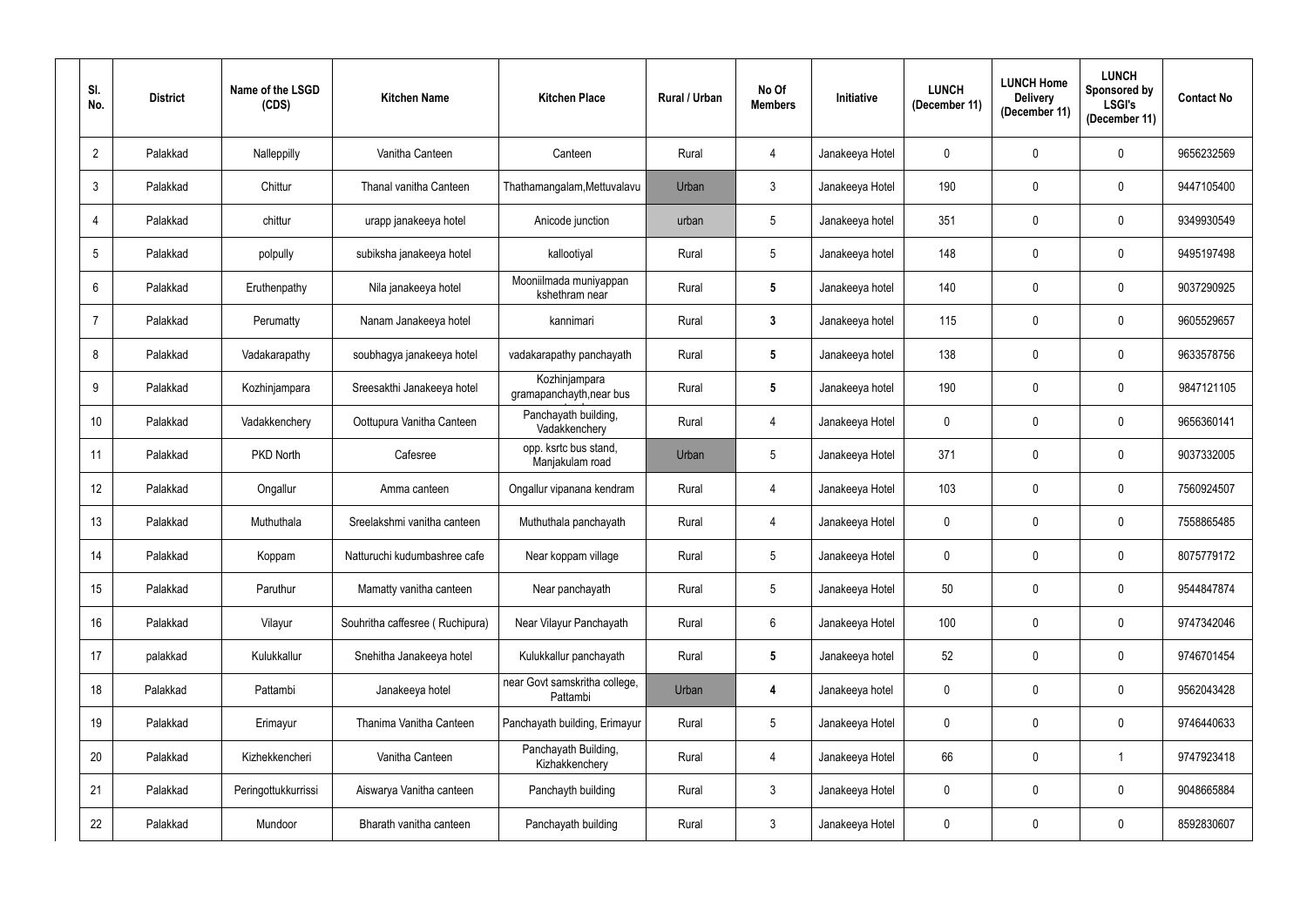| SI.<br>No.      | <b>District</b> | Name of the LSGD<br>(CDS) | <b>Kitchen Name</b>                      | <b>Kitchen Place</b>                   | Rural / Urban | No Of<br><b>Members</b> | <b>Initiative</b> | <b>LUNCH</b><br>(December 11) | <b>LUNCH Home</b><br><b>Delivery</b><br>(December 11) | <b>LUNCH</b><br>Sponsored by<br><b>LSGI's</b><br>(December 11) | <b>Contact No</b> |
|-----------------|-----------------|---------------------------|------------------------------------------|----------------------------------------|---------------|-------------------------|-------------------|-------------------------------|-------------------------------------------------------|----------------------------------------------------------------|-------------------|
| 23              | Palakkad        | Kodumbu                   | kripa                                    | kodumb panchayath                      | Rural         | 4                       | Janakeeya HoteL   | 66                            | 0                                                     | $\mathbf 0$                                                    | 9048682860        |
| 24              | Palakkad        | Thirumittakode            | Thirumuttam Janakeeya Hotel              | Karukaputhur                           | Rural         | $6\overline{6}$         | Janakeeya Hotel   | 112                           | 0                                                     | $\mathbf 0$                                                    | 9072841599        |
| 25              | Palakkad        | Akathethara               | Nanma canteen                            | kalyanamandapam                        | Rural         | 3 <sup>1</sup>          | Janakeeya Hotel   | 128                           | 0                                                     | $\mathbf 0$                                                    | 7025563510        |
| 26              | Palakkad        | Marutharoad               | flavours cantteen                        | panchayath                             | Rural         | $5\overline{)}$         | Janakeeya Hotela  | 84                            | 0                                                     | $\pmb{0}$                                                      | 9746227966        |
| 27              | Palakkad        | Trithala                  | Kairali Vanitha Hotel                    | Thirthala                              | Rural         | 5 <sup>5</sup>          | Janakeeya Hotel   | 127                           | 0                                                     | $\mathbf 0$                                                    | 9048710155        |
| 28              | Palakkad        | Kongad                    | Annapoorna vanitha canteen               | Near Kongad village office             | Rural         | 5 <sup>5</sup>          | Janakeeya Hotel   | 102                           | 0                                                     | $\mathbf 0$                                                    | 9645425774        |
| 29              | Palakkad        | Sreekrishnapuram          | Subiksha canteen                         | Near panchayath office                 | Rural         | 3 <sup>1</sup>          | Janakeeya Hotel   | 67                            | 0                                                     | $\mathbf 0$                                                    | 8086697226        |
| 30 <sup>°</sup> | Palakkad        | Pallassana                | dhanalakshmi vanitha canteen             | pallassana panchayath<br>building      | Rural         | $5\phantom{.0}$         | Janakeeya Hotel   | 245                           | 0                                                     | $\mathbf 0$                                                    | 8943225892        |
| 31              | Palakkad        | Nenmmara                  | Nemmara Janakeeya hotel                  | Nemmara junction                       | Rural         | 4                       | Janakeeya hotel   | 266                           | 0                                                     | $\mathbf 0$                                                    | 8157850935        |
| 32              | Palakkad        | Ayilur                    | Janakeeya hotel                          | Thalavettanpara, Ayilur                | Rural         | 3 <sup>1</sup>          | Janakeeya hotel   | 75                            | 0                                                     | $\mathbf 0$                                                    | 9539517856        |
| 33              | Palakkad        | Melarkode                 | Janakeeya Hotel                          | near Melarkode panchayath              | Rural         | 4                       | Janakeeya hotel   | 182                           | 0                                                     | $\mathbf 0$                                                    | 8606193918        |
| 34              | Palakkad        | Vandazhi                  | janakeeya hotel                          | Kaniyamangalam                         | Rural         | 3 <sup>1</sup>          | Janakeeya hotel   | 46                            | 0                                                     | $\mathbf 0$                                                    | 9645919937        |
| $35\,$          | Palakkad        | Nelliayampathy            | Janakeeya hotel                          | near Panchayat, kaikaty                | Rural         | 4                       | Janakeeya hotel   | $\overline{0}$                | $\mathbf{0}$                                          | $\mathbf 0$                                                    | 9497123529        |
| 36              | Palakkad        | Elavanchery               | Snehatheeram                             | Near GUPS, Vattekkad                   | Rural         | $5\phantom{.0}$         | Janakeeya Hotel   | 218                           | 0                                                     | $\pmb{0}$                                                      | 9744195274        |
| 37              | Palakkad        | Kollemkode                | Priya Vanitha Canteen                    | Block Panchayath Office,<br>Kollengode | Rural         | $\overline{4}$          | Janakeeya Hotel   | 236                           | 0                                                     | $\pmb{0}$                                                      | 9745456764        |
| 38              | Palakkad        | Koduvayur                 | Samridhi Kudumbashree Vanitha<br>Canteen | Panchayath Building                    | Rural         | 5 <sub>5</sub>          | Janakeeya Hotel   | 136                           | 0                                                     | $\pmb{0}$                                                      | 8086263595        |
| 39              | Palakkad        | Pattanchery               | Sreelakshmi vanitha canteen              | Panchayath Building                    | Rural         | $\overline{4}$          | Janakeeya Hotel   | 57                            | 0                                                     | $\mathbf 0$                                                    | 8086916932        |
| 40              | Palakkad        | Pudunagaram               | Janakeeya Hotel                          | Near KSEB, Pudunagaram                 | Rural         | 4                       | Janakeeya hotel   | $\pmb{0}$                     | 0                                                     | $\pmb{0}$                                                      | 9497241598        |
| 41              | Palakkad        | Vadavanoor                | Sree Muruka Janakeeya Hotel              | Vydhyasala, Vadavanoor                 | Rural         | $5\phantom{.0}$         | Janakeeya hotel   | 156                           | 0                                                     | $\pmb{0}$                                                      | 9567011729        |
| 42              | Palakkad        | Peruvemba                 | Samridi Janakeeya Hotel                  | Peruvemba Junction                     | Rural         | 4                       | Jankeeya hotel    | 27                            | 0                                                     | $\mathbf 0$                                                    | 918089611261      |
| 43              | Palakkad        | Muthalamada               | Janakeeya Hotel                          | Chulliyarmedu                          | Rural         | 4                       | Jankeeya hotel    | 240                           | 0                                                     | $\pmb{0}$                                                      | 9633730067        |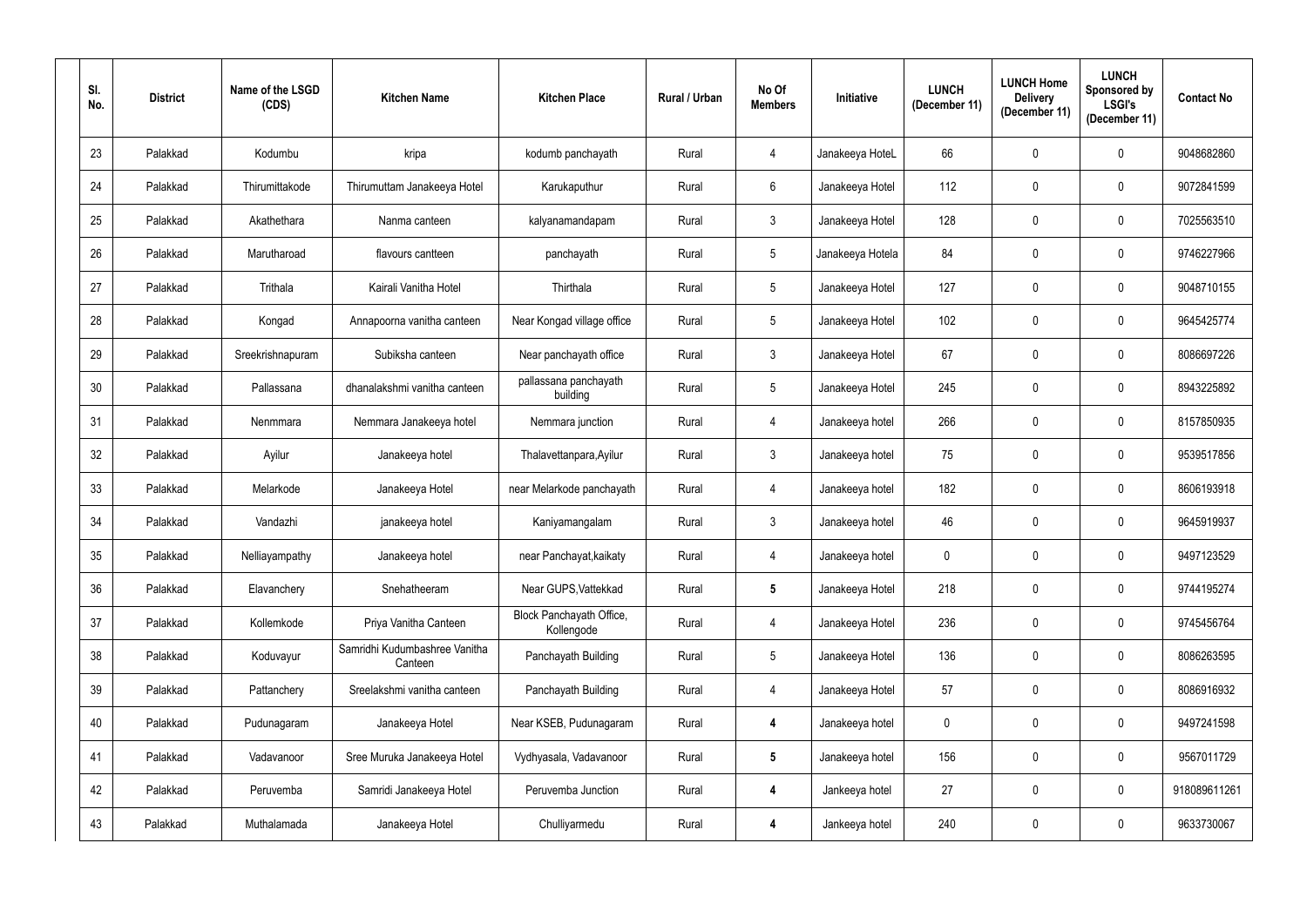|    | SI.<br>No. | <b>District</b> | Name of the LSGD<br>(CDS) | <b>Kitchen Name</b>                         | <b>Kitchen Place</b>                            | Rural / Urban | No Of<br><b>Members</b> | Initiative       | <b>LUNCH</b><br>(December 11) | <b>LUNCH Home</b><br><b>Delivery</b><br>(December 11) | <b>LUNCH</b><br>Sponsored by<br><b>LSGI's</b><br>(December 11) | <b>Contact No</b> |
|----|------------|-----------------|---------------------------|---------------------------------------------|-------------------------------------------------|---------------|-------------------------|------------------|-------------------------------|-------------------------------------------------------|----------------------------------------------------------------|-------------------|
|    | 44         | Palakkad        | Cherppalasseri            | Swad Janakiyahotel, CPY                     | Scheduled caste coperative<br>society hall, cpy | Urban         | $5\phantom{.0}$         | Janakeeya Hotel  | 164                           | $\mathbf 0$                                           | $\mathbf 0$                                                    | 9447746082        |
|    | 45         | Palakkad        | Vellinezhi                | Aiswarya kudumbashree                       | Adakkaputhur                                    | Rural         | 3 <sup>1</sup>          | Janakeeya Hotel  | 90                            | $\mathbf 0$                                           | $\mathbf 0$                                                    | 9747730588        |
|    | 46         | Palakkad        | Keralasseri               | Bhagyasree janakeeya hotel                  | Near village office                             | Rural         | $\mathbf{3}$            | Janakeeya Hotel  | 70                            | $\mathbf 0$                                           | $\mathbf 0$                                                    | 8606125128        |
|    | 47         | Palakkad        | Kottayi                   | Kudumbashree Vanitha canteen                | Near Kottayi Panchayath                         | Rural         | 4                       | Jankeeya hotel   | 85                            | 0                                                     | $\mathbf 0$                                                    | 9605699847        |
|    | 48         | Palakkad        | anakkara                  | udayasurya vanitha canteen                  | kumbidi                                         | rural         | 5                       | Janakeeya Hotel  | 178                           | $\mathbf 0$                                           | $\mathbf 0$                                                    | 9895947614        |
|    | 49         | Palakkad        | kappur                    | jeevanam hotel                              | kumaranellur                                    | rural         | $6\overline{6}$         | Janakeeya Hotel  | 198                           | $\mathbf 0$                                           | $\mathbf 0$                                                    | 9605308385        |
| 96 | 50         | Palakkad        | Malampauzha               | Nandhanam canteen                           | near fantasy park                               | Rural         | 5 <sup>5</sup>          | Janakeeya HotelT | 153                           | $\mathbf 0$                                           | $\mathbf 0$                                                    | 807587062         |
|    | 51         | Palakkad        | Puduppariyaram            | Anaswara Canteen                            | Panchayath                                      | Rural         | 4                       | Janakeeya Hotel  | 89                            | $\mathbf 0$                                           | $\mathbf 0$                                                    | 9526677781        |
|    | 52         | Palakkad        | kadambazhipuram           | Reshmi janakeeya hotel                      | 16 mail                                         | Rural         | $5\phantom{.0}$         | Janakeeya Hotel  | 46                            | 0                                                     | $\mathbf 0$                                                    | 9048375891        |
|    | 53         | Palakkad        | Kadambazhipuram           | Ardhram Janakeeya hotel                     | Pulapatta                                       | Rural         | $\mathbf{3}$            | Janakeeya Hotel  | 47                            | $\mathbf 0$                                           | $\mathbf 0$                                                    | 9495775246        |
|    | 54         | Palakkad        | Kannambra                 | Sree kurumba canteen                        | kannambra                                       | Rural         | 4                       | Janakeeya Hotel  | 190                           | $\mathbf 0$                                           | $\mathbf 0$                                                    | 8157815819        |
|    | 55         | Palakkad        | karakkurissi              | Janakiya hotel                              | Near ammus auditorium,<br>Ayappankavu           | Rural         | $\mathfrak{Z}$          | Janakeeya Hotel  | 156                           | 0                                                     | $\mathbf 0$                                                    | 6238788932        |
|    | 56         | Palakkad        | Thenkara                  | Subiksham janakeeya hotel                   | Ayurveda hospital compound<br>Then kara         | Rural         | 5                       | Janakeeya Hotel  | 74                            | $\mathbf 0$                                           | $\mathbf 0$                                                    | 9747557333        |
|    | 57         | Palakkad        | Alanallur                 | Keerthi vanitha canteen and<br>catering     | Near panchayath Alanallur                       | Rural         | $5\phantom{.0}$         | Janakeeya hotel  | 139                           | $\mathbf 0$                                           | $\pmb{0}$                                                      | 9495447569        |
|    | 58         | Palakkad        | Pudur                     | Asil canteen                                | Pudur panchayath                                | Rural         | 4                       | Janakeeya hotel  | $\mathbf 0$                   | $\pmb{0}$                                             | $\mathbf 0$                                                    | 8086968050        |
|    | 59         | Palakkad        | Parali                    | Annasree Janakeeya hotel                    | Near parali panchayath                          | Rural         | 4                       | Janakeeya hotel  | 139                           | $\mathbf 0$                                           | $\pmb{0}$                                                      | 8281829238        |
|    | 60         | Palakkad        | Mannur                    | Kudumbasree janakeeya hotel                 | Mannur panchayath                               | Rural         | $5\overline{)}$         | Janakeeya hotel  | 67                            | 0                                                     | $\pmb{0}$                                                      | 9495771095        |
|    | 61         | Palakkad        | Kuzhalmannam              | Janasree jankeeya hotel                     | Kuzhalmannam block<br>panchayth                 | Rural         | $\mathfrak{Z}$          | Jankeeya hotel   | 160                           | 0                                                     | $\pmb{0}$                                                      | 9847364980        |
|    | 62         | Palakkad        | Kavassery                 | samridhi Janakeeya Hotel                    | Alathur road, kavasheery                        | Rural         | 6                       | Janakeeya hotel  | 76                            | $\mathbf 0$                                           | $\pmb{0}$                                                      | 9747570761        |
|    | 63         | palakkad        | chalissery                | Thanal janakeeya hotel                      | chalissery panchayath building                  | Rural         | $\mathfrak{Z}$          | Janakeeya hotel  | 53                            | $\pmb{0}$                                             | $\pmb{0}$                                                      | 9562702284        |
|    | 64         | palakkad        | Kottopadam                | Iva canteen and catering janakeeya<br>hotel | Block building, Near<br>aryambavu junction      | Rural         | 4                       | Janakeeya hotel  | 144                           | 0                                                     | $\pmb{0}$                                                      | 9074818126        |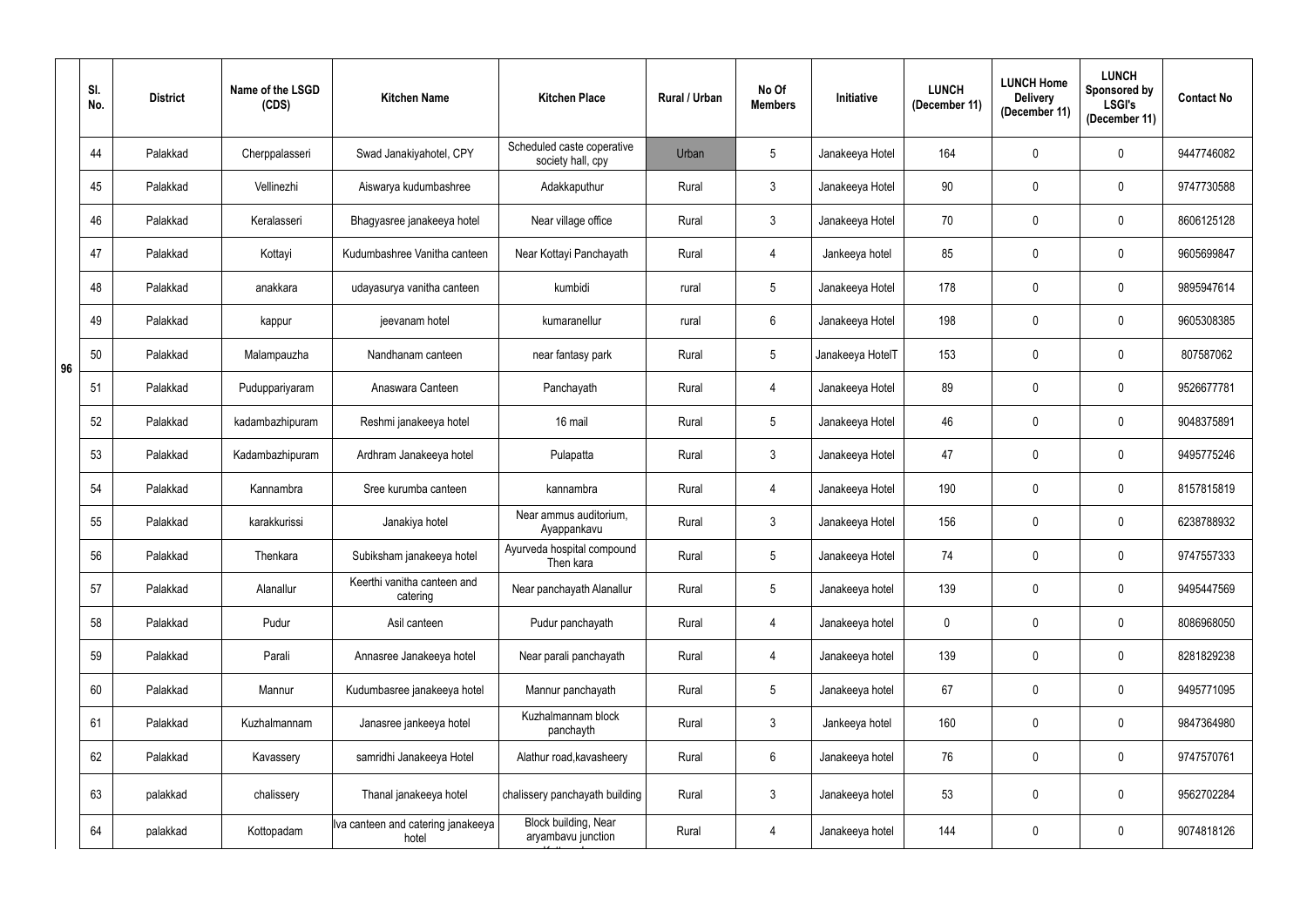| SI.<br>No. | <b>District</b> | Name of the LSGD<br>(CDS) | <b>Kitchen Name</b>         | <b>Kitchen Place</b>                | Rural / Urban | No Of<br><b>Members</b> | Initiative      | <b>LUNCH</b><br>(December 11) | <b>LUNCH Home</b><br><b>Delivery</b><br>(December 11) | <b>LUNCH</b><br>Sponsored by<br><b>LSGI's</b><br>(December 11) | <b>Contact No</b> |
|------------|-----------------|---------------------------|-----------------------------|-------------------------------------|---------------|-------------------------|-----------------|-------------------------------|-------------------------------------------------------|----------------------------------------------------------------|-------------------|
| 65         | palakkad        | kumaramputhur             | Ruchi cafe janakeeya hotel  | Panchayath kumaramputhur            | Rural         | $\mathbf{3}$            | Janakeeya hotel | 294                           | 0                                                     | $\mathbf 0$                                                    | 8589968705        |
| 66         | palakkad        | Malampuzha                | Amma janakeeya hotel        | kadukkamkunnu, Malampuzha           | Rural         | $\mathbf{3}$            | Janakeeya hotel | 332                           | 0                                                     | $\pmb{0}$                                                      | 9446521664        |
| 67         | palakkad        | Alathur                   | Rich Janakeeya hotel        | Near bus stand, Alathur             | Rural         | 4                       | Janakeeya hotel | 240                           | 0                                                     | 6                                                              | 9947030779        |
| 68         | palakkad        | Karimpuzha                | Janakeeya hotel             | Karimpuzha panchayath               | Rural         | $\mathbf{3}$            | Janakeeya hotel | 65                            | 0                                                     | $\pmb{0}$                                                      | 9961502739        |
| 69         | Palakkad        | Thenkurissi               | Eyeshee janakeeya hotel     | Panchayth building,<br>Thenkurissi  | Rural         | 4                       | Jankeeya hotel  | 139                           | 0                                                     | $\mathbf 0$                                                    | 9995662723        |
| 70         | Palakkad        | Agali                     | Janakeeya Hotel             | Block Panchayath building,<br>Agali | Rural         | $5\phantom{.0}$         | Jankeeya hotel  | 131                           | 0                                                     | $\pmb{0}$                                                      | 9037878897        |
| 71         | Palakkad        | Sholayur                  | Powrnami janakeeya hotel    | anakkatty bus stand                 | Rural         | 4                       | Jankeeya hotel  | $\mathbf 0$                   | 0                                                     | $\mathbf 0$                                                    | 9159556404        |
| 72         | Palakkad        | Puthushery                | Janakeeya hotel             | Puthushery panchayath               | Rural         | $5\phantom{.0}$         | Janakeeya hotel | 154                           | 0                                                     | $\mathbf 0$                                                    | 9562772723        |
| 73         | Palakkad        | Karimba                   | Janakeeya hotel             | Panchayath premise                  | Rural         | 3                       | Janakeeya Hotel | 105                           | 0                                                     | $\pmb{0}$                                                      | 9562163979        |
| 74         | Palakkad        | Nagalasseri               | Janakeeya hotel             | near koottanad bus stand            | Rural         | $5\overline{)}$         | Janakeeya hotel | 190                           | 0                                                     | $\mathbf 0$                                                    | 8921928291        |
| 75         | Palakkad        | Mathur                    | Nila janakeeya Hotel        | Near Panchayth, Mathur              | Rural         | 4                       | Jankeeya hotel  | $\mathbf 0$                   | 0                                                     | $\mathbf 0$                                                    | 9562356483        |
| 76         | Palakkad        | Chalavara                 | Janakeeya hotel             | Chalavara panchayath                | Rural         | $5\overline{)}$         | Janakeeya hotel | 40                            | 0                                                     | $\mathbf 0$                                                    | 9544659942        |
| 77         | Palakkad        | Ananganadi                | vanitha cateen              | near Ananganadi panchayath          | Rural         | 3                       | Janakeeya Hotel | 94                            | $\mathbf{0}$                                          | $\mathbf 0$                                                    | 8921410495        |
| 78         | Palakkad        | Lakkidiperur              | Janakeeya hotel             | Lekkidi perur panchayath            | Rural         | $5\phantom{.0}$         | Jankeeya hotel  | 100                           | 0                                                     | $\pmb{0}$                                                      | 6238921903        |
| 79         | Palakkad        | Nellaya                   | Janakeeya hotel             | Nellaya panchayath                  | Rural         | 4                       | Janakeeya hotel | $\mathbf 0$                   | 0                                                     | $\pmb{0}$                                                      | 9562432883        |
| 80         | Palakkad        | Shornur                   | Oottupura Janakeeya hotel   | near bus stand, Shoranur            | Urban         | $5\overline{)}$         | Janakeeya hotel | 252                           | 0                                                     | $\pmb{0}$                                                      | 9747102377        |
| 81         | Palakkad        | Shornur                   | Snehadeepam Janakeeya hotel | Shoranur municipality               | Urban         | 4                       | Janakeeya hotel | $\mathbf 0$                   | 0                                                     | $\mathbf 0$                                                    | 6238755729        |
| 82         | Palakkad        | Thrikkadiri               | Janakeeya hotel             | Samskarika nilayam                  | Rural         | 4                       | Janakeeya hotel | 45                            | 0                                                     | $\mathbf 0$                                                    | 9544806032        |
| 83         | palakkad        | Vaniyamkulam              | Janakeeya hotel             | near PK DAS hospital                | Rural         | $\mathbf{3}$            | Janakeeya hotel | 260                           | 0                                                     | $\mathfrak{Z}$                                                 | 9947408415        |
| 84         | Palakkad        | Ambalappara               | Janakiya hotel              | ambalappara<br>kalyanamandapam      | Rural         | $5\phantom{.0}$         | Janakeeya Hotel | 66                            | 0                                                     | $\mathbf 0$                                                    | 8129562289        |
| 85         | Palakkad        | Vallappuzha               | Janakeeya hotel             | Hayath Complex, Vallappuzha         | Rural         | 5 <sub>5</sub>          | Janakeeya Hotel | 217                           | 0                                                     | $\pmb{0}$                                                      | 8086406897        |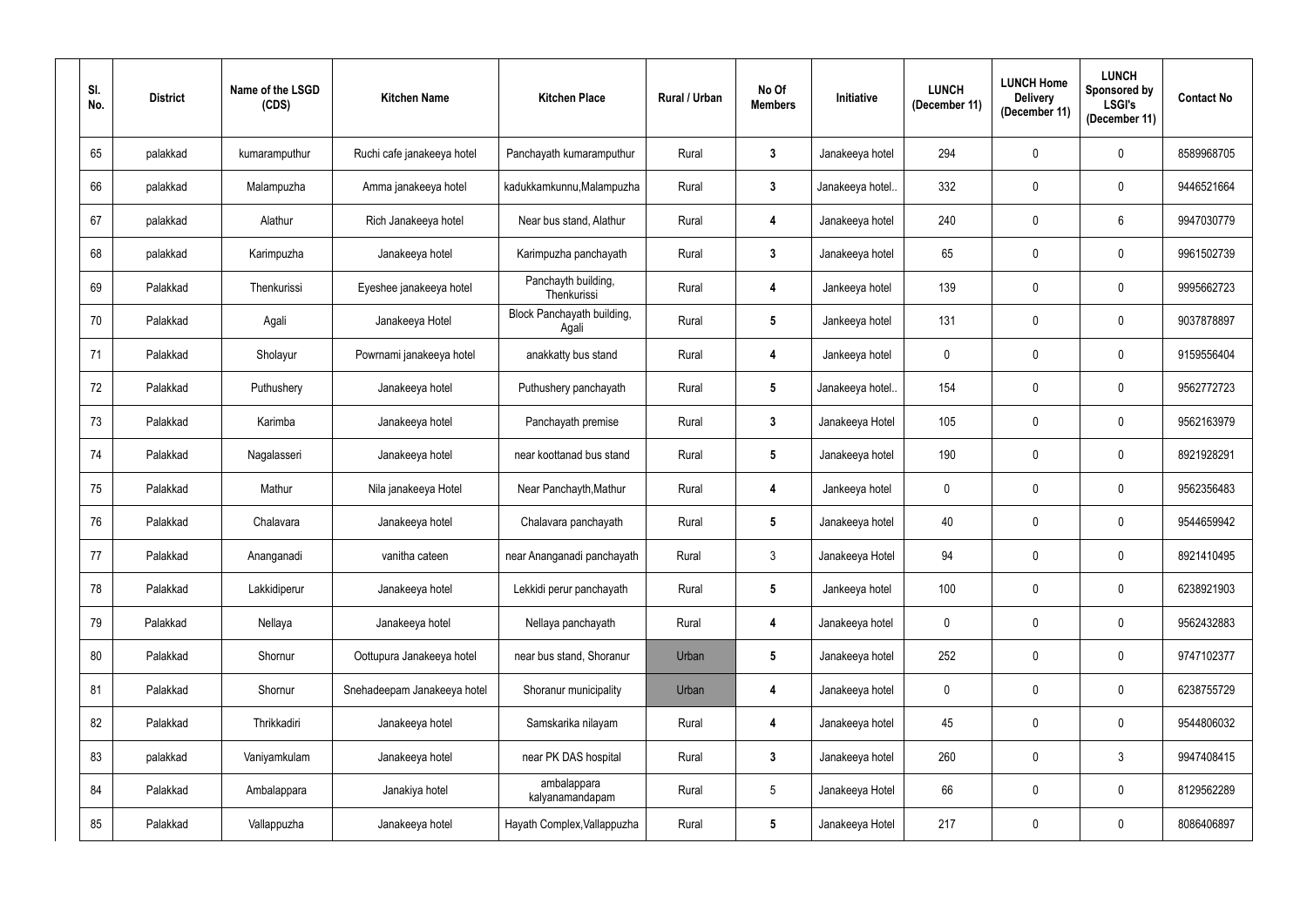|    | SI.<br>No.     | <b>District</b> | Name of the LSGD<br>(CDS) | <b>Kitchen Name</b>             | <b>Kitchen Place</b>                       | <b>Rural / Urban</b> | No Of<br><b>Members</b> | Initiative      | <b>LUNCH</b><br>(December 11) | <b>LUNCH Home</b><br><b>Delivery</b><br>(December 11) | <b>LUNCH</b><br>Sponsored by<br><b>LSGI's</b><br>(December 11) | <b>Contact No</b> |
|----|----------------|-----------------|---------------------------|---------------------------------|--------------------------------------------|----------------------|-------------------------|-----------------|-------------------------------|-------------------------------------------------------|----------------------------------------------------------------|-------------------|
|    | 86             | Palakkad        | Shoranur                  | Ela janakeeya hotel             | Vpc market, kulappully                     | Urban                | $\mathbf{3}$            | Janakeeya hotel | 104                           | $\overline{0}$                                        | $\mathbf 0$                                                    | 8129769113        |
|    | 87             | Palakkad        | Mankara                   | Subiksha Janakeeya hotel        | Near Mankara Panchayath                    | Rural                | $5\phantom{.0}$         | Janakeeya hotel | 82                            | $\overline{0}$                                        | $\mathbf 0$                                                    | 8549045637        |
|    | 88             | Palakkad        | Kanjirapuzha              | Surya Janakeeya hotel           | Kanjirapuzha, panchayath                   | Rural                | $5\phantom{.0}$         | Janakeeya hotel | 86                            | $\mathbf 0$                                           | $\mathbf 0$                                                    | 9048698194        |
|    | 89             | Palakkad        | Thachanattukara           | Haritham janakeeya hotel        | 53 mile, Thachanattukara                   | Rural                | $\mathbf{3}$            | Janakeeya hotel | 84                            | $\mathbf 0$                                           | $\mathbf 0$                                                    | 9605097810        |
|    | 90             | Palakkad        | Puthukode                 | Puthuma jankeeya hotel          | Thachanadi junction                        | Rural                | 6                       | Janakeeya hotel | $\mathbf 0$                   | $\mathbf 0$                                           | $\mathbf{0}$                                                   | 9744459080        |
|    | 91             | Palakkad        | Tarur                     | Jankeeya Hotel                  | Infront of vilage office, Tarurk           | Rural                | 4                       | Janakeeya hotel | 70                            | $\overline{0}$                                        | $\mathbf 0$                                                    | 8606780959        |
|    | 92             | Palakkad        | Pirayiri                  | Janakeeya hotel                 | Near Panchayath office                     | Rural                | $5\phantom{.0}$         | Janakeeya hotel | $\mathbf 0$                   | $\mathbf 0$                                           | $\mathbf 0$                                                    | 9037495586        |
|    | 93             | Palakkad        | Palakkad ulb              | Ruchi                           | Near Balaji hospital, Fort<br>Maidan       | Urban                | 4                       | Janakeeya hotel | 214                           | $\mathbf 0$                                           | $\mathbf 0$                                                    | 7994185687        |
|    | 94             | Palakkad        | Pookkottukavu             | Punya                           | Pookkottukavu Centre                       | Rural                | 4                       | Janakeeya Hotel | 75                            | $\mathbf 0$                                           | $\mathbf 0$                                                    | 9745511432        |
|    | 95             | Palakkad        | Kuthanoor                 | Suryodayam jankeeya hotel       | Kalapara, kuthanoor                        | Rural                | $5\phantom{.0}$         | Jankeeya hotel  | 75                            | $\mathbf 0$                                           | $\mathbf 0$                                                    | 9995159738        |
|    | 96             | Palakkad        | Thiruvegappura            | Janakeeya Hotel                 | Kaippuram                                  | Rural                | $5\phantom{.0}$         | Jankeeya hotel  | 138                           | $\overline{0}$                                        | $\mathbf 0$                                                    | 8921882903        |
|    | 97             | Palakkad        | Thachampara               | Vanitha canteen Janakeeya Hotel | Thachampara town                           | Rural                |                         | Jankeeya hotel  | 82                            | $\mathbf 0$                                           | $\mathbf 0$                                                    | 9497826216        |
|    | 98             | Palakkad        | Kannadi                   | Sweet jankeeya hotel            | Yakkara junction                           | Rural                | $\mathbf{3}$            | Jankeeya hotel  | 101                           | $\mathbf 0$                                           | $\pmb{0}$                                                      | 9846918028        |
|    | 99             | Palakkad        | Pattithara                | Bavana janakeeya hotel          | kottappadam                                | Rural                | $5\phantom{.0}$         | Janakeeya hotel | 0                             | $\mathbf 0$                                           | $\mathbf 0$                                                    | 9074163402        |
|    | 100            | Palakkad        | Mannarkkad                | Janakeeya Hotel                 | muncipal building, busstand,<br>mannarkkad | Urban                | 4                       | Janakeeya hotel | 148                           | $\mathbf 0$                                           | $\pmb{0}$                                                      |                   |
|    | 101            | Palakkad        | Pirayiri                  | Kudumbashree janakeeya hotel    | Kallekkad Block Panchayath                 | Rural                | $5\phantom{.0}$         | janakeeya hotel | 102                           | $\mathbf 0$                                           | $\mathbf 0$                                                    | 8137940343        |
|    | 102            | Palakkad        | Marutharoad               | Sreelakshmi janakeeya hotel     | Pirivusala                                 | Rural                | 4                       | janakeeya hotel | 145                           | $\mathbf 0$                                           | $\mathbf 0$                                                    | 9048636162        |
| 99 |                |                 |                           |                                 |                                            |                      | 434                     |                 | 11132                         | $\overline{0}$                                        | 10                                                             |                   |
|    | 1              | Pathanamthitta  | Anicadu                   | Janatha janakeeya hotel         | Nooromave                                  | Rural                | $3\phantom{.0}$         | Janakeeya Hotel | $\mathbf 0$                   | 186                                                   | $\pmb{0}$                                                      | 6282875679        |
|    | $\overline{2}$ | Pathanamthitta  | Kaviyoor                  | Janakeeya Hotel                 | Manakkachira                               | Rural                | 4                       | Janakeeya Hotel | $\pmb{0}$                     | 113                                                   | $\mathbf 0$                                                    | 9747886172        |
|    | $\mathbf{3}$   | Pathanamthitta  | Kottanadu                 | Janakeeya Hotel                 | Kottanadu                                  | Rural                | 4                       | Janakeeya Hotel | $\boldsymbol{0}$              | 175                                                   | $\pmb{0}$                                                      | 6282382608        |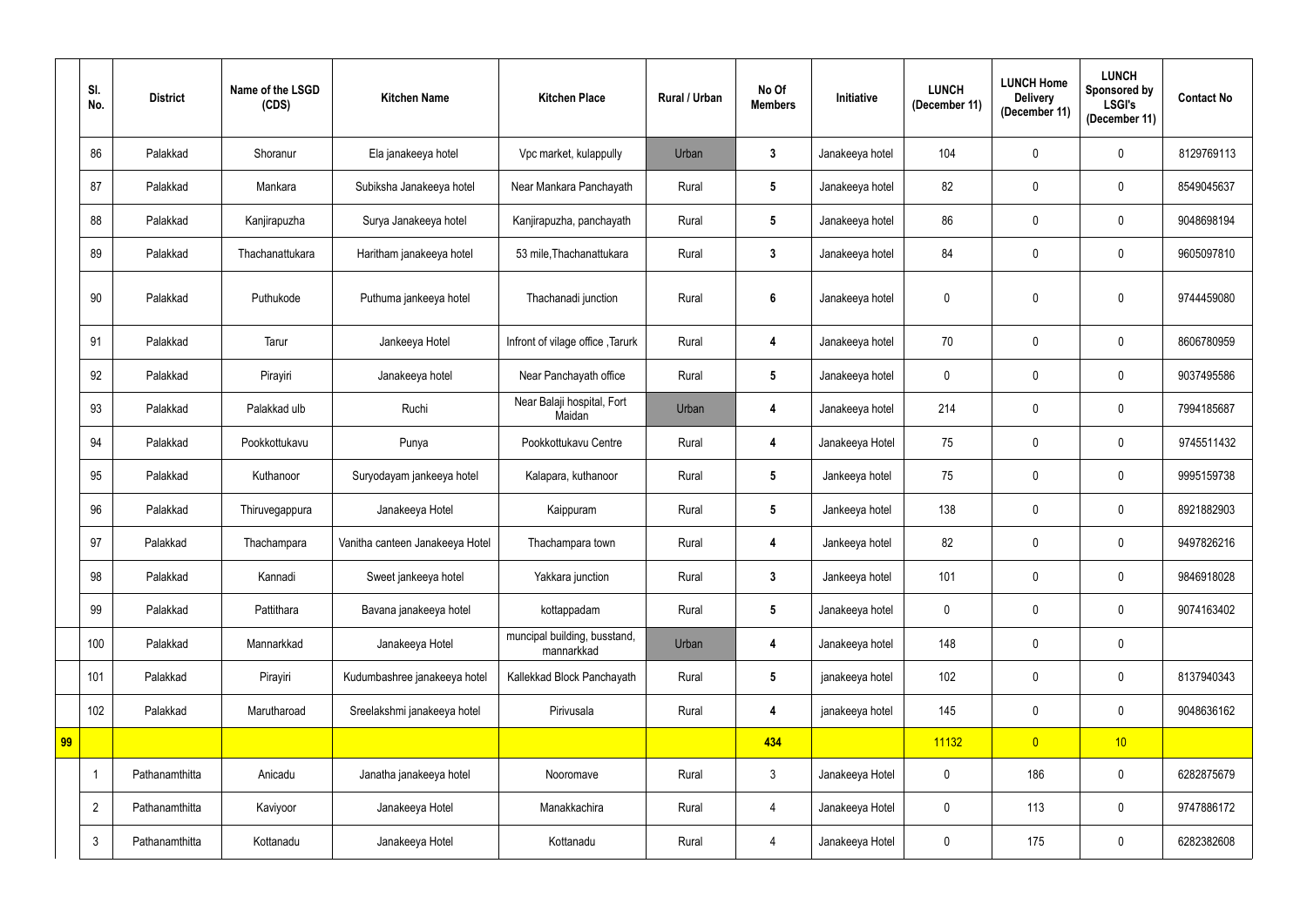| SI.<br>No.      | <b>District</b> | Name of the LSGD<br>(CDS) | <b>Kitchen Name</b>             | <b>Kitchen Place</b>        | Rural / Urban | No Of<br><b>Members</b> | <b>Initiative</b> | <b>LUNCH</b><br>(December 11) | <b>LUNCH Home</b><br><b>Delivery</b><br>(December 11) | <b>LUNCH</b><br>Sponsored by<br><b>LSGI's</b><br>(December 11) | <b>Contact No</b> |
|-----------------|-----------------|---------------------------|---------------------------------|-----------------------------|---------------|-------------------------|-------------------|-------------------------------|-------------------------------------------------------|----------------------------------------------------------------|-------------------|
| $\overline{4}$  | Pathanamthitta  | Kalloopara                | Janakeeya Hotel                 | Kalloopara                  | Rural         | $5\overline{)}$         | Janakeeya Hotel   | $\overline{0}$                | 69                                                    | $\mathbf 0$                                                    | 9947471024        |
| $5\phantom{.0}$ | Pathanamthitta  | Kunnamthanam              | Thripthi Hotel                  | Kunnamthanam                | Rural         | 3 <sup>1</sup>          | Janakeeya Hotel   | $\overline{0}$                | 70                                                    | $\mathbf 0$                                                    | 6235908328        |
| $6\phantom{1}$  | pathanamthitta  | mallappally               | janakeeya hotel                 | mallappally                 | Rural         | 3 <sup>1</sup>          | janakeeya hotel   | $\mathbf 0$                   | 120                                                   | $\mathbf 0$                                                    | 9744194830        |
| $\overline{7}$  | Pathanamthitta  | kottangal                 | janakeeya hotel                 | kottangal                   | Rural         | $\mathfrak{Z}$          | Janakeeya Hotel   | $\mathbf 0$                   | 139                                                   | $\mathbf 0$                                                    | 9526690541        |
| $\bf 8$         | Pathanamthitta  | Nedumpuram                | Nedumpram Janakeeya Hotel       | Podiyadi                    | Rural         | 5 <sup>5</sup>          | Janakeeya Hotel   | $\overline{0}$                | $\mathbf 0$                                           | $\mathbf 0$                                                    | 919188291409      |
| 9               | Pathanamthitta  | Niranam                   | Sakhi cafe                      | Niranam                     | Rural         | $\mathbf{3}$            | Janakeeya Hotel   | $\overline{0}$                | 60                                                    | $\mathbf 0$                                                    | 919526423710      |
| 10              | Pathanamthitta  | Peringara                 | Haritha samrudhi Catering       | <b>PMVHS Pringara</b>       | Rural         | $\overline{4}$          | Janakeeya Hotel   | $\overline{0}$                | 98                                                    | $\mathbf 0$                                                    | 919961219550      |
| 11              | Pathanamthitta  | Peringara                 | Pulari janakeeya Hotel          | swamipalam                  | Rural         | 4                       | Janakeeya hotel   | $\overline{0}$                | 68                                                    | $\mathbf 0$                                                    | 919656132036      |
| 12              | Pathanamthitta  | Kuttor                    | Nanma Catering                  | <b>GHS Kuttoor</b>          | Rural         | $\mathbf{3}$            | Janakeeya Hotel   | $\overline{0}$                | $\mathbf 0$                                           | $\mathbf 0$                                                    | 919526323212      |
| 13              | Pathanamthitta  | Kadapra                   | Niradeepam janakeeya hotel      | Kadapra                     | Rural         | 4                       | Janakeeya Hotel   | $\overline{0}$                | 0                                                     | $\mathbf 0$                                                    | 9656512066        |
| 14              | Pathanamthitta  | Eraviperoor               | Avi cafe                        | Avi cafe                    | Rural         | $\mathbf{3}$            | Janakeeya Hotel   | $\mathbf 0$                   | $\mathbf 0$                                           | $\mathbf 0$                                                    | 6238013293        |
| 15              | Pathanamthitta  | Koipuram                  | Ammas kudumbashree cafe         | Muttamon                    | Rural         | 5 <sup>5</sup>          | Janakeeya Hotel   | $\mathbf 0$                   | 118                                                   | $\mathbf 0$                                                    | 9961485931        |
| 16              | Pathanamthitta  | Thottappuzhassery         | Thottapuzhassery Jankeeya Hotel | Thottapuzhassery            | Rural         | 4                       | Janakeeya Hotel   | $\overline{0}$                | $\mathbf 0$                                           | $\mathbf 0$                                                    | 9656403054        |
| 17              | Pathanamthitta  | Puramattom                | Top N Taste                     | Puramattom                  | Rural         | 3 <sup>1</sup>          | Janakeeya Hotel   | $\mathbf 0$                   | 31                                                    | $\pmb{0}$                                                      | 9526728230        |
| 18              | Pathanamthitta  | Ayroor                    | Janakeeya Hotel                 | Ayroor                      | Rural         | $6\overline{6}$         | Janakeeya Hotel   | $\mathbf 0$                   | 30 <sub>o</sub>                                       | $\pmb{0}$                                                      | 8086653951        |
| 19              | Pathanamthitta  | Ezhumattor                | Swad Hotel                      | Thadiyoor                   | Rural         | $\mathbf{3}$            | Janakeeya Hotel   | $\mathbf 0$                   | 96                                                    | $\pmb{0}$                                                      | 9526857335        |
| 20              | Pathanamthitta  | Kozhencherry              | Ruchi Janakeeya hotel           | Community hall, kozhenchery | Rural         | $\overline{4}$          | Janakeeya Hotel   | $\mathbf 0$                   | 68                                                    | $\pmb{0}$                                                      | 9947387912        |
| 21              | Pathanamthitta  | Mallappuzhassery          | Snehadeepam                     | Paramootil                  | Rural         | $6\overline{6}$         | Janakeeya Hotel   | $\pmb{0}$                     | $\overline{0}$                                        | $\pmb{0}$                                                      | 9847170052        |
| 22              | Pathanamthitta  | Chennerkara               | Thanal Kudumbasree Cafe         | Nallanikunnu                | Rural         | $5\phantom{.0}$         | Janakeeya Hotel   | $\mathbf 0$                   | 48                                                    | $\pmb{0}$                                                      | 9747469562        |
| 23              | Pathanamthitta  | Cherukole                 | Janakeeya Hotel                 | Cherukole                   | Rural         | 3 <sup>1</sup>          | Janakeeya Hotel   | $\mathbf 0$                   | 75                                                    | $\pmb{0}$                                                      | 7907811728        |
| 24              | Pathanamthitta  | Elanthoor                 | Janakeeya Hotel                 | Vary                        | Rural         | $\overline{4}$          | Janakeeya Hotel   | $\boldsymbol{0}$              | 40                                                    | $\pmb{0}$                                                      | 9946047385        |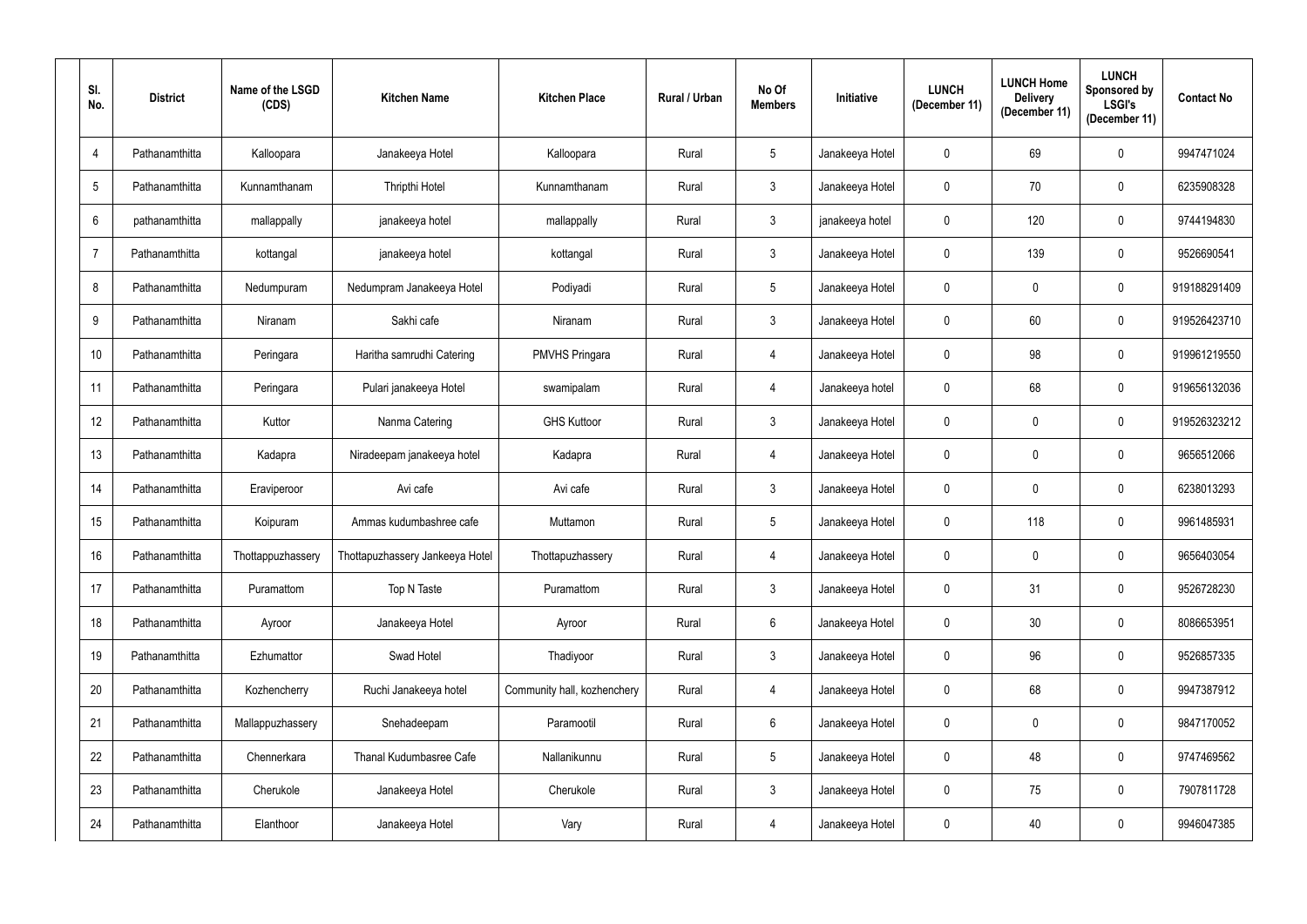|    | SI.<br>No. | <b>District</b> | Name of the LSGD<br>(CDS) | <b>Kitchen Name</b>        | <b>Kitchen Place</b>   | Rural / Urban | No Of<br><b>Members</b> | Initiative      | <b>LUNCH</b><br>(December 11) | <b>LUNCH Home</b><br><b>Delivery</b><br>(December 11) | <b>LUNCH</b><br>Sponsored by<br><b>LSGI's</b><br>(December 11) | <b>Contact No</b> |
|----|------------|-----------------|---------------------------|----------------------------|------------------------|---------------|-------------------------|-----------------|-------------------------------|-------------------------------------------------------|----------------------------------------------------------------|-------------------|
|    | 25         | Pathanamthitta  | naranganam                | janakeeya hotel            | kadammanitta           | Rural         | $\mathfrak{Z}$          | janakeeya hotel | $\mathbf 0$                   | 75                                                    | $\mathbf 0$                                                    | 9744478962        |
|    | 26         | Pathanamthitta  | Omalloor                  | Janakeeya Hotel            | Omalloor               | Rural         |                         | Janakeeya Hotel | $\mathbf 0$                   | 25                                                    | $\boldsymbol{0}$                                               |                   |
|    | 27         | Pathanamthitta  | Chittar                   | Chittar janakiya hotel     | Koothattukulam         | Rural         | $\mathbf{3}$            | Janakeeya Hotel | $\mathbf 0$                   | 231                                                   | $\mathbf 0$                                                    | 9072374618        |
|    | 28         | Pathanamthitta  | Naranammoozhi             | Thanima                    | Arakkamon              | Rural         | $\mathbf{3}$            | Janakeeya Hotel | $\mathbf 0$                   | $\mathbf 0$                                           | $\mathbf 0$                                                    | 9605021278        |
|    | 29         | Pathanamthitta  | Perunadu                  | Perunadu Janakeeya Hotel   | Perunadu               | Rural         | 5                       | Janakeeya Hotel | $\mathbf 0$                   | $\mathbf 0$                                           | $\mathbf 0$                                                    |                   |
| 58 | 30         | Pathanamthitta  | Ranni-Angadi              | Angadi Janakeeya Hotel     | Thoodathil church hall | Rural         | $5\overline{)}$         | Janakeeya Hotel | $\mathbf 0$                   | 96                                                    | $\mathbf 0$                                                    | 9961190622        |
|    | 31         | Pathanamthitta  | Ranni-Pazhavangadi        | Navami Hotel               | Makkappuzha            | Rural         | 4                       | Janakeeya Hotel | $\mathbf 0$                   | 170                                                   | $\mathbf 0$                                                    | 9562135824        |
|    | 32         | Pathanamthitta  | Seethathodu               | Thanima catering unit      | Seethathodu            | Rural         | 5                       | Janakeeya Hotel | 120                           | 121                                                   | $\mathbf 0$                                                    | 9747622310        |
|    | 33         | Pathanamthitta  | Ranni                     | Janakeeya Hotel            | Ranni                  | Rural         | 4                       | Janakeeya Hotel | $\mathbf 0$                   | 64                                                    | $\mathbf 0$                                                    | 99462338752       |
|    | 34         | Pathanamthitta  | Vechhoochira              | Annapoorneswary hotel      | Venkurinji             | Rural         | 4                       | Janakeeya Hotel | $\mathbf 0$                   | 175                                                   | $\mathbf 0$                                                    | 8547264134        |
|    | 35         | Pathanamthitta  | Vadasserikara             | Thannal Janakeeya Hotel    | Vadasserikara          | Rural         | $5\overline{)}$         | Janakeeya Hotel | $\overline{0}$                | 82                                                    | $\mathbf 0$                                                    | 8590107684        |
|    | 36         | Pathanamthitta  | Vallickodu                | Janakeeya Hotel            | Vallicodu              | Rural         | 5                       | Janakeeya Hotel | $\mathbf 0$                   | 210                                                   | $\mathbf 0$                                                    | 8547121591        |
|    | 37         | Pathanamthitta  | Pramadom                  | Aishwarya Janakeeya Hotel  | Pramadom               | Rural         | $\mathbf{3}$            | Janakeeya Hotel | $\overline{0}$                | $50\,$                                                | $\mathbf 0$                                                    | 9495312020        |
|    | 38         | Pathanamthitta  | Aruvappulam               | Janakeeya Hotel            | Kallely                | Rural         | 3 <sup>1</sup>          | Janakeeya Hotel | $\overline{0}$                | $\mathbf 0$                                           | $\boldsymbol{0}$                                               | 9656700499        |
|    | 39         | Pathanamthitta  | mylapra                   | Manna janakeeya hotel      | mylapra                | Rural         | $\mathfrak{Z}$          | janakeeya hotel | $\mathbf 0$                   | 31                                                    | $\pmb{0}$                                                      | 9961750470        |
|    | 40         | Pathanamthitta  | Thannithodu               | Flowers janakeeya hotel    | Thannithodu            | Rural         | $\mathfrak{Z}$          | Janakeeya hotel | $\mathbf 0$                   | 102                                                   | $\pmb{0}$                                                      | 9061295035        |
|    | 40         | Pathanamthitta  | Malayappuzha              | Janakeeya Hotel            | Malayappuzha           | Rural         | 3 <sup>1</sup>          | Janakeeya Hotel | $\overline{0}$                | 180                                                   | $\boldsymbol{0}$                                               |                   |
|    | 41         | Pathanamthitta  | Konni                     | Janakeeya Hotel            | Konni                  | Rural         | 3 <sup>1</sup>          | Janakeeya Hotel | $\overline{0}$                | $\mathbf 0$                                           | $\pmb{0}$                                                      |                   |
|    | 43         | Pathanamthitta  | Kalanjoor                 | Kalanjoor janakeeya Hotel  | Kalanjoor              | Rural         | $\overline{4}$          | Janakeeya Hotel | $\mathbf 0$                   | 142                                                   | $\boldsymbol{0}$                                               | 6238045066        |
|    | 44         | Pathanamthitta  | Ezhamkulam                | Swad Catering Unit         | Enathu                 | Rural         | $5\overline{)}$         | Janakeeya Hotel | $\mathbf 0$                   | 115                                                   | $\boldsymbol{0}$                                               | 9747243317        |
|    | 45         | Pathanamthitta  | Kodumon                   | Ruchiyidam Janakeeya Hotel | Kodumon                | Rural         | $\overline{7}$          | Janakeeya Hotel | $\bf{0}$                      | 0                                                     | $\pmb{0}$                                                      | 75611017112       |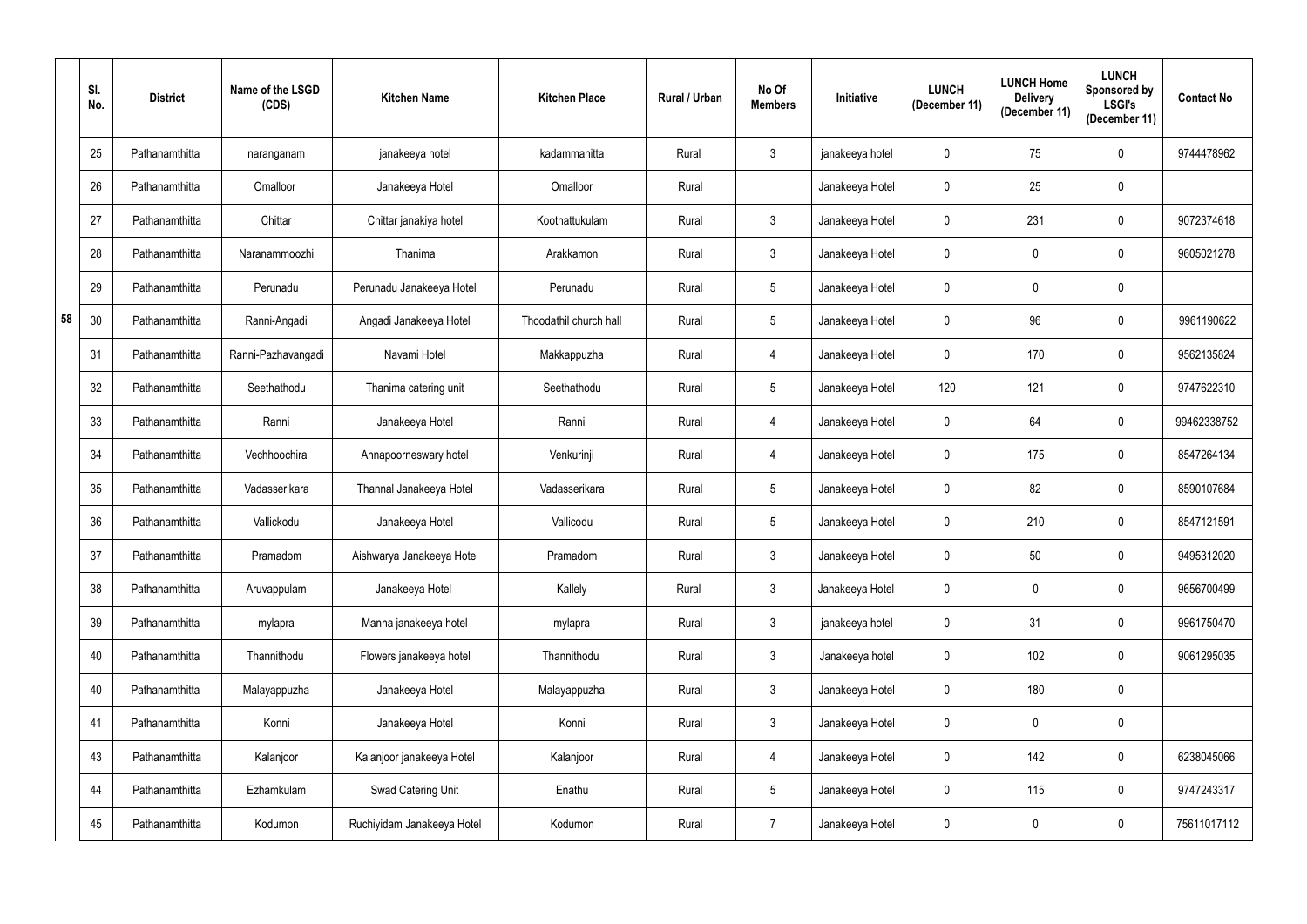|    | SI.<br>No.      | <b>District</b>    | Name of the LSGD<br>(CDS) | <b>Kitchen Name</b>           | <b>Kitchen Place</b>                 | Rural / Urban | No Of<br><b>Members</b> | Initiative      | <b>LUNCH</b><br>(December 11) | <b>LUNCH Home</b><br><b>Delivery</b><br>(December 11) | <b>LUNCH</b><br>Sponsored by<br><b>LSGI's</b><br>(December 11) | <b>Contact No</b> |
|----|-----------------|--------------------|---------------------------|-------------------------------|--------------------------------------|---------------|-------------------------|-----------------|-------------------------------|-------------------------------------------------------|----------------------------------------------------------------|-------------------|
|    | 46              | Pathanamthitta     | Erathu                    | Janakeeya Hotel               | Erathu                               | Rural         | 4                       | Janakeeya Hotel | $\mathbf 0$                   | 175                                                   | $\mathbf 0$                                                    | 9645102262        |
|    | 47              | Pathanamthitta     | Enadimangalam             | Janakeeya Hotel               | Elamannoor                           | Rural         | 4                       | Janakeeya Hotel | $\mathbf 0$                   | 108                                                   | $\mathbf 0$                                                    |                   |
|    | 48              | Pathanamthitta     | Kadampanadu               | Janakeeya Hotel               | Mannady                              | Rural         | 3 <sup>1</sup>          | Janakeeya Hotel | $\mathbf{0}$                  | 97                                                    | $\mathbf 0$                                                    |                   |
|    | 49              | Pathanamthitta     | Pallickal                 |                               |                                      | Rural         |                         | Janakeeya Hotel | $\mathbf 0$                   | 206                                                   | $\mathbf 0$                                                    |                   |
|    | 50              | Pathanamthitta     | Thumpamon                 | Ruchi Cafe                    | Mampilali                            | Rural         | 5 <sup>5</sup>          | Janakeeya Hotel | $\mathbf{0}$                  | 200                                                   | $\mathbf 0$                                                    | 9188300026        |
|    | 51              | Pathanamthitta     | Kulanada                  | Bhagyalekshmi cafe unit       | Kaipuzha                             | Rural         | $\mathfrak{Z}$          | Janakeeya Hotel | $\mathbf 0$                   | 95                                                    | $\mathbf 0$                                                    |                   |
|    | 52              | Pathanamthitta     | Pandalam Thekkekara       | Pandalam Thekkekara           | Thatta                               | Rural         | 3 <sup>1</sup>          | Janakeeya Hotel | $\mathbf 0$                   | 112                                                   | $\mathbf 0$                                                    | 9526224922        |
|    | 53              | Pathanamthitta     | Aranmula                  | Janakeeya Hotel               | Aranmula                             | Rural         | $5\phantom{.0}$         | Janakeeya Hotel | $\mathbf 0$                   | 18                                                    | $\mathbf 0$                                                    | 9656296503        |
|    | 54              | Pathanamthitta     | Mezhuveli                 | Thripthi Janakeeya Hotel      | Mezhuveli                            | Rural         | 3                       | Janakeeya Hotel | $\mathbf 0$                   | 20                                                    | $\mathbf 0$                                                    | 9495265971        |
|    | 55              | Pathanamthitta     | Adoor                     | Amma Catering Unit            | Adoor                                | Urban         | 5 <sub>5</sub>          | Janakeeya Hotel | $\mathbf 0$                   | 0                                                     | $\mathbf 0$                                                    | 8606887490        |
|    | 56              | Pathanamthitta     | Pandalam                  | Ruchi catering                | Sivarenjini Auditorium               | Urban         | 5 <sub>5</sub>          | Janakeeya Hotel | $\mathbf 0$                   | $\mathbf 0$                                           | $\mathbf 0$                                                    | 9846212739        |
|    | 57              | Pathanamthitta     | Thiruvalla East           | janakeeya hotel               | near private bus stand<br>thiruvalla | Urban         | 5 <sub>5</sub>          | Janakeeya Hotel | $\mathbf 0$                   | 340                                                   | $\mathbf 0$                                                    | 919847729416      |
|    | 58              | Pathanamthitta     | Thiruvalla West           | janakeeya hotel               | kizhakkan muthoor                    | Urban         | $5\phantom{.0}$         | Janakeeya Hotel | $\mathbf 0$                   | $\mathbf 0$                                           | $\mathbf 0$                                                    | 919656132036      |
|    | 59              | Pathanamthitta     | Pathanamthitta            | Janakeeya Hotel               | Near Municipality Office             | Urban         | 5 <sub>5</sub>          | Janakeeya Hotel | $\boldsymbol{0}$              | $\pmb{0}$                                             | $\pmb{0}$                                                      |                   |
| 58 |                 |                    |                           |                               |                                      |               | 229                     |                 | 120                           |                                                       | $\overline{\mathbf{0}}$                                        |                   |
|    |                 | Thiruvananthapuram | Parassala                 | Bhagyalekshmi janakeeya hotel | Mundaplavila                         | Rural         | $5\phantom{.0}$         | Janakeeya Hotel | 296                           | 0                                                     | $\pmb{0}$                                                      | 9895463718        |
|    | $\overline{2}$  | Thiruvananthapuram | Karode                    | Karode janakeeya hotel        | Paavaara,<br>pazhaya uchakkada       | Rural         | 5 <sub>5</sub>          | Janakeeya Hotel | 348                           | 0                                                     | $\pmb{0}$                                                      | 9605122139        |
|    | $\mathbf{3}$    | Thiruvananthapuram | Thirupuram                | Thirupuram janakeeya hotel    | Pazhayakada                          | Rural         | $5\phantom{.0}$         | Janakeeya Hotel | 240                           | 0                                                     | $\pmb{0}$                                                      | 7034723987        |
|    | $\overline{4}$  | Thiruvananthapuram | Chenkal                   | Karuna janakeeya hotel        | Udiyankulangara                      | Rural         | $5\phantom{.0}$         | Janakeeya Hotel | 250                           | 0                                                     | $\mathbf 0$                                                    | 9746726109        |
|    | $\overline{5}$  | Thiruvananthapuram | Kulathoor                 | Nakshatra janakeeya hotel     | Attapuram                            | Rural         | 5 <sub>5</sub>          | Janakeeya Hotel | 479                           | 0                                                     | $\pmb{0}$                                                      | 8301924221        |
|    | $6\phantom{.0}$ | Thiruvananthapuram | Neyyattinkara 1           | Oottupura                     | Neyyattinkara                        | Urban         | $5\phantom{.0}$         | Janakeeya Hotel | 628                           | 0                                                     | $\pmb{0}$                                                      | 8129192485        |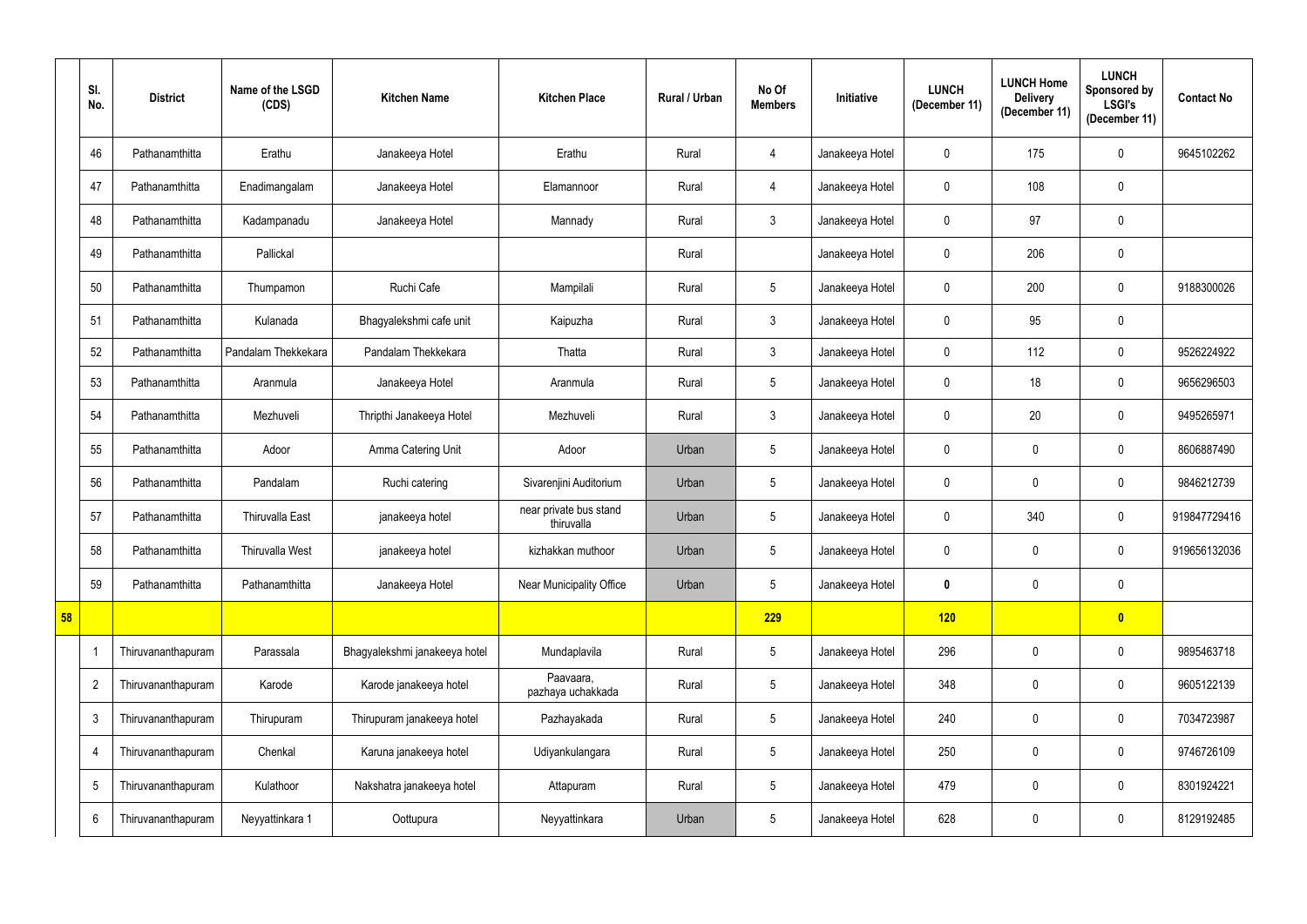| SI.<br>No. | <b>District</b>    | Name of the LSGD<br>(CDS) | <b>Kitchen Name</b>                       | <b>Kitchen Place</b>                       | Rural / Urban | No Of<br><b>Members</b> | Initiative      | <b>LUNCH</b><br>(December 11) | <b>LUNCH Home</b><br><b>Delivery</b><br>(December 11) | <b>LUNCH</b><br>Sponsored by<br><b>LSGI's</b><br>(December 11) | <b>Contact No</b> |
|------------|--------------------|---------------------------|-------------------------------------------|--------------------------------------------|---------------|-------------------------|-----------------|-------------------------------|-------------------------------------------------------|----------------------------------------------------------------|-------------------|
| 7          | Thiruvananthapuram | Neyyattinkara 1           | Cafesree Janakeeya Hotel                  | Vazhimukku                                 | Urban         | $5\phantom{.0}$         | Janakeeya Hotel | 695                           | 0                                                     | $\mathbf{0}$                                                   | 9995604997        |
| 8          | Thiruvananthapuram | Neyyattinkara 1           | Thripthi janakeeya Hotel                  | perumpazhuthoor                            | urban         | 4                       | janakeeya Hotel | 210                           | 0                                                     | $\mathbf 0$                                                    | 6282944199        |
| 9          | Thiruvananthapuram | Neyyattinkara 2           | Harsha catering unit                      | Neyyattinkara                              | Urban         | $5\overline{)}$         | Janakeeya Hotel | $\mathbf 0$                   | 0                                                     | $\mathbf 0$                                                    | 9048822770        |
| 10         | Thiruvananthapuram | Neyyattinkara 2           | Devarose Janakeeya Hotel                  | Amaravila                                  | Urban         | $5\phantom{.0}$         | Janakeeya Hotel | 157                           | 0                                                     | $\mathbf 0$                                                    | 9995028659        |
| 11         | Thiruvananthapuram | Kollayil                  | Kaveri janakeeya hotel                    | Kavuvila, kottamam,<br>Dhanuvachapuram     | Rural         | $5\phantom{.0}$         | Janakeeya Hotel | $\mathbf 0$                   | 0                                                     | $\mathbf{0}$                                                   | 9656815322        |
| 12         | Thiruvananthapuram | Kunnathukal               | Aiswarya Janakeeya Hotel -<br>Kunnathukal | Kuruwad, paliyodu                          | Rural         | $\mathbf{3}$            | Janakeeya Hotel | 120                           | 0                                                     | $\mathbf 0$                                                    | 9539549507        |
| 13         | Thiruvananthapuram | Vellarada                 | Eden Janakeeya Hotel                      | Panachamoodu, Vellarada                    | Rural         | $5\overline{)}$         | Janakeeya Hotel | 735                           | 0                                                     | $\mathbf 0$                                                    | 8547973305        |
| 14         | Thiruvananthapuram | Vellarada                 | Chandrika Janakeeya Hotel -<br>Vellarada  | Vellarada                                  | Rural         | $6\phantom{.}$          | Janakeeya Hotel | 103                           | $\mathbf 0$                                           | $\mathbf 0$                                                    | 9539366295        |
| 15         | Thiruvananthapuram | Aryankode                 | Aryan Janakeeya Hotel -<br>Aryankode      | Aryankode                                  | Rural         | $5\phantom{.0}$         | Janakeeya Hotel | 160                           | 0                                                     | $\mathbf 0$                                                    | 9746905408        |
| 16         | Thiruvananthapuram | Aryankode                 | stree souhritha jh                        | chemboor                                   | Rural         | $5\phantom{.0}$         | Janakeeya Hotel | 96                            | 0                                                     | $\boldsymbol{0}$                                               |                   |
| 17         | Thiruvananthapuram | Ottashekharamangala<br>m  | Minnaram Janakeeya Hotel                  | Kuravara, Near<br>Ottashekharamangalam UPS | Rural         | 4                       | Janakeeya Hotel | $\mathbf 0$                   | 0                                                     | $\mathbf{0}$                                                   | 9567553161        |
| 18         | Thiruvananthapuram | Kollayil                  | Janakeeya Hotel                           | Mylakkara                                  | Rural         | $5\phantom{.0}$         | Janakeeya Hotel | 138                           | 0                                                     | $\mathbf 0$                                                    | 9605076268        |
| 19         | Thiruvananthapuram | perunkadavila             | shankholi janakeeya hotel                 | perunkadavila                              | rural         | 3                       | Janakeeya Hotel | 134                           | $\mathbf{0}$                                          | $\mathbf 0$                                                    |                   |
| 20         | Thiruvananthapuram | Amboori                   | Janakeeya Hotel                           | Amboori                                    | Rural         | $5\phantom{.0}$         | Janakeeya Hotel | $\pmb{0}$                     | 0                                                     | $\pmb{0}$                                                      | 9747169098        |
| 21         | Thiruvananthapuram | Athiyanoor                | Kudumbashree janakeeya hotel              | Venpakal                                   | Rural         | $\overline{4}$          | Janakeeya Hotel | 312                           | 0                                                     | $\pmb{0}$                                                      | 919562752580      |
| 22         | Thiruvananthapuram | Kottukal                  | Vismaya janakeeya hotel                   | Uchakkada                                  | Rural         | $5\phantom{.0}$         | Janakeeya Hotel | 465                           | 0                                                     | $\pmb{0}$                                                      | 6282447041        |
| 23         | Thiruvananthapuram | Kanjiramkulam             | Padaswaram unit                           | Kanjiramkulam                              | Rural         | $\overline{4}$          | Janakeeya Hotel | $\pmb{0}$                     | 0                                                     | $\boldsymbol{0}$                                               | 919072899432      |
| 24         | Thiruvananthapuram | Karumkulam                | Alil Janakeeya Hotel                      | Pallam                                     | Rural         | $5\phantom{.0}$         | Janakeeya Hotel | 89                            | 0                                                     | $\boldsymbol{0}$                                               | 917736513673      |
| 25         | Thiruvananthapuram | Venganoor                 | Venganoor Ruchi janakeeya hotel           | Peringamala                                | Rural         | 10                      | Janakeeya Hotel | 123                           | 0                                                     | $\mathbf 0$                                                    | 9656309710        |
| 26         | Thiruvananthapuram | Vilavoorkkal              | Priyam Janakeeya Hotel                    | Chanthamukku, Peyadu Jn                    | Rural         | $5\phantom{.0}$         | Janakeeya Hotel | 336                           | 301                                                   | $\overline{0}$                                                 | 7902504494        |
| 27         | Thiruvananthapuram | Vilavoorkal               | Vilavoorkal janakeeya hotel               | Pottayil                                   | Rural         | $5\phantom{.0}$         | Janakeeya Hotel | 298                           | 298                                                   | $\pmb{0}$                                                      | 9497883130        |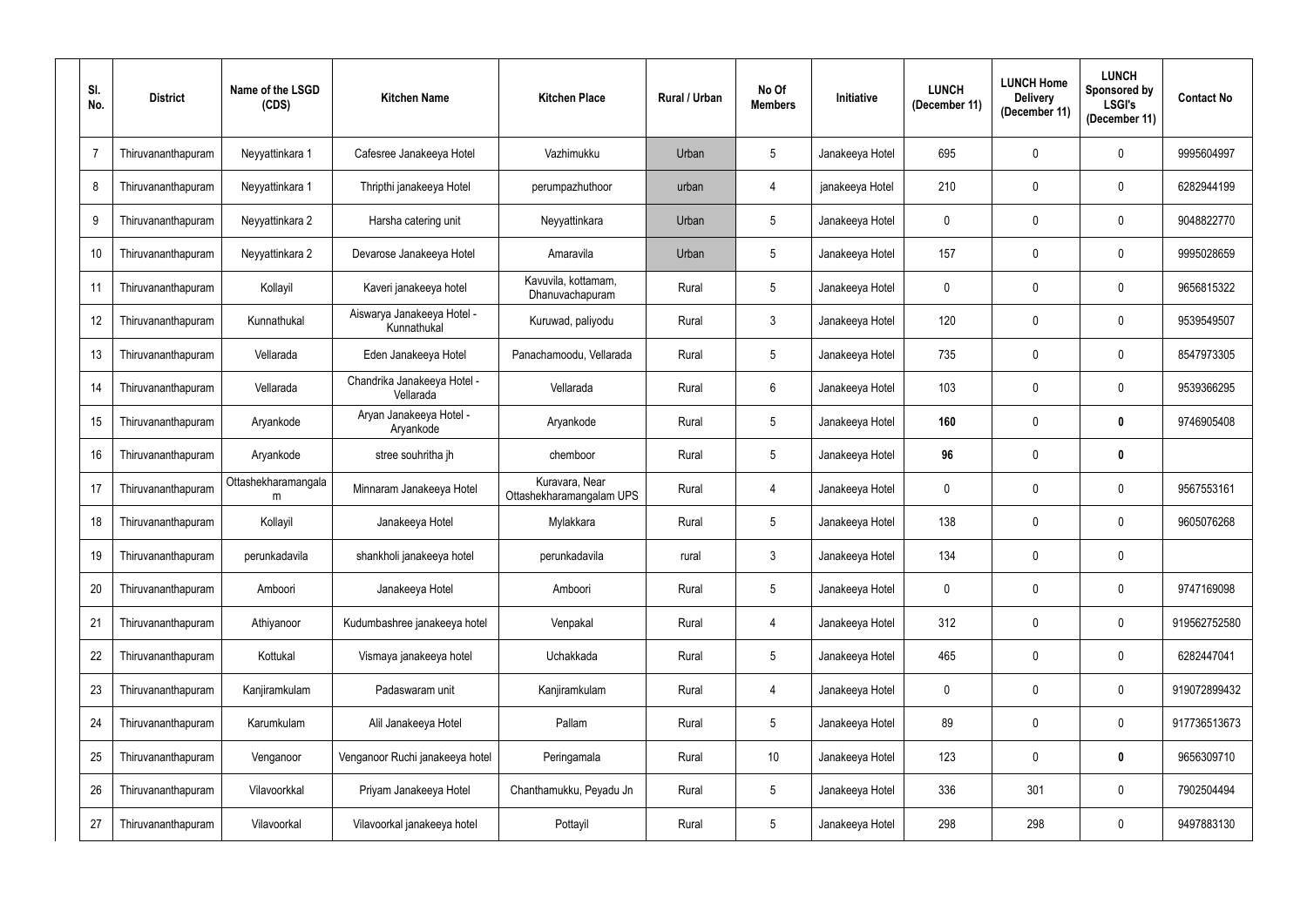| SI.<br>No. | <b>District</b>    | Name of the LSGD<br>(CDS)  | <b>Kitchen Name</b>                           | <b>Kitchen Place</b>                              | Rural / Urban | No Of<br><b>Members</b> | <b>Initiative</b> | <b>LUNCH</b><br>(December 11) | <b>LUNCH Home</b><br><b>Delivery</b><br>(December 11) | <b>LUNCH</b><br>Sponsored by<br><b>LSGI's</b><br>(December 11) | <b>Contact No</b> |
|------------|--------------------|----------------------------|-----------------------------------------------|---------------------------------------------------|---------------|-------------------------|-------------------|-------------------------------|-------------------------------------------------------|----------------------------------------------------------------|-------------------|
| 28         | Thiruvananthapuram | Kalliyoor                  | Stree Shakthi Janakeeya Hotel                 | Kalliyoor                                         | Rural         | $5\phantom{.0}$         | Janakeeya Hotel   | $\overline{0}$                | $\mathbf{0}$                                          | $\mathbf 0$                                                    | 9074998782        |
| 29         | Thiruvananthapuram | Maranalloor                | Mayooram Janakeeya Hotel                      | Mannadikkonam                                     | Rural         | 4                       | Janakeeya Hotel   | 173                           | 175                                                   | $\mathbf 0$                                                    | 9847371025        |
| 30         | Thiruvananthapuram | Pallichal                  | Vandhanam Janakeeya hotel                     | Naruvamoodu                                       | Rural         | 4                       | Janakeeya Hotel   | 221                           | 211                                                   | $\mathbf 0$                                                    | 9562636222        |
| 31         | Thiruvananthapuram | Vilappil                   | Sreebhadra janakeey a hotel                   | peyad                                             | Rural         | $5\phantom{.0}$         | Janakeeya Hotel   | 234                           | 231                                                   | $\mathbf 0$                                                    | 919496194745      |
| 32         | Thiruvananthapuram | Malayinkeezhu              | Thapasya janakeeya hotel                      | Aruvacode                                         | Rural         | $5\phantom{.0}$         | Janakeeya Hotel   | 174                           | 176                                                   | $\boldsymbol{0}$                                               | 9074329707        |
| 3,3        | Thiruvananthapuram | Andoorkonam                | Thiruvathira janakeeya hotel                  | Kaniyapuram                                       | Rural         | $\mathbf{3}$            | Janakeeya Hotel   | 160                           | 164                                                   | $\mathbf 0$                                                    | 8921698989        |
| 34         | Thiruvananthapuram | Kadinamkulam               | Sabarmathi janakeeya hotel                    | Chitattumukku                                     | Rural         | 4                       | Janakeeya Hotel   | 120                           | $\mathbf 0$                                           | $\mathbf 0$                                                    |                   |
| 35         | Thiruvananthapuram | Azhoor                     | Kudumbadsree janakeeya hotel                  | Azhoor                                            | Rural         | 4                       | Janakeeya Hotel   | 60                            | $\mathbf 0$                                           | $\mathbf 0$                                                    | 8129060294        |
| 36         | Thiruvanathapuram  | Pothencode                 | Pothencode Kudumbashree<br>Janakeeya hotel    | Pothencode ayiroorppara<br>Farmers centre         | Rural         | $5\phantom{.0}$         | Janakeeya Hotel   | 50                            | $\mathbf 0$                                           | $\mathbf 0$                                                    | 9037832338        |
| 37         | Thiruvananthapuram | Mangalapuram               | Mangalapuram Kudumbashree<br>Janakeeya Hotel  | Managalapuram Junction,<br>Near Panchayath Office | Rural         | 5 <sup>5</sup>          | Janakeeya Hotel   | 56                            | 0                                                     | $\mathbf 0$                                                    | 9995459534        |
| 38         | Thiruvananthapuram | Mangalapuram               | Swad Kudumbashree Janakeeya<br>hotel          | Murukkumpuzha                                     | Rural         | $\mathfrak{Z}$          | Janakeeya Hotel   | 220                           | $\mathbf 0$                                           | $\mathbf 0$                                                    | 8281624670        |
| 39         | Thiruvananthapuram | Mangalapuram               | Ruchisagaram Kudumbashree<br>Janakeeya Hotel  | Chembakamangalam                                  | Rural         | 5 <sup>5</sup>          | Janakeeya Hotel   | 210                           | 0                                                     | $\mathbf 0$                                                    | 8139079929        |
| 40         | Thiruvanathapuram  | <b>TVM Corporation CDS</b> | Krishnakripa Janakeeya hotel                  | Anayara                                           | Urban         | 5                       | Janakeeya Hotel   | 310                           | 0                                                     | 0                                                              | 9745823832        |
| 41         | Thiruvanathapuram  | <b>TVM Corporation CDS</b> | Vanitha Janakeeya Hotel                       | Manvila                                           | Urban         | $\overline{4}$          | Janakeeya Hotel   | 455                           | 0                                                     | $\pmb{0}$                                                      | 8129412369        |
| 42         | Thiruvanathapuram  | <b>TVM Corporation CDS</b> | Bhagyalekshmi Kudumbashree<br>Janakeeya Hotel | EK Nayanar Trust, Medical<br>College              | Urban         | $6\overline{6}$         | Janakeeya Hotel   | 250                           | 0                                                     | $\mathbf 0$                                                    |                   |
| 43         | Thiruvanathapuram  | <b>TVM Corporation CDS</b> | Tripthi Janakeeya Hotel                       | Pallithura                                        | Urban         | $\mathbf{3}$            | Janakeeya Hotel   | 180                           | 0                                                     | $\pmb{0}$                                                      | 9387738568        |
| 44         | Thiruvanathapuram  | <b>TVM Corporation CDS</b> | soubhagya janakeeya Hotel                     | kazhakoottam                                      | Urban         | $\mathbf{3}$            | janakeeya Hotel   | 220                           | 0                                                     | $\mathbf 0$                                                    | 8921555192        |
| 45         | Thiruvanathapuram  | <b>TVM Corporation CDS</b> | Uthradam Janakeeya Hotel                      | Pattom                                            | Urban         | $\mathfrak{Z}$          | janakeeya Hotel   | 300                           | 0                                                     | $\pmb{0}$                                                      | 8281062575        |
| 46         | Thiruvananthapuram | <b>TVM Corporation CDS</b> | Janakeeya hotel                               | Mannarakonam                                      | Urban         | 3 <sup>1</sup>          | Janakeeya Hotel   | $\mathbf 0$                   | 0                                                     | $\mathbf 0$                                                    | 8281088923        |
| 47         | Thiruvananthapuram | <b>TVM Corporation CDS</b> | Kismath Janakeeya Hotel                       | Pottakuzhi                                        | Urban         | 3 <sup>1</sup>          | Janakeeya Hotel   | 608                           | 0                                                     | $\pmb{0}$                                                      | 8129179622        |
| 48         | Thiruvananthapuram | <b>TVM Corporation CDS</b> | Salt and Pepper                               | Poomalliyoorkkonam                                | Urban         | $\mathbf{3}$            | Janakeeya Hotel   | 442                           | 421                                                   | $\boldsymbol{0}$                                               | 8593986935        |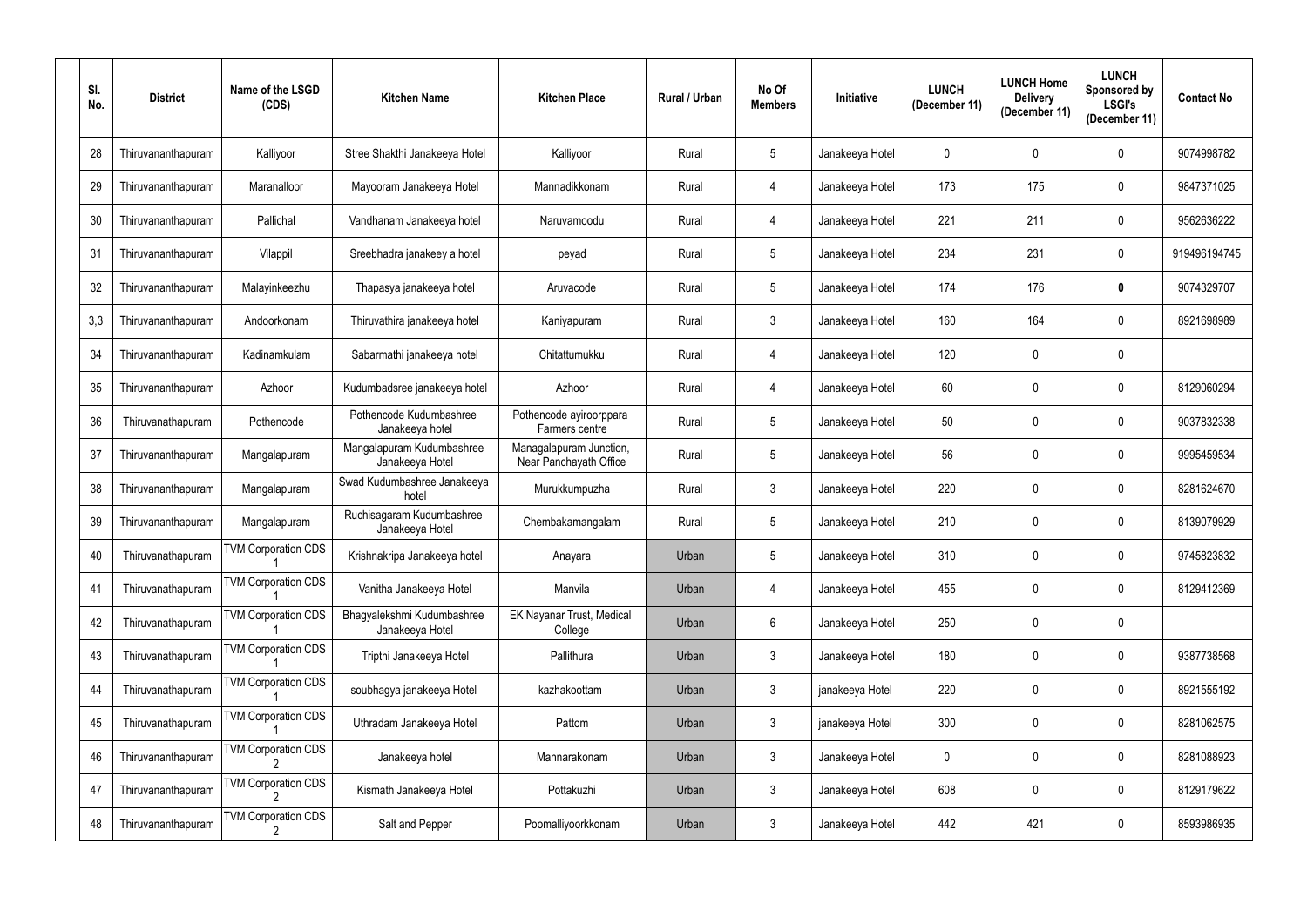|     | SI.<br>No. | <b>District</b>    | Name of the LSGD<br>(CDS)  | <b>Kitchen Name</b>                     | <b>Kitchen Place</b>                              | <b>Rural / Urban</b> | No Of<br><b>Members</b> | Initiative      | <b>LUNCH</b><br>(December 11) | <b>LUNCH Home</b><br><b>Delivery</b><br>(December 11) | <b>LUNCH</b><br>Sponsored by<br><b>LSGI's</b><br>(December 11) | <b>Contact No</b> |
|-----|------------|--------------------|----------------------------|-----------------------------------------|---------------------------------------------------|----------------------|-------------------------|-----------------|-------------------------------|-------------------------------------------------------|----------------------------------------------------------------|-------------------|
|     | 49         | Thiruvananthapuram | <b>TVM Corporation CDS</b> | Sreebhadra Janakeeya Hotel              | Pettah                                            | Urban                | 4                       | Janakeeya Hotel | 325                           | 325                                                   | $\Omega$                                                       | 9847227647        |
|     | 50         | Thiruvananthapuram | <b>TVM Corporation CDS</b> | kalavara Janakeeya Hotel                | vattiyoorkavu                                     | Urban                | 3                       | Janakeeya Hotel | 336                           | 336                                                   | $\mathbf 0$                                                    | 9847655426        |
|     | 51         | Thiruvananthapuram | <b>TVM Corporation CDS</b> | punartham kudumbashree                  | kudappanakunnu                                    | Urban                | 3                       | Janakeeya Hotel | 312                           | 341                                                   | $\mathbf 0$                                                    | 9747115789        |
|     | 52         | Thiruvananthapuram | <b>TVM Corporation CDS</b> | peroor JH                               | Palayam                                           | Urban                | 3                       | Janakeeya Hotel | 165                           | 169                                                   | $\mathbf 0$                                                    | 8086119633        |
|     | 53         | Thiruvananthapuram | Aryanadu                   | Aryanad Janakeeya Hotel                 | Aryanad                                           | Rural                | 6                       | Janakeeya Hotel | 365                           | 363                                                   | 0                                                              | 9207447839        |
| 108 | 54         | Thiruvananthapuram | Kuttichal                  | Kutichal Janakeeya Hotel                | Kuttichal                                         | Rural                | 5                       | Janakeeya Hotel | 292                           | $\mathbf 0$                                           | $\mathbf 0$                                                    | 9446331479        |
|     | 55         | Thiruvananthapuram | Poovachal                  | Poovachal Janakeeya Hotel               | Poovachal Panchayath                              | Rural                | 5                       | Janakeeya Hotel | 0                             | $\mathbf 0$                                           | $\mathbf 0$                                                    | 9495225046        |
|     | 56         | Thiruvananthapuram | Vithura                    | Navodaya Janakeeya hotel                | Koppam, Vithura                                   | Rural                | 4                       | Janakeeya Hotel | $\mathbf 0$                   | $\mathbf 0$                                           | $\mathbf 0$                                                    | 9946837014        |
|     | 57         | Thiruvananthapuram | Tholicode                  | Tholicode Janakeeya Hotel               | Pulimoodu, Near Bharath<br>Petrol Pump, Tholicode | Rural                | 4                       | Janakeeya Hotel | 103                           | $\mathbf 0$                                           | $\mathbf 0$                                                    | 9539995862        |
|     | 58         | Thiruvananthapuram | Vellanad                   | vellanad JH                             | kulacode vellanad                                 | Rural                | 3                       | Janakeeya Hotel | 0                             | 0                                                     | $\mathbf 0$                                                    | 9048295005        |
|     | 59         | Thiruvananthapuram | uzhamalackal               | mazhavil jh                             | Puthukulangara                                    | Rural                | 5                       | Janakeeya Hotel | $\mathbf 0$                   | $\mathbf 0$                                           | $\mathbf 0$                                                    | 96457 54988       |
|     | 60         | Thiruvananthapuram | TVPM Corpn CDS 4           | Maithri Janakeeya Hotel                 | Poozhyakkunnu, Nemom, TVM                         | Urban                | 5                       | Janakeeya Hotel | 306                           | $\overline{0}$                                        | $\Omega$                                                       | 9846905594        |
|     | 61         | Thiruvananthapuram | TVPM. Corpn. CDS III       | Janatha hotel                           | Over bridge                                       | Urban                | 9                       | Janakeeya Hotel | $\mathbf 0$                   | $\mathbf 0$                                           | $\mathbf 0$                                                    | 919746149160      |
|     | 62         | Thiruvananthapuram | TVPM. Corpn. CDS III       | Asraya Janakeeya Hotel                  | <b>DPI</b>                                        | Urban                | 4                       | Janakeeya Hotel | $\pmb{0}$                     | $\pmb{0}$                                             | $\pmb{0}$                                                      | 918113008306      |
|     | 63         | Thiruvananthapuram | TVPM. Corpn. CDS III       | Ruchikkoott                             | Mudavanmukal                                      | Urban                | 4                       | Janakeeya Hotel | 755                           | $\mathbf 0$                                           | $\pmb{0}$                                                      | 917907579424      |
|     | 64         | Thiruvananthapuram | TVPM. Corpn. CDS IV        | Janakeeya hotel tvm corporation<br>cds4 | Vallakkadavu                                      | Urban                | 5                       | Janakeeya Hotel | 100                           | $\overline{0}$                                        | $\pmb{0}$                                                      | 8129795072        |
|     | 65         | Thiruvananthapuram | TVPM. Corpn. CDS IV        | Karuna Janakeeya Hotel                  | Avaduthura                                        | Urban                | 5                       | Janakeeya Hotel | 288                           | $\boldsymbol{0}$                                      | $\mathbf 0$                                                    | 9567523799        |
|     | 66         | Thiruvananthapuram | Anadu                      | Nanma anad                              | Govt LPS Anad                                     | Rural                | 4                       | Janakeeya Hotel | 267                           | $\overline{0}$                                        | $\pmb{0}$                                                      | 9645709754        |
|     | 67         | Thiruvananthapuram | Vembayam                   | Liya canteen                            | Perumboor near panchayath<br>office               | Rural                | $5\phantom{.0}$         | Janakeeya Hotel | $\pmb{0}$                     | $\pmb{0}$                                             | $\pmb{0}$                                                      | 9544337362        |
|     | 68         | Thiruvananthapuram | Vembayam                   | Four's Janakeeya Hotel                  | Naduveli Konchira                                 | Rural                | 4                       | Janakeeya Hotel | 185                           | $\boldsymbol{0}$                                      | $\pmb{0}$                                                      | 9526253578        |
|     | 69         | Thiruvananthapuram | Nedumangad 1               | Subhiksham                              | Irinjayam                                         | Urban                | $\overline{4}$          | Janakeeya Hotel | 160                           | $\pmb{0}$                                             | $\pmb{0}$                                                      | 9745606588        |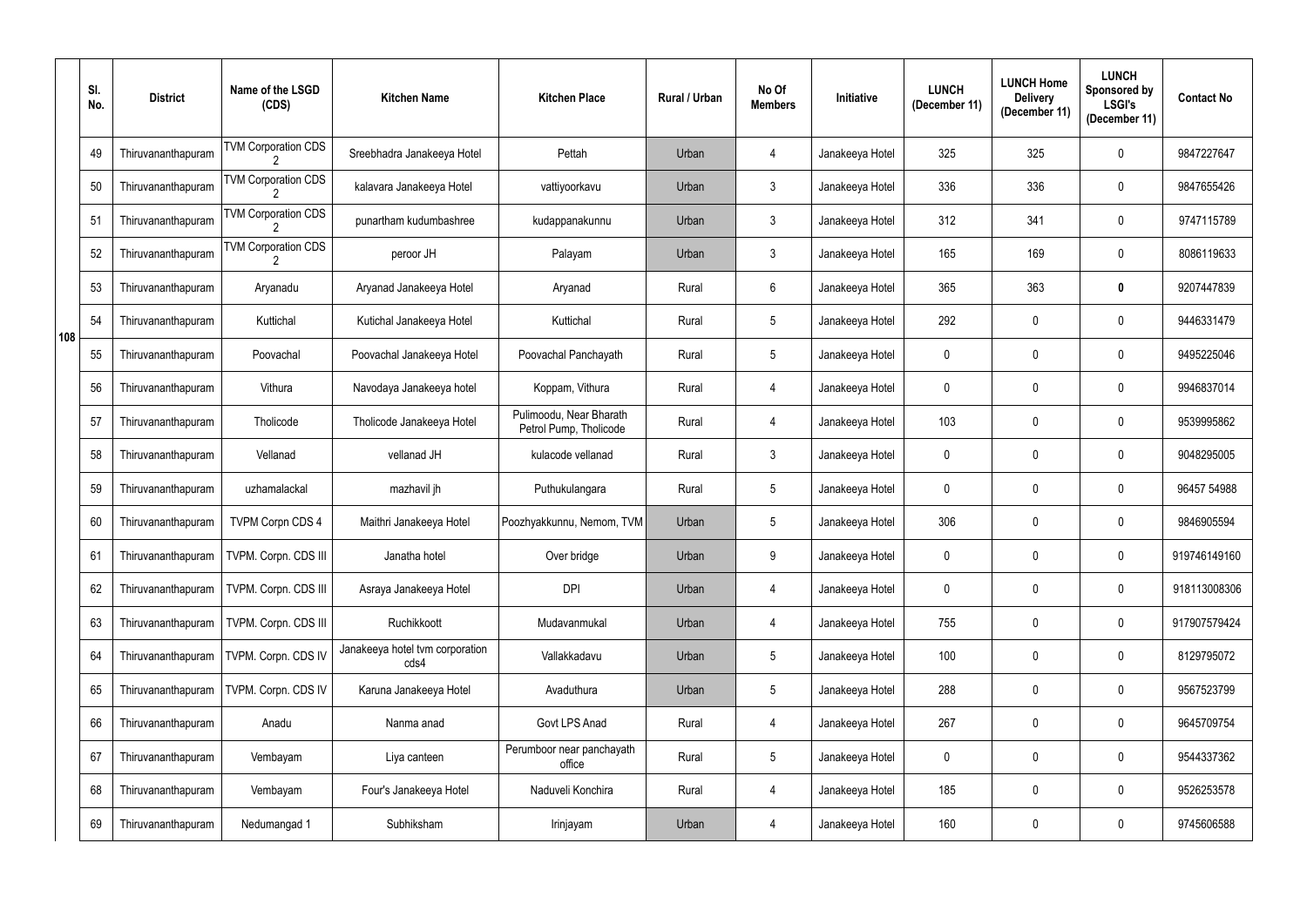| SI.<br>No. | <b>District</b>    | Name of the LSGD<br>(CDS) | <b>Kitchen Name</b>                    | <b>Kitchen Place</b>                      | <b>Rural / Urban</b> | No Of<br><b>Members</b> | Initiative      | <b>LUNCH</b><br>(December 11) | <b>LUNCH Home</b><br><b>Delivery</b><br>(December 11) | <b>LUNCH</b><br>Sponsored by<br><b>LSGI's</b><br>(December 11) | <b>Contact No</b> |
|------------|--------------------|---------------------------|----------------------------------------|-------------------------------------------|----------------------|-------------------------|-----------------|-------------------------------|-------------------------------------------------------|----------------------------------------------------------------|-------------------|
| 70         | Thiruvananthapuram | Nedumangad 1              | Ootupura                               | Pazhakutty                                | Urban                | $6\overline{6}$         | Janakeeya Hotel | 230                           | 0                                                     | $\mathbf 0$                                                    | 7510910614        |
| 71         | Thiruvananthapuram | Nedumangad 2              | Niravu                                 | Near ksrtc bus stand                      | Urban                | $\overline{4}$          | Janakeeya Hotel | 386                           | 0                                                     | $\mathbf 0$                                                    | 9645958207        |
| 72         | Thiruvananthapuram | Nedumangad 2              | Ruchiyidam                             | <b>Near Municipality</b>                  | Urban                | $\mathbf{0}$            | Janakeeya Hotel | 421                           | 0                                                     | $\mathbf 0$                                                    | 9846371353        |
| 73         | Thiruvananthapuram | Karakulam                 | Karakulam Vanitha hotel                | Karakulam Junction                        | Rural                | $\overline{4}$          | Janakeeya Hotel | 404                           | 0                                                     | $\mathbf 0$                                                    | 9747176668        |
| 74         | Thiruvananthapuram | Panavoor                  | Kudumbashree vanitha hotel             | HI auditorium near panavoor<br>panchayath | Rural                | $6^{\circ}$             | Janakeeya Hotel | 357                           | 0                                                     | $\mathbf 0$                                                    | 9526740817        |
| 75         | Thiruvananthapuram | Aruvikara                 | Nanma                                  | Aruvikara junction                        | Rural                | $\mathbf{3}$            | Janakeeya hotel | 182                           | 0                                                     | 6                                                              | 8606524464        |
| 76         | Thiruvananthapuram | Pullampara                | Janakeeya Hotel                        | Kalumkinmukham                            | Rural                | $5\phantom{.0}$         | Janakeeya Hotel | $\mathbf 0$                   | 0                                                     | $\mathbf 0$                                                    |                   |
| 77         | Thiruvananthapuram | Pangode                   | Bhagyalekshmi janakeeya hotel          | Pangodu Panchayath Hall                   | Rural                | 5                       | Janakeeya Hotel | $\mathbf 0$                   | 0                                                     | $\mathbf 0$                                                    |                   |
| 78         | Thiruvananthapuram | Manickal                  | Janakeeya hotel                        | Pirappancode                              | Rural                | $6^{\circ}$             | Janakeeya Hotel | 300                           | 0                                                     | $\mathbf 0$                                                    | 9745874522        |
| 79         | Thiruvananthapuram | Vamanapuram               | Pournami Kalamachal                    | Kalamachal                                | Rural                | $5\phantom{.0}$         | Janakeeya Hotel | 0                             | 0                                                     | $\mathbf 0$                                                    | 9846825964        |
| 80         | Thiruvananthapuram | kallara                   | Amma janakeeya hotel                   | kallara                                   | rural                | $\overline{4}$          | Janakeeya Hotel | 203                           | 0                                                     | $\mathbf 0$                                                    | 8111891405        |
| 81         | Thiruvananthapuram | nellanad                  | Nellanad janakeeya hotel               | keezhayikkonam                            | rural                | $6^{\circ}$             | Janakeeya Hotel | 340                           | 0                                                     | $\mathbf 0$                                                    | 9946994811        |
| 82         | Thiruvananthapuram | Pazhayakunnummel          | Chaitanya janakeeya hotel              | Pazhayakunnumel                           | Rural                | 5                       | Janakeeya Hotel | $\mathbf 0$                   | $\mathbf 0$                                           | $\mathbf 0$                                                    | 9496997201        |
| 83         | Thiruvananthapuram | Karavaram                 | Takkolam, Karavaram janakeeya<br>hotel | Pullurmukk, kallambalam                   | Rural                | $5\overline{)}$         | Janakeeya Hotel | $\pmb{0}$                     | $\mathbf 0$                                           | $\mathbf 0$                                                    | 9539723288        |
| 84         | Thiruvananthapuram | Kilimanoor                | Tanima vanitha canteen                 | Kilimanoor                                | Rural                | $\overline{4}$          | Janakeeya Hotel | 170                           | 0                                                     | $\pmb{0}$                                                      | 9846657166        |
| 85         | Thiruvananthapuram | Pulimath                  | Iswarya catering unit                  | Pulimath, Karet                           | Rural                | $\overline{4}$          | Janakeeya Hotel | 185                           | 0                                                     | $\overline{0}$                                                 | 9645514593        |
| 86         | Thiruvananthapuram | Navaikkulam               | Kudumbashree janakeeya hotel           | Kadambaattukonam                          | Rural                | $5\phantom{.0}$         | Janakeeya Hotel | 280                           | 0                                                     | $\boldsymbol{0}$                                               | 9400619476        |
| 87         | Thiruvananthapuram | Nagaroor                  | Janakeeya Hotel                        | Altharamoodu                              | Rural                | $5\phantom{.0}$         | Janakeeya Hotel | 73                            | $\mathbf 0$                                           | $\overline{0}$                                                 | 7034964806        |
| 88         | Thiruvananthapuram | Pallikal                  | pallikkal janakeeya hotel              | pakalkkuri                                | rural                | $\overline{4}$          | Janakeeya Hotel | 185                           | 0                                                     | $\pmb{0}$                                                      | 9447886364        |
| 89         | Thiruvananthapuram | Madavoor                  | Madavoor janakeeya hotel               | madavoor                                  | rural                | $5\phantom{.0}$         | Janakeeya Hotel | $\pmb{0}$                     | $\mathbf 0$                                           | $\overline{0}$                                                 | 9526206002        |
| 90         | Thiruvananthapuram | Chirayinkeezh             | Sevenstar Janakeeya Hotel              | Sarkkara                                  | Rural                | $5\phantom{.0}$         | Janakeeya Hotel | 143                           | 0                                                     | $\pmb{0}$                                                      | 8921556636        |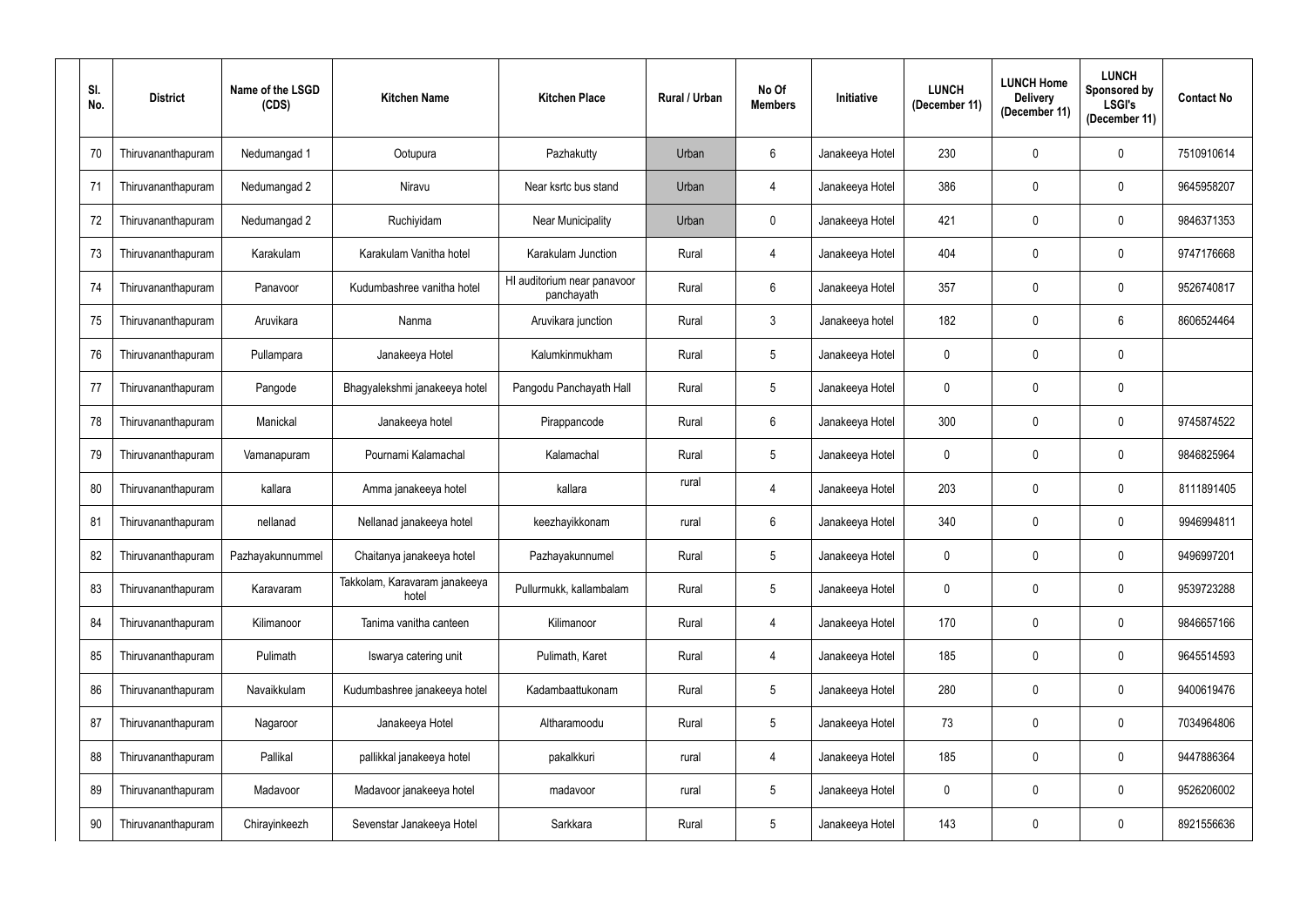|     | SI.<br>No.     | <b>District</b>    | Name of the LSGD<br>(CDS) | <b>Kitchen Name</b>                   | <b>Kitchen Place</b>     | <b>Rural / Urban</b> | No Of<br><b>Members</b> | Initiative      | <b>LUNCH</b><br>(December 11) | <b>LUNCH Home</b><br><b>Delivery</b><br>(December 11) | <b>LUNCH</b><br>Sponsored by<br><b>LSGI's</b><br>(December 11) | <b>Contact No</b> |
|-----|----------------|--------------------|---------------------------|---------------------------------------|--------------------------|----------------------|-------------------------|-----------------|-------------------------------|-------------------------------------------------------|----------------------------------------------------------------|-------------------|
|     | 91             | Thiruvananthapuram | Kadaykkavoor              | Karmalamatha Janakeeya Hotel          | Kadakkavoor              | Rural                | 5                       | Janakeeya Hotel | 58                            | $\mathbf 0$                                           | $\mathbf 0$                                                    | 9645405591        |
|     | 92             | Thiruvananthapuram | Mudakkal                  | Sarovaram Janakeeya Hotel             | Valakkadu                | Rural                | $\mathbf{3}$            | Janakeeya Hotel | 78                            | $\mathbf 0$                                           | $\mathbf 0$                                                    | 8086240900        |
|     | 93             | Thiruvananthapuram | Vakkom                    | Jananai Janakeeya Hotel               | SN Junction, Jeeva Dhara | Rural                | $5\phantom{.0}$         | Janakeeya Hotel | 96                            | $\mathbf 0$                                           | $\mathbf 0$                                                    | 8137014724        |
|     | 94             | Thiruvananthapuram | Vakkom                    | Diya Janakeeya Hotel                  | Panayile Kadavu          | Rural                | $5\phantom{.0}$         | Janakeeya Hotel | 45                            | $\mathbf 0$                                           | $\mathbf 0$                                                    | 8590439391        |
|     | 95             | Thiruvananthapuram | Kizhuvilam                | Kudumbashree vanitha canteen          | Kizhuvillam              | Rural                | 4                       | Janakeeya Hotel | 85                            | $\mathbf 0$                                           | $\mathbf 0$                                                    | 9747361312        |
|     | 96             | Thiruvananthapuram | Anchuthengu               | Swad Janakeeya Hotel                  | Anchuthengu              | Rural                | $5\phantom{.0}$         | Janakeeya Hotel | 69                            | $\mathbf 0$                                           | $\mathbf 0$                                                    |                   |
|     | 97             | Thiruvananthapuram | Attingal                  | Bhagyashree janakeeya hotel           | Attingal                 | Urban                | 5                       | Janakeeya Hotel | 45                            | $\mathbf 0$                                           | $\mathbf 0$                                                    | 9539968503        |
|     | 98             | Thiruvananthapuram | Cherunniyoor              | Lekshmi janakeeya hotel               | Dhalavapuram             | Rural                | 3                       | Janakeeya Hotel | 78                            | $\mathbf 0$                                           | $\mathbf 0$                                                    | 9995391999        |
|     | 99             | Thiruvananthapuram | Chemmaruthi               | Dreams janakeeya hotel                | Mavinmoodu, muthana      | Rural                | $5\phantom{.0}$         | Janakeeya Hotel | 89                            | $\mathbf 0$                                           | $\overline{2}$                                                 | 8129240185        |
|     | 100            | Thiruvananthapuram | Chemmaruthi               | Natturuchi janakeeya hotel            | Panayara&sivapuram       | Rural                | 5                       | Janakeeya Hotel | 292                           | $\mathbf 0$                                           | $\mathbf 0$                                                    | 8129240185        |
|     | 101            | Thiruvananthapuram | Chemmaruthi               | <b>Bhanusree</b>                      | Chavadimukku             | Rural                | 4                       | Janakeeya Hotel | 166                           | $\mathbf 0$                                           | $\mathbf 0$                                                    | 8129240185        |
|     | 102            | Thiruvananthapuram | Manamboor                 | Manamboor janakeeya hotel             | Kavalayoor               | Rural                | 4                       | Janakeeya Hotel | 170                           | $\mathbf 0$                                           | 0\$                                                            | 9074388684        |
|     | 103            | Thiruvananthapuram | Edava                     | Sreenandha janakeeyahotel             | Kaappil                  | Rural                | 5                       | Janakeeya Hotel | 61                            | 13                                                    | $\overline{2}$                                                 | 9895337334        |
|     | 104            | Thiruvananthapuram | Elakamon                  | Sreenarayana janakeeya hotel          | Elakamon                 | Rural                | $\overline{7}$          | Janakeeya Hotel | 35                            | $\mathbf 0$                                           | $\pmb{0}$                                                      | 8086637798        |
|     | 105            | Thiruvananthapuram | Elakamon                  | kudumbashree janakeeya hotel          | Elakamon                 | Rural                | $5\phantom{.0}$         | janakeeya hotel | 56                            | $\pmb{0}$                                             | $\pmb{0}$                                                      | 8590725126        |
|     | 106            | Thiruvananthapuram | Vettoor                   | Kashi janakeeya hotel                 | Vettoor                  | Rural                | $\overline{4}$          | Janakeeya Hotel | 89                            | $\mathbf 0$                                           | $\pmb{0}$                                                      | 9061547396        |
|     | 107            | Thiruvananthapuram | Ottoor                    | Kudumbashree Janakeeya hotel          | ottoor                   | rural                | 3 <sup>1</sup>          | Janakeeya Hotel | $30\,$                        | $\pmb{0}$                                             | $\pmb{0}$                                                      | 8590570561        |
|     | 108            | Thiruvanathapuram  | Varkala                   | Janakeeya hotel                       | Varkala municipality     | Urban                | $5\phantom{.0}$         | Janakeeya Hotel | 78                            | $\mathbf 0$                                           | $\pmb{0}$                                                      | 8943261611        |
| 107 |                |                    |                           |                                       |                          |                      | 490                     |                 | 31                            | $\pmb{0}$                                             | $\overline{2}$                                                 |                   |
|     | $\overline{1}$ | Thrissur           | Kadangodu                 | Janakeeya Hotel Kadangod              | Kadangod                 | Rural                | 4                       | Janakeeya Hotel | 55                            | 30 <sub>2</sub>                                       | $\overline{7}$                                                 |                   |
|     | $\overline{2}$ | Thrissur           | Chalakudy                 | Thripthy Janakeeya Hotel<br>Chalakudy | North Busstand Chalakudy | Urban                | 4                       | Janakeeya Hotel | $\mathbf 0$                   | 0                                                     | $\pmb{0}$                                                      | 9544048190        |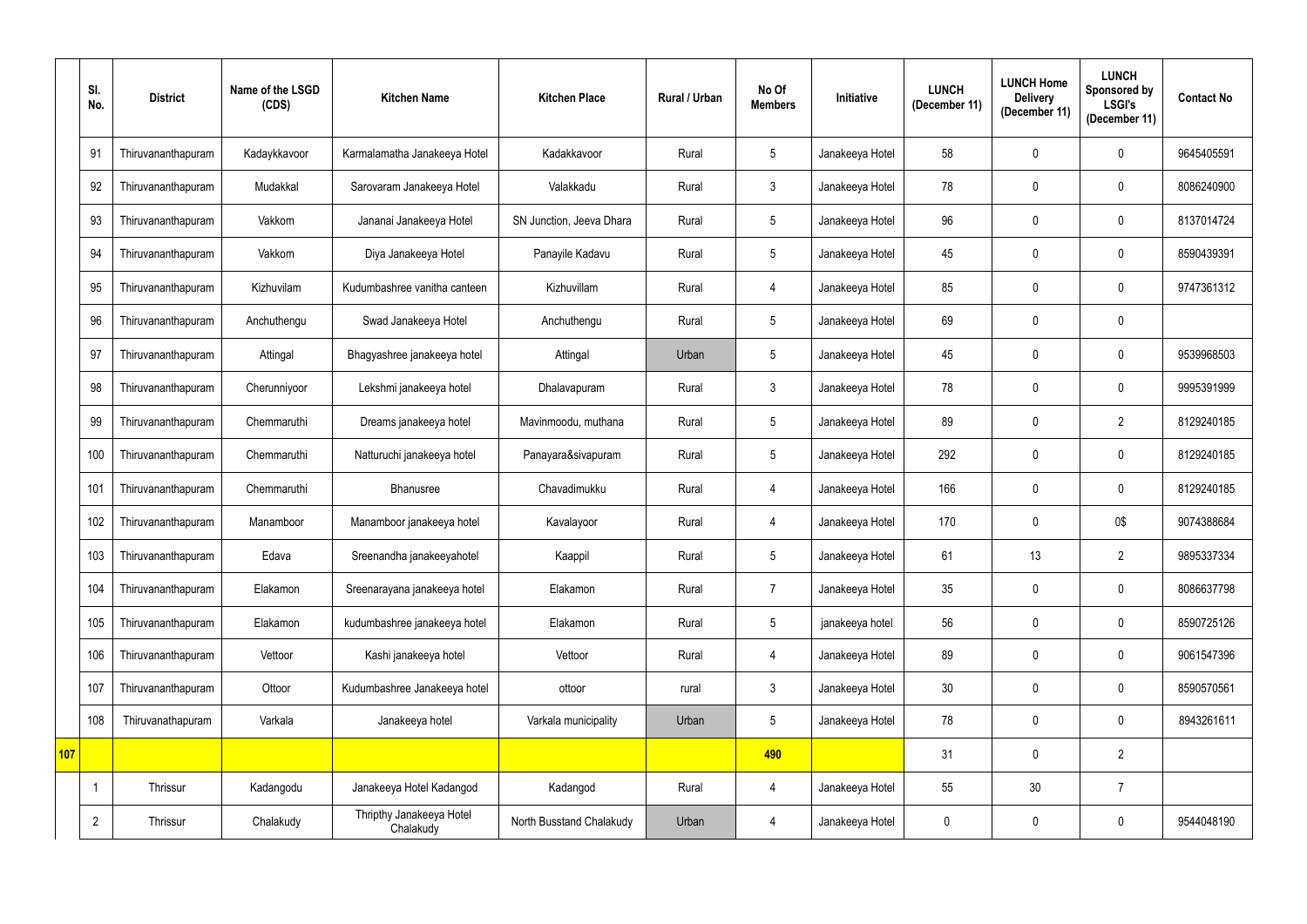| SI.<br>No.      | <b>District</b> | Name of the LSGD<br>(CDS) | <b>Kitchen Name</b>                             | <b>Kitchen Place</b>                             | <b>Rural / Urban</b> | No Of<br><b>Members</b> | Initiative      | <b>LUNCH</b><br>(December 11) | <b>LUNCH Home</b><br><b>Delivery</b><br>(December 11) | <b>LUNCH</b><br>Sponsored by<br><b>LSGI's</b><br>(December 11) | <b>Contact No</b> |
|-----------------|-----------------|---------------------------|-------------------------------------------------|--------------------------------------------------|----------------------|-------------------------|-----------------|-------------------------------|-------------------------------------------------------|----------------------------------------------------------------|-------------------|
| $\mathfrak{3}$  | Thrissur        | Pananchery                | Pananchery Janakeeya Hotel                      | Pattikkad                                        | Rural                | $5\phantom{.0}$         | Janakeeya Hotel | 69                            | 52                                                    | $\mathbf 0$                                                    | 9746354118        |
| $\overline{4}$  | Thrissur        | Kadavallur                | Janakeeya Hotel Kadavalloor                     | Panjayath Compound                               | Rural                | 4                       | Janakeeya Hotel | 42                            | 64                                                    | $\mathbf 0$                                                    |                   |
| $5\phantom{.0}$ | Thrissur        | Kattoor                   | Janakeeya Hotel Kattoor                         | Kudumbashree Vipanana<br>Kendram, Katoor Bazzar, | Rural                | $5\phantom{.0}$         | Janakeeya Hotel | $\mathbf 0$                   | $\mathbf 0$                                           | $\mathbf 0$                                                    | 8606248967        |
| $6\phantom{.}$  | Thrissur        | Elavally                  | Janakeeya Hotel Elavally                        | Elavally Panchayath<br>Compound                  | Rural                | $\overline{4}$          | Janakeeya Hotel | 184                           | $\mathbf 0$                                           | $\mathbf 0$                                                    | 9744738247        |
| $\overline{7}$  | Thrissur        | Paralam                   | Paralam Janakeeya Hotel                         | Nanma Kudumbashree<br>canteen                    | Rural                | $\mathbf{3}$            | Janakeeya Hotel | 80                            | $\mathbf 0$                                           | $\mathbf{0}$                                                   | 9744441594        |
| 8               | Thrissur        | Kadukutty                 | Uppum Mulakum Janakeeya Hotel<br>Kadukutty      | Kottamuri Junction                               | Rural                | $5\phantom{.0}$         | Janakeeya Hotel | 24                            | 62                                                    | $\mathbf 0$                                                    | 9846634710        |
| 9               | Thrissur        | Thrissur 2                | Kuttanellur Janakeeya Hotel                     | Kuttanellur                                      | Urban                | $5\phantom{.0}$         | Janakeeya Hotel | 140                           | $\mathbf 0$                                           | $\mathbf 0$                                                    | 8330800498        |
| 10              | Thrissur        | Pazhayannur               | Janakeeya Hotel, Pazhayanoor                    | Pazhayannur Panchayath                           | Rural                | 4                       | Janakeeya Hotel | 230                           | $\mathbf 0$                                           | $\mathbf 0$                                                    | 9400257329        |
| 11              | Thrissur        | Aloor                     | Aloor Janakeeya Hotel                           | Aloor                                            | Rural                | $5\phantom{.0}$         | Janakeeya Hotel | $\mathbf 0$                   | 82                                                    | $\mathbf 0$                                                    | 9946922936        |
| 12              | Thrissur        | Muriyad                   | Jankeeya Hotel, Muriyad                         | Karuna Canteen, Muriyad                          | Rural                | $5\phantom{.0}$         | Janakeeya Hotel | 62                            | $\boldsymbol{0}$                                      | $\mathbf 0$                                                    | 9961920358        |
| 13              | Thrissur        | Valapad                   | Janakeeya Hotel Valapad                         | Valapad Chanthapadi                              | Rural                | $6^{\circ}$             | Janakeeya Hotel | 148                           | $\mathbf 0$                                           | $\boldsymbol{0}$                                               |                   |
| 14              | Thrissur        | Kaipamangalam             | Kaipamngalam Janakeeya Hotel                    | Kaipamangalam Panchayath                         | Rural                | $\mathbf{3}$            | Janakeeya Hotel | 192                           | $\mathbf 0$                                           | $\overline{2}$                                                 |                   |
| 15              | Thrissur        | Annamanada                | Snehitha Catering                               | Annamanada                                       | Rural                | $5\phantom{.0}$         | Janakeeya Hotel | $\overline{0}$                | 43                                                    | $\mathbf 0$                                                    | 9747712615        |
| 16              | Thrissur        | Vellangallur              | Janakeeya Hotel Vellangallur                    | Panchayath Community Hall                        | Rural                | $6\overline{6}$         | Janakeeya Hotel | 39                            | 54                                                    | $\pmb{0}$                                                      | 9947462258        |
| 17              | Thrissur        | Pavaratty                 | Janakeeya Hotel Pavaratty                       | Akashaya Vanitha Canteen                         | Rural                | $\mathfrak{Z}$          | Janakeeya Hotel | 182                           | $\pmb{0}$                                             | $\mathbf 0$                                                    |                   |
| 18              | Thrissur        | Edathiruthy               | Janakeeya Hotel Edathuruthi<br>(Nalinam Stores) | Opposite of GLPS,<br>Chenthrappinni Centre       | Rural                | $\overline{4}$          | Janakeeya Hotel | 172                           | $\mathbf 0$                                           | $\overline{2}$                                                 |                   |
| 19              | Thrissur        | Adatt                     | Janakeeya Hotel Adat                            | Muthuvara                                        | Rural                | $\overline{7}$          | Janakeeya Hotel | 98                            | 74                                                    | $\pmb{0}$                                                      | 6235203703        |
| $20\,$          | Thrissur        | Irinjalakuda 1            | Janakeeya Hotel Irinjalakuda Cds1               | Irinjalakuda Muncipality                         | Urban                | $\overline{4}$          | Janakeeya Hotel | 54                            | $\overline{0}$                                        | $\pmb{0}$                                                      | 9526912506        |
| 21              | Thrissur        | Parapookkara              | Janakeeya Hotel , Parapookkara                  | Panchayath Canteen                               | Rural                | 5 <sub>5</sub>          | Janakeeya Hotel | $\mathbf 0$                   | 57                                                    | $\pmb{0}$                                                      | 9605428611        |
| 22              | Thrissur        | Puthanchira               | Annapoorna Janakeeya Hotel<br>Puthenchira       | Panchayath Community Hall                        | Rural                | $5\phantom{.0}$         | Janakeeya Hotel | 9                             | 12                                                    | $\mathbf 0$                                                    | 9383421350        |
| 23              | Thrissur        | SreeNarayanapuram         | Sree Narayana Puram Janakeeya<br>Hotel          | Sreenarayanapuram<br>Panchayath                  | Rural                | 5 <sub>5</sub>          | Janakeeya Hotel | $\mathbf 0$                   | 0                                                     | 0\$                                                            |                   |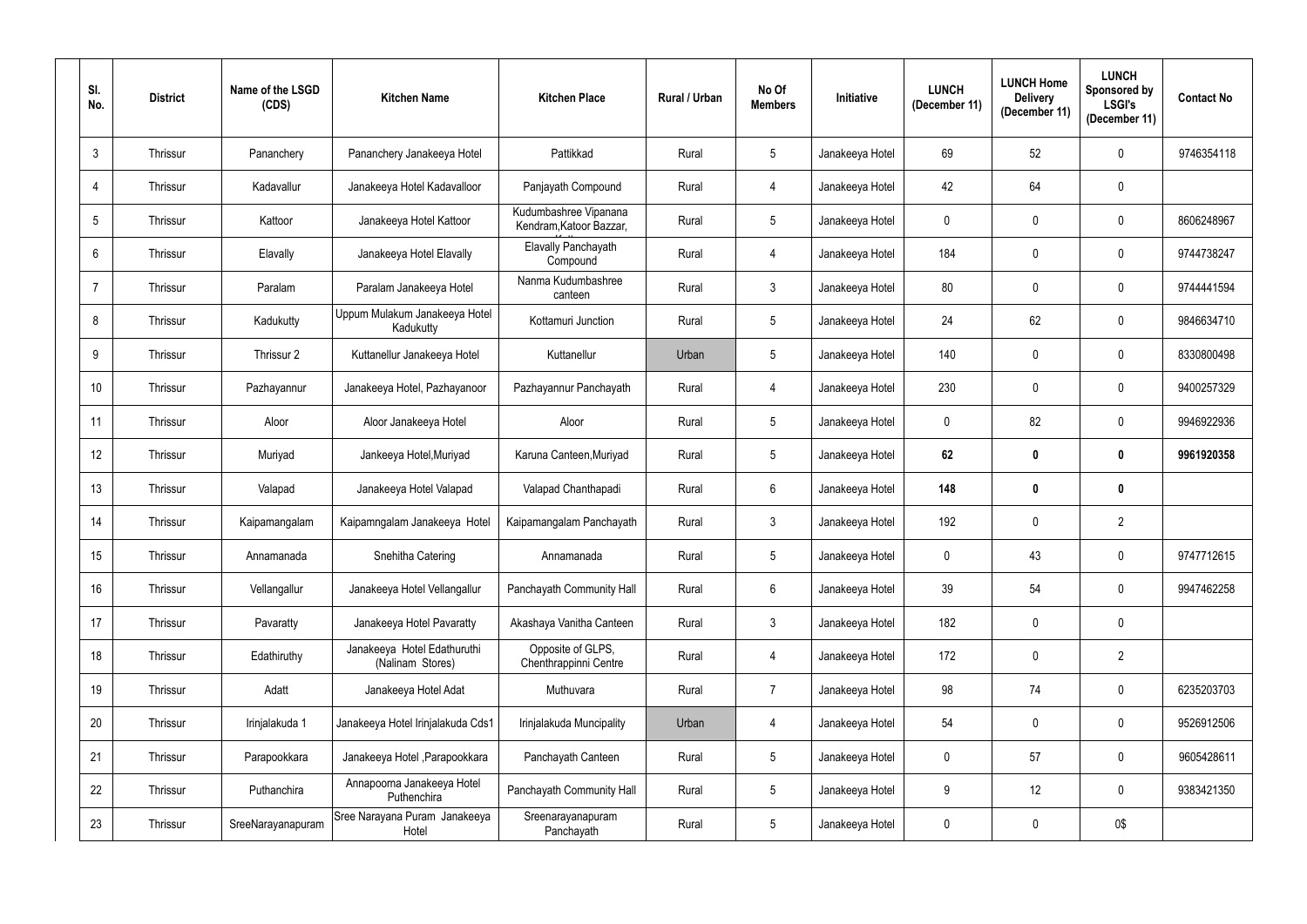| SI.<br>No. | <b>District</b> | Name of the LSGD<br>(CDS) | <b>Kitchen Name</b>                        | <b>Kitchen Place</b>                         | Rural / Urban | No Of<br><b>Members</b> | Initiative      | <b>LUNCH</b><br>(December 11) | <b>LUNCH Home</b><br><b>Delivery</b><br>(December 11) | <b>LUNCH</b><br>Sponsored by<br><b>LSGI's</b><br>(December 11) | <b>Contact No</b> |
|------------|-----------------|---------------------------|--------------------------------------------|----------------------------------------------|---------------|-------------------------|-----------------|-------------------------------|-------------------------------------------------------|----------------------------------------------------------------|-------------------|
| 24         | Thrissur        | Nadathara                 | Nadathara Janakeeya Hotel                  | Moorkanikkara                                | Rural         | $5\phantom{.0}$         | Janakeeya Hotel | $\overline{0}$                | $\mathbf 0$                                           | $\mathbf 0$                                                    | 9744611176        |
| 25         | Thrissur        | Vallachira                | Vallachira Janakeeya Hotel                 | Vallachira Gramapanchayath                   | Rural         | 4                       | Janakeeya Hotel | 23                            | $\mathbf 0$                                           | $\mathbf 0$                                                    | 9744804256        |
| 26         | Thrissur        | Poyya                     | Janakeeya Hotel, Poyya                     | Poyya Junction                               | Rural         | $5\overline{)}$         | Janakeeya Hotel | $\mathbf 0$                   | $\mathbf 0$                                           | $\mathbf 0$                                                    | 7902318250        |
| 27         | Thrissur        | Wadakanchery 1            | Vrindavan Janakeeya Hotel                  | Ottupara                                     | Urban         | 5                       | Janakeeya Hotel | 235                           | $\mathbf 0$                                           | $\mathbf 0$                                                    |                   |
| 28         | Thrissur        | Varandarappilly           | Janakeeya Hotel                            | Varandarappilly Panchayath                   | Rural         | 5                       | Janakeeya Hotel | 57                            | 31                                                    | $\mathbf 0$                                                    | 9048283463        |
| 29         | Thrissur        | Nenmanikkara              | Vanitha Janakeeya Hotel                    | Paliyekkara, Nenmanikkara<br>Gramapanchayath | Rural         | 5                       | Janakeeya Hotel | 95                            | 30                                                    | $\mathbf 0$                                                    | 9747494386        |
| 30         | Thrissur        | Kodakara                  | Nanma Janakeeya Hotel                      | Kodakara Bus Stand                           | Rural         | $5\phantom{.0}$         | Janakeeya Hotel | 219                           | 231                                                   | $\mathbf 0$                                                    | 9946283762        |
| 31         | Thrissur        | Thekkumkkara              | Janakeeya Hotel Thekkumkara                | Vanitha Canteen, Thekkumkara                 | Rural         | 4                       | Janakeeya Hotel | 50                            | $\mathbf 0$                                           | $\mathbf 0$                                                    |                   |
| 32         | Thrissur        | Alagappa Ngar             | Janakeeya Hotel                            | Amballur                                     | Rural         | 5                       | Janakeeya Hotel | 140                           | 70                                                    | 5                                                              | 8606553521        |
| 33         | Thrissur        | Kolazhy                   | Janakeeya Hotel Kolazhy                    | <b>ZMLP School</b>                           | Rural         | 4                       | Janakeeya Hotel | $\overline{0}$                | 104                                                   | $\mathbf 0$                                                    | 9645535725        |
| 34         | Thrissur        | Manalur                   | Janakeeya Hotel Manalur                    | Govt High School, Manaloor                   | Rural         | $6^{\circ}$             | Janakeeya Hotel | 41                            | 25                                                    | $\overline{4}$                                                 | 9446619441        |
| 35         | Thrissur        | Arimpur                   | Janakeeya Hotel Arimbur                    | Kudumbashree Vanitha<br>Canteen , Arimbur    | Rural         | 5                       | Janakeeya Hotel | 225                           | 25                                                    | $\Omega$                                                       | 9946789338        |
| 36         | Thrissur        | Thanniyam                 | Thannyam Janakeeya Hotel                   | Peringottukara                               | Rural         | 4                       | Janakeeya Hotel | 50                            | $\overline{2}$                                        | $\mathbf 0$                                                    | 9048570194        |
| 37         | Thrissur        | Madakkathara              | Madakkathara Annapoorna<br>Janakeeya Hotel | Madakkathara                                 | Rural         | $6\phantom{.0}$         | Janakeeya Hotel | $\mathbf 0$                   | 96                                                    | $\overline{2}$                                                 | 9388431507        |
| 38         | Thrissur        | Athirappilly              | Panchayath Kudumbashree<br>Canteen         | Athirappilly                                 | Rural         | $\mathfrak{Z}$          | Janakeeya Hotel | $\mathbf 0$                   | $\pmb{0}$                                             | $\pmb{0}$                                                      | 9496151187        |
| 39         | Thrissur        | Kodassery                 | Five Star Janakeeya Hotel                  | Kodassery                                    | Rural         | $\overline{4}$          | Janakeeya Hotel | 112                           | 154                                                   | $\pmb{0}$                                                      | 9846464927        |
| 40         | Thrissur        | Mattathur                 | Karunya<br>kudumbShree                     | Vellikkulangara                              | Rural         | 4                       | Janakeeya Hotel | 176                           | 189                                                   | $\mathbf 0$                                                    | 8086449102        |
| 41         | Thrissur        | Koratty                   | Ruchi Janakeeya Hotel                      | Koratty                                      | Rural         | $\overline{4}$          | Janakeeya Hotel | 120                           | 117                                                   | 0.00\$                                                         | 9496527583        |
| 42         | Thrissur        | Thrikkoor                 | Susthira Janakeeya Hotel                   | Alengaad                                     | Rural         | 3 <sup>1</sup>          | Janakeeya Hotel | 119                           | 29                                                    | $\mathbf 0$                                                    | 8111847055        |
| 43         | Thrissur        | Venkitangu                | Ottupura<br>Janakeeya Hotel Vengidangu     | Vengidangu Panchayath                        | Rural         | $3\phantom{.0}$         | Janakeeya Hotel | 195                           | 53                                                    | $\boldsymbol{0}$                                               | 8156981840        |
| 44         | Thrissur        | Padiyoor                  | Padiyoor<br>Janakeya Hotel                 | HDC School, Kakkathuruthy                    | Rural         | $\mathfrak{Z}$          | Janakeeya Hotel | $\mathbf 0$                   | $\pmb{0}$                                             | $\boldsymbol{0}$                                               | 9048817359        |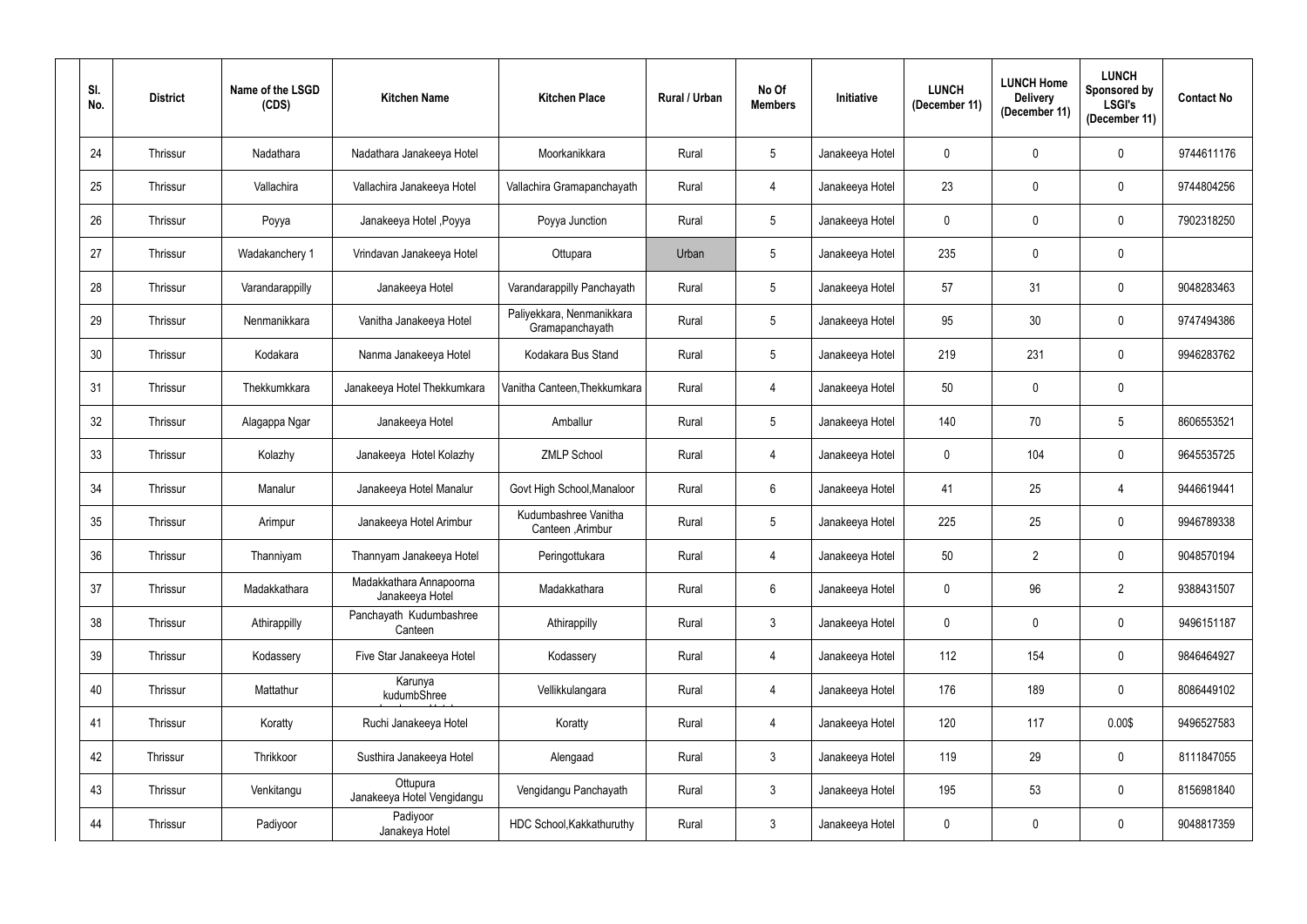|    | SI.<br>No. | <b>District</b> | Name of the LSGD<br>(CDS) | <b>Kitchen Name</b>                   | <b>Kitchen Place</b>               | Rural / Urban | No Of<br><b>Members</b> | Initiative      | <b>LUNCH</b><br>(December 11) | <b>LUNCH Home</b><br><b>Delivery</b><br>(December 11) | <b>LUNCH</b><br>Sponsored by<br><b>LSGI's</b><br>(December 11) | <b>Contact No</b> |
|----|------------|-----------------|---------------------------|---------------------------------------|------------------------------------|---------------|-------------------------|-----------------|-------------------------------|-------------------------------------------------------|----------------------------------------------------------------|-------------------|
|    | 45         | Thrissur        | Pariyaram                 | Samridhi Janakeeya Hotel              | Pariyaram                          | Rural         | 5                       | Janakeeya Hotel | 102                           | 77                                                    | $\mathbf{0}$                                                   | 7025950795        |
|    | 46         | Thrissur        | Wadakanchery cds2         | Janakeeya Hotel, Wadakanchery<br>cds2 | Minaloor                           | Urban         | $\mathbf{3}$            | Janakeeya Hotel | 108                           | 0                                                     | $\mathbf 0$                                                    |                   |
|    | 47         | Thrissur        | Kodungaloor cds2          | Jathikka Janakeeya Hotel              | Arakkulam                          | Urban         | 4                       | Janakeeya Hotel | 102                           | $\mathbf 0$                                           | $\mathbf 0$                                                    | 9745397171        |
|    | 48         | Thrissur        | Punnayur                  | Kaipunnyam Janakeeya Hotel            | Edakazhiyur                        | Rural         | 5                       | Janakeeya Hotel | 60                            | 55                                                    | $\mathbf 0$                                                    | 9744680885        |
| 96 | 49         | Thrissur        | Velookkara                | Velookkara Janakeeya Hotel            | Panchayath shopping complex        | Rural         | $\mathfrak{Z}$          | Janakeeya Hotel | 45                            | $\mathbf 0$                                           | $\mathbf 0$                                                    | 9048756685        |
|    | 50         | Thrissur        | Meloor                    | Thanima Janakeeya Hotel Meloor        | Meloor centre                      | Rural         | 4                       | Janakeeya Hotel | 85                            | 27                                                    | $\mathbf 0$                                                    | 7902354039        |
|    | 51         | Thrissur        | Vallathol Nagar           | Janakeeya Hotel, Vallathol Nagar      | near youth welfare center          | rural         | 5                       | Janakeeya Hotel | 93                            | 80                                                    | $\mathbf 0$                                                    | 9961296574        |
|    | 52         | Thrissur        | Eriyad                    | janakeeya Hotel, eriyad               | community hall                     | Rural         | 4                       | Janakeeya Hotel | $\mathbf 0$                   | $\mathbf 0$                                           | $\mathbf 0$                                                    |                   |
|    | 53         | Thrissur        | Edavilangu                | Janakeeya Hotel, Edavilangu           | Edavilangu Center                  | Rural         | 4                       | Janakeeya Hotel | 185                           | 0                                                     | $\mathbf 0$                                                    |                   |
|    | 54         | Thrissur        | Avanoor                   | Janakeeya Hotel, Avanoor              | near panchayath office,<br>Avanoor | Rural         | 5                       | Janakeeya Hotel | 58                            | 75                                                    | $\mathbf 0$                                                    | 9447343516        |
|    | 55         | Thrissur        | Mala                      | Janakeeya hotel Mala                  | Near panchayath office, Mala       | Rural         | 4                       | Janakeeya Hotel | $\mathbf 0$                   | 132                                                   | $\mathbf 0$                                                    | 9946442260        |
|    | 56         | Thrissur        | Guruvayur1                | Guruvayur Janakeeya Hotel             | Guruvayur                          | Urban         | $\mathbf{3}$            | Janakeeya Hotel | 400                           | 314                                                   | $\mathbf 0$                                                    | 9961227858        |
|    | 57         | Thrissur        | Vadakkekad                | Kudumbasree janakeeya hotel           | Nalam kallu                        | Rural         | $\overline{4}$          | Janakeeya Hotel | 64                            | 40                                                    | $\mathbf 0$                                                    | 9645190166        |
|    | 58         | Thrissur        | Kadappuram                | Kadappuram janakeeya hotel            | Kadappuram panchayath<br>building  | Rural         | $\overline{4}$          | Janakeeya Hotel | 73                            | 27                                                    | $\pmb{0}$                                                      | 8156984319        |
|    | 59         | Thrissur        | Chavakkad                 | Chavakkad Janakeeya hotel             | Chavakkad, near bus stand          | Urban         | 5                       | Janakeeya Hotel | 174                           | 88                                                    | $\pmb{0}$                                                      | 7560874804        |
|    | 60         | Thrissur        | Engadiyoor                | pavithra janikeeya hotel              | Pokulangara                        | Rural         | $5\phantom{.0}$         | Janakeeya Hotel | 85                            | $\mathbf 0$                                           | $\pmb{0}$                                                      | 9562239618        |
|    | 61         | Thrissur        | Varavoor                  | Friends janakeeya hotel, Varavoor     | Thichur                            | Rural         | 3 <sup>1</sup>          | Janakeeya Hotel | 120                           | $\mathbf 0$                                           | $\pmb{0}$                                                      |                   |
|    | 62         | Thrisssur       | Punnayurkulam             | Punnayurkkulam janakeeya hotel        | Althara centre                     | Rural         | $5\phantom{.0}$         | Janakeeya Hotel | 130                           | 27                                                    | $\pmb{0}$                                                      | 8086093454        |
|    | 63         | Thrissur        | Thiruwilamala             | Villuadry Janakeeya hotel             | Thiruwilamala                      | Rural         | $5\overline{)}$         | Janakeeya Hotel | 100                           | $\mathbf 0$                                           | $\pmb{0}$                                                      | 9846174729        |
|    | 64         | Thrissur        | Kattakampal               | Janakeeya Hotel Kattakampal           | Chirakkal                          | Rural         | $\overline{4}$          | Janakeeya Hotel | 58                            | $\overline{4}$                                        | $\pmb{0}$                                                      |                   |
|    | 65         | Thrissur        | Kandanassery              | kandanassery janakeeya hotel          | kandanassery                       | Rural         | $5\phantom{.0}$         | Janakeeya Hotel | 42                            | 41                                                    | $\pmb{0}$                                                      |                   |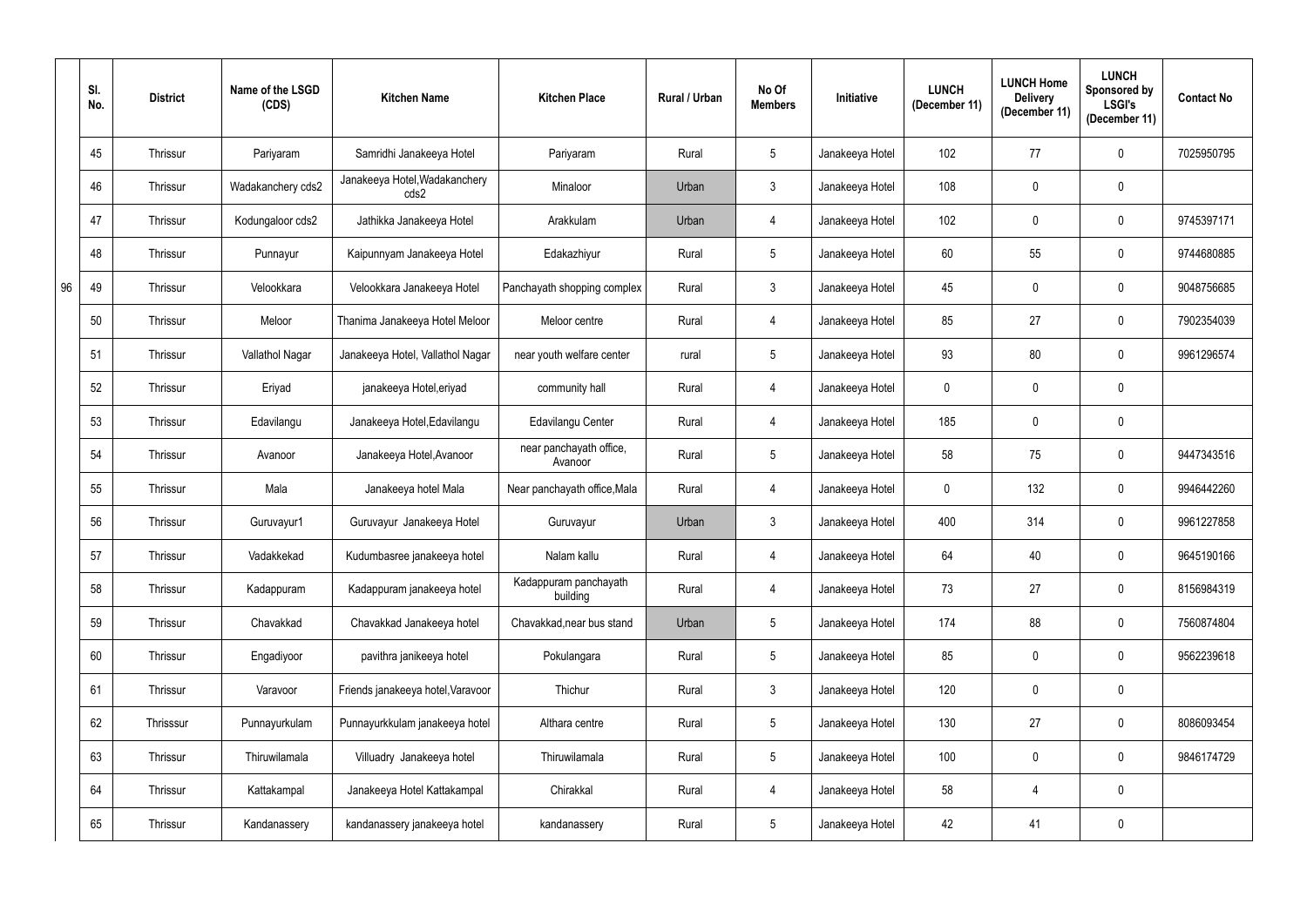| SI.<br>No. | <b>District</b> | Name of the LSGD<br>(CDS) | <b>Kitchen Name</b>           | <b>Kitchen Place</b>                   | Rural / Urban | No Of<br><b>Members</b> | Initiative      | <b>LUNCH</b><br>(December 11) | <b>LUNCH Home</b><br><b>Delivery</b><br>(December 11) | <b>LUNCH</b><br>Sponsored by<br><b>LSGI's</b><br>(December 11) | <b>Contact No</b> |
|------------|-----------------|---------------------------|-------------------------------|----------------------------------------|---------------|-------------------------|-----------------|-------------------------------|-------------------------------------------------------|----------------------------------------------------------------|-------------------|
| 66         | Thrissur        | Kaiparambu                | Janakeeya Hotel Kaiparambu    | Near mundoor health center             | Rural         | $5\phantom{.0}$         | janakeeya hotel | 120                           | 13                                                    | $\mathbf 0$                                                    | 9645828069        |
| 67         | Thrissur        | Thrissur 2(new)           | kitchen girls janakeeya hotel | Olari                                  | urban         | 4                       | janakeeya hotel | 104                           | 156                                                   | $\boldsymbol{0}$                                               | 9388828112        |
| 68         | Thrissur        | Kuzhur                    |                               | kuzhur                                 | Rural         | 4                       | janakeeya hotel | $\overline{0}$                | $\mathbf 0$                                           | $\mathbf 0$                                                    | 9526566073        |
| 69         | Thrissur        | Chazhur                   | Chazur Janakeeya Hotel        | Pazhuvil Center                        | Rural         | 4                       | janakeeya hotel | $\mathbf 0$                   | $90\,$                                                | $\boldsymbol{0}$                                               | 9061946216        |
| 70         | Thrissur        | Nattika                   | uttupura                      | Thriprayar                             | Rural         | 5                       | janakeeya hotel | 176                           | $\mathbf 0$                                           | $\mathbf 0$                                                    | 9544055637        |
| 71         | Thrissur        | Thalikulam                | Nidhi janakeeya hotel         | Puthenthodu                            | Rural         | 5                       |                 | 201                           | $\mathbf 0$                                           | $\mathbf 0$                                                    | 8606213960        |
| 72         | Thrissur        | Vadanapilly               | vadanappilly janakeeya hotel  | vadanapilly                            | Rural         | $5\phantom{.0}$         | janakeeya hotel | 247                           | $\mathbf 0$                                           | $\mathbf 0$                                                    | 9947728948        |
| 73         | Thrissur        | orumanayur                | orumanayur janakeeya hotel    | orumanayur                             | rural         | 5                       | janakeeya hotel | 102                           | 53                                                    | $\mathbf 0$                                                    | 9995588758        |
| 74         | Thrissur        | Panjal                    | Five-star Janakeeya hotel     | Panjal                                 | Rural         | 5                       | janakeeya hotel | 85                            | 0                                                     | $\mathbf 0$                                                    | 9746847353        |
| 75         | Thrissur        | veloor                    | Veloor Janakeeya hotel        | veloor                                 | Rural         | 5                       | janakeeya hotel | 45                            | 65                                                    | $\mathfrak{Z}$                                                 | 9447724685        |
| 76         | Thrissur        | Chowanoor                 | Chowanoor Janakeeya hotel     | Chowanoor                              | Rural         | $\mathbf{3}$            | janakeeya hotel | $\mathbf 0$                   | $\mathbf 0$                                           | $\boldsymbol{0}$                                               | 9,526,340,307     |
| 77         | Thrissur        | Puthur                    | Puthur janakeeyahotel         | puthur                                 | Rural         | $5\phantom{.0}$         | janakeeya hotel | 67                            | 61                                                    | $\mathbf 0$                                                    | 6238101595        |
| 78         | Thrissur        | Erumapetty                | subhiksha janakeeya hotel     | Erumapetty                             | Rural         | $5\phantom{.0}$         | janakeeya hotel | 141                           | 25                                                    | $\mathbf 0$                                                    | 9207201880        |
| 79         | Thrissur        | Kondazhy                  | Santhwanam Janakeeya Hotel    | Kondazhy                               | Rural         | $\overline{4}$          | janakeeya hotel | 36                            | $\mathbf 0$                                           | $\boldsymbol{0}$                                               | 9526401759        |
| 80         | Thrissur        | Mullurkkara               | Kaniv Janakeeya Hotel         | Atoor                                  | Rural         | 4                       | janakeeya hotel | $\mathbf 0$                   | $\mathbf 0$                                           | $\pmb{0}$                                                      |                   |
| 81         | Thrissur        | Porkkulam                 | Porkulam janakeeya hotel      | Parempadam                             | Rural         | $5\phantom{.0}$         | Janakeeya hotel | $\mathbf 0$                   | 68                                                    | $\overline{2}$                                                 | 8129017841        |
| 82         | Thrissur        | Puthukkad                 | Puthukkad Janakeeya Hotel     | Puthukkad                              | Rural         | $5\phantom{.0}$         | Janakeeya hotel | $\mathbf 0$                   | $\mathbf 0$                                           | $\pmb{0}$                                                      |                   |
| 83         | Thrissur        | Choondal                  | Choondal Janakeeya Hotel      | <b>Kechery Centre</b>                  | Rural         | 8                       | Janakeeya Hotel | 54                            | 42                                                    | $\pmb{0}$                                                      |                   |
| 84         | Thrissur        | Cherpu                    | Cherpu Janakeeya Hotel        | Cherpu                                 | Rural         | 3 <sup>7</sup>          | Janakeeya Hotel | 84                            | $\pmb{0}$                                             | $\pmb{0}$                                                      | 9605375648        |
| 85         | Thrissur        | Mathilakam                | Mathilakam Janakeeya hotel    | Mathilakam gramapanchayath<br>compound | Rural         | 3 <sup>1</sup>          | Janakeeya hotel | 25                            | $\pmb{0}$                                             | $\pmb{0}$                                                      | 9995986808        |
| 86         | Thrissur        | Anthikad                  | Anthikad Janakeeya hotel      | Anthikad                               | Rural         | $\overline{4}$          | Janakeeya hotel | $\mathbf 0$                   | 0                                                     | $\pmb{0}$                                                      |                   |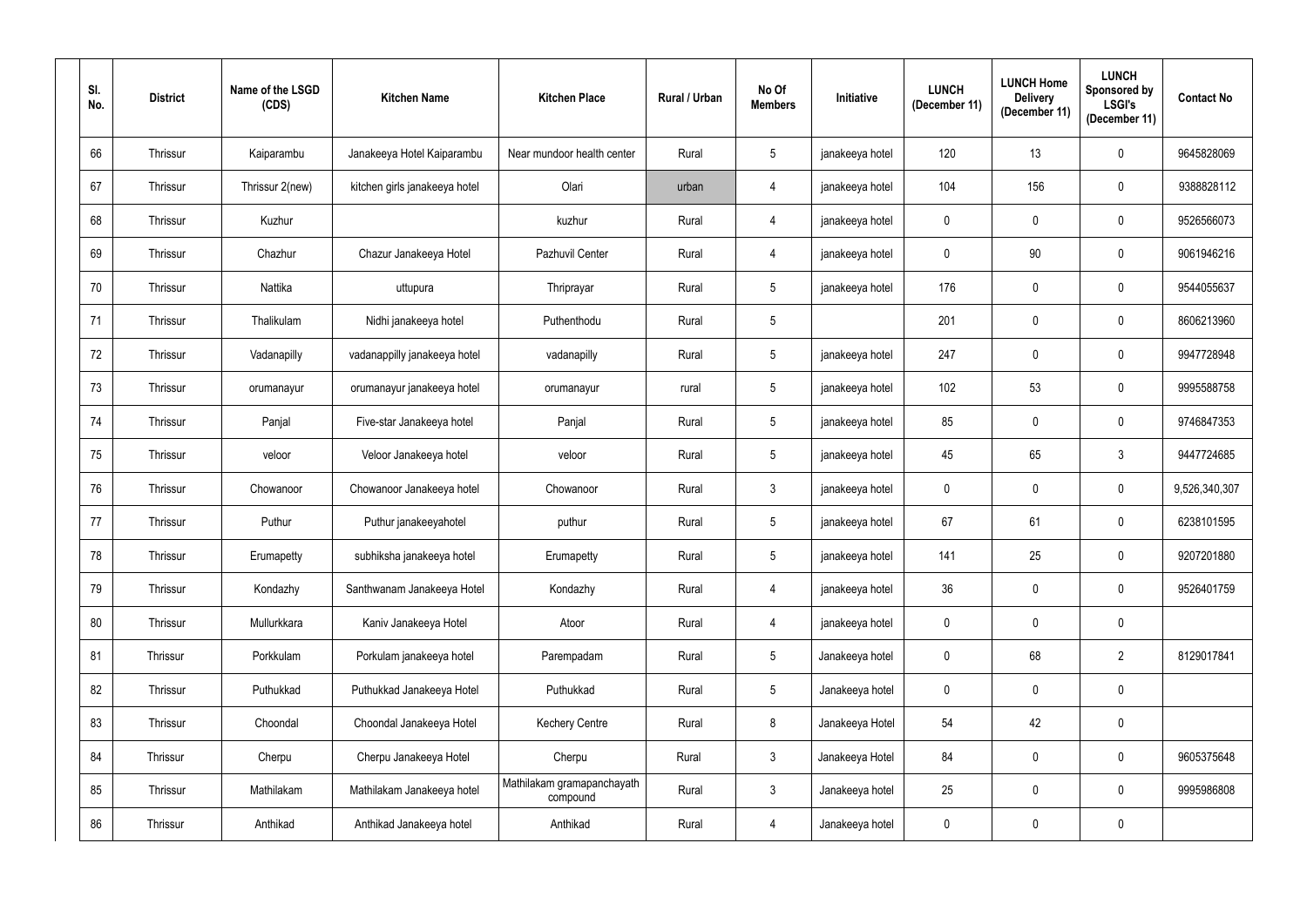| SI.<br>No.       | <b>District</b> | Name of the LSGD<br>(CDS) | <b>Kitchen Name</b>                 | <b>Kitchen Place</b>                   | Rural / Urban | No Of<br><b>Members</b> | Initiative      | <b>LUNCH</b><br>(December 11) | <b>LUNCH Home</b><br><b>Delivery</b><br>(December 11) | <b>LUNCH</b><br>Sponsored by<br><b>LSGI's</b><br>(December 11) | <b>Contact No</b> |
|------------------|-----------------|---------------------------|-------------------------------------|----------------------------------------|---------------|-------------------------|-----------------|-------------------------------|-------------------------------------------------------|----------------------------------------------------------------|-------------------|
| 87               | Thrissur        | Mullassery                | Mullassery Janakeeya Hotel          | Mullassery centre                      | Rural         | $5\phantom{.0}$         | Janakeeya hotel | 102                           | 82                                                    | $\mathbf 0$                                                    |                   |
| 88               | Thrissur        | Karalam                   | Karalam Janakeeya Hotel             |                                        | Rural         | 4                       | Janakeeya hotel | 68                            | $\mathbf 0$                                           | $\mathbf 0$                                                    | 6282924636        |
| 89               | Thrissur        | Poomangalam               | Poomangalam Janakeeya Hotel         | Edakkulam                              | Rural         | $\mathbf{3}$            | Janakeeya hotel | 62                            | 26                                                    | $\pmb{0}$                                                      |                   |
| 90               | Thrissur        | MG Kavu                   | Annapoorna Janakeeya Hotel          | MG Kavu                                | Rural         | 4                       | Janakeeya hotel | 184                           | 46                                                    | $\pmb{0}$                                                      |                   |
| 91               | Thrissur        | chelakkara                | Nila janakeeya hotel                | chelakkara                             | rural         | 5                       | janakeeya hotel | 178                           | 0                                                     | $\mathbf 0$                                                    |                   |
| 92               | Thrissur        | Avinissery                | Avinissery Janakeeya Hotel          | Palakkal                               | Rural         | $\overline{4}$          | janakeeya hotel | 187                           | 0                                                     | $\pmb{0}$                                                      |                   |
| 93               | Thrissur        | Nadathara 2               | Grandmaas Janakeeya hotel           | Nadathara                              | Rural         | $5\phantom{.0}$         | Janakeeya Hotel | 102                           | 162                                                   | $\pmb{0}$                                                      |                   |
| 94               | Thrissur        | Chavakkad                 | Janakeeya hotel                     | Chavakkad                              | Urban         | 5                       | Janakeeya hotel | 151                           | 20                                                    | $\mathbf 0$                                                    | 7034752180        |
| 95               | Thrissur        | Mala 2                    | Janakeeya hotel                     |                                        | Rural         | $5\phantom{.0}$         | janakeeya hotel | $\mathbf 0$                   | 152                                                   | $\pmb{0}$                                                      |                   |
| 96               | Thrissur        | Thrissur1                 | Janakeeya hotel                     |                                        | Urban         | $5\phantom{.0}$         | janakeeya hotel | 95                            | 88                                                    | -1                                                             |                   |
| 96               |                 |                           |                                     |                                        |               | 428                     |                 | 9197                          | 3591                                                  | 37                                                             |                   |
| $\overline{1}$   | Wayanad         | Vellamunda                | Thanima mess                        | 8/4 vellamuda                          | Rural         | 4                       | janakeeya Hotel | 132                           | $\mathbf 0$                                           | $\mathbf 0$                                                    | 7025659685        |
| $\overline{2}$   | Wayanad         | Thavinjal                 | Sobhagya Vanitha mess               | Thalappuzha<br>chungam                 | Rural         | $\overline{4}$          | janakeeya Hotel | $\mathbf 0$                   | $\overline{0}$                                        | $\mathbf 0$                                                    | 9497247541        |
| $\mathbf{3}$     | Wayanad         | Vythiri                   | Dharshana catering                  | Vythiri                                | Rural         | 4                       | janakeeya Hotel | 162                           | $\mathbf 0$                                           | $\pmb{0}$                                                      | 9074598184        |
| $\overline{4}$   | Wayanad         | Mullankolly               | Kairali catering group              | Mullankolli                            | Rural         | $\mathbf{3}$            | janakeeya Hotel | 166                           | $\pmb{0}$                                             | $\pmb{0}$                                                      | 9526706627        |
| $5\,$            | Wayanad         | Poothadi                  | Mary matha mess                     | Kenichira                              | Rural         | $5\phantom{.0}$         | janakeeya Hotel | 137                           | $\mathbf 0$                                           | $\pmb{0}$                                                      | 9526376970        |
| $6\,$            | Wayanad         | Meppadi                   | Cafe Kudumbashree                   | Meppadi                                | Rural         | $5\phantom{.0}$         | janakeeya Hotel | 231                           | $\overline{0}$                                        | $\mathbf 0$                                                    | 9207935764        |
| $\overline{7}$   | Wayanad         | Pozhuthana                | Dhanya mess                         | Pozhuthana                             | Rural         | $\mathfrak{Z}$          | janakeeya Hotel | 196                           | $\mathbf 0$                                           | $\pmb{0}$                                                      | 8111838165        |
| $\bf 8$          | Wayanad         | Thondernad                | Thanima canteen                     | Korom                                  | Rural         | 3 <sup>1</sup>          | janakeeya Hotel | 61                            | $\pmb{0}$                                             | $\pmb{0}$                                                      | 8943476943        |
| $\boldsymbol{9}$ | Wayanad         | Meenangady                | Haritham Janakeeya Hotel            | Opposite police station,<br>Meenangadi | Rural         | 6                       | janakeeya Hotel | 150                           | $\pmb{0}$                                             | $\mathbf 0$                                                    | 9526895975        |
| $10$             | Wayanad         | Nenmeni                   | Minnaram Mess and Chappathi<br>Unit | Cheeral                                | Rural         | $5\overline{)}$         | janakeeya Hotel | 104                           | $\mathbf 0$                                           | $\pmb{0}$                                                      | 8086835886        |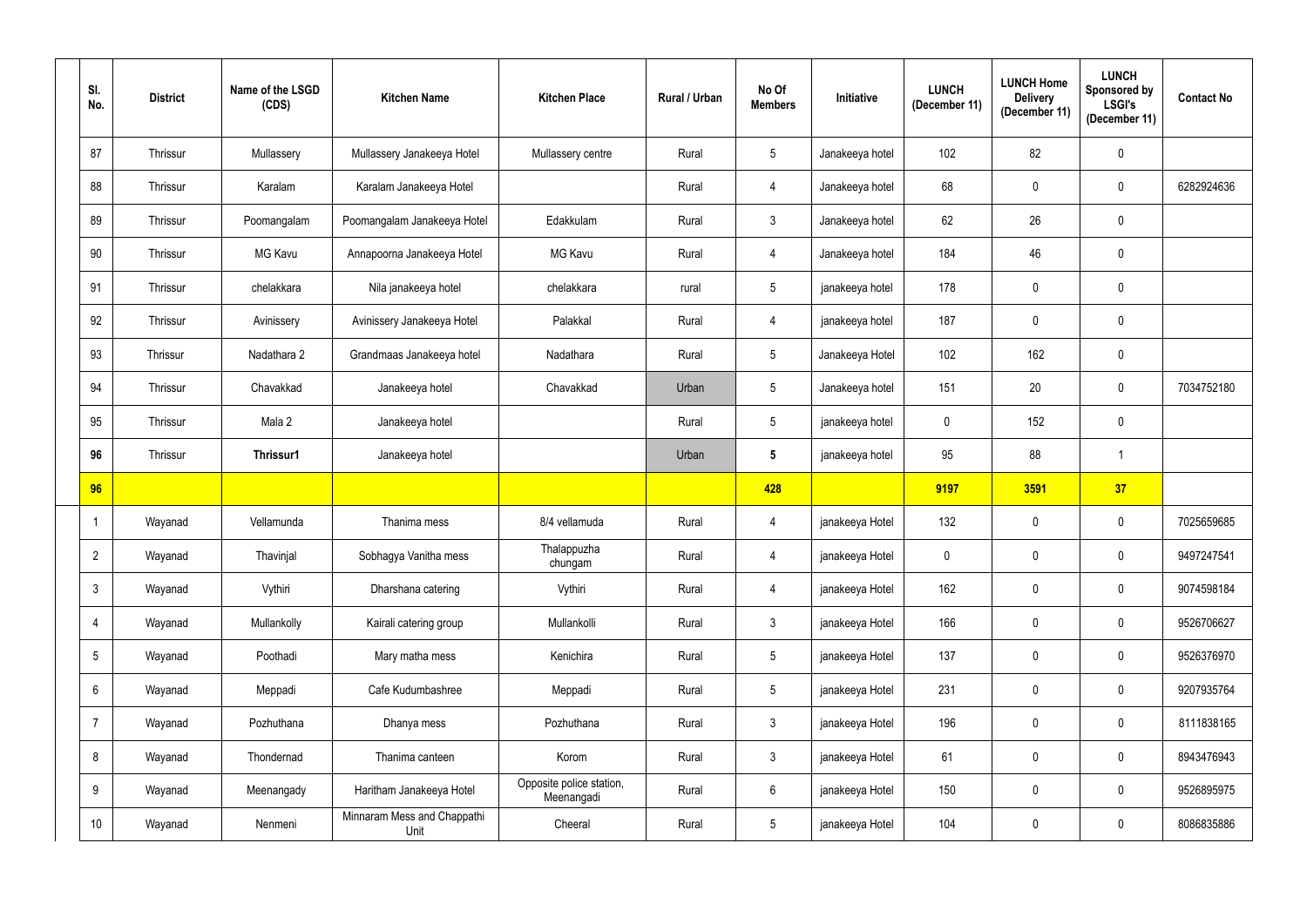|           | SI.<br>No. | <b>District</b> | Name of the LSGD<br>(CDS) | <b>Kitchen Name</b>          | <b>Kitchen Place</b>            | Rural / Urban | No Of<br><b>Members</b> | Initiative      | <b>LUNCH</b><br>(December 11) | <b>LUNCH Home</b><br><b>Delivery</b><br>(December 11) | <b>LUNCH</b><br><b>Sponsored by</b><br><b>LSGI's</b><br>(December 11) | <b>Contact No</b> |
|-----------|------------|-----------------|---------------------------|------------------------------|---------------------------------|---------------|-------------------------|-----------------|-------------------------------|-------------------------------------------------------|-----------------------------------------------------------------------|-------------------|
|           | 11         | Wayanad         | Thirunelli                | Adigamanai Mess and Catering | Kartikulam                      | Rural         | 5 <sub>5</sub>          | janakeeya Hotel | 155                           | 0                                                     | $\mathbf 0$                                                           | 9207406211        |
|           | 12         | Wayanad         | Mananthavady              | Dhanasree canteen            | Mananthavadi                    | Urban         | 5 <sup>5</sup>          | janakeeya Hotel | 269                           | $\pmb{0}$                                             | $\pmb{0}$                                                             | 9496997382        |
|           | 13         | Wayanad         | Ambalavayal               | <b>Ruchi Catering</b>        | kalathuvayal                    | Rural         | $5\overline{)}$         | janakeeya Hotel | 267                           | $\pmb{0}$                                             | $\overline{0}$                                                        | 9495084437        |
| 28        | 14         | Wayanad         | Kaniyambetta              | sree Vinayaka                | millumukk                       | rural         | 5 <sub>5</sub>          | janakeeya Hotel | 162                           | $\pmb{0}$                                             | $\pmb{0}$                                                             | 9061486938        |
|           | 15         | Wayanad         | Pulpally                  | Vinayaka catering            | Pulpally                        | Rural         | 5 <sub>5</sub>          | janakeeya Hotel | 205                           | $\pmb{0}$                                             | $\mathbf 0$                                                           | 9947319307        |
|           | 16         | Wayanad         | Noolpuzha                 | Friends catering             | Naikketty                       | Rural         | 5 <sub>5</sub>          | janakeeya Hotel | 145                           | $\pmb{0}$                                             | $\mathbf 0$                                                           | 7558019388        |
|           | 17         | Wayanad         | Panamaram                 | Testy mess                   | Panamaram                       | Rural         | 4                       | janakeeya Hotel | 210                           | 0                                                     | $\mathbf 0$                                                           | 9605814620        |
|           | 18         | wayanad         | Moopainad                 | vanitha mess                 | vaduvanchal                     | Rural         | $5\overline{)}$         | janakeeya Hotel | 203                           | $\pmb{0}$                                             | $\overline{0}$                                                        | 974596708         |
|           | 19         | wayanad         | Edavaka                   | <b>Teasty Mess</b>           | Irumbupalam                     | Rural         | 4                       | janakeeya Hotel | $\overline{0}$                | $\pmb{0}$                                             | $\mathbf 0$                                                           | 9847842390        |
|           | 20         | wayanad         | kalpetta                  | shiya catering               | pallithazhe, kalpetta town      | urban         | $\mathbf{3}$            | janakeeya Hotel | 326                           | $\pmb{0}$                                             | $\mathbf 0$                                                           | 6282822890        |
|           | 21         | wayanad         | sulthan bathery           | preethis                     | near telephone exchange         | urban         | 5 <sub>5</sub>          | janakeeya Hotel | 267                           | $\pmb{0}$                                             | $\mathbf 0$                                                           | 9961088393        |
|           | 22         | wayanad         | Muttil                    | swad cattering               | Muttil bus stand                | Rural         | $5\overline{)}$         | janakeeya Hotel | 180                           | $\pmb{0}$                                             | $\pmb{0}$                                                             | 9074461322        |
|           | 23         | wayanad         | padinjarathara            | oruma                        | padinjarathara town             | Rural         | 5                       | janakeeya Hotel | 357                           | 0                                                     | $\mathbf 0$                                                           | 9495814542        |
|           | 24         | wayanad         | kalpetta                  | Anjuse cattering             | kalpetta town                   | Urban         | $5\overline{)}$         | janakeeya Hotel | 322                           | $\mathbf 0$                                           | $\mathbf 0$                                                           | 9745883809        |
|           | 25         | wayanad         | Thariyode                 | Haritham                     | kavumadham town                 | Rural         | 3 <sup>7</sup>          | janakeeya Hotel | 102                           | $\pmb{0}$                                             | $\mathbf 0$                                                           | 9074095457        |
|           | 26         | wayanad         | Mananthavady              | chothis mess                 | Kozhikode road,<br>Mananthavady | Urban         | 3 <sup>7</sup>          | janakeeya Hotel | 255                           | $\pmb{0}$                                             | $\mathbf 0$                                                           | 9947376596        |
|           | 27         | wayanad         | vengapalli                | Annapoorna                   | vengapalli town                 | Rural         | 5 <sup>5</sup>          | janakeeya Hotel | $\mathbf 0$                   | $\mathbf 0$                                           | $\mathbf 0$                                                           | 7592831851        |
|           | 28         | Wayanad         | Kottathara                | Jyothi vanitha mess          | Venniyod                        | Rural         | 3 <sup>1</sup>          | janakeeya Hotel | $\mathbf 0$                   | $\pmb{0}$                                             | $\mathbf 0$                                                           | 9961844026        |
| <b>28</b> |            |                 |                           | 755                          |                                 |               | 122                     |                 | 4764                          | $\mathbf 0$                                           | $\mathbf 0$                                                           |                   |
|           |            |                 |                           |                              |                                 | <b>TOTAL</b>  | 4638                    |                 |                               | 12954                                                 |                                                                       |                   |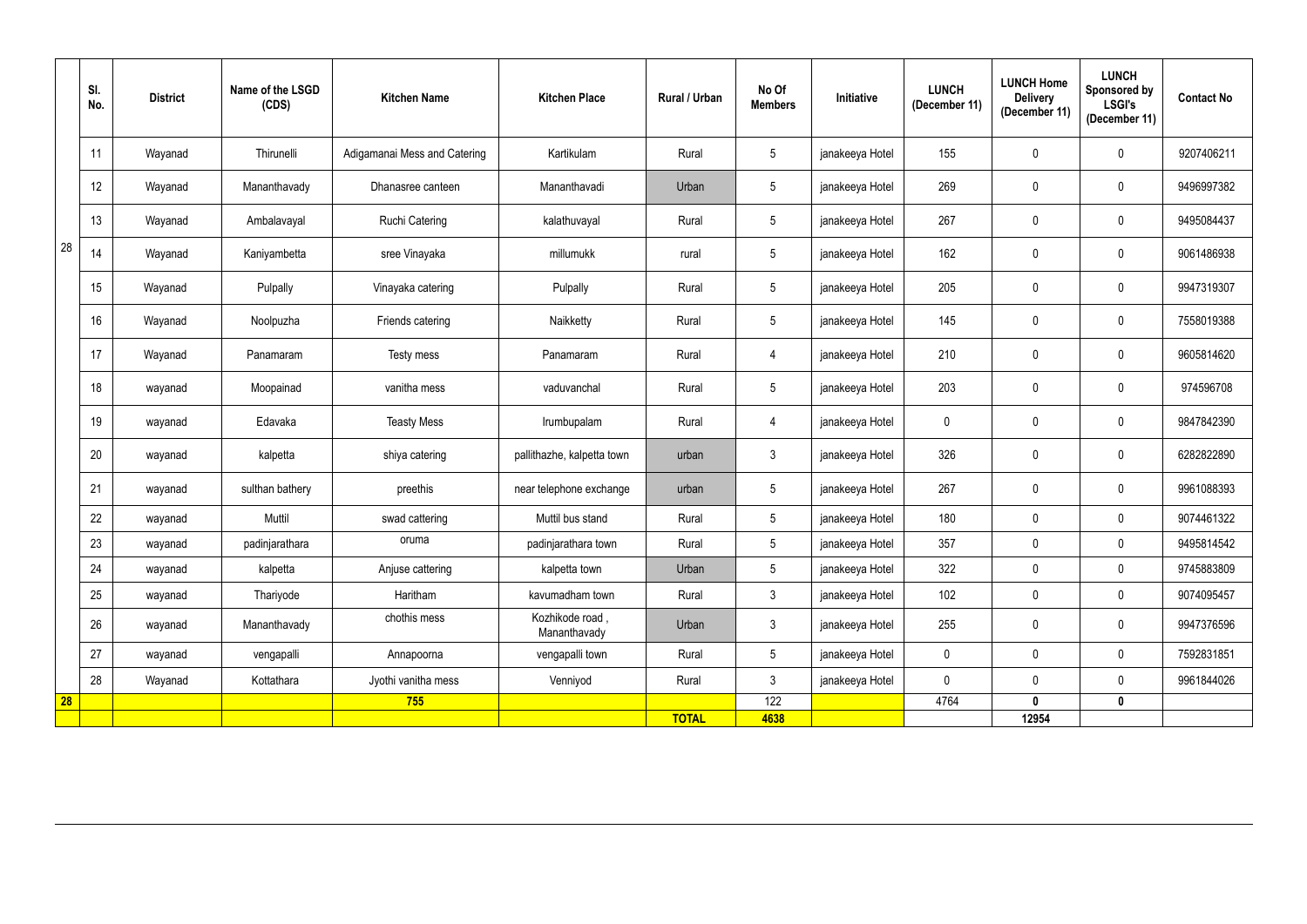| SI.<br>No. | <b>District</b> | Name of the LSGD<br>(CDS)                                                                        | <b>Kitchen Name</b>                                | <b>Kitchen Place</b>  | Rural / Urban                   | No Of<br><b>Members</b> | Initiative                                                           | <b>LUNCH</b><br>(December 11)            | <b>LUNCH Home</b><br><b>Delivery</b><br>(December 11) | <b>LUNCH</b><br><b>Sponsored by</b><br><b>LSGI's</b><br>(December 11) | <b>Contact No</b> |
|------------|-----------------|--------------------------------------------------------------------------------------------------|----------------------------------------------------|-----------------------|---------------------------------|-------------------------|----------------------------------------------------------------------|------------------------------------------|-------------------------------------------------------|-----------------------------------------------------------------------|-------------------|
|            |                 |                                                                                                  | STATUS OF JANAKEEYA HOTELS FUNCTIONING IN DISTRICT |                       |                                 |                         | STATUS OF FOOD DISTRIBUTED THROUGH JANAKEEYA HOTELS AS ON 11.12.2021 |                                          |                                                       |                                                                       |                   |
|            | <b>District</b> | <b>Total</b><br>Janakeeya Hotels                                                                 | <b>Rural Units</b>                                 | <b>Urban</b><br>units | <b>STATUS OF</b><br><b>FOOD</b> | Home<br><b>Delivery</b> | <b>Food Sponsored</b><br>by LSGIs                                    | <b>TOTAL Meals</b><br><b>Distributed</b> |                                                       |                                                                       |                   |
|            | <b>TVM</b>      | 108                                                                                              | 78                                                 | $30\,$                | 31                              | $\overline{0}$          | $\overline{2}$                                                       | 33                                       |                                                       |                                                                       |                   |
|            | <b>KLM</b>      | 82                                                                                               | 72                                                 | 10 <sub>1</sub>       | 11599                           | 112                     | 8                                                                    |                                          | 11,719                                                |                                                                       |                   |
|            | <b>PTA</b>      | 59                                                                                               | 54                                                 | 5 <sub>1</sub>        | 120                             | $\overline{0}$          | $\overline{0}$                                                       | 120                                      |                                                       |                                                                       |                   |
|            | <b>ALP</b>      | 86                                                                                               | 77                                                 | 9                     | 4,895                           | 3903                    | 35                                                                   | 8,833                                    |                                                       |                                                                       |                   |
|            | <b>KTM</b>      | 80                                                                                               | 72                                                 | 8 <sub>1</sub>        | 8674                            | 231                     | 23                                                                   | 8,928                                    |                                                       |                                                                       |                   |
|            | <b>IDK</b>      | 49                                                                                               | 48                                                 |                       | 6033                            | $\overline{0}$          | $\overline{4}$                                                       | 6,037                                    |                                                       |                                                                       |                   |
|            | <b>EKM</b>      | 113                                                                                              | 81                                                 | 32                    | 17754                           | 2123                    | 8                                                                    |                                          | 19,885                                                |                                                                       |                   |
|            | <b>TSR</b>      | 96                                                                                               | 85                                                 | 11 <sub>1</sub>       | 9,197                           | 3,591                   | 37                                                                   |                                          | 12,825                                                |                                                                       |                   |
|            | PGT             | 102                                                                                              | 92                                                 | 10 <sub>1</sub>       | 11,132                          | $\overline{0}$          | 10 <sup>°</sup>                                                      |                                          | 11,142                                                |                                                                       |                   |
|            | <b>MLP</b>      | 124                                                                                              | 105                                                | 19 <sup>°</sup>       | 19,972                          | 5509                    | 19                                                                   |                                          | 25,500                                                |                                                                       |                   |
|            | <b>WYD</b>      | 28                                                                                               | 23                                                 | 5 <sub>1</sub>        | 4764                            | $\overline{0}$          | $\overline{0}$                                                       | 4,764                                    |                                                       |                                                                       |                   |
|            | <b>KKD</b>      | 104                                                                                              | 75                                                 | 29                    | 30,130                          | 1076                    | 7 <sup>1</sup>                                                       | 31,213                                   |                                                       |                                                                       |                   |
|            | <b>KNR</b>      | 88                                                                                               | 74                                                 | 14 <sub>1</sub>       | 17,297                          | $\overline{0}$          | 17 <sub>1</sub>                                                      |                                          | 17,314                                                |                                                                       |                   |
|            | <b>KSG</b>      | 41                                                                                               | 35                                                 | 6 <sub>1</sub>        | 6609                            | $\overline{\mathbf{0}}$ | $\overline{0}$                                                       | 6,609                                    |                                                       |                                                                       |                   |
|            | <b>Total</b>    | 1160                                                                                             | 971                                                | 189                   | 148,207                         | 16,545                  | 170                                                                  |                                          | 164,922                                               |                                                                       |                   |
|            |                 |                                                                                                  | 2212                                               |                       |                                 | 164,922                 |                                                                      |                                          |                                                       |                                                                       |                   |
|            | <b>Date</b>     | <b>Grand Total of meals</b><br><b>Distributed through</b><br>Janakeeya hotel as<br>on 11.12.2021 | Urban<br>units                                     | <b>Total</b><br>units | Rs. 20 /Lunch<br><b>Parcel</b>  | Home<br><b>Delivery</b> | <b>LUNCH</b><br>sponsored by<br><b>LSGIs</b>                         | <b>Total Meals</b>                       |                                                       |                                                                       |                   |
|            | 11.12.2021      | 971                                                                                              | 189                                                | 1160                  | 148,207                         | 16,545                  | 170                                                                  |                                          | 164,922                                               |                                                                       |                   |